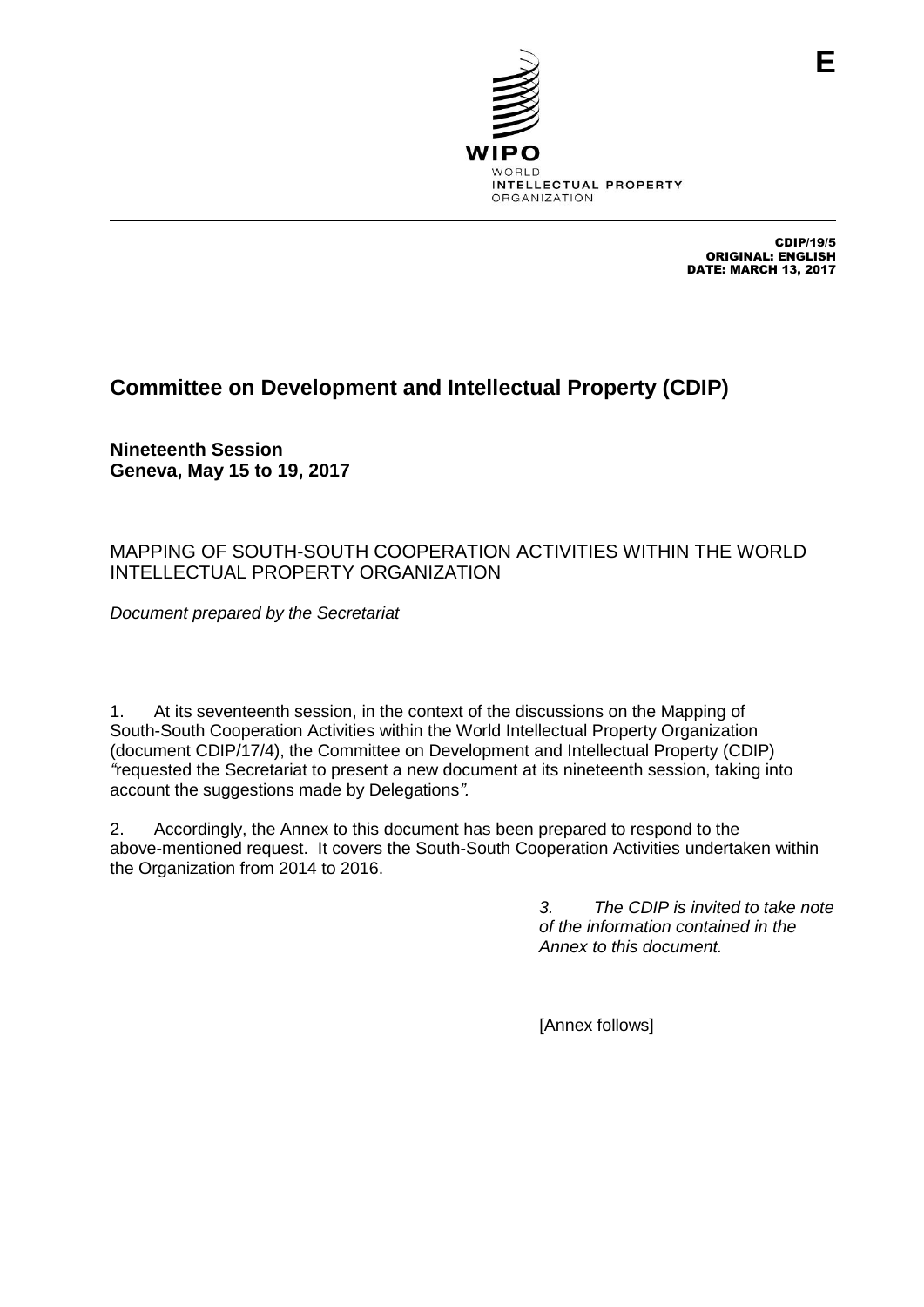### **I. INTRODUCTION**

1. The present document was prepared to provide Member States with an overview of the IP-related activities undertaken by the Secretariat in the context of South-South Cooperation (SSC) covering the period 2014-16. It is a follow-up to the mapping (document CDIP 17/4) submitted to the Member States during the Seventeenth Session of the Committee on Development and Intellectual Property (CDIP) which took place on April 11 to 15, 2016.

2. An operational definition of South-South Cooperation (SSC) is found in the Framework of Operational Guidelines on United Nations support to South-South Cooperation as "a process whereby two or more developing countries pursue their individual and/or shared national capacity Development objectives through exchanges of knowledge, skills, resources and technical know-how, and through regional and interregional collective actions, including partnerships involving Governments, regional organizations, civil society, academia and the private sector, for their individual and/or mutual benefit within and across regions. South-South cooperation is not a substitute for, but rather a complement to, North-South cooperation."<sup>1</sup>

3. Similarly, the High Level United Nations Conference on South-South Cooperation which took place in Nairobi (December 2009) reaffirmed that "South-South Cooperation is a common endeavor of peoples and countries of the South, born out of shared experiences and sympathies, based on their common objectives and solidarity, and guided by, inter alia, the principles of respect for national sovereignty and ownership, free from any conditionality. South-South cooperation should not be seen as official development assistance. It is a partnership among equals based on solidarity."<sup>2</sup>

4. In line with the definition of SSC provided within the United Nations system, and following the comments made by Member States during the CDIP/17, the Secretariat reviewed and identified those development-related activities which facilitate mutually beneficial exchanges of knowledge and experience among developing countries and LDCs, and promote innovation, creativity and the effective use of the intellectual property system for economic, technological, social and cultural development.

5. The mapping presented in the Appendix of this document contains a list of activities undertaken by the Organization where both beneficiary and provider country/ies were developing countries or LDCs, and where all or the majority of speakers/experts attending the event, came from a developing country or LDC.

6. Excluded from this mapping are activities that took place: (a) at WIPO Headquarters in Geneva; (b) in relation to countries with economies in transition<sup>3</sup>; (c) with funding from

 1 Framework of Operational Guidelines on United Nations support to South-South Cooperation, Note by the Secretary General (SSC/17/3), in response to a request by the Joint Inspection Unit for an operational definition of SSC for the UN system.

<sup>&</sup>lt;sup>2</sup> United Nations, General Assembly, Sixty –Fourth session, Agenda item 58 (b), A/RES/64/222, 23 February 2010, p 3.

 $3$  A broad definition of what WIPO qualifies as "development-oriented activities" may be found in document WO/PBC/24/17, ANNEX II, on the "Revised definition of Development Expenditure for Accounting Purposes". The document qualifies as development activities those which are financed and "provided by WIPO to developing countries and Least Developed countries (LDCs) and the equivalent expenditure is not provided to developed countries". The document also states that "Consistent with past practice, countries with economies in transition are included for the purpose of the Program and Budget." However, the UN principles of SSC have been developed with a view to address *cooperation among developing and Least Developed Countries (LDCs)*. In line with these principles, the activities surveyed and reported in this mapping exercise concern specifically this group of countries.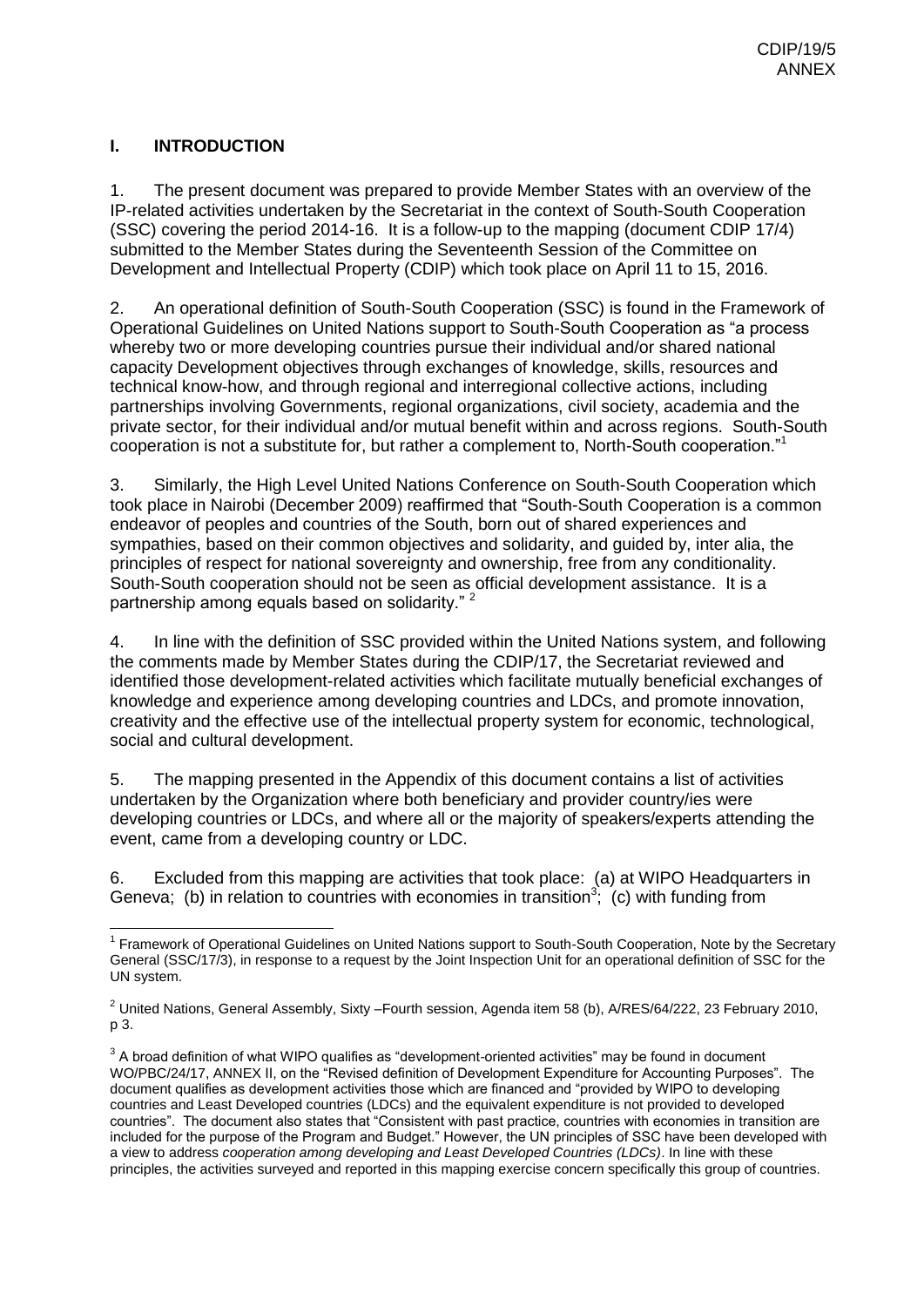developed countries, including under Funds-in-Trust from developed countries; (d) with the involvement of only one country (national activities, with national participants and speakers).

7. The present report integrates the information from document CDIP 17/4, which included data and expenditure information available as at October 31, 2015, on activities undertaken in the 2014/15 biennium. It provides additional data available for the remainder of 2015 and the entire 2016, therefore covering the three-year period 2014-2016.

8. The information provided in this document has been expanded with a view to providing more details on the type or nature of the activity in particular, by adding the activity's pertinent IP field and, wherever applicable, its regional scope (based on the participating countries).

9. The present mapping exercise was carried out using WIPO's IP-Technical Assistance Database (IP-TAD) as a source of data on the activities undertaken by the Organization.

#### **II. MAPPING OF SOUTH-SOUTH ACTIVITIES**

10. This mapping exercise identifies and groups activities which may be considered as SSC according to the UN definitions, according to Member States comments and observations, as well as being in line with the WIPO mandate. A total of one hundred forty eight (148) activities were identified for the three-year period 2014- 2016.

11. All the activities included in this document resulted from requests by Member States and respond to the criteria of SSC. For the purpose of this mapping exercise, activities were grouped into nine types of technical assistance. Within each grouping, they were further listed by chronological order.

12. The list in the Appendix provides categories of grouping by type or nature of the activity as indicated below:

- IP Forum Policy Dialogue
- National IP Strategies and Policies
- Development of a legal IP Framework
- Awareness and training on IP Administration
- Building respect on IP
- **Higher Education**
- Training on IP Management
- Automation systems for IP rights administrations
- IP policies & projects for certain economic/productive sectors
- Global Registrations Systems
- 13. In addition, for each activity listed in the Appendix, the following information is provided:
	- Title
	- Date
	- IP Field
	- Objective
	- Expected result
	- Place / Venue / Host Country
	- Beneficiary country/ies
	- Region(s)
	- Number of participants
	- Language(s) used
	- Cost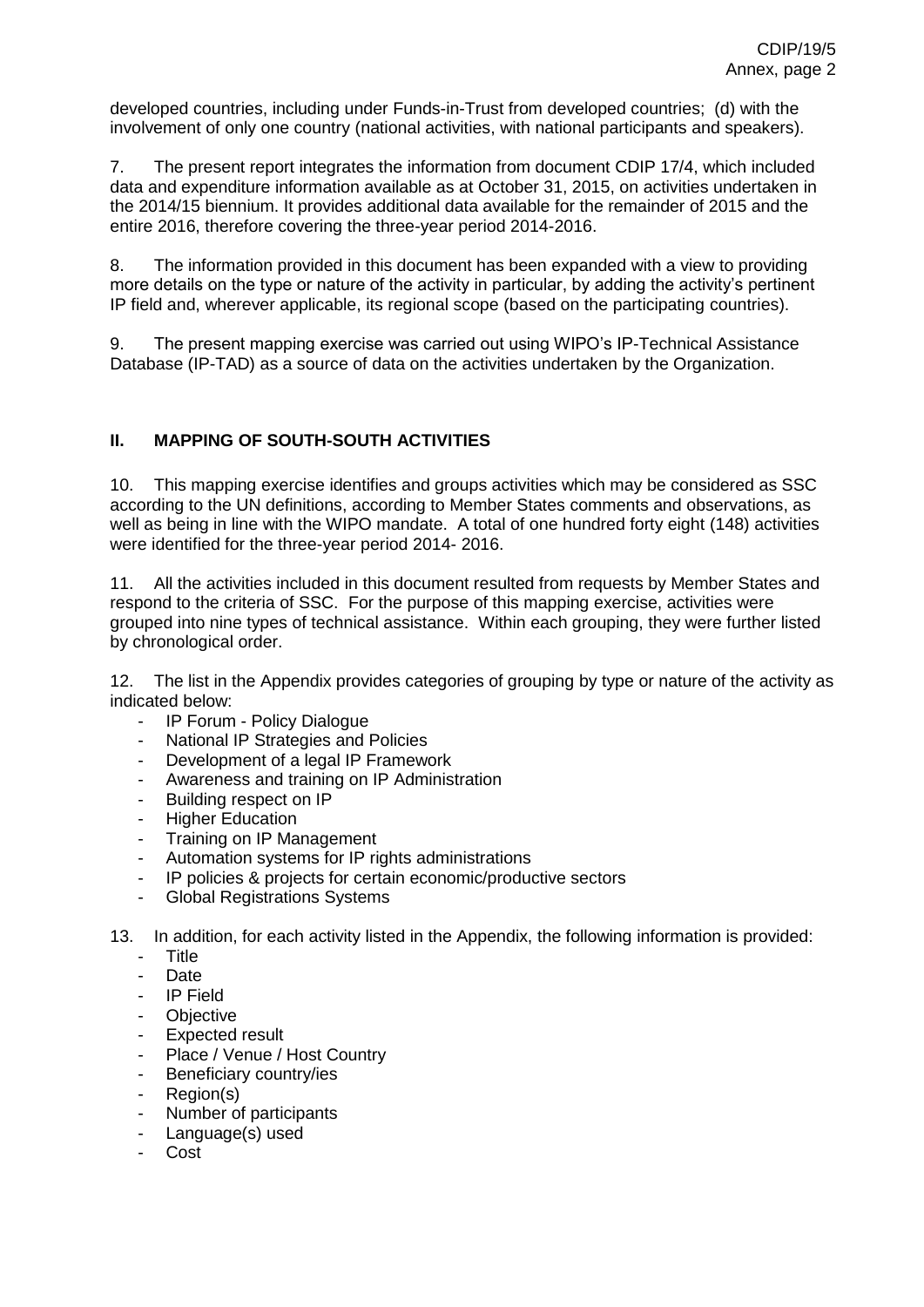14. It is recalled that the United Nations Joint Inspection Unit (JIU) recommended that "[t]he legislative and governing bodies of the United Nations system organizations should request the Executive Heads to apportion a specific percentage – not less than 0.5 per cent – of core budget resources for the promotion of South-South cooperation (SSC) in their respective areas of competence, in consultation with program countries".

15. The total expenditure entailed in carrying out these SSC activities amounted to 4.808.000 Swiss francs for the biennium 2014/15. This amount includes 4,166,000 Swiss francs from the regular budget and 642,000 Swiss francs from the Funds in Trust administered and implemented by WIPO. This represented 2.1 per cent of the total non-personnel expenditure in the biennium, including FIT expenditure.

16. As regards 2016, the expenditure of SSC activities amounted to 1,376,000 Swiss francs. This amount includes 1,149,000 from regular budget and 227,000 Swiss francs from the Funds in Trust administered and implemented by WIPO. This represented 1.2 per cent of the total non-personnel expenditure in 2016, including FIT expenditure.

17. The information contained in the Appendix to this document may also be found on the South-South IP Technical Assistance web page<http://www.wipo.int/sscip/tad>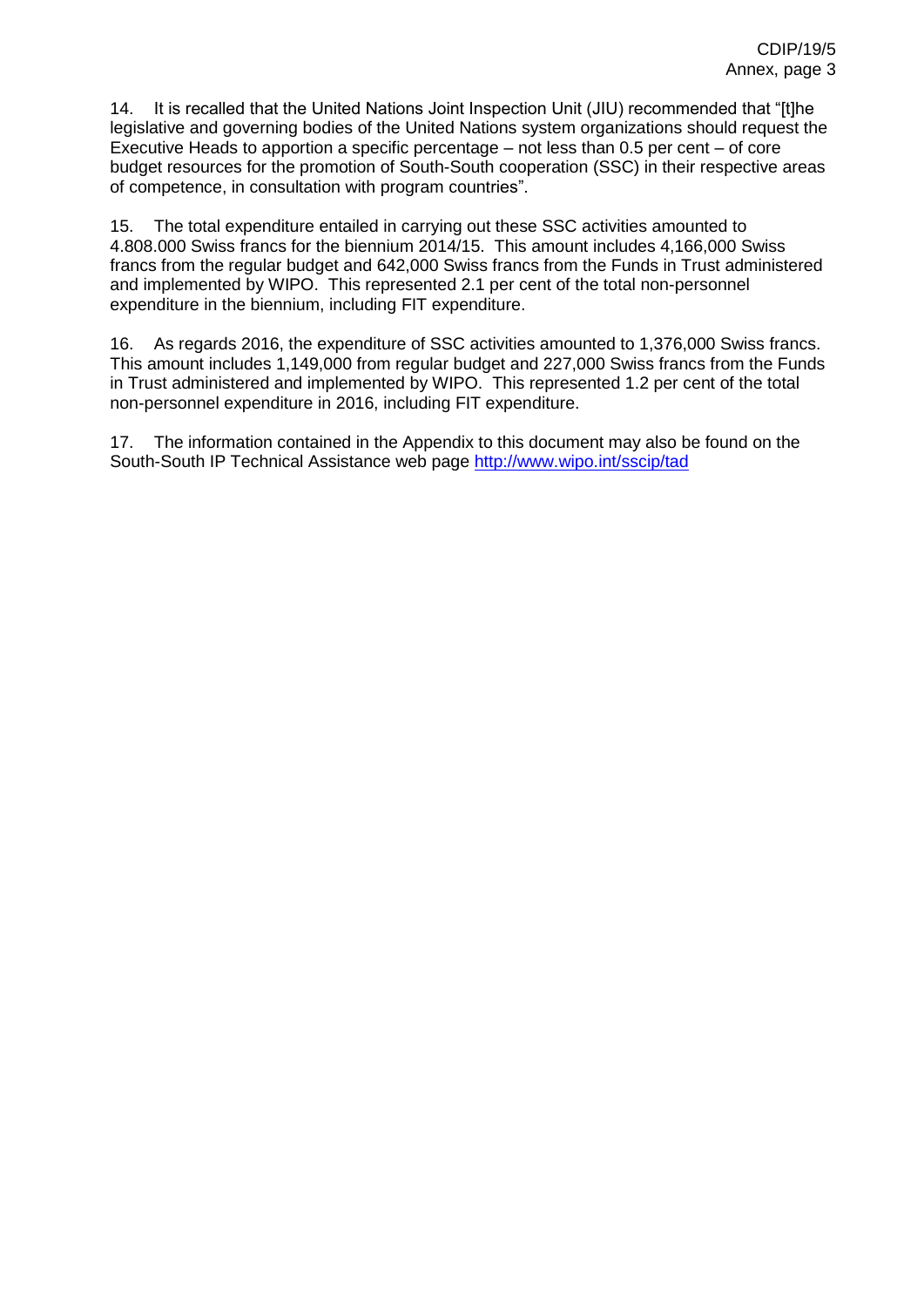#### **III. LIST OF ACRONYMS**

| <b>AIPN</b><br>AN <sub>2</sub> PI | <b>Advanced Industrial Property Network</b><br>Agence National de la Propriété Industrielle et de la Promotion de |
|-----------------------------------|-------------------------------------------------------------------------------------------------------------------|
|                                   | l'Innovation du Niger                                                                                             |
| AO                                | Appeal of Origin                                                                                                  |
| <b>APEC</b>                       | Asia Pacific-Pacific Economic Cooperation                                                                         |
| <b>ARIPO</b>                      | African Regional Intellectual Property Organization                                                               |
| <b>ASEAN</b>                      | Association of Southeast Asia Pacific Nations                                                                     |
| <b>ASPEC</b>                      | <b>ASEAN Patent Examination Cooperation</b>                                                                       |
| <b>ASPIT</b>                      | Senegalese Agency for Industrial Property and Technical Innovation                                                |
|                                   | Promotion                                                                                                         |
| AT's                              | Appropriate Technologies                                                                                          |
| <b>BEG</b>                        | <b>Business Expert Group</b>                                                                                      |
| <b>CARICOM</b>                    | <b>Caribbean Community</b>                                                                                        |
| <b>CARIFORUM</b>                  | Subgroup of the African, Caribbean and Pacific Group of States                                                    |
| <b>CEDA</b>                       | Caribbean Export Development Agency                                                                               |
| <b>CCD</b>                        | <b>Espacenet and Common Citation Document (CCD)</b>                                                               |
| <b>CLMV</b>                       | Group Cambodia, Lao People's Democratic Republic, Myanmar, Viet Nam                                               |
| <b>CIPC</b>                       | Companies and Intellectual Property Commission                                                                    |
| <b>CMO</b>                        | <b>Collective Management Organizations</b>                                                                        |
| <b>CNPI</b>                       | Centre National de Propriété Intellectuelle du Sénégal                                                            |
| <b>CTCN</b>                       | <b>Climate Technology Centre and Network</b>                                                                      |
| <b>DIP</b>                        | Department of Intellectual Property of Thailand                                                                   |
| <b>EDMS</b>                       | <b>Electronic Document Management System</b>                                                                      |
| <b>EGPO</b>                       | <b>Egyptian Patent Office</b>                                                                                     |
| <b>ENAPID</b>                     | Academic Meeting on Intellectual Property, Innovation and Development                                             |
| EPA                               | <b>Economic Partnership Agreement</b>                                                                             |
| FIT/ROK-IP                        | Funds-in-Trust/Republic of Korea Industrial Property                                                              |
| GIs                               | Geographical Indications                                                                                          |
| <b>HIPOC</b>                      | Heads of IP Office Conference                                                                                     |
| <b>IBEPI</b>                      | Ibero-American Intellectual Property Program                                                                      |
| <b>IDB</b>                        | Inter-American Development Bank                                                                                   |
| <b>IPAS</b>                       | <b>Industrial Property Automation System</b>                                                                      |
| <b>IPEA</b>                       | International Preliminary Examining Authority                                                                     |
| <b>IPC</b>                        | International Patent Classification                                                                               |
| <b>IPOS</b>                       | Intellectual Property Office of Singapore                                                                         |
| <b>IMPI</b>                       | Mexican Institute of Industrial Property                                                                          |
| <b>INDECOPI</b>                   | National Institute for the Defense of Competition and Intellectual                                                |
|                                   | Property (Peru)                                                                                                   |
| <b>INPI</b>                       | National Institute of Intellectual Property of Brazil                                                             |
| <b>IPOPHL</b>                     | Intellectual Property Office of the Philippines                                                                   |
| <b>ISA</b>                        | <b>International Searching Authority</b>                                                                          |
| <b>ITSO</b>                       | Innovation and Technology Support Office                                                                          |
| <b>JAMPRO</b>                     | Jamaica Investment and Promotion Corporation                                                                      |
| <b>JIPO</b>                       | Jamaica Intellectual Property Office                                                                              |
| <b>KCC</b>                        | Korea Copyright Commission                                                                                        |
| <b>KIPA</b>                       | Korea Invention Promotion Association                                                                             |
| <b>KIPO</b>                       | Korea Intellectual Property Office                                                                                |
| <b>LDCs</b>                       | <b>Least Developed Countries</b>                                                                                  |
| <b>MCST</b>                       | Ministry of Culture, Sports and Tourism of the Republic of Korea                                                  |
| <b>NIPS</b><br><b>NDEs</b>        | <b>National IP Strategies</b>                                                                                     |
| <b>OAPI</b>                       | <b>National Designated Entities</b><br>African Organization of Intellectual Property                              |
|                                   |                                                                                                                   |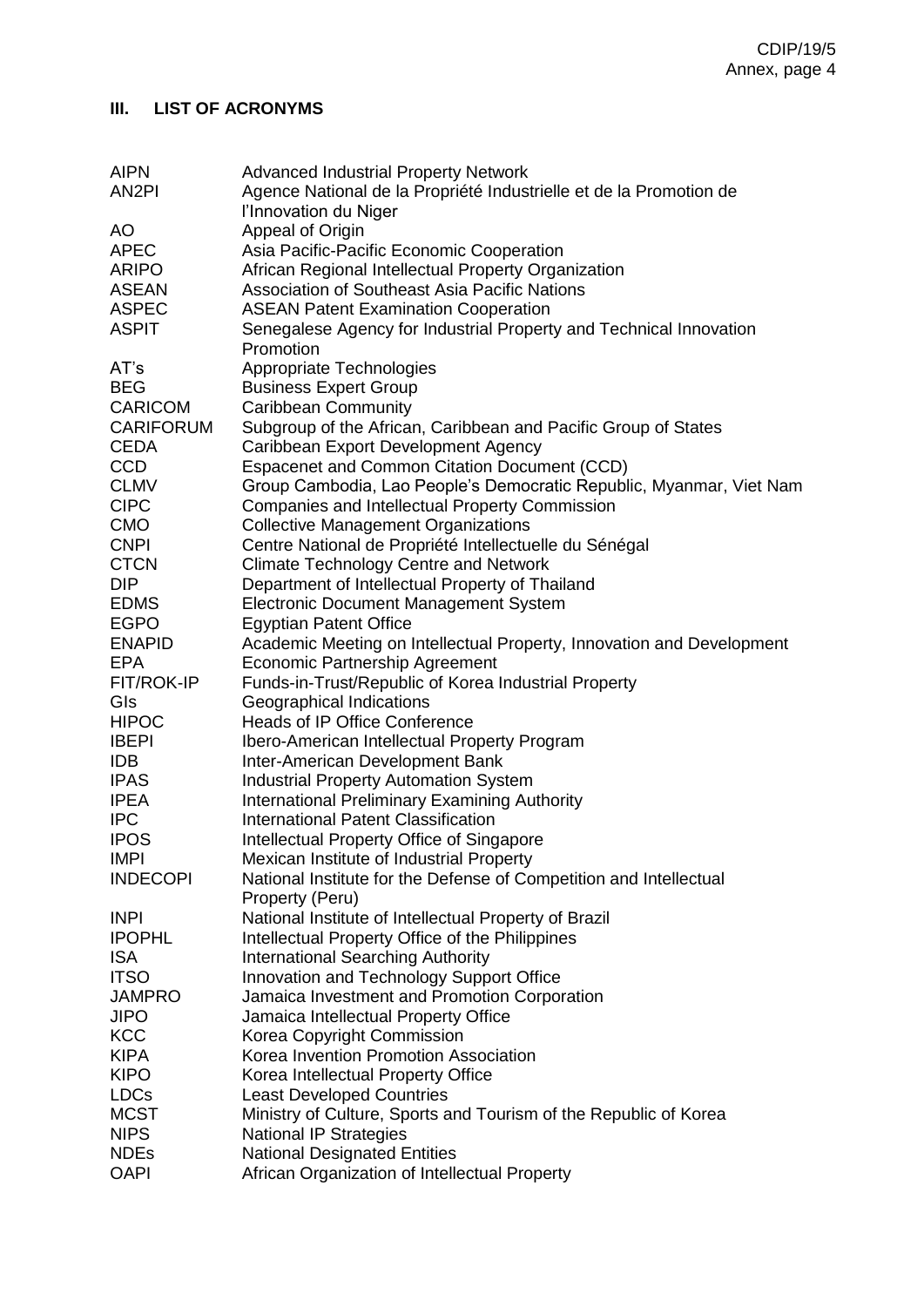| <b>OCPI</b>  | <b>Cuban Industrial Property Office</b>                     |
|--------------|-------------------------------------------------------------|
| <b>OECS</b>  | Organization of Eastern Caribbean States                    |
| <b>OLPs</b>  | Origin Linked Products and Branding                         |
| <b>OIPI</b>  | Ivorian Office of Intellectual Property                     |
| <b>ONAPI</b> | National Industrial Property Office Dominican Republic      |
| <b>ONDA</b>  | Algerian National Office of Copyright and Related Rights    |
| <b>OMPIC</b> | Moroccan Office for Industrial Property and Commercial      |
| <b>PCT</b>   | <b>Patent Cooperation Treaty</b>                            |
| <b>SAARC</b> | South Asia Pacific Association for Regional Cooperation     |
| <b>SADC</b>  | Southern African Development Community                      |
| <b>SIECA</b> | Secretariat for Central American Economic Integration       |
| <b>TISC</b>  | <b>Technology and Innovation Support Centers</b>            |
| <b>TTOs</b>  | Constitution and Functioning of Technology Transfer Offices |
| <b>WCC</b>   | <b>Copyright Connection</b>                                 |
| <b>WSO</b>   | <b>WIPO Office in Singapore</b>                             |
|              |                                                             |

[Appendix follows]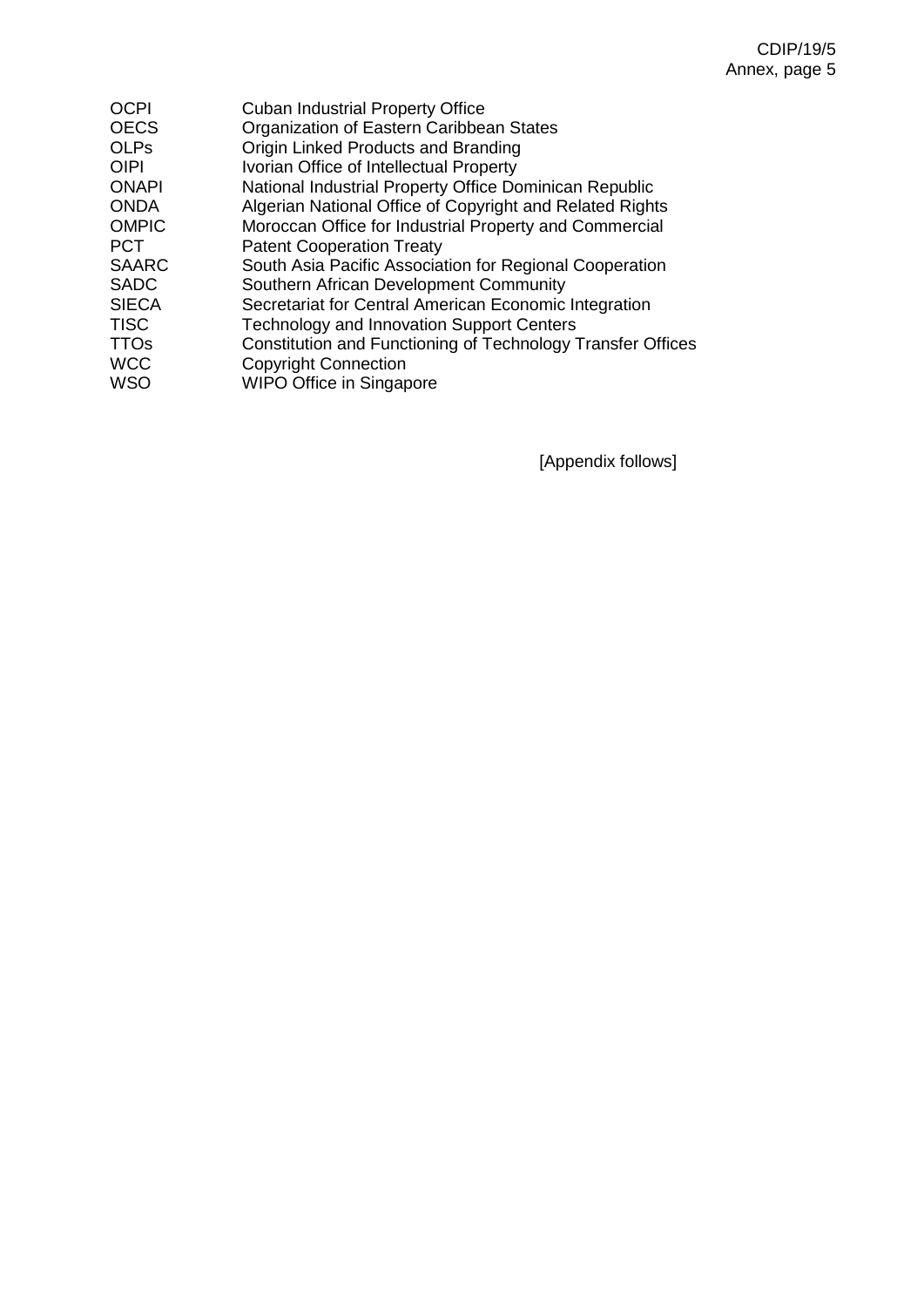#### **IP FORUM-POLICY DIALOGUE**

| 1.                          |                                                                    |
|-----------------------------|--------------------------------------------------------------------|
| Activity:                   | Regional Seminar on Utilization of IP to Develop and Disseminate   |
|                             | Appropriate Technology & APEC Workshop on Appropriate              |
|                             | Technology*                                                        |
| Date:                       | 02/07/2014 to 04/07/2014                                           |
| IP Field:                   | Patents                                                            |
| Objective:                  | To exchange views on IP issues related to development of           |
|                             | Appropriate Technology, share national experiences on utilizing    |
|                             | AT's for community based development, define the role of IP        |
|                             | offices in promoting AT's, and identify ways to overcome           |
|                             | challenges in dissemination and commercialization of AT's.         |
| <b>Expected Results:</b>    | Enhanced access to, and use of, IP information by IP institutions  |
|                             | and the public to promote innovation and creativity                |
| <b>Host Country:</b>        | Republic of Korea                                                  |
| <b>Beneficiary Country:</b> | Bangladesh, Cambodia, Ghana, India, Indonesia, Iran (Islamic       |
|                             | Republic of), Laos People's Democratic Republic, Malaysia,         |
|                             | Mongolia, Pakistan, Philippines, Republic of Korea, Sri Lanka,     |
|                             | Thailand, Viet Nam, Zambia                                         |
| Region(s):                  | Asia and the Pacific, Africa                                       |
| No. of Participants:        | 18                                                                 |
| Language:                   | English, Korean                                                    |
| Cost:                       | CHF. 60,498.00                                                     |
| <b>WIPO Contribution:</b>   | CHF. 15,000.00                                                     |
| FIT Korea:                  | CHF. 45,498.00                                                     |
| 2.                          |                                                                    |
| Activity:                   | Regional Workshop on IP as a Policy Tool for Development           |
| Date:                       | 21/10/2014 to 23/10/2014                                           |
| IP Field:                   | Intellectual property                                              |
| Objective:                  | To enhance the knowledge about the methodology and process of      |
|                             | formulating and implementing national IP Strategies, review policy |
|                             | issues to be addressed by and the possible elements to be          |
|                             | incorporated in such policies, taking into account the existing    |
|                             | national developmental objectives and goals, discuss the           |
|                             | implementation of such strategies to achieve tangible results and  |
|                             | generate developmental impacts.                                    |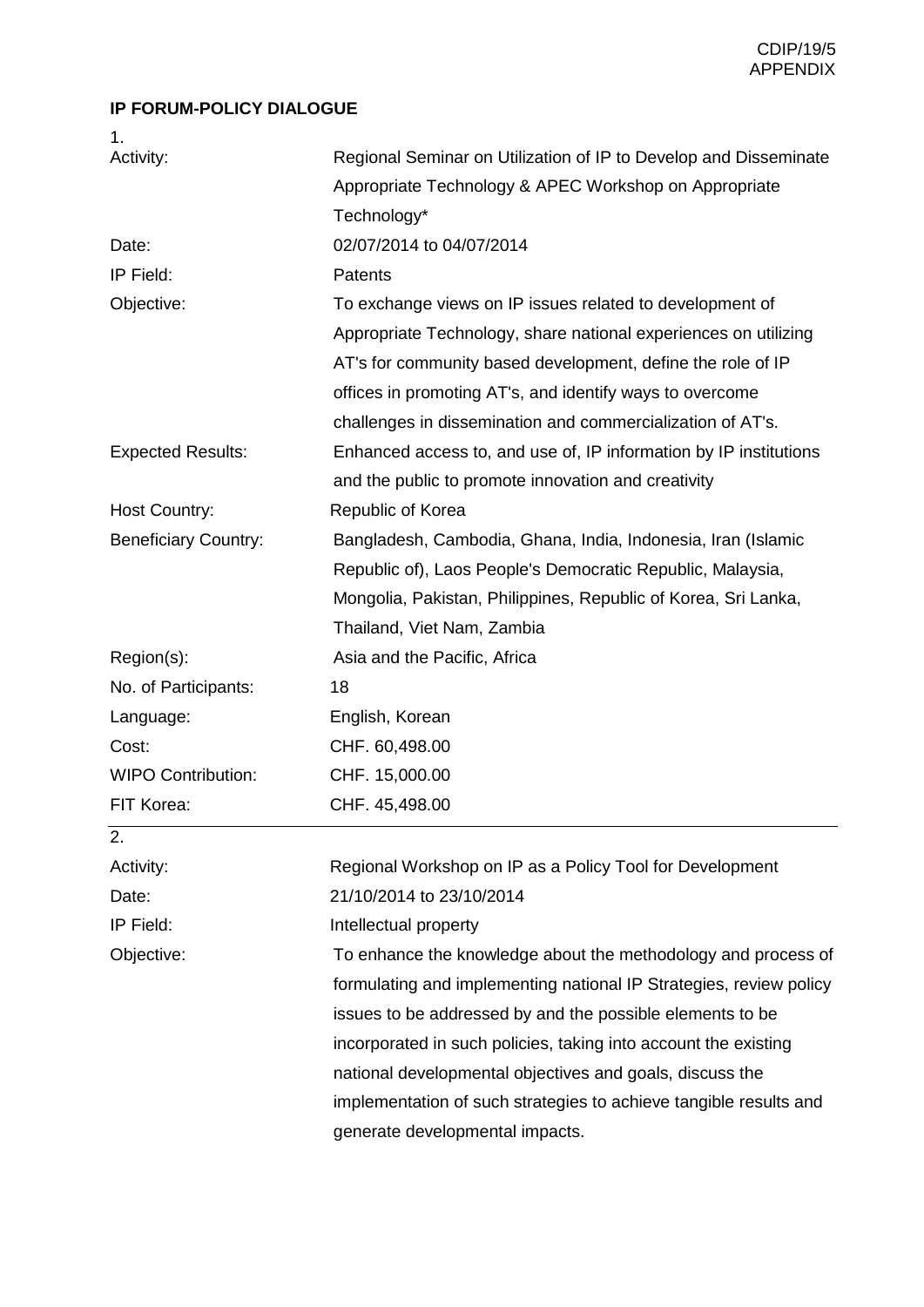| National innovation and IP strategies and plans consistent with |
|-----------------------------------------------------------------|
| national development objectives                                 |
| Republic of Korea                                               |
| Bangladesh, Brunei Darussalam, China, India, Iran (Islamic      |
| Republic of) Laos People's Democratic Republic, Iran (Islamic   |
| Republic of), Malaysia, Mongolia, Nepal, Pakistan, Republic of  |
| Korea, Sri Lanka, Thailand, Tonga, East Timor                   |
| Asia and the Pacific                                            |
| 18                                                              |
| English                                                         |
| CHF. 61,435.00                                                  |
|                                                                 |

| Sub-Regional Workshop on the Patent System                         |
|--------------------------------------------------------------------|
| 20/11/2014 to 21/11/2014                                           |
| Patents                                                            |
| To cover the scope of the patent system, the evolution of the      |
| patent legal framework in the Latin American Region, including the |
| way those legal texts incorporate different policy issues, with a  |
| particular focus on flexibilities and the links between different  |
| policies such as patent policy and innovation, industrial and      |
| health. Also the long standing influence of multilateral treaties. |
| Enhanced human resource capacities able to deal with the broad     |
| range of requirements for the effective use of IP for development  |
| in developing countries, LDC and countries with economies in       |
| transition                                                         |
| Panama                                                             |
| Chile, Colombia, Costa Rica, Dominican Republic, Ecuador, El       |
| Salvador, Guatemala, Honduras, Mexico, Nicaragua, Panama,          |
| Peru                                                               |
| Latin America                                                      |
| 12                                                                 |
| English, Spanish                                                   |
| CHF. 29,490.0                                                      |
|                                                                    |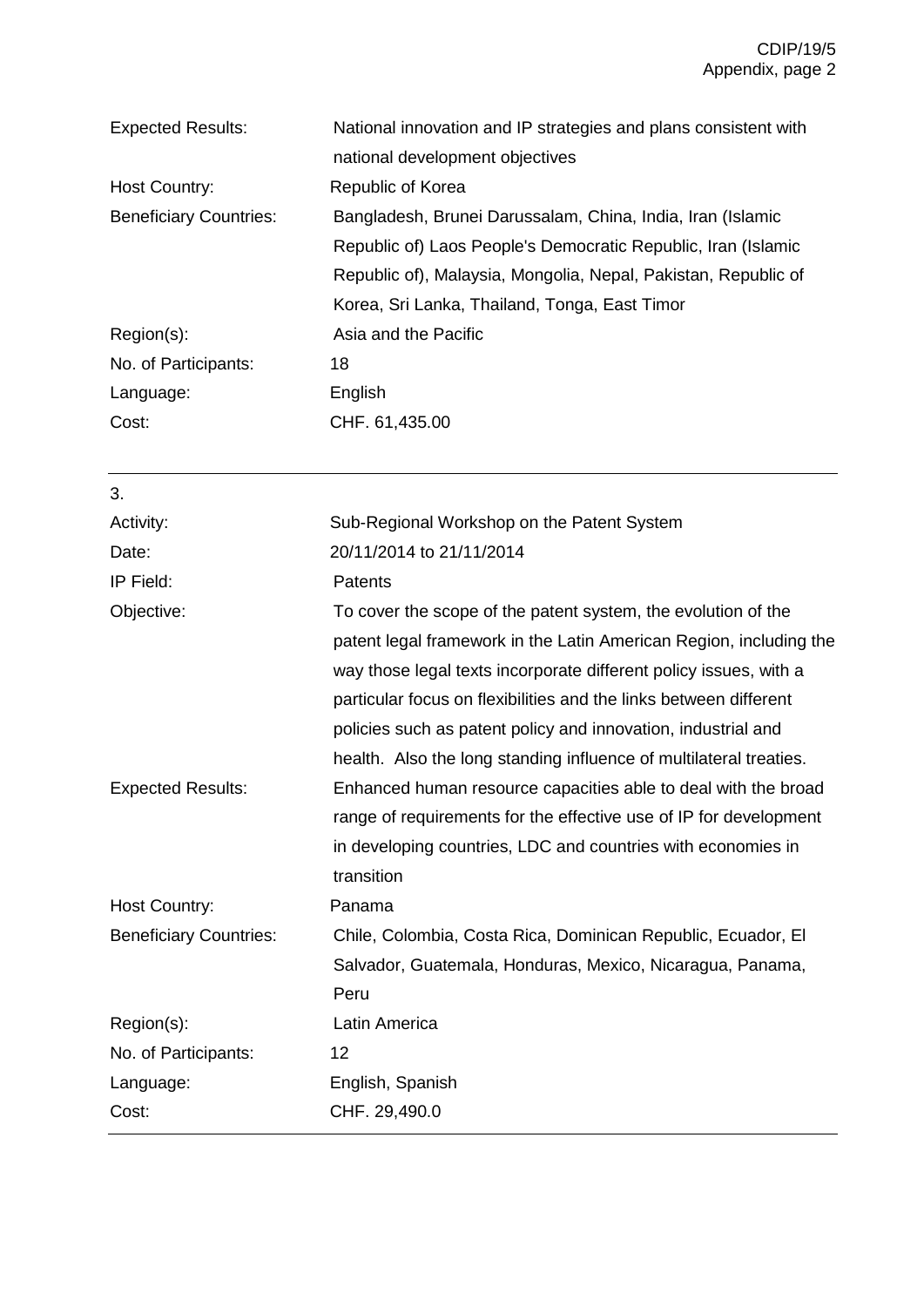| 4.                            |                                                                   |
|-------------------------------|-------------------------------------------------------------------|
| Activity:                     | WIPO Preparatory Meeting of Heads of Intellectual Property        |
|                               | <b>Offices of Caribbean Countries</b>                             |
| Date:                         | 23/02/2015 to 24/02/2015                                          |
| IP Field:                     | <b>Intellectual Property</b>                                      |
| Objective:                    | To discuss the status of IP in their country and share best       |
|                               | practices so as to formulate new strategies and for WIPO to       |
|                               | present work done thus far in the region and ways in which it can |
|                               | assist in developing the IP system in the region.                 |
| <b>Expected Results:</b>      | Strengthened cooperation mechanisms and programs tailored to      |
|                               | the needs of developing countries and LDCs                        |
| <b>Host Country:</b>          | Jamaica                                                           |
| <b>Beneficiary Countries:</b> | Antigua and Barbuda, Bahamas, Barbados, Belize, Dominica,         |
|                               | Grenada, Guyana, Haiti, Jamaica, Saint Kitts and Nevis, Saint     |
|                               | Lucia, Saint Vincent and the Grenadines, Suriname, Trinidad and   |
|                               | Tobago                                                            |
| Region(s):                    | Caribbean                                                         |
| No. of Participants:          | 16                                                                |
| Language:                     | English                                                           |
| Cost:                         | CHF. 60,870.00                                                    |
| 5.                            |                                                                   |
| Activity:                     | Inter-Regional Expert Meeting on South-South and Triangular       |
|                               | Cooperation for Access to Information and Knowledge, Innovation   |
|                               | Support and Technology Transfer                                   |
| Date:                         | 05/05/2015 to 06/05/2015                                          |
| IP Field:                     | <b>Industrial Property</b>                                        |
| Objective:                    | To provide opportunity for experts from the Latin America region  |
|                               | to exchange knowledge and best practices in the field of IP and   |
|                               | technology transfer management and to discuss experiences in      |
|                               | the establishment of public-private partnerships in the region    |
| <b>Expected Results:</b>      | Enhanced access to, and use of, IP information by IP institutions |
|                               | and the public to promote innovation and creativity               |
| <b>Host Country:</b>          | Peru                                                              |
| <b>Beneficiary Countries:</b> | Morocco, Peru, Brazil, Mozambique, Philippines, Mauritius,        |
|                               | Bangladesh, China; Algeria, Chile, Mexico, Cuba, Ghana, South     |
|                               | Africa, Colombia, Egypt                                           |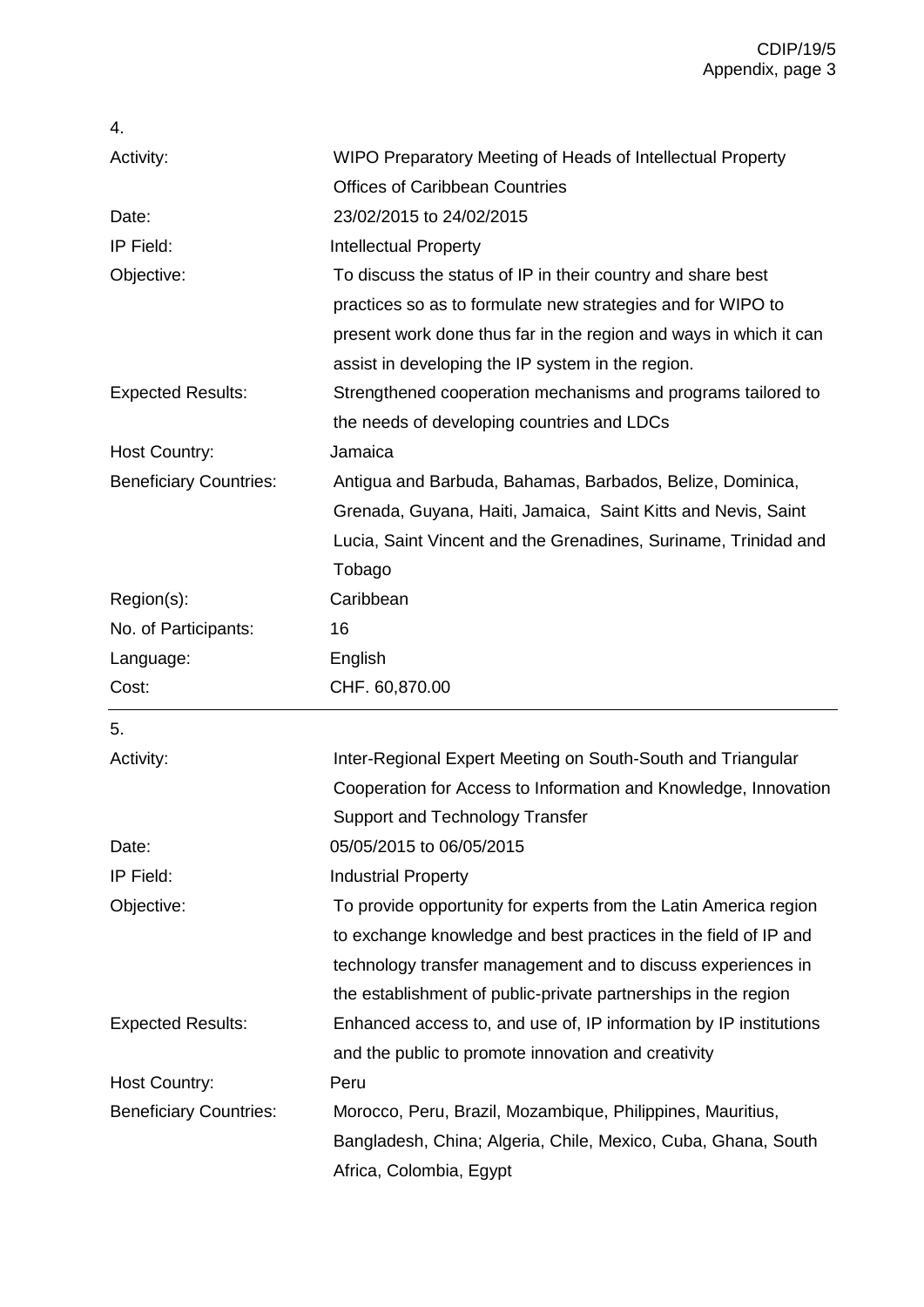| Region(s):                    | Arab Countries, Latin America, Asia and the Pacific, Africa        |
|-------------------------------|--------------------------------------------------------------------|
| No. of Participants:          | 61                                                                 |
| Language:                     | English, Spanish                                                   |
| Cost:                         | CHF. 101,590.00                                                    |
| 6.                            |                                                                    |
| Activity:                     | WIPO study visit for Palestinian officials from the Intellectual   |
|                               | Property Rights Directorate to the Moroccan Industrial Property    |
|                               | Directorate (OMPIC)                                                |
| Date:                         | 25/05/2015 to 29/05/2015                                           |
| IP Field:                     | <b>Industrial Property</b>                                         |
| Objective:                    | To learn about the working methods of the said office as well as   |
|                               | Moroccan experience in the management of IP portfolio, closely     |
|                               | examine the structure of the IP Office, learn about the experience |
|                               | gained in the establishment and the sustainment of a TISC          |
|                               | project.                                                           |
| <b>Expected Results:</b>      | Enhanced human resource capacities able to deal with the broad     |
|                               | range of requirements for the effective use of IP for development  |
|                               | in developing countries, LDC and countries with economies in       |
|                               | transition                                                         |
| Host Country:                 | Morocco                                                            |
| <b>Beneficiary Countries:</b> | Palestine, Morocco                                                 |
| Region(s):                    | <b>Arab Countries</b>                                              |
| No. of Participants:          | 3                                                                  |
| Language:                     | Arabic, French                                                     |
| Cost:                         | CHF. 7,566.00                                                      |
| 7.                            |                                                                    |
| Activity:                     | IV Central American Ministerial Meeting on IP: Establishment       |
|                               | of Sub-Regional Cooperation Programs to Promote the Use of         |
|                               | the IP System as a Development Tool with Social Inclusion          |
| Date:                         | 03/08/2015 to 06/08/2015                                           |
| IP Field:                     | <b>Intellectual Property</b>                                       |
| Objective:                    | To maintain and strengthen the high – level dialogue               |
|                               | established during the previous Ministerial Meetings held in       |
|                               | Guatemala, El Salvador and Costa Rica, and to review the           |
|                               | results achieved according to the commitments made at              |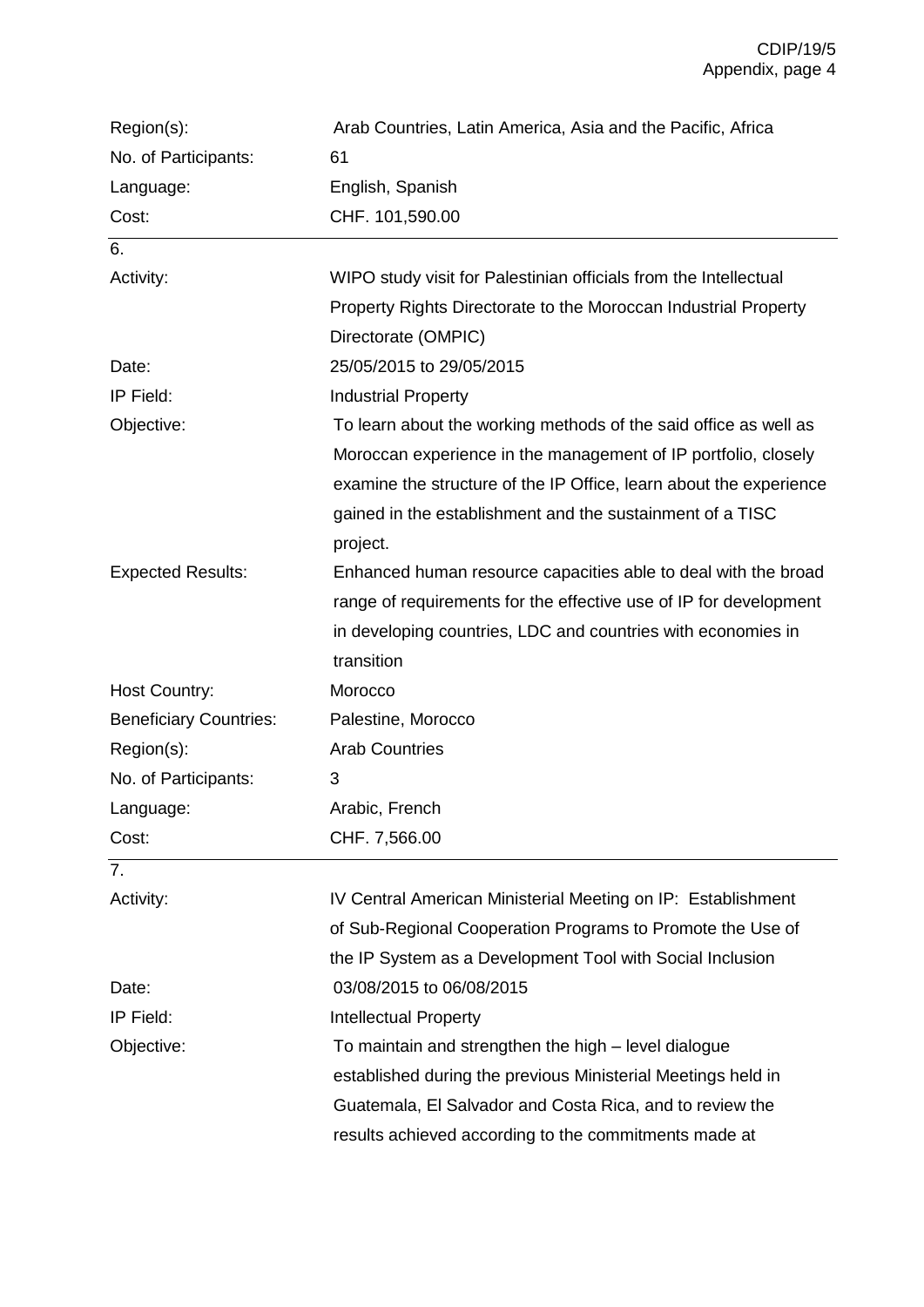|                               | previous process for the establishment of regional synergies of      |
|-------------------------------|----------------------------------------------------------------------|
|                               | support and collaboration.                                           |
| <b>Expected Results:</b>      | National innovation and IP strategies and plans consistent           |
|                               | with national development objectives                                 |
| Host Country:                 | Nicaragua                                                            |
| <b>Beneficiary Countries:</b> | Costa Rica, Panama, Nicaragua, Honduras, Guatemala,                  |
|                               | El Salvador, Dominican Republic                                      |
| Region(s):                    | Latin America                                                        |
| No. of Participants:          | 26                                                                   |
| Language:                     | Spanish, English                                                     |
| Cost:                         | CHF. 78,864.00                                                       |
| 8.                            |                                                                      |
| Activity:                     | The Second Heads of IP Office Conference (HIPOC) for Countries       |
|                               | in South Asia Pacific and Southeast Asia Pacific followed by 5th     |
|                               | Global Forum on IP                                                   |
| Date:                         | 24/08/2015 to 26/08/2015                                             |
| IP Field:                     | <b>Industrial Property</b>                                           |
| Objective:                    | To build relationship between the DGs and with WIPO and offer        |
|                               | executive level learning platform, changing paradigms shifting       |
|                               | focus from an internal to external viewpoint. To ensure the heads    |
|                               | understand the way the IP office fits within the IP ecosystem and    |
|                               | the role it plays in fostering innovation                            |
| <b>Expected Results:</b>      | Enhanced human resource capacities able to deal with the broad       |
|                               | range of requirements for the effective use of IP for development in |
|                               | developing countries, LDC and countries with economies in            |
|                               | transition                                                           |
| <b>Host Country:</b>          | Singapore                                                            |
| <b>Beneficiary Countries:</b> | Afghanistan, Bangladesh, Bhutan, Brunei Darussalam, Cambodia,        |
|                               | India, Indonesia, Laos People's Democratic Republic, Malaysia,       |
|                               | Maldives, Nepal, Pakistan, Philippines, Singapore, Sri Lanka,        |
|                               | Thailand, Vietnam                                                    |
| Region(s):                    | Asia and the Pacific                                                 |
| No. of Participants:          | 18                                                                   |
| Language:                     | English                                                              |
| Cost:                         | CHF. 90,150.00                                                       |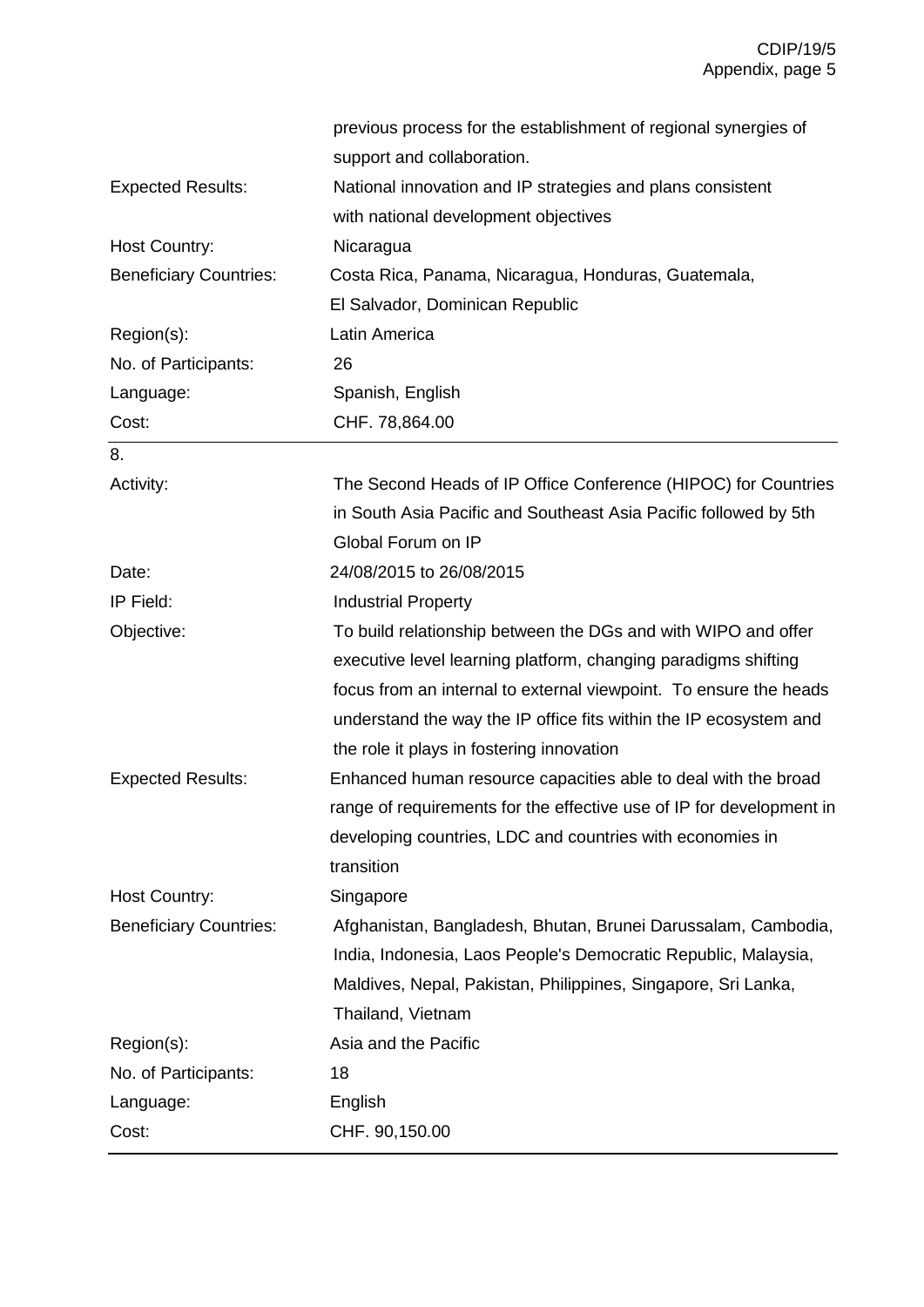| 9.                                            |                                                                  |
|-----------------------------------------------|------------------------------------------------------------------|
| Activity:                                     | Symposium to commemorate the XV Anniversary of the               |
|                                               | Decision 486 of the Andean Community                             |
| Date:                                         | 26/08/2015 to 28/08/2015                                         |
| IP Field:                                     | <b>Industrial Property</b>                                       |
| Objective:                                    | To reflect on relevant issues concerning the legal instrument    |
|                                               | after fifteen years of its promulgation, in particular how the   |
|                                               | Decision 486 has been applied in the Andean institutions have    |
|                                               | played a central role in the implementation of the Decision; how |
|                                               | this coordination can be improved; as well as discussions on     |
|                                               | different models and experiences at international level.         |
| <b>Expected Results:</b>                      | Strengthened cooperation mechanisms and programs<br>tailored     |
| to the needs of developing countries and LDCs |                                                                  |
| Host Country:                                 | Colombia                                                         |
| <b>Beneficiary Countries:</b>                 | Bolivia, Ecuador, Perú, Colombia                                 |
| Region(s):                                    | Latin America                                                    |
| No. of Participants:                          | 3                                                                |
| Language:                                     | Spanish                                                          |
| Cost:                                         | CHF. 13,262.00                                                   |
| 10.                                           |                                                                  |
| Activity:                                     | a) Inter-regional Meeting for Heads of Copyright Offices in      |
|                                               | Lusophone Developing Countries and b)                            |
|                                               | Information Meeting on the Copyright Regime in Brazil            |
| Date:                                         | 01/03/2016 to 03/03/2016                                         |
| IP Field:                                     | Copyright                                                        |
| Objective:                                    | To update on latest developments in the field of copyright       |
|                                               | and related rights, to provide a platform for the                |
|                                               | exchange of experiences among offices and as such                |
|                                               | promote south/south and triangular cooperation; discuss          |
|                                               | the state of development of the copyrights regimes in the        |
|                                               | participating countries, and identify needs that may be          |
|                                               | subject of development cooperation activities with WIPO          |
|                                               |                                                                  |
| <b>Expected Results:</b>                      | Enhanced human resource capacities able to deal with<br>the      |
|                                               | broad range of requirements for the effective use of IP for      |
|                                               | development in developing countries, LDC and countries with      |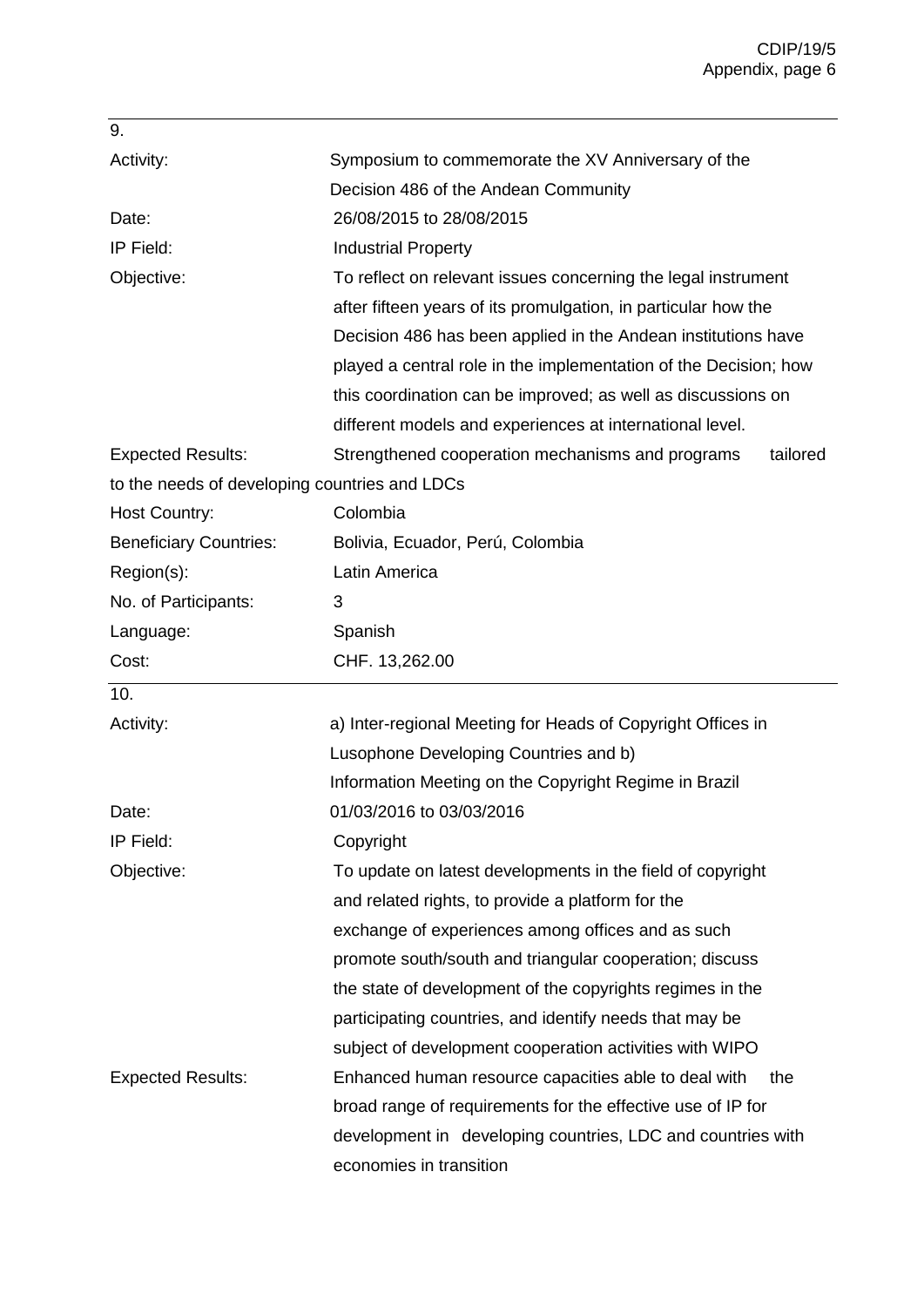| Host Country:                 | <b>Brazil</b>                                                   |
|-------------------------------|-----------------------------------------------------------------|
| <b>Beneficiary Countries:</b> | Angola, Sao Tome and Principe, Mozambique, Guinea-              |
|                               | Bissau, Equatorial Guinea, Cape Verde, Brazil                   |
| Region(s):                    | Africa, Latin America                                           |
| No. of Participants:          | 14                                                              |
| Language:                     | English, Portuguese                                             |
| Cost:                         | CHF. 82,874.00                                                  |
| 11.                           |                                                                 |
| Activity:                     | Study Visit to Thailand by a Delegation from Laos               |
| Date:                         | 25/05/2016 to 26/05/2016                                        |
| IP Field:                     | Copyright                                                       |
| Objective:                    | To learn the experience if the Department of Intellectual       |
|                               | Property, Ministry of Commerce, Government of Thailand in       |
|                               | addressing copyright matters, including copyright recordation   |
|                               | and deposit, and to build awareness and capacity in the area of |
|                               | copyright and relatives rights.                                 |
| <b>Expected Results:</b>      | Enhanced technical and knowledge infrastructure for IP Offices  |
|                               | and other IP institutions leading to better services (cheaper,  |
|                               | faster, higher quality) to their stakeholders                   |
| Host Country:                 | Thailand                                                        |
| <b>Beneficiary Countries:</b> | Thailand, Laos Peoples Democratic                               |
| Region(s):                    | Asia Pacific                                                    |
| No. of Participants:          | 5                                                               |
| Language:                     | English                                                         |
| Cost:                         | CHF. 5,372.00                                                   |
| 12.                           |                                                                 |
| Activity:                     | XXXIV Regional Workshop for Industrial Property Offices of      |
|                               | Latin America**                                                 |
| Date:                         | 04/07/2016 to 08/07/2016                                        |
| IP Field:                     | <b>Trademark/Geographical Indications</b>                       |
| Objective:                    | To promote the exchange of experiences among officials of       |
|                               | national IP offices in selected topics focused on the           |
|                               | establishment of mechanisms of collaboration among IP offices   |
|                               | in relation with the management of trademarks and the           |
|                               | designations of origin.                                         |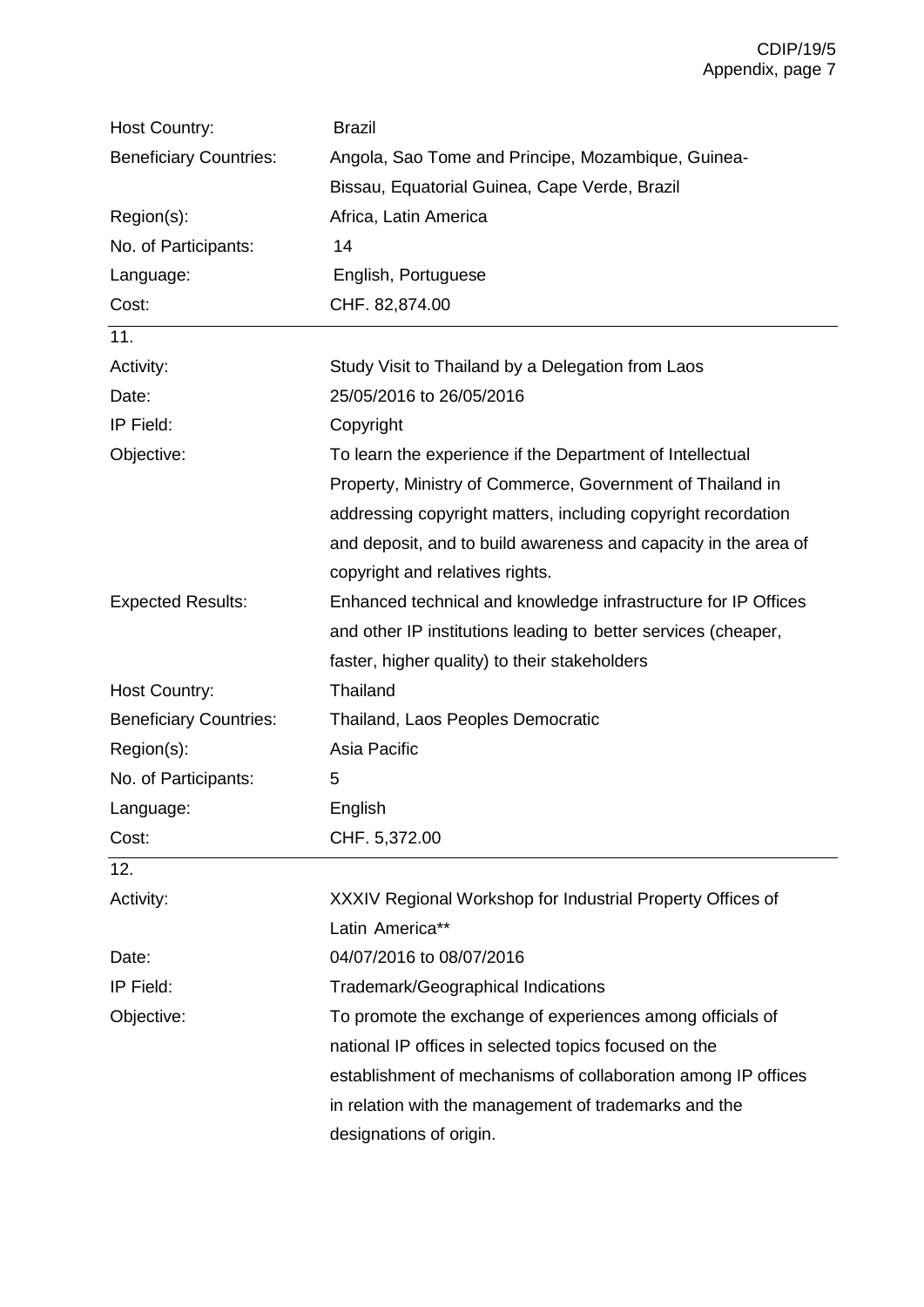| <b>Expected Results:</b>      | Enhanced technical and knowledge infrastructure for IP Offices   |
|-------------------------------|------------------------------------------------------------------|
|                               | and other IP institutions leading to better services (cheaper,   |
|                               | faster, higher quality) to their stakeholders                    |
| Host Country:                 | <b>Brazil</b>                                                    |
| <b>Beneficiary Countries:</b> | Argentina, Venezuela, Uruguay, Peru, Paraguay, Panama,           |
|                               | Nicaragua, Mexico, Honduras, Guatemala, El Salvador,             |
|                               | Dominican Republic, Cuba, Costa Rica, Colombia, Chile, Brazil,   |
|                               | <b>Bolivia</b>                                                   |
| Region(s):                    | Latin America                                                    |
| No. of Participants:          | 19                                                               |
| Language:                     | Spanish, Portuguese                                              |
| Cost:                         | CHF. 60,726.00                                                   |
| <b>WIPO Contribution:</b>     | CHF. 30,363.00                                                   |
| FIT Brazil:                   | CHF. 30,363.00                                                   |
| 13.                           |                                                                  |
| Activity:                     | III Seminar on Geographical Indications and Collective           |
|                               | Trademarks, in Florianópolis (Brazil)**                          |
| Date:                         | 31/08/2016 to 02/09/2016                                         |
| IP Field:                     | Trademarks/Geographical Indications                              |
| Objective:                    | To promote a debate about the economic and social gains that     |
|                               | GIs and Collective Trademarks might bring to national            |
|                               | development as a whole.                                          |
| <b>Expected Results:</b>      | Enhanced access to, and use of, IP information by IP             |
|                               | institutions and the public to promote innovation and creativity |
| <b>Host Country:</b>          | <b>Brazil</b>                                                    |
| <b>Beneficiary Countries:</b> | Brazil, Peru, Mexico, Honduras                                   |
| Region(s):                    | Latin America                                                    |
| No. of Participants:          | 4                                                                |
| Language:                     | Spanish, Portuguese                                              |
| Cost:                         | CHF. 10,420.00                                                   |
| <b>WIPO Contribution:</b>     | CHF. 984.00                                                      |
| FIT Brazil:                   | CHF. 9,436.00                                                    |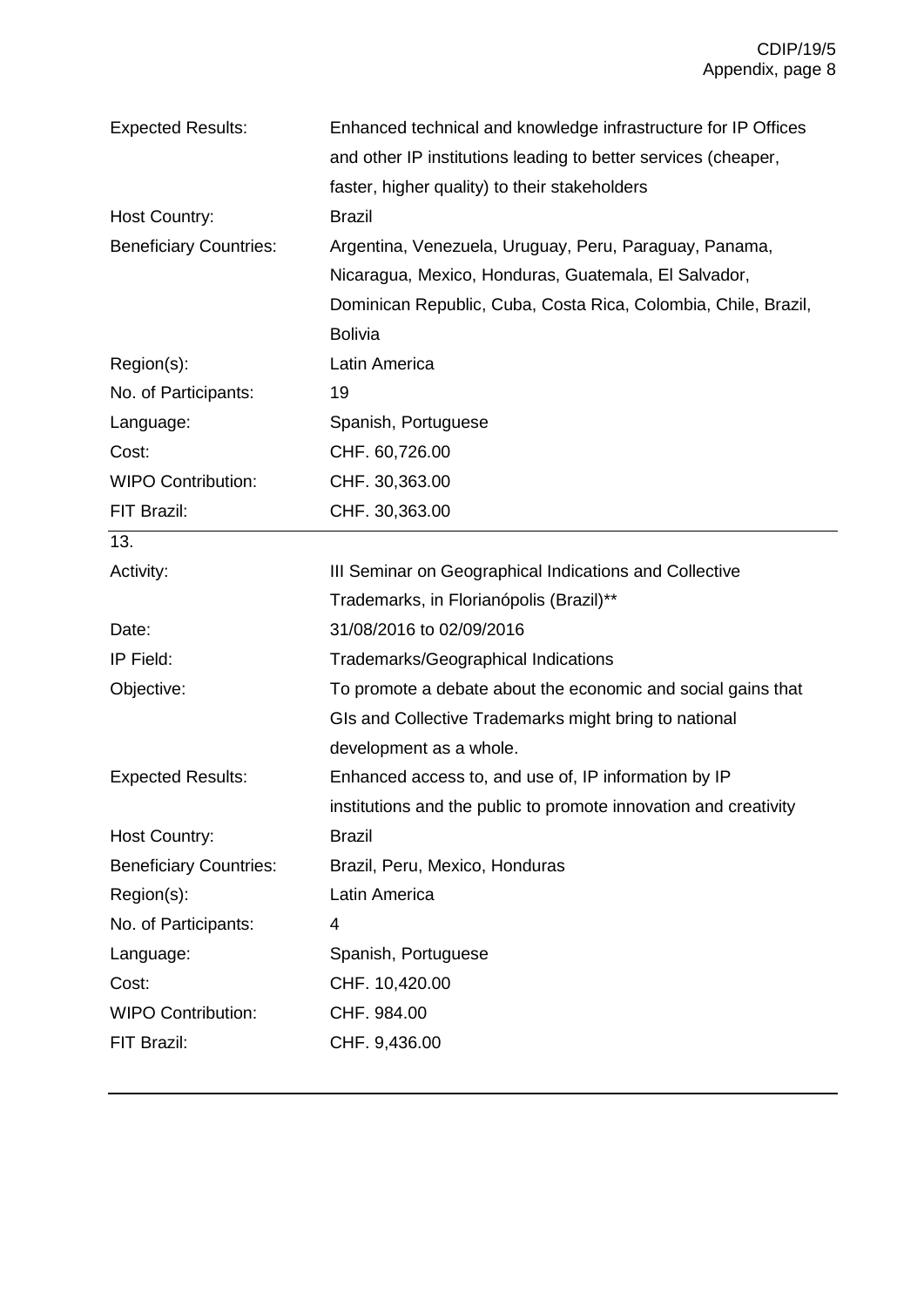| 14.                           |                                                                    |
|-------------------------------|--------------------------------------------------------------------|
| Activity:                     | WIPO-South-South Cooperation Regional Workshop on                  |
|                               | Marrakesh Treaty Implementation, Buenos Aires                      |
| Date:                         | 18/10/2016 to 19/10/2016                                           |
| IP Field:                     | Copyright                                                          |
| Objective:                    | To discuss and share best practices on the production and          |
|                               | distribution of accessible books among the participating           |
|                               | countries, including the role of libraries, and to discuss a work- |
|                               | plan with practical measures for the effective implementation      |
|                               | on the Marrakesh treaty                                            |
| <b>Expected Results:</b>      | Enhanced human resource capacities able to deal with the broad     |
|                               | range of requirements for the effective use of IP for development  |
|                               | in developing countries, LDC and countries with economies in       |
|                               | transition                                                         |
| <b>Host Country:</b>          | Argentina                                                          |
| <b>Beneficiary Countries:</b> | Argentina, Brazil, Chile, Paraguay, Uruguay                        |
| Region(s):                    | Latin America                                                      |
| No. of Participants:          | 13                                                                 |
| Language:                     | Spanish, English                                                   |
| Cost:                         | CHF: 32,060.00                                                     |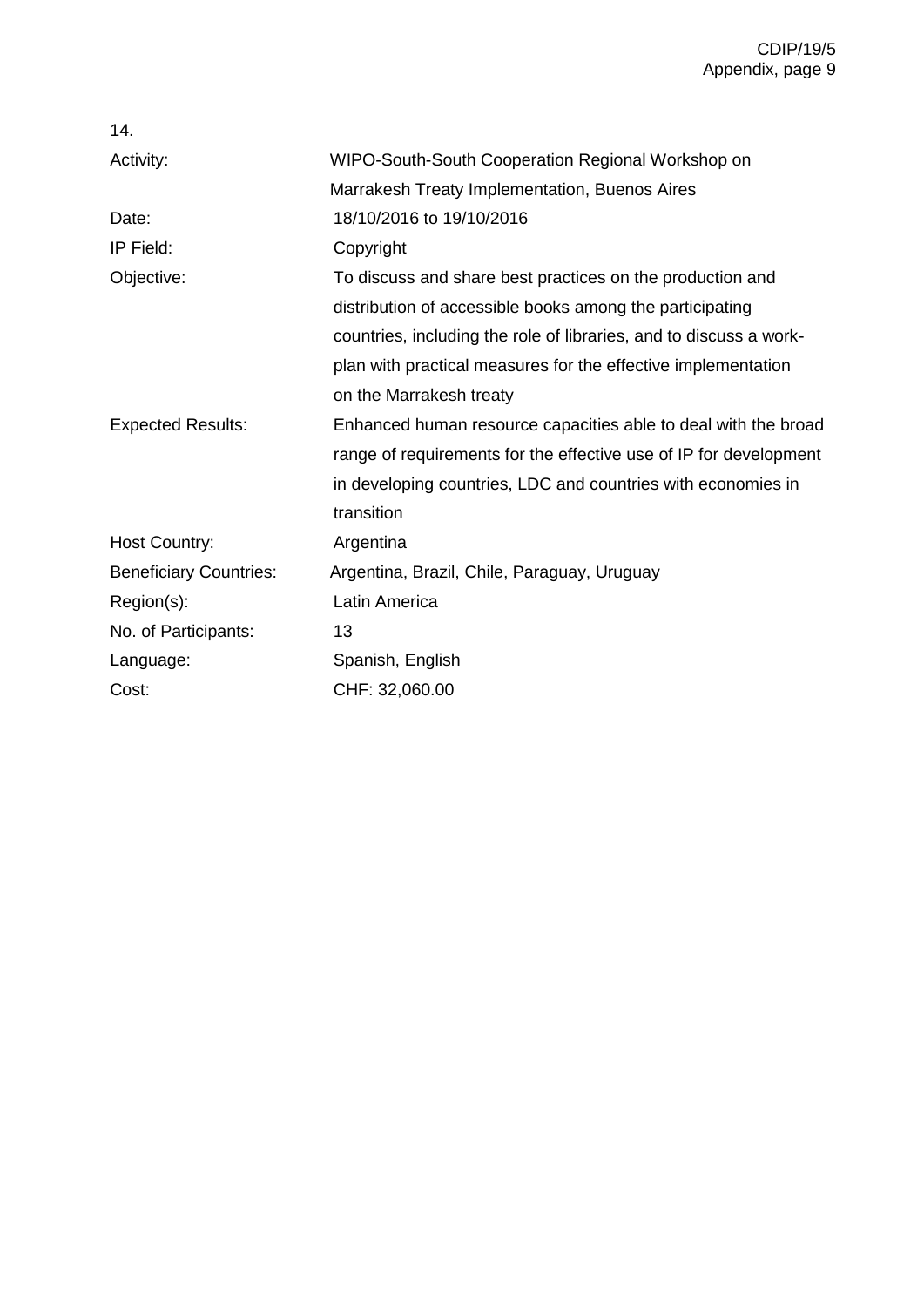## **NATIONAL IP STRATEGIES AND POLICIES**

| ٠ | v<br>i<br>۰.<br>۰. |
|---|--------------------|
|   |                    |

| Activity:                     | Elaboration Project of a national plan of innovation and intellectual<br>property in Niger                                                                                                                                                                         |
|-------------------------------|--------------------------------------------------------------------------------------------------------------------------------------------------------------------------------------------------------------------------------------------------------------------|
| Date:                         | 04/08/2014 to 09/08/2014                                                                                                                                                                                                                                           |
| IP Field:                     | <b>Industrial Property</b>                                                                                                                                                                                                                                         |
| Objective:                    | To organize a multidisciplinary mission in Niamey in order to carry<br>out an audit to offer, on the long run, a national strategy<br>development of intellectual property for an efficient development<br>of the economic, social and cultural politics of Niger. |
| <b>Expected Results:</b>      | National innovation and IP strategies and plans consistent with<br>national development objectives                                                                                                                                                                 |
| Host Country:                 | Niger                                                                                                                                                                                                                                                              |
| <b>Beneficiary Countries:</b> | Burkina Faso, Cameroon, Niger                                                                                                                                                                                                                                      |
| Region(s):                    | Africa                                                                                                                                                                                                                                                             |
| No. of Participants:          | 3                                                                                                                                                                                                                                                                  |
| Language:                     | French                                                                                                                                                                                                                                                             |
| Cost:                         | CHF. 32,261.00                                                                                                                                                                                                                                                     |
| 16.                           |                                                                                                                                                                                                                                                                    |
| Activity:                     | Development of the ASEAN IPR Strategic Plan for 2016-2025                                                                                                                                                                                                          |
| Date:                         | 26/08/2014 to 31/12/2014                                                                                                                                                                                                                                           |
| IP Field:                     | <b>Industrial Property</b>                                                                                                                                                                                                                                         |
| Objective:                    | To formulate a new IPR Strategic Plan for ASEAN, aligned with<br>and complementary to the vision and goals under the ASEAN<br>Economic Community 2025.                                                                                                             |
| <b>Expected Results:</b>      | National innovation and IP strategies and plans consistent with<br>national development objectives                                                                                                                                                                 |
| <b>Host Country:</b>          | Republic of Korea                                                                                                                                                                                                                                                  |
| <b>Beneficiary Countries:</b> | Brunei Darussalam, Cambodia, Indonesia, Lao People's                                                                                                                                                                                                               |
|                               | Democratic Republic, Malaysia, Myanmar, Philippines, Republic<br>of Korea, Singapore, Thailand, Viet Nam                                                                                                                                                           |
| Region(s):                    | Asia and the Pacific                                                                                                                                                                                                                                               |
| No. of Participants:          | 11                                                                                                                                                                                                                                                                 |
|                               |                                                                                                                                                                                                                                                                    |
| Language:                     | English                                                                                                                                                                                                                                                            |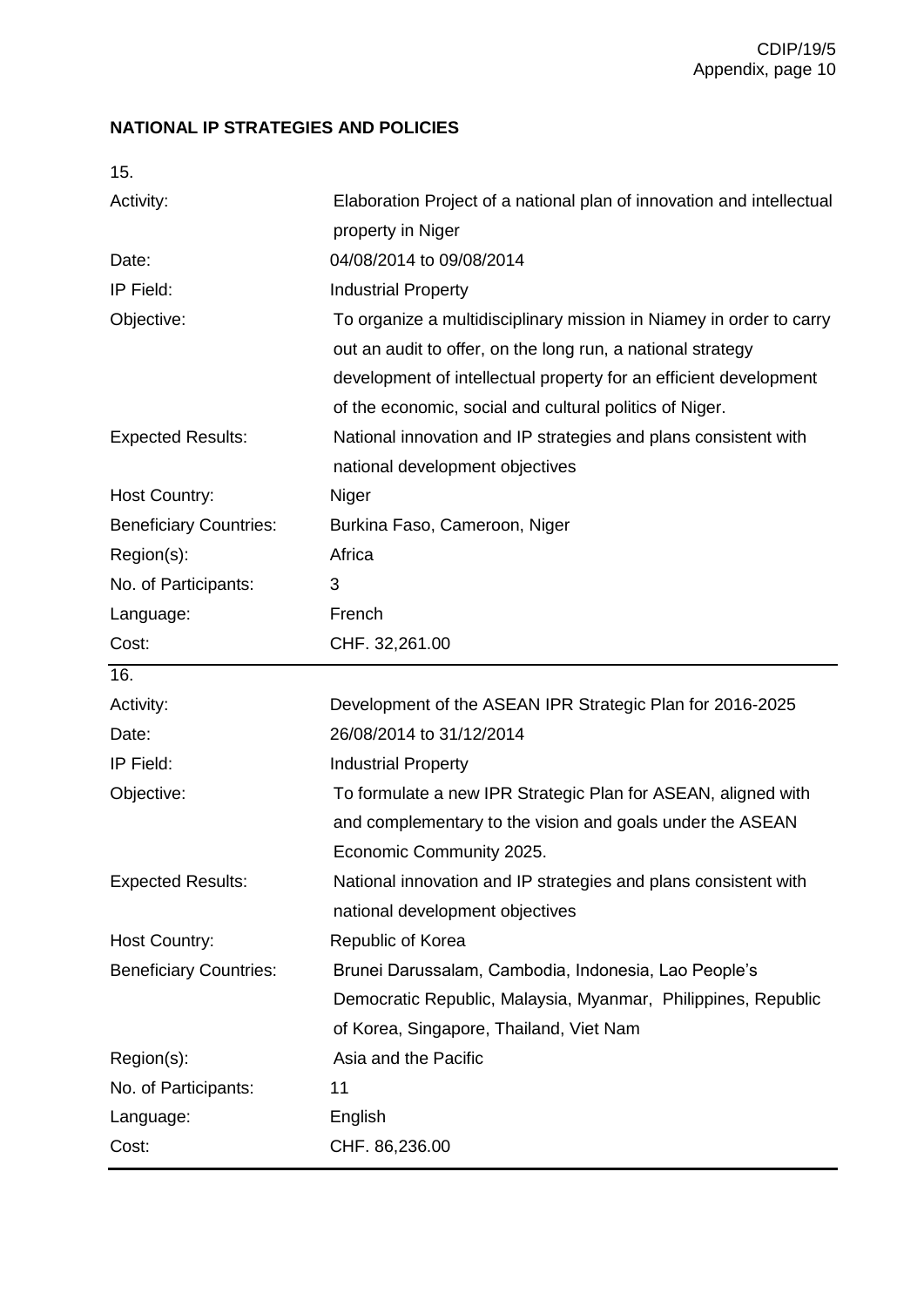| 17.                           |                                                                     |
|-------------------------------|---------------------------------------------------------------------|
| Activity:                     | Central American meeting of experts to create a sub-regional        |
|                               | network of TISC                                                     |
| Date:                         | 30/09/2014 to 01/10/2014                                            |
| IP Field:                     | Patents                                                             |
| Objective:                    | To discuss and agree a draft proposal for the establishment of a    |
|                               | Sub Regional TISC network taking into account the evaluation of     |
|                               | the national TISC network functioning up to date                    |
| <b>Expected Results:</b>      | To discuss and agree a draft proposal for the establishment of a    |
|                               | Sub Regional TISC network taking into account the evaluation of     |
|                               | the national TISC network functioning up to date                    |
| Host Country:                 | Honduras                                                            |
| <b>Beneficiary Countries:</b> | Costa Rica, Dominican Republic, El Salvador, Guatemala,             |
|                               | Honduras, Nicaragua, Panama                                         |
| Region(s):                    | Latin America                                                       |
| No. of Participants:          | 14                                                                  |
| Language:                     | Spanish                                                             |
| Cost:                         | CHF. 27,830.00                                                      |
| 18.                           |                                                                     |
| Activity:                     | Sub Regional Seminar on the valuation of research and               |
|                               | development (R&D), technological innovation and intellectual        |
|                               |                                                                     |
|                               | property for the Members of the Organization of Islamic             |
|                               | Cooperation                                                         |
| Date:                         | 24/10/2014 to 25/10/2014                                            |
| IP Field:                     | <b>Industrial Property</b>                                          |
| Objective:                    | This seminar is part of the cooperation with the Islamic conference |
|                               | and follows the discussions of the Arab bureau outside the          |
|                               | International Seminar on the Politics of Industrial property.       |
| <b>Expected Results:</b>      | National innovation and IP strategies and plans consistent with     |
|                               | national development objectives                                     |
| Host Country:                 | Morocco                                                             |
| <b>Beneficiary Countries:</b> | Algeria, Egypt, Jordan, Morocco, Oman, Saudi Arabia, Tunisia        |
| Region(s):                    | <b>Arab Countries</b>                                               |
| No. of Participants:          | 6                                                                   |
| Language:                     | Arabic, English, French                                             |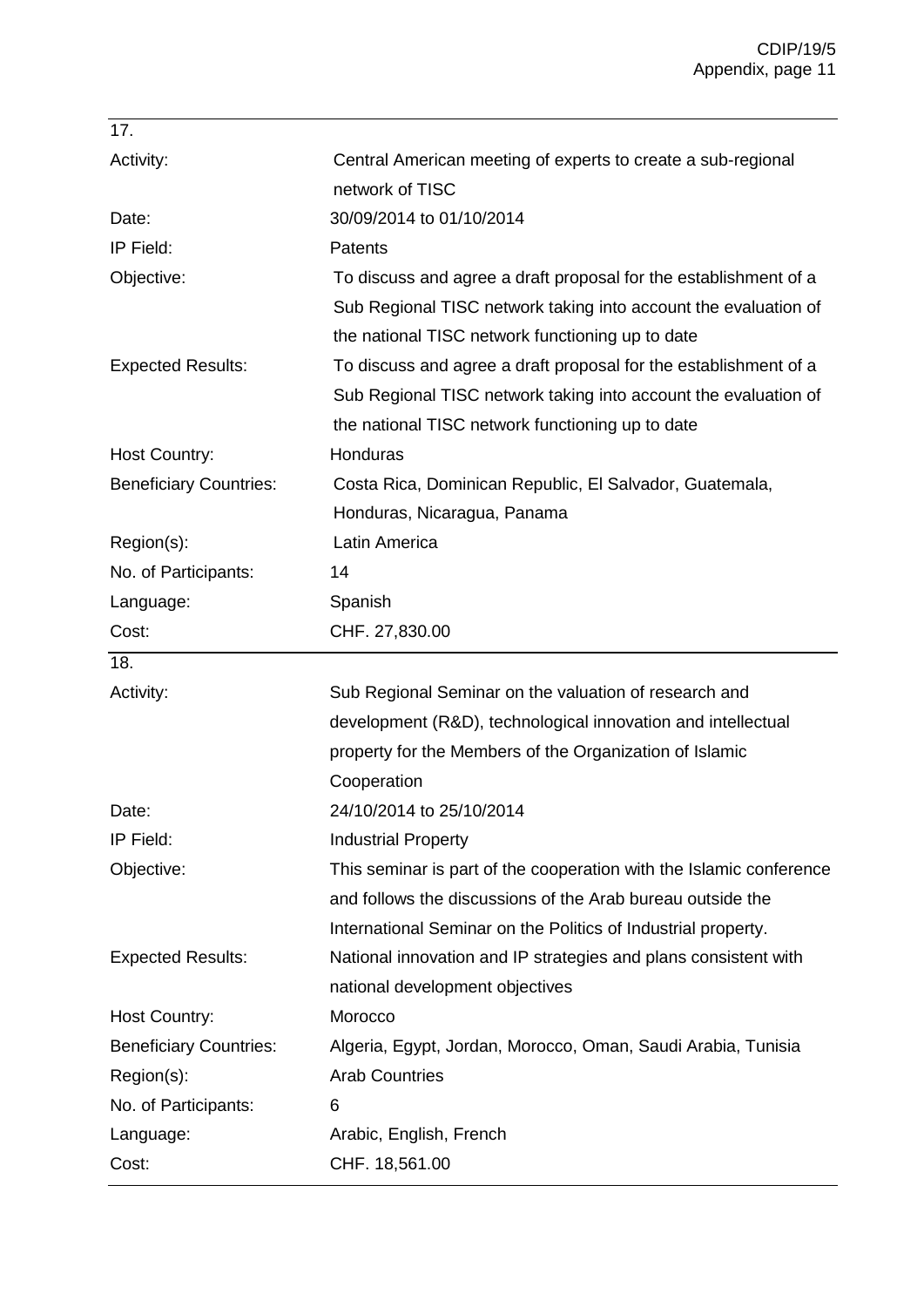| 19.                           |                                                                  |
|-------------------------------|------------------------------------------------------------------|
| Activity:                     | Regional Seminar on Formulation and Implementation of National   |
|                               | IP Policy*                                                       |
| Date:                         | 09/06/2015 to 11/06/2015                                         |
| IP Field:                     | <b>Intellectual Property</b>                                     |
| Objective:                    | To share KIPO's experience in formulating and implementing IP    |
|                               | Policy, review the challenges which developing countries face in |
|                               | IP policy and discuss appropriate methodologies for formulating  |
|                               | and implementing IP Policy in Developing Countries.              |
| <b>Expected Results:</b>      | National innovation and IP strategies and plans consistent with  |
|                               | national development objectives                                  |
| Host Country:                 | Republic of Korea                                                |
| <b>Beneficiary Countries:</b> | Brazil, Cambodia, Cameroon, Dominican Republic, Egypt,           |
|                               | Gambia, Ghana, India, Mexico, Mongolia, Myanmar, Paraguay,       |
|                               | Philippines, Republic of Korea, Saudi Arabia, United Arab        |
|                               | Emirates, Viet Nam, Zambia, Zimbabwe                             |
| Region(s):                    | Latin America, Africa, Arab Countries, Asia and Pacific          |
| No. of Participants:          | 20                                                               |
| Language:                     | English                                                          |
| Cost:                         | CHF. 68,411.00                                                   |
| <b>WIPO Contribution:</b>     | CHF. 5,500.00                                                    |
| FIT Korea:                    | CHF. 62,911.00                                                   |
| 20.                           |                                                                  |
| Activity:                     | Study visit to the Cuban Industrial Property Office (OCPI)       |
| Date:                         | 19/11/2015 to 12/04/2015                                         |
| IP Field:                     | <b>Industrial Property</b>                                       |
| Objective:                    | To get strategic vision of the different aspects related to      |
|                               | trademarks registration in Cuba and on policy aspects of the     |
|                               | strategic use of the patent system and information technology.   |
| <b>Expected Results:</b>      | Enhanced access to, and use of, IP information by IP             |
|                               | institutions and the public to promote innovation and            |
|                               | creativity                                                       |
| Host Country:                 | Cuba                                                             |
|                               |                                                                  |
| <b>Beneficiary Countries:</b> | Cuba, Costa Rica                                                 |
| Region(s):                    | Latin America                                                    |
|                               |                                                                  |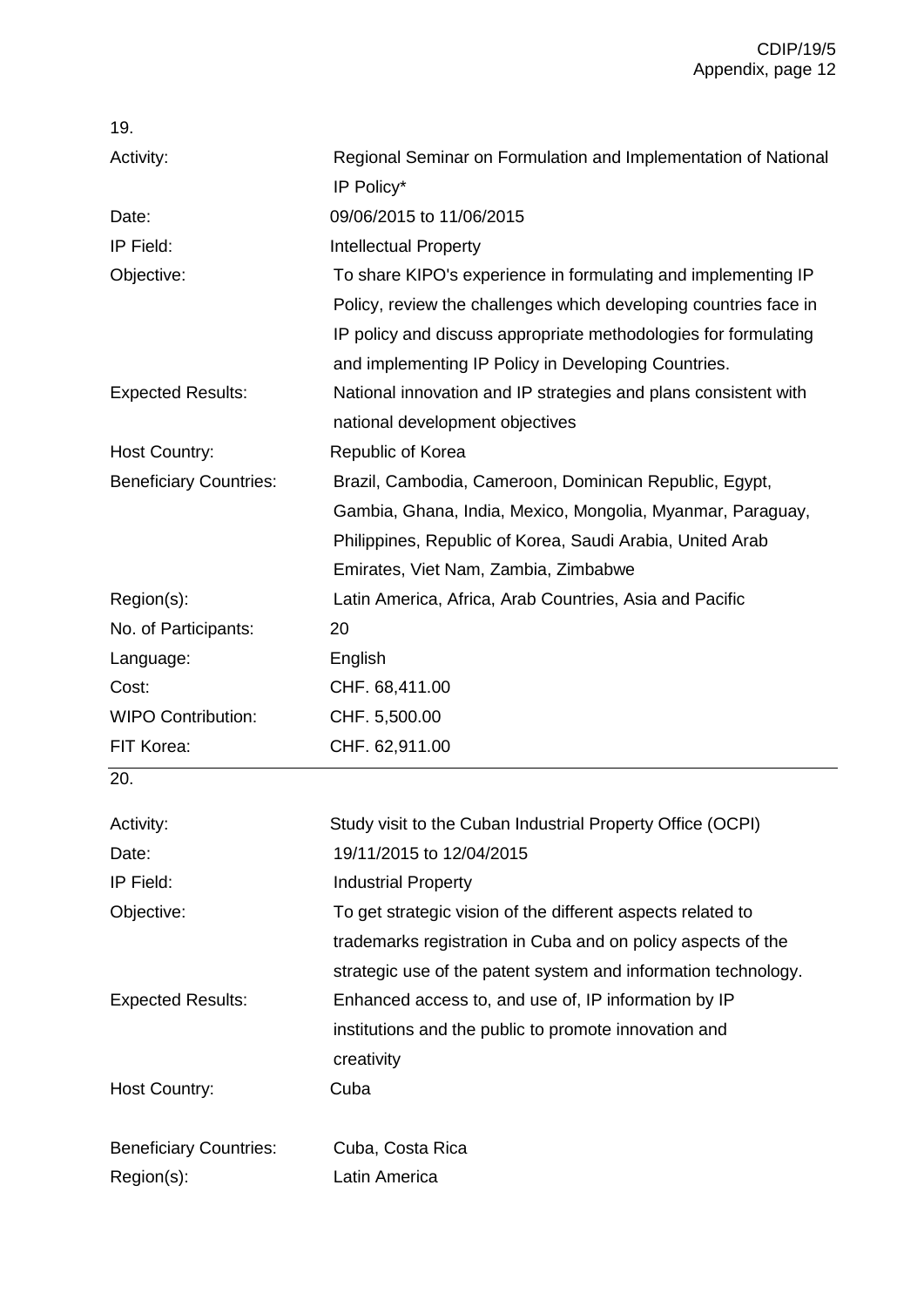| No. of Participants:          | 2                                                                 |
|-------------------------------|-------------------------------------------------------------------|
| Language:                     | Spanish                                                           |
| Cost:                         | CHF. 3,542.00                                                     |
| 21.                           |                                                                   |
| Activity:                     | Sub-Regional Workshop on Effective Implementation of              |
|                               | Intellectual Property Development Plans Through Project-Based     |
|                               | Approach and Results-Based Management                             |
| Date:                         | 23/11/2015 to 26/11/2015                                          |
| IP Field:                     | <b>Intellectual Property</b>                                      |
| Objective:                    | To enhance the knowledge and skills in effective implementation   |
|                               | of IP development plans by using projects based approach and      |
|                               | results based management and apply the learned concepts and       |
|                               | capacity in the implementation of the ASEAN IP Strategic plan     |
| <b>Expected Results:</b>      | Enhanced human resource capacities able to deal with the broad    |
|                               | range of requirements for the effective use of IP for development |
|                               | in developing countries, LDC and countries with economies in      |
|                               | transition                                                        |
| Host Country:                 | Republic of Korea                                                 |
| <b>Beneficiary Countries:</b> | Brunei Darussalam, Cambodia, Indonesia, Lao People's              |
|                               | Democratic Republic, Malaysia, Myanmar, Philippines, Singapore,   |
|                               | Thailand, Viet Nam, Republic of Korea                             |
| Region(s):                    | Asia and the Pacific                                              |
| No. of Participants:          | 22                                                                |
| Language:                     | English                                                           |
| Cost:                         | CHF. 103,173.00                                                   |
| 22.                           |                                                                   |
| Activity:                     | Study Visit by Paraguay Delegation to INDECOPI                    |
| Date:                         | 09/12/2015 to 12/11/2015                                          |
| IP Field:                     | <b>Patents</b>                                                    |
| Objective:                    | To share the knowledge gained by INDECOPI for the                 |
|                               | organization and execution of their IPAS project and promote      |
|                               | future collaboration between the two offices in this regard       |
| <b>Expected Results:</b>      | Enhanced technical and knowledge infrastructure for IP            |
|                               | Offices and other IP institutions leading to better services      |
|                               | (cheaper, faster, higher quality) to their stakeholders           |
| Host Country:                 | Peru                                                              |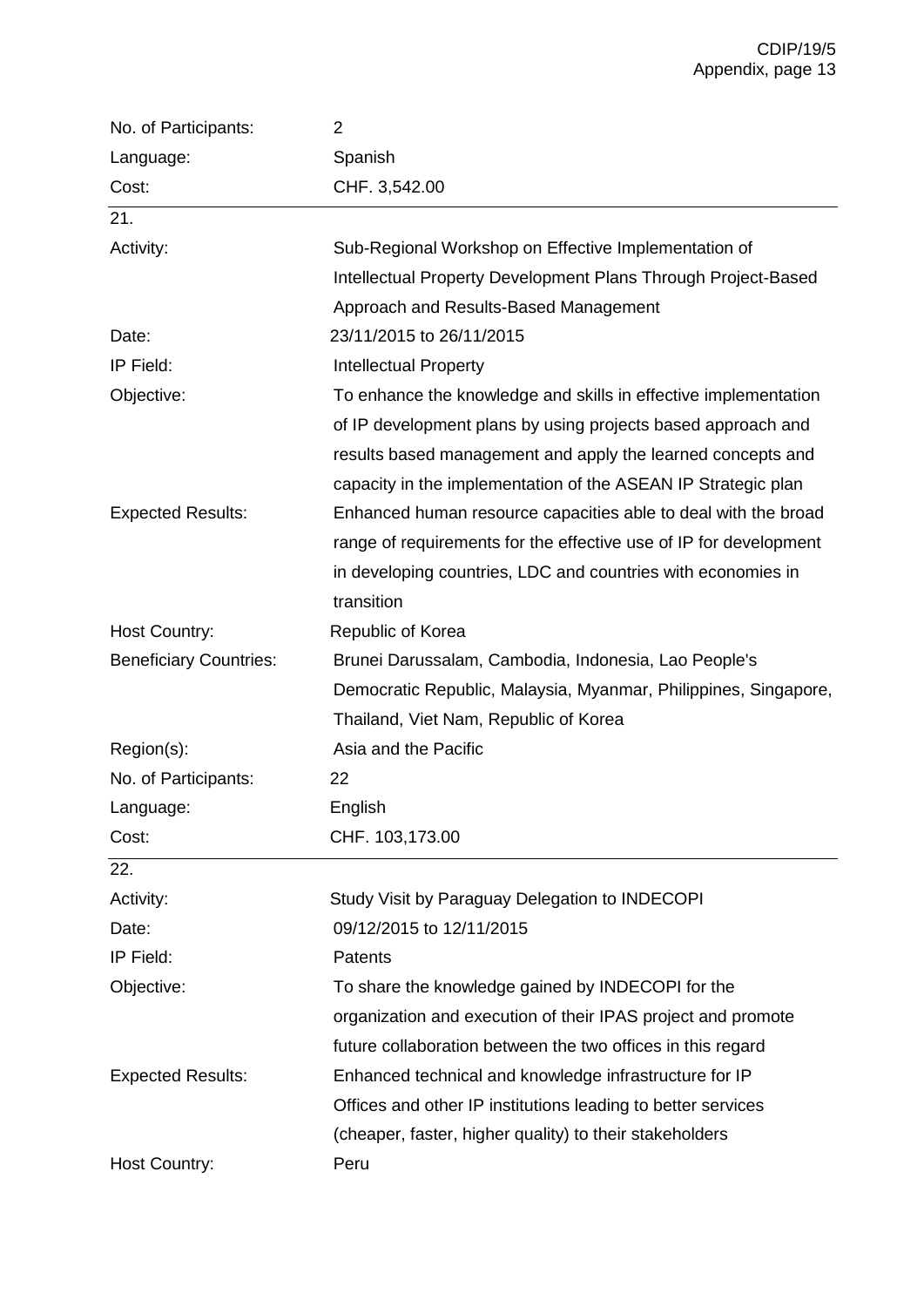| <b>Beneficiary Countries:</b> | Paraguay, Peru                                                 |
|-------------------------------|----------------------------------------------------------------|
| Region(s):                    | Latin America                                                  |
| No. of Participants:          | 4 WIPO Regional                                                |
| Language:                     | Spanish, English                                               |
| Cost:                         | CHF. 5,380.00                                                  |
| 23.                           |                                                                |
| Activity:                     | Study Visit on Technology and Innovation support Centers       |
|                               | (TISC) for selected Arab countries                             |
| Date:                         | 14/12/2015 to 15/12/2015                                       |
| IP Field:                     | <b>Patents</b>                                                 |
| Objective:                    | To provide an opportunity to learn about the best practices in |
|                               | the establishment and the implementation of a TISC National    |
|                               | Network. To enable to benefit from the successful experience   |
|                               | of OMPIC as the national coordinator of the Moroccan TISC      |
|                               | network in the establishment and development of this           |
|                               | network.                                                       |
| <b>Expected Results:</b>      | Enhanced human resource capacities able to deal with the       |
|                               | broad range of requirements for the effective use of IP for    |
|                               | development in developing countries, LDC and countries with    |
|                               | economies in transition                                        |
| Host Country:                 | Morocco                                                        |
| <b>Beneficiary Countries:</b> | Djibouti, Egypt, Palestine, Saudi Arabia, Oman, Morocco,       |
|                               | Mauritania, Jordan.                                            |
| Region(s):                    | <b>Arab Countries</b>                                          |
| No. of Participants:          | 16                                                             |
| Language:                     | English, Arabic                                                |
| Cost:                         | CHF. 28,007.00                                                 |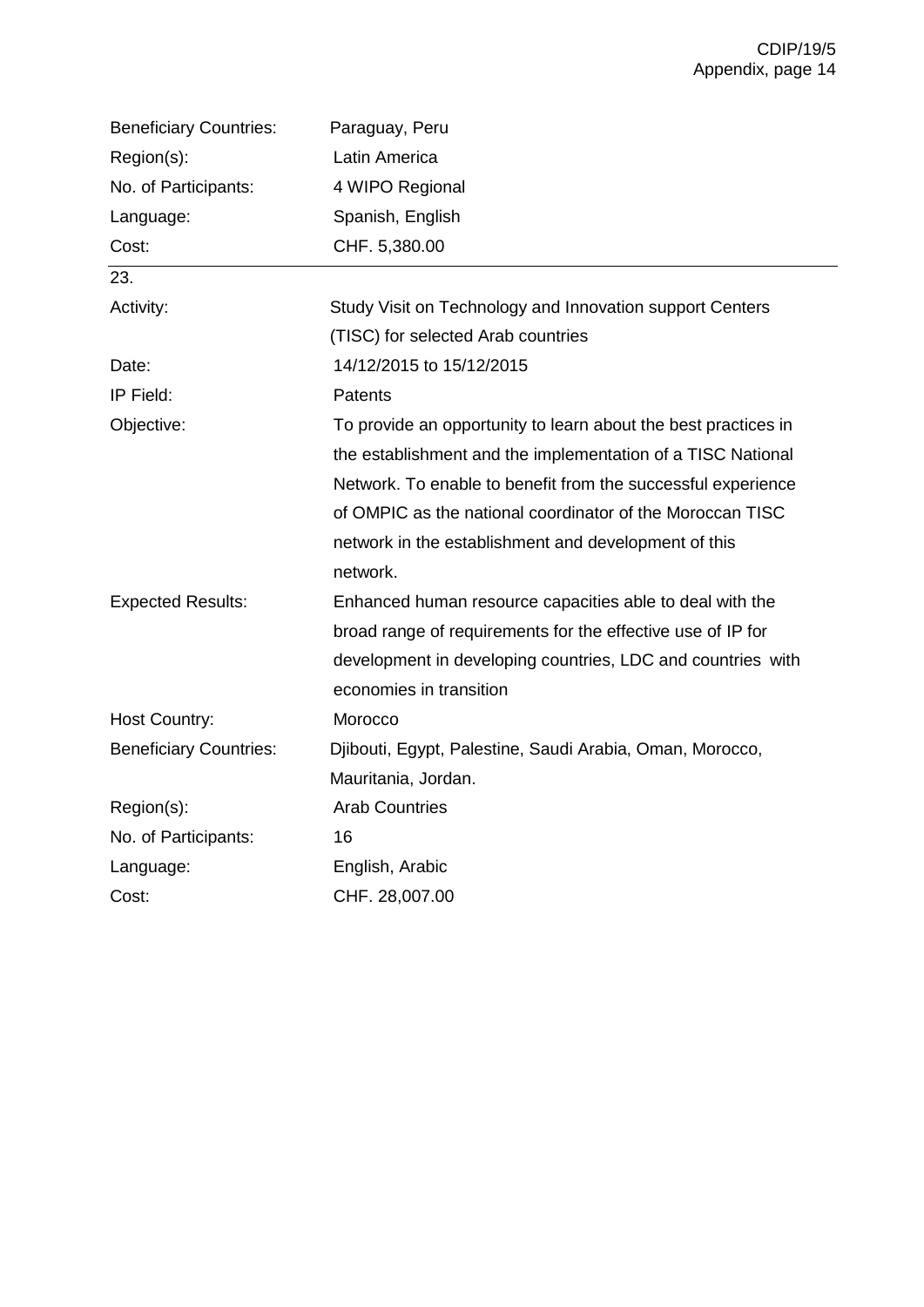| 24.                           |                                                             |
|-------------------------------|-------------------------------------------------------------|
| Activity:                     | Study Visit on Indonesian Delegation on Formulation of NIPS |
|                               | for Building Effective IP Ecosystem & Consultation Meetings |
|                               | with KIPO and KIPA*                                         |
| Date:                         | 21/12/2015 to 24/12/2015                                    |
| IP Field:                     | <b>Intellectual Property</b>                                |
| Objective:                    | To increase the understanding of policy – makers from       |
|                               | the public and private sectors from developing countries    |
|                               | who are involved in the crafting of a national IP strategy  |
|                               | to plan and implement more effectively its IP strategy and  |
|                               | enhance their Knowledge to promote the domestic             |
|                               | innovation through better access to patent literature.      |
|                               | Finally, to provide firsthand knowledge and observe how     |
|                               | Korea's economy, through its key industries, has become     |
|                               | $IP$ – intensive.                                           |
| <b>Expected Results:</b>      | National innovation and IP strategies and plans             |
|                               | consistent with national development objectives             |
| <b>Host Country:</b>          | Republic of Korea                                           |
| <b>Beneficiary Countries:</b> | Indonesia, Republic of Korea                                |
| Region(s):                    | Asia and the Pacific                                        |
| No. of Participants:          | 12                                                          |
| Language:                     | English                                                     |
| Cost:                         | CHF. 47,164.00                                              |
| <b>WIPO Contribution:</b>     | CHF. 3,000.00                                               |
| FIT Korea:                    | CHF. 44,164.00                                              |
|                               |                                                             |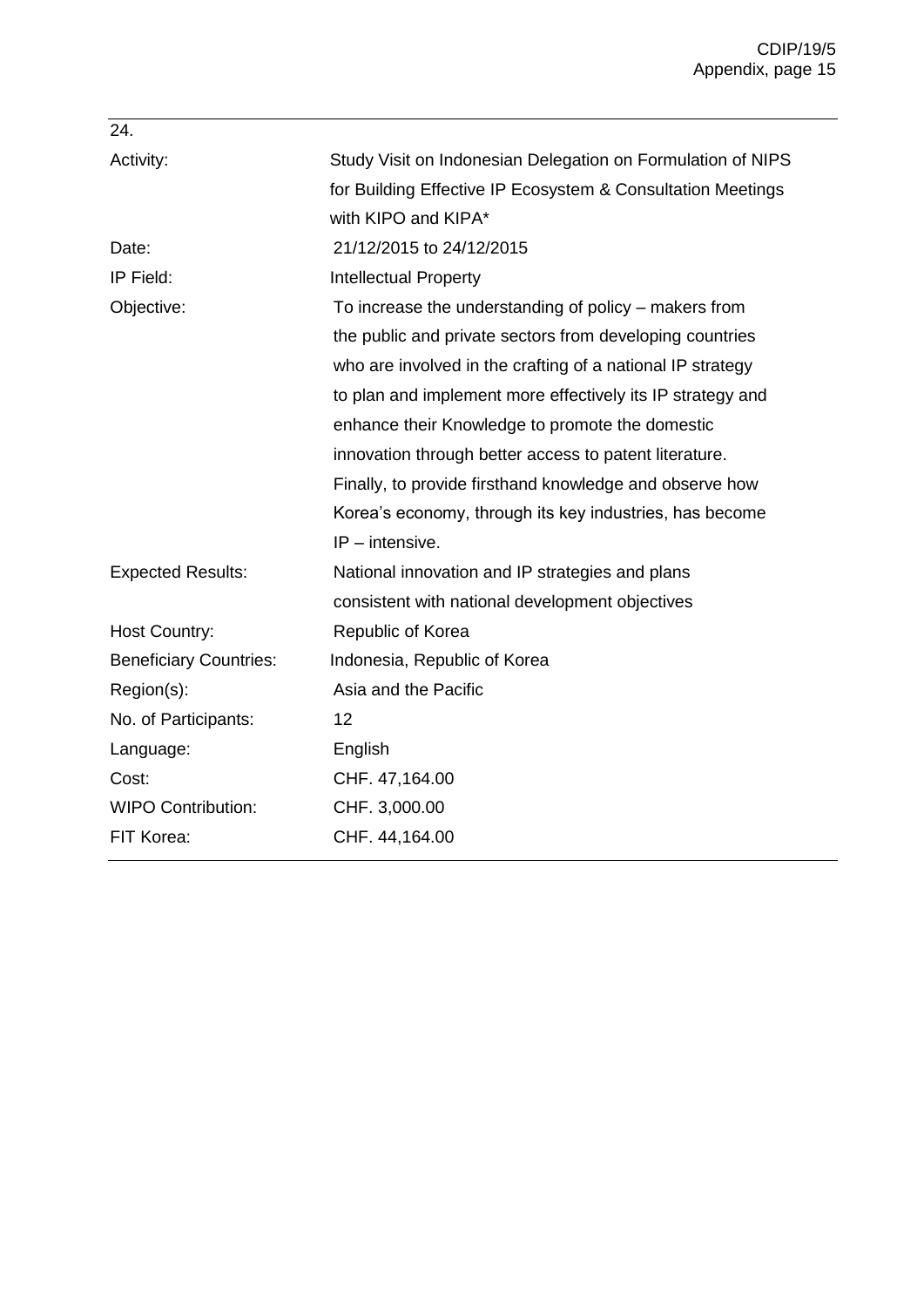## **DEVELOPMENT OF A LEGAL IP FRAMEWORK**

| 25.                           |                                                                  |
|-------------------------------|------------------------------------------------------------------|
| Activity:                     | Sub-Regional meeting of high level for parliamentarians          |
| Date:                         | 09/06/2014 to 11/06/2014                                         |
| IP Field:                     | <b>Intellectual Property</b>                                     |
| Objective:                    | To strengthen the raising of awareness of the legislators in the |
|                               | process of the Law review to update or comply with a treaty to   |
|                               | which the Member State wishes to adhere.                         |
| <b>Expected Results:</b>      | Tailored and balanced IP legislative, regulatory and policy      |
|                               | frameworks                                                       |
| Host Country:                 | Togo                                                             |
| <b>Beneficiary Countries:</b> | Benin, Burkina Faso, Togo, Senegal, Niger, Mauritania,           |
|                               | Mali, Guinea-Bissau, Guinea, Equatorial Guinea, Djibouti,        |
|                               | Ivory Coast, Congo, Comoros, Chad, Central African               |
|                               | Republic, Cameroon                                               |
| Region(s):                    | Africa                                                           |
| No. of Participants:          | 34                                                               |
| Language:                     | French                                                           |
| Cost:                         | CHF. 107,488.00                                                  |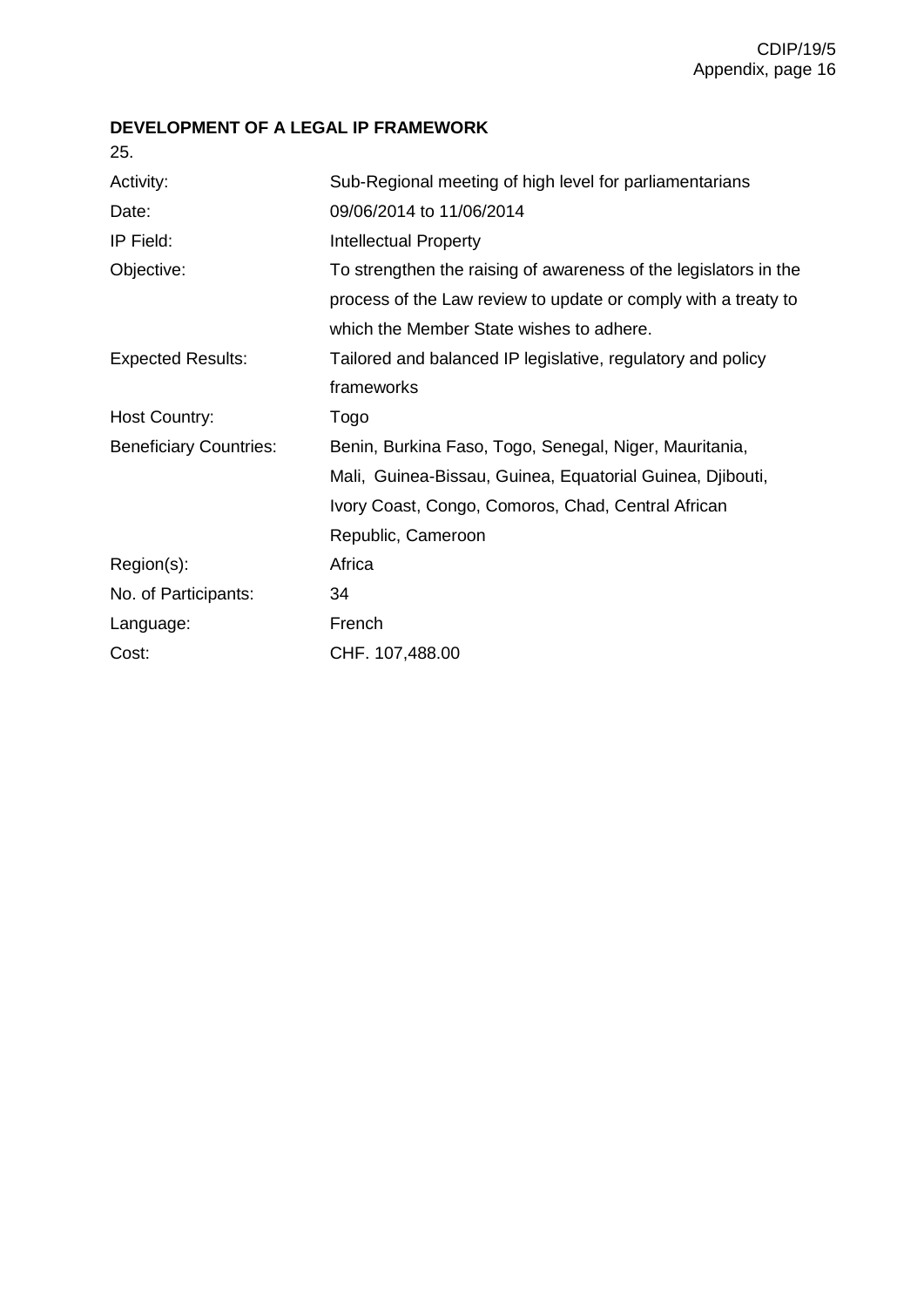# **AWARENESS AND TRAINING ON GENERAL IP ADMINISTRATION**

26.

| Activity:                     | Workshop on Patent Law and Examination*                             |
|-------------------------------|---------------------------------------------------------------------|
| Date:                         | 04/03/2014 to 13/03/2014                                            |
| IP Field:                     | Patents                                                             |
| Objective:                    | To enhance the knowledge of patent examiners of the principles      |
|                               | of patent law and patent examination procedures, increase their     |
|                               | skills in actual examination of patent applications 108 and provide |
|                               | an opportunity for open discussions with fellow examiners who       |
|                               | may have different views and approaches to innovation of patents.   |
| <b>Expected Results:</b>      | Enhanced access to, and use of, IP information by IP institutions   |
|                               | and the public to promote innovation and creativity                 |
| <b>Host Country:</b>          | Republic of Korea                                                   |
| <b>Beneficiary Countries:</b> | Bangladesh, Botswana, Cambodia, China, Colombia, India,             |
|                               | Indonesia, Iran (Islamic Republic of) Laos People's Democratic      |
|                               | Republic, Lesotho, Malaysia, Mexico, Mongolia, Nepal, Pakistan,     |
|                               | Philippines, Republic of Korea, Saudi Arabia, Sri Lanka, Thailand,  |
|                               | Uganda, Viet Nam                                                    |
| Region(s):                    | Asia and the Pacific, Africa, Arab Countries, Latin America         |
| No. of Participants:          | 23                                                                  |
| Language:                     | English                                                             |
| Cost:                         | CHF. 68,945.00                                                      |
| <b>WIPO Contribution:</b>     | CHF. 4,100.00                                                       |
| FIT Korea:                    | CHF. 64,845.00                                                      |
| 27.                           |                                                                     |
| Activity:                     | Training Course on Patent Law and Examination*                      |
| Date:                         | 05/03/2014 to 14/03/2014                                            |
| IP Field:                     | Patents                                                             |
| Objective:                    | To enhance the knowledge of patent examiners of the principles      |
|                               | of patent law and patent examination procedures, increase their     |
|                               | skills in actual examination of patent applications and provide an  |
|                               | opportunity to exchange views on issues related to patent quality   |
| <b>Expected Results:</b>      | Enhanced access to, and use of, IP information by IP institutions   |
|                               | and the public to promote innovation and creativity                 |
| <b>Host Country:</b>          | Republic of Korea                                                   |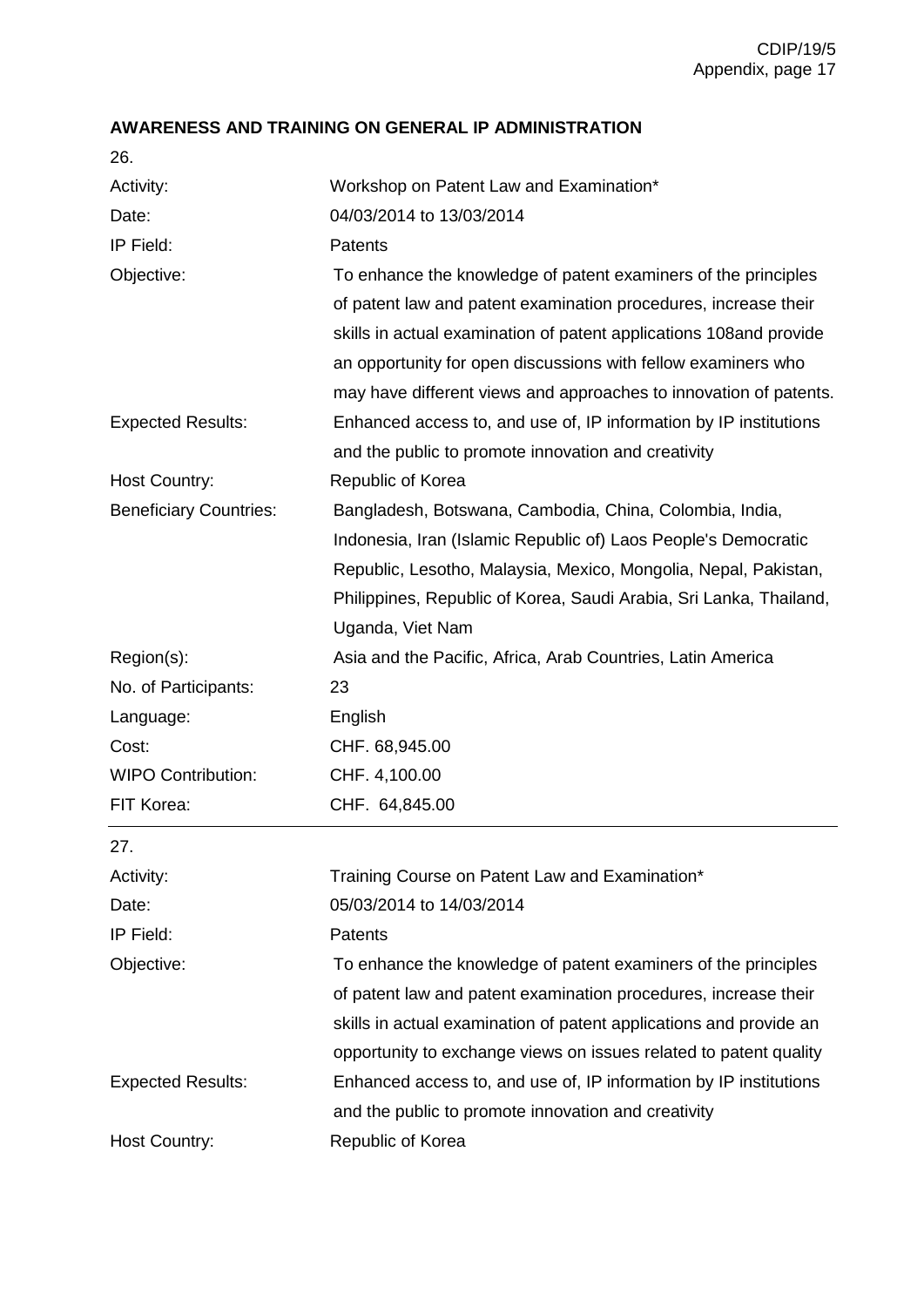| <b>Beneficiary Countries:</b> | Brazil, India, Indonesia, Jordan, Malaysia, Pakistan, Philippines,                  |
|-------------------------------|-------------------------------------------------------------------------------------|
|                               | Republic of Korea, Sri Lanka, Thailand, Tunisia,                                    |
| Region(s):                    | Latin America, Asia and the Pacific, Arab Countries                                 |
| No. of Participants:          | 19                                                                                  |
| Language:                     | English, Korean                                                                     |
| Cost:                         | CHF. 110,200.00                                                                     |
| <b>WIPO Contribution:</b>     | CHF. 4.100                                                                          |
| FIT Korea:                    | CHF. 106,000.00                                                                     |
| 28.                           |                                                                                     |
| Activity:                     | WIPO Training Course on Patent Search and Examination for                           |
|                               | <b>Latin American Countries</b>                                                     |
| Date:                         | 07/04/2014 to 11/04/2014                                                            |
| IP Field:                     | Patents                                                                             |
| Objective:                    | To enhance skills of patent examiners on patent search and                          |
|                               | examination in the field of pharmaceuticals                                         |
| <b>Expected Results:</b>      | Enhanced access to, and use of, IP information by IP institutions                   |
|                               | and the public to promote innovation and creativity                                 |
| <b>Host Country:</b>          | Peru                                                                                |
| <b>Beneficiary Countries:</b> | Argentina, Bolivia, Colombia, Costa Rica, Dominican Republic,                       |
|                               | Ecuador, El Salvador, Guatemala, Honduras, Panama, Paraguay                         |
| Region(s):                    | Latin America                                                                       |
| No. of Participants:          | 12                                                                                  |
| Language:                     | Spanish                                                                             |
| Cost:                         | CHF. 40,115.00                                                                      |
| 29.                           |                                                                                     |
| Activity:                     | Training Program on Collective Management of Copyright and<br><b>Related Rights</b> |
| Date:                         | 14/04/2014 to 25/04/2014                                                            |
| IP Field:                     | Copyright                                                                           |
| Objective:                    | To enhance knowledge of officers from collective management                         |
|                               | organizations (CMO) from the Arab Region.                                           |
| <b>Expected Results:</b>      | Enhanced access to, and use of, IP information by IP                                |
|                               | institutions and the public to promote innovation and creativity                    |
| <b>Host Country:</b>          | Algeria                                                                             |
| <b>Beneficiary Countries:</b> | Algeria, Iraq, Kuwait, Morocco, Oman, Qatar, Saudi Arabia,                          |
|                               | Sudan, Yemen                                                                        |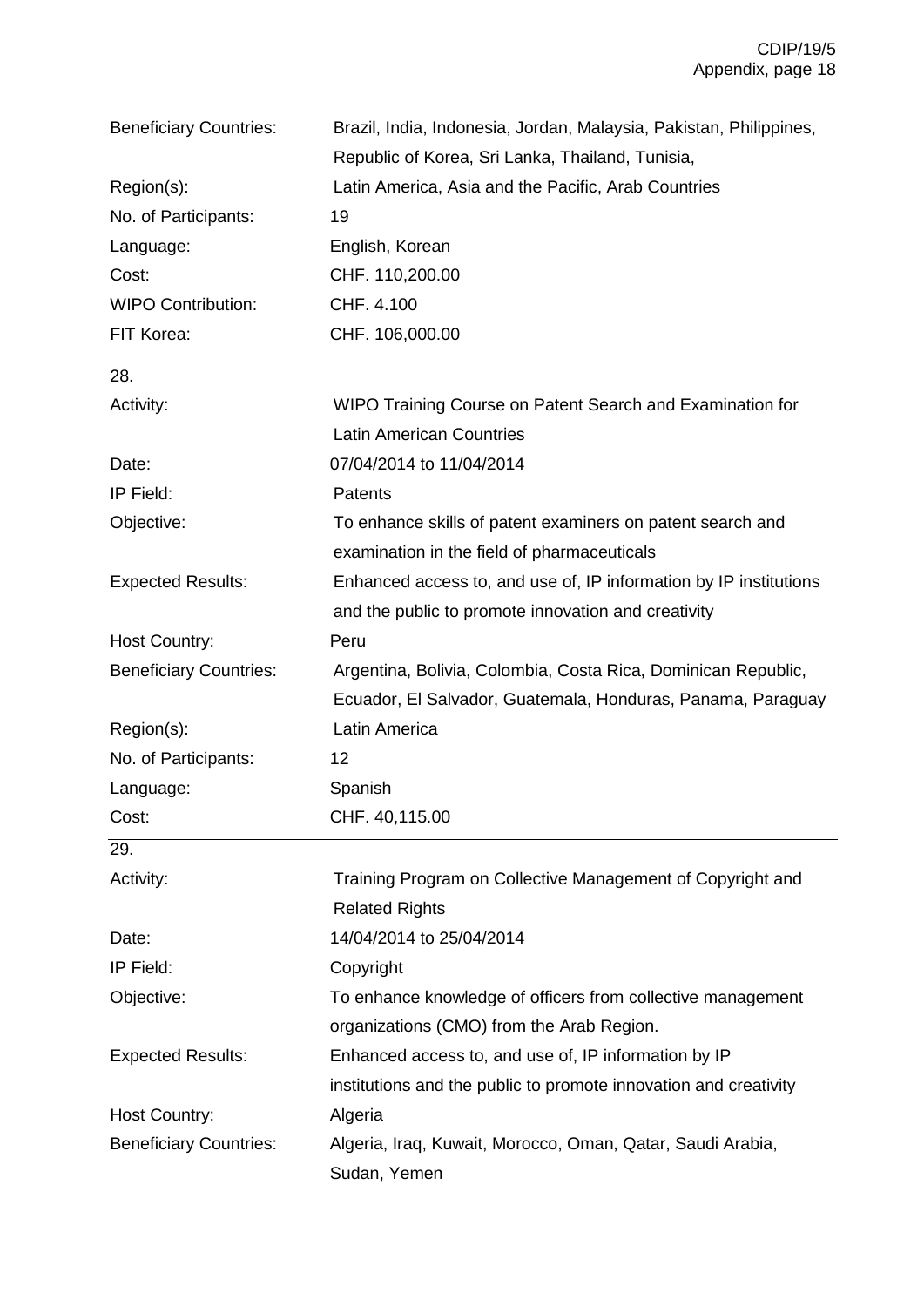| Region(s):                    | <b>Arab Countries</b>                                             |
|-------------------------------|-------------------------------------------------------------------|
| No. of Participants:          | 29                                                                |
| Language:                     | Arabic                                                            |
| Cost:                         | CHF. 33, 052.00                                                   |
| 30.                           |                                                                   |
| Activity:                     | <b>Regional Seminar on Creative Industries</b>                    |
| Date:                         | 24/04/2014 to 25/04/2014                                          |
| IP Field:                     | Copyright                                                         |
| Objective:                    | To discuss major trends and issues on the impact of creative      |
|                               | industries to national economies in Asia Pacific and to exchange  |
|                               | views and experiences on effective policies to promote the growth |
|                               | and competitiveness of these industries.                          |
| <b>Expected Results:</b>      | Enhanced human resource capacities able to deal with the broad    |
|                               | range of requirements for the effective use of IP for development |
|                               | in developing countries, LDC and countries with economies in      |
|                               | transition                                                        |
| <b>Host Country:</b>          | Singapore                                                         |
| <b>Beneficiary Countries:</b> | Bangladesh, Bhutan, Brunei Darussalam, Cambodia, China,           |
|                               | Fiji, India, Indonesia, Iran (Islamic Republic of), Laos People's |
|                               | Democratic Republic, Malaysia, Mongolia, Myanmar, Nepal,          |
|                               | Pakistan, Papua New Guinea Philippines, Republic of Korea,        |
|                               | Singapore, Sri Lanka, Thailand, Viet Nam                          |
| Region(s):                    | Asia and the Pacific                                              |
| No. of Participants:          | 31                                                                |
| Language:                     | English                                                           |
| Cost:                         | CHF. 74,962.00                                                    |
| 31.                           |                                                                   |
| Activity:                     | <b>WIPO-OMPIC Training Course on Patent Procedures</b>            |
| Objective:                    | To enhance knowledge of patent examiners from industrial          |
|                               | property offices from the Arab Region mainly on patent procedural |
|                               | matters.                                                          |
| Date:                         | 12/05/2014 to 16/05/2014                                          |
| IP Field:                     | Patents                                                           |
| <b>Expected Results:</b>      | Enhanced access to, and use of, IP information by IP institutions |
|                               | and the public to promote innovation and creativity               |
| <b>Host Country:</b>          | Morocco                                                           |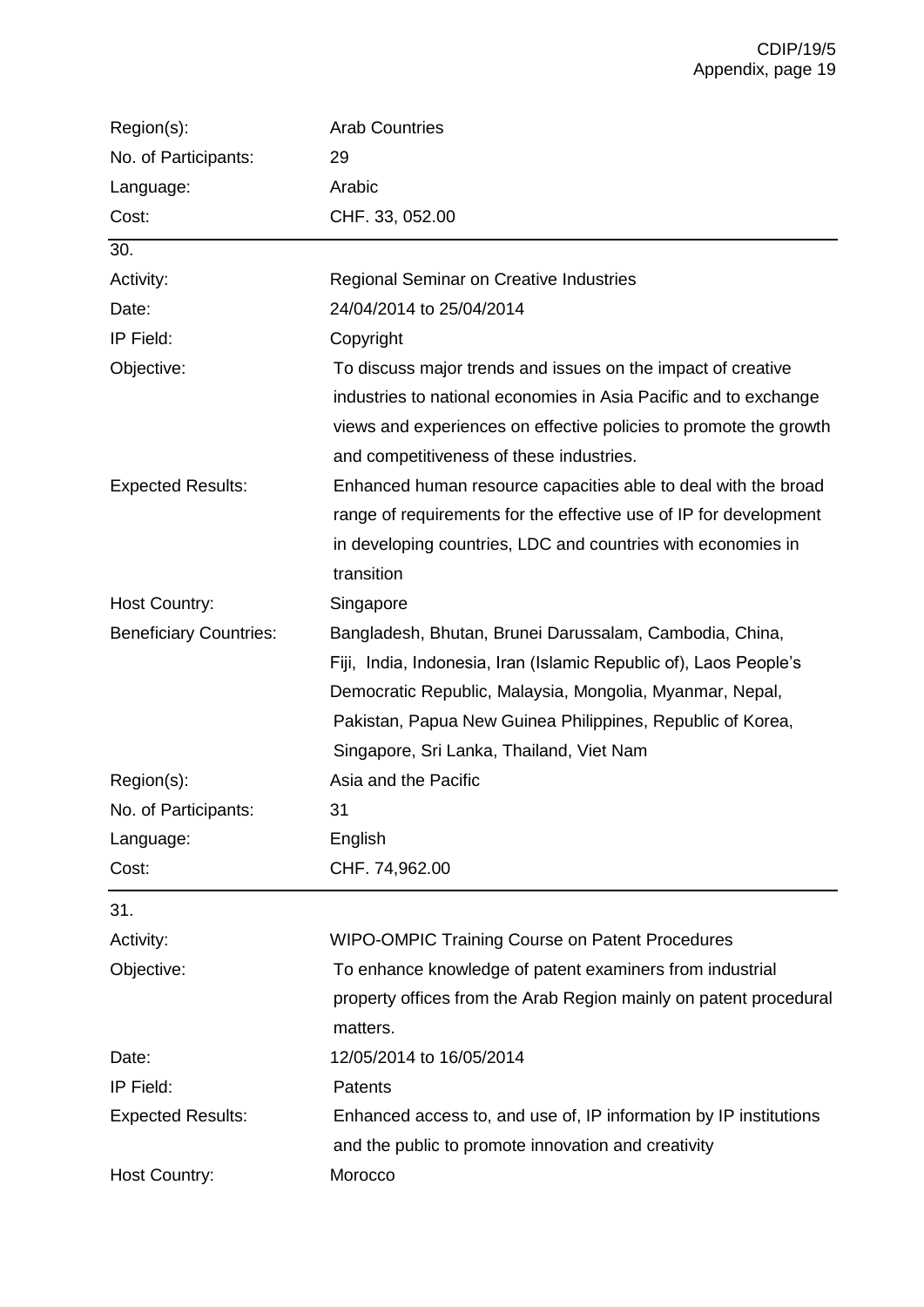| <b>Beneficiary Countries:</b> | Algeria, Iraq, Jordan, Lebanon, Morocco, Oman, Qatar, Sudan,                                                                                                                                                                                                                                                         |
|-------------------------------|----------------------------------------------------------------------------------------------------------------------------------------------------------------------------------------------------------------------------------------------------------------------------------------------------------------------|
|                               | Tunisia, Yemen                                                                                                                                                                                                                                                                                                       |
| Region(s):                    | <b>Arab Countries</b>                                                                                                                                                                                                                                                                                                |
| No. of Participants:          | 10                                                                                                                                                                                                                                                                                                                   |
| Language:                     | Arabic, French                                                                                                                                                                                                                                                                                                       |
| Cost:                         | CHF. 28,908.00                                                                                                                                                                                                                                                                                                       |
| 32.                           |                                                                                                                                                                                                                                                                                                                      |
| Activity:                     | WIPO Follow-up Workshop on Geographical Indications                                                                                                                                                                                                                                                                  |
|                               | and Branding for CARICOM Countries                                                                                                                                                                                                                                                                                   |
| Date:                         | 28/05/2014 to 29/05/2014                                                                                                                                                                                                                                                                                             |
| IP Field:                     | Trademarks/Geographical Indications                                                                                                                                                                                                                                                                                  |
| Objective:                    | To provide follow-up and further training of participants to use GIs<br>and other forms of IP for added value to nationally/locally produced<br>goods and also branding origin linked products in the region.<br>Provide assistance to CARICOM countries in the implementation<br>of IP provisions of CARIFORUM-EPA. |
| <b>Expected Results:</b>      | Enhanced human resource capacities able to deal with the broad<br>range of requirements for the effective use of IP for development in<br>developing countries, LDC and countries with economies in<br>transition                                                                                                    |
| Host Country:                 | Antigua and Barbuda                                                                                                                                                                                                                                                                                                  |
| <b>Beneficiary Countries:</b> | Antigua and Barbuda, Bahamas, Grenada, Jamaica, Trinidad<br>and Tobago                                                                                                                                                                                                                                               |
| Region(s):                    | Caribbean                                                                                                                                                                                                                                                                                                            |
| No. of Participants:          | 5                                                                                                                                                                                                                                                                                                                    |
| Language:                     | English                                                                                                                                                                                                                                                                                                              |
| Cost:                         | CHF. 33,500.00                                                                                                                                                                                                                                                                                                       |
| 33.                           |                                                                                                                                                                                                                                                                                                                      |
| Activity:                     | Study visit to the Moroccan Office of Intellectual Property                                                                                                                                                                                                                                                          |
|                               | (OMPIC), Casablanca                                                                                                                                                                                                                                                                                                  |
| Date:                         | 09/06/2014 to 13/06/2014                                                                                                                                                                                                                                                                                             |
| IP Field:                     | <b>Intellectual Property</b>                                                                                                                                                                                                                                                                                         |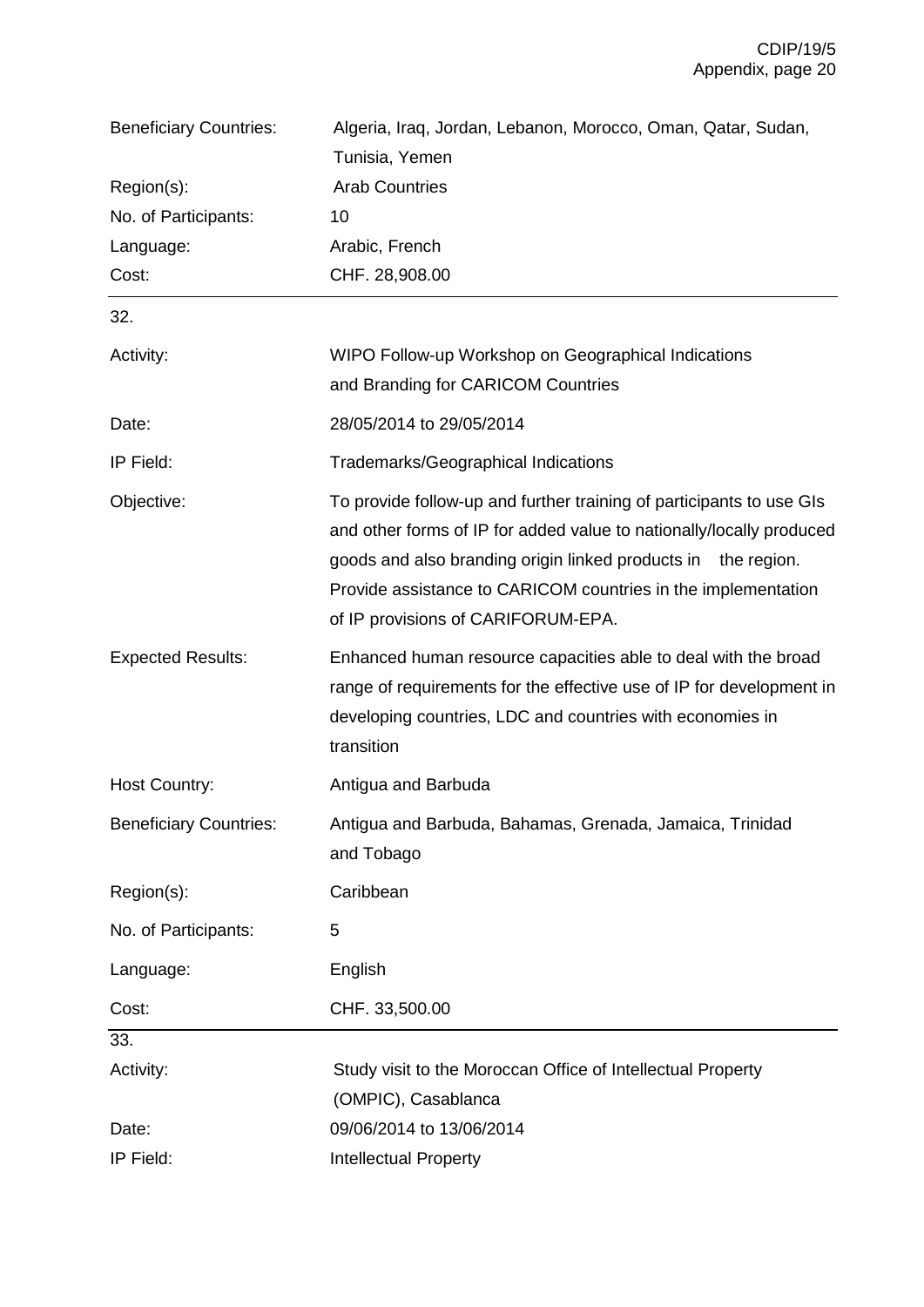| Objective:                    | The aim of the training is to consolidate the technical and<br>institutional capacity of the CNPI in relation to management of the |
|-------------------------------|------------------------------------------------------------------------------------------------------------------------------------|
|                               | system of Intellectual Property, using the Moroccan experiences,                                                                   |
|                               | so that this can contribute to the economic development of                                                                         |
|                               | <b>Burkina Faso</b>                                                                                                                |
| <b>Expected Results:</b>      | Strengthened cooperation mechanisms and programs tailored to                                                                       |
|                               | the needs of developing countries and LDCs                                                                                         |
| <b>Host Country:</b>          | Morocco                                                                                                                            |
| <b>Beneficiary Countries:</b> | Burkina Faso, Morocco                                                                                                              |
| Region(s):                    | Arab Countries, Africa                                                                                                             |
| No. of Participants:          | 2                                                                                                                                  |
| Language:                     | French                                                                                                                             |
| Cost:                         | CHF. 6,392.00                                                                                                                      |
| 34.                           |                                                                                                                                    |
| Activity:                     | Meeting on Developing National & Regional Approaches to                                                                            |
|                               | <b>Technology and Innovation Support</b>                                                                                           |
| Date:                         | 11/06/2014 to 13/06/2014                                                                                                           |
| IP Field:                     | <b>Patents</b>                                                                                                                     |
| Objective:                    | To build on developing national and regional approaches to                                                                         |
|                               | enhancing technology and innovation support and                                                                                    |
|                               | commercialization of R&D results and patents through networking,                                                                   |
|                               | knowledge/sharing, resource/leveraging and exploring                                                                               |
|                               | collaborative endeavors                                                                                                            |
| <b>Expected Results:</b>      | Enhanced human resource capacities able to deal with the broad                                                                     |
|                               | range of requirements for the effective use of IP for development                                                                  |
|                               | in developing countries, LDC and countries with economies in                                                                       |
|                               | transition                                                                                                                         |
| <b>Host Country:</b>          | Morocco                                                                                                                            |
| <b>Beneficiary Countries:</b> | Algeria, Egypt, Mauritania, Morocco, Sudan, Tunisia                                                                                |
| Region(s):                    | <b>Arab Countries</b>                                                                                                              |
| No. of Participants:          | 5                                                                                                                                  |
| Language:                     | Arabic, French                                                                                                                     |
| Cost:                         | CHF. 27,478.00                                                                                                                     |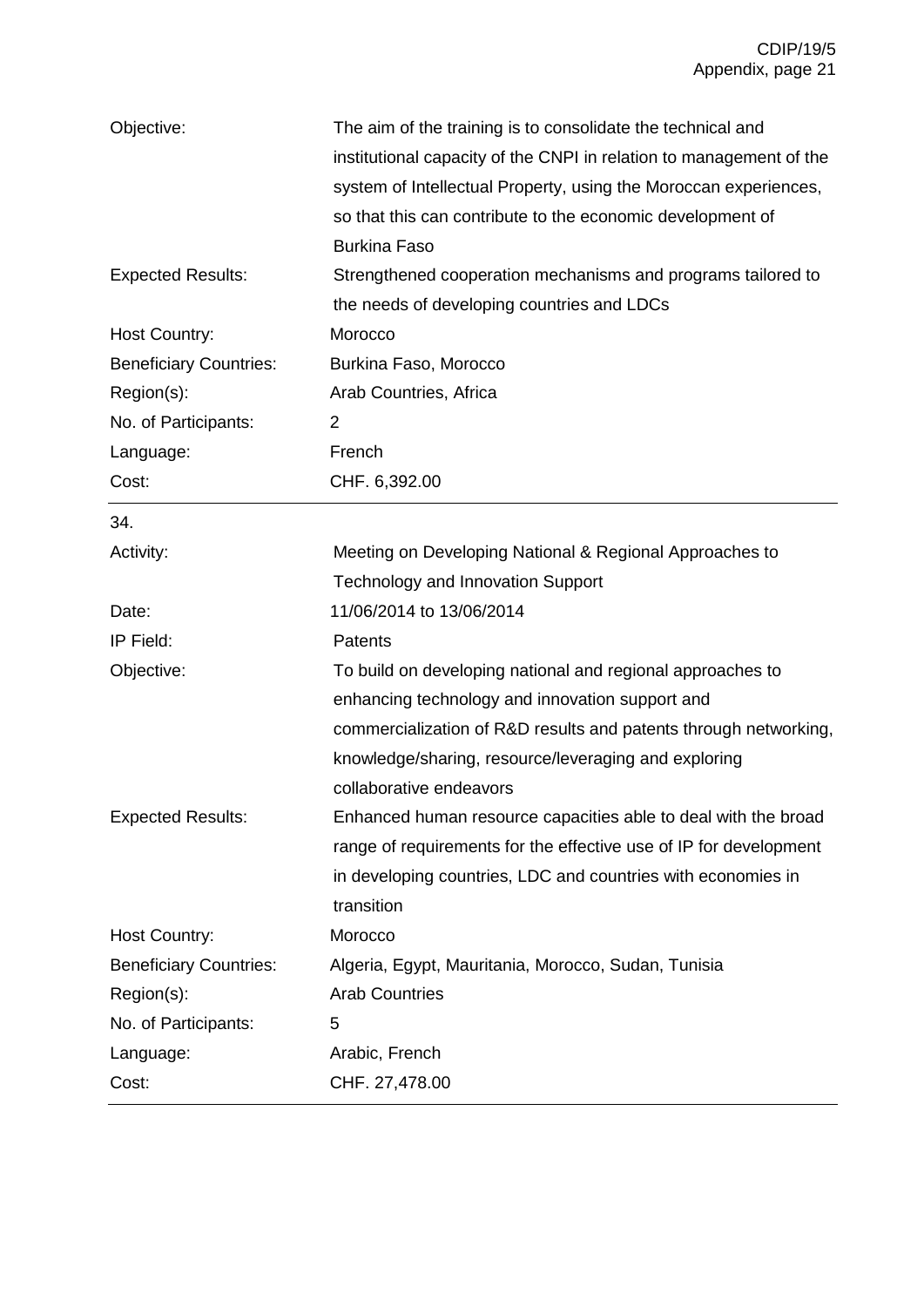| 35.                           |                                                                                                                                                                                                                   |
|-------------------------------|-------------------------------------------------------------------------------------------------------------------------------------------------------------------------------------------------------------------|
| Activity:                     | Roundtable on IP Product and Branding for CLMV and Sub-<br>Regional Seminar on IP and Branding of Products with Strong<br><b>Geographical Origin for ASEAN Countries</b>                                          |
| Date:                         | 08/09/2014 to 10/09/2014                                                                                                                                                                                          |
| IP Field:                     | Trademark/Geographical Indications/Branding                                                                                                                                                                       |
| Objective:                    | To enhance the knowledge about the role of IP in branding of local<br>products and exchange national experiences in developing IP and<br>brand strategies.                                                        |
| <b>Expected Results:</b>      | Enhanced human resource capacities able to deal with the broad<br>range of requirements for the effective use of IP for development in<br>developing countries, LDC and countries with economies in<br>transition |
| <b>Host Country:</b>          | Viet Nam                                                                                                                                                                                                          |
| <b>Beneficiary Countries:</b> | Brunei Darussalam, Viet Nam, Thailand, Singapore, Philippines,<br>Myanmar, Malaysia, Lao People's Democratic Republic, Indonesia,<br>Cambodia                                                                     |
| Region(s):                    | Asia and the Pacific                                                                                                                                                                                              |
| No. of Participants:          | 19                                                                                                                                                                                                                |
| Language:                     | English, French                                                                                                                                                                                                   |
| Cost:                         | CHF. 50,060.00                                                                                                                                                                                                    |
| 36.                           |                                                                                                                                                                                                                   |
| Activity:                     | XXXII Seminar for Officials of IP Offices of Latin American<br>Countries**                                                                                                                                        |
| Date:                         | 03/11/2014 to 06/11/2014                                                                                                                                                                                          |
| IP Field:                     | <b>Industrial Property</b>                                                                                                                                                                                        |
| Objective:                    | To initiate discussions of different fields of interest of IP                                                                                                                                                     |
|                               | Institutions.                                                                                                                                                                                                     |
| <b>Expected Results:</b>      | Enhanced access to, and use of, IP information by IP institutions                                                                                                                                                 |
|                               | and the public to promote innovation and creativity                                                                                                                                                               |
| Host Country:                 | <b>Brazil</b>                                                                                                                                                                                                     |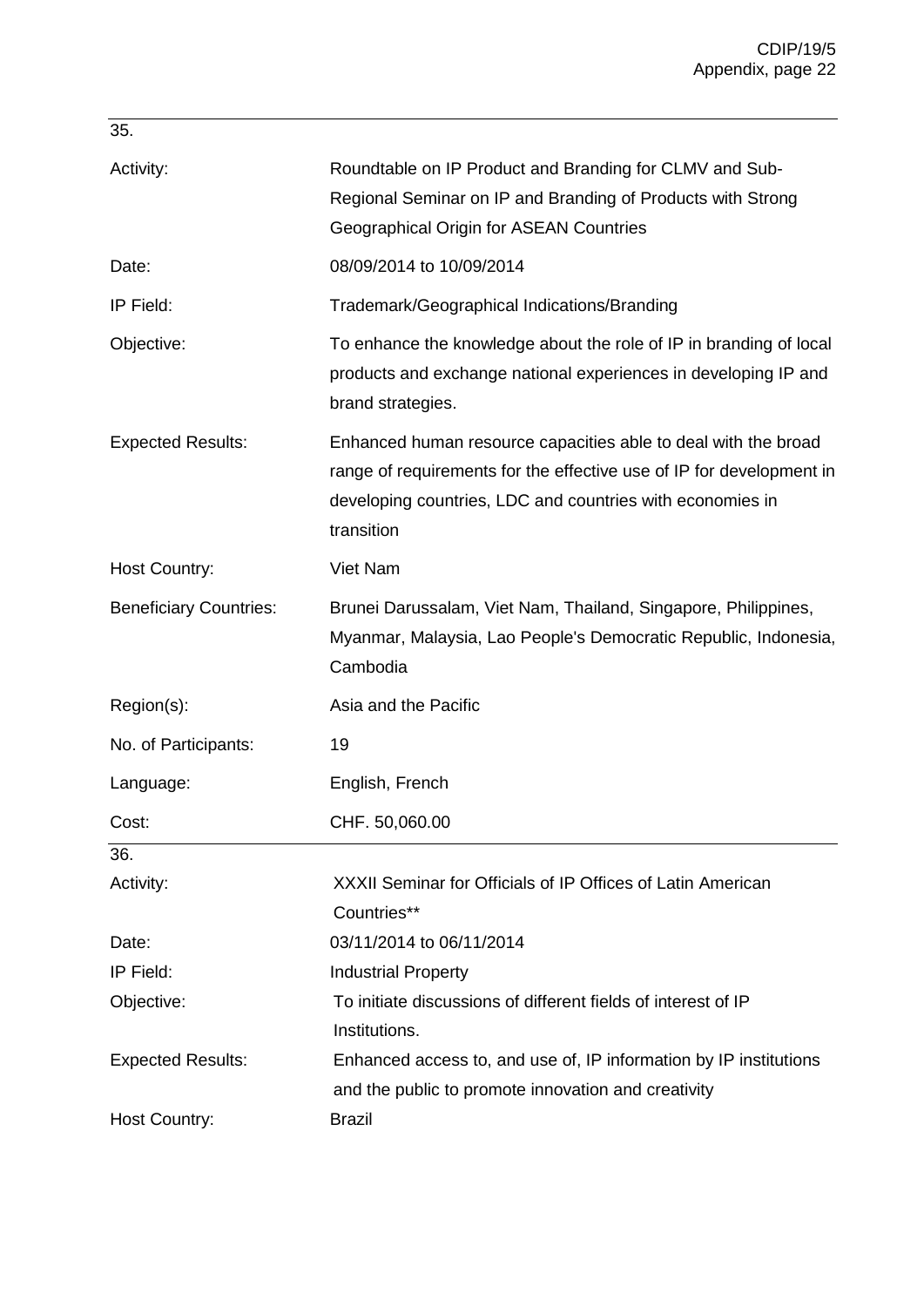| <b>Beneficiary Countries:</b> | Argentina, Bolivia, Brazil, Chile, Colombia, Costa Rica, Cuba,        |
|-------------------------------|-----------------------------------------------------------------------|
|                               | Dominican Republic, Ecuador, El Salvador, Guatemala,                  |
|                               | Honduras, Mexico, Panama, Paraguay, Peru, Uruguay                     |
| Region(s):                    | Latin America                                                         |
| No. of Participants:          | 18                                                                    |
| Language:                     | English, Portuguese                                                   |
| Cost:                         | CHF. 82,963.00                                                        |
| <b>WIPO Contribution:</b>     | CHF. 4,691.00                                                         |
| FIT Brazil:                   | CHF. 78,272.00                                                        |
| 37.                           |                                                                       |
| Activity:                     | WIPO Regional Workshop on International Patent Classification         |
|                               | (IPC)                                                                 |
| Date:                         | 24/11/2014 to 26/11/2014                                              |
| IP Field:                     | Patents                                                               |
| Objective:                    | To meet the need requirements from the Arab Region to be              |
|                               | trained in this field and to provide the participants from the region |
|                               | with an opportunity to learn about the patent classification          |
|                               | systems, including the IPC System.                                    |
| <b>Expected Results:</b>      | Enhanced human resource capacities able to deal with the broad        |
|                               | range of requirements for the effective use of IP for development     |
|                               | in developing countries, LDC and countries with economies in          |
|                               | transition                                                            |
| <b>Host Country:</b>          | Jordan                                                                |
| <b>Beneficiary Countries:</b> | Algeria, Bahrain, Djibouti, Egypt, Iraq,, Libyan Arab Jamahiriya,     |
|                               | Morocco, Oman, Palestine, Qatar, Saudi Arabia, Sudan, Syrian          |
|                               | Arab Republic, Tunisia, United Arab Emirates, Yemen                   |
| Region(s):                    | <b>Arab Countries</b>                                                 |
| No. of Participants:          | 38                                                                    |
| Language:                     | Arabic, English                                                       |
| Cost:                         | CHF. 80,270.00                                                        |
| 38.                           |                                                                       |
| Activity:                     | Study Visit of the Trademarks Officer from Saint Lucia to the         |
|                               | <b>Trinidad and Tobago IP Office</b>                                  |
| Date:                         | 26/11/2014 to 28/11/2014                                              |
| IP Field:                     | Trademarks/Geographical Indications                                   |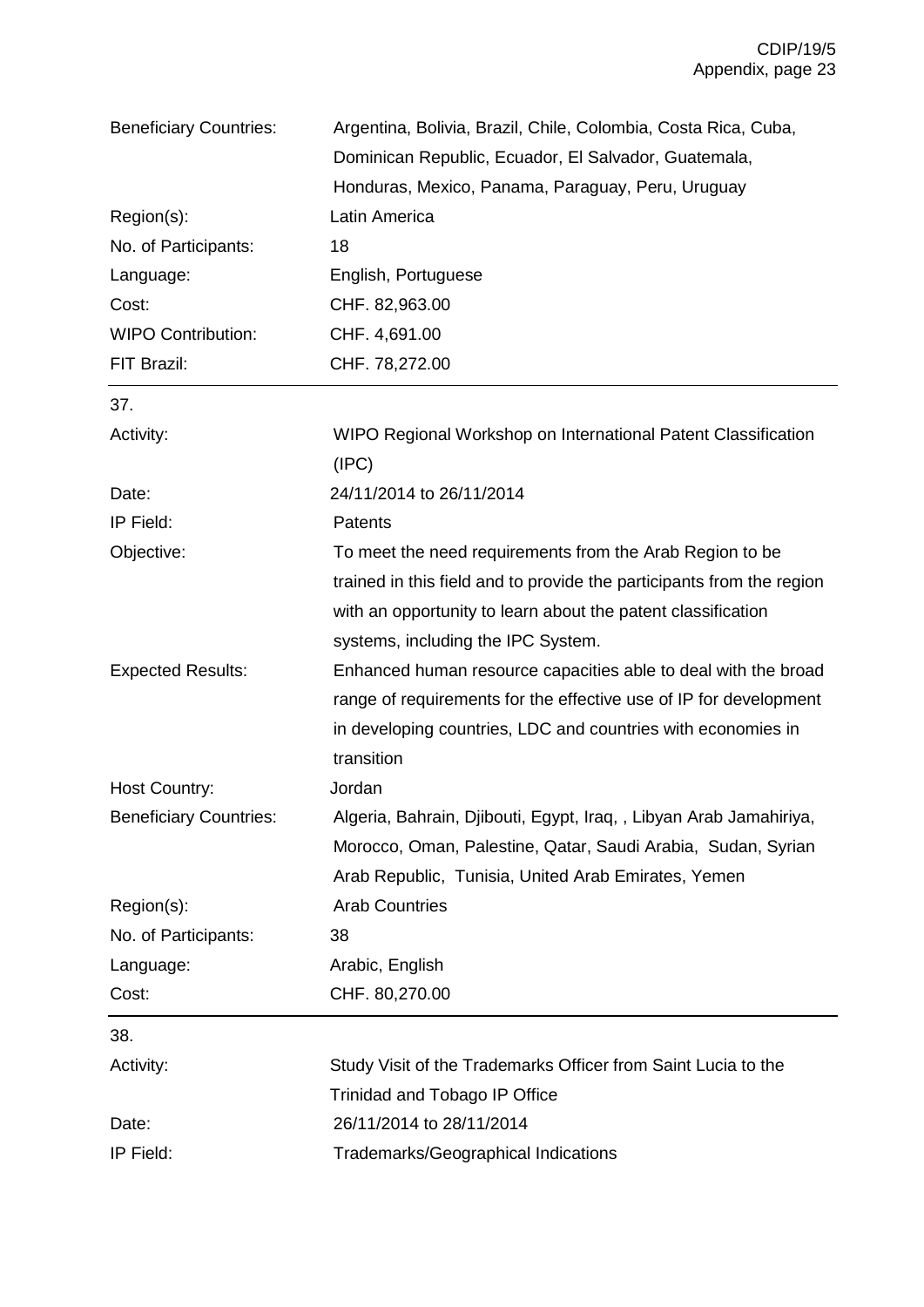| Objective:                    | To provide the trademark officer with an understanding of the<br>structure and daily operations of the Trademarks Department from<br>processing new applications, reception of documents through to<br>issuance of certificate with emphasis in the use of the IPAS |  |
|-------------------------------|---------------------------------------------------------------------------------------------------------------------------------------------------------------------------------------------------------------------------------------------------------------------|--|
| <b>Expected Results:</b>      | system in the daily activities<br>Enhanced access to, and use of, IP information by IP institutions                                                                                                                                                                 |  |
|                               | and the public to promote innovation and creativity                                                                                                                                                                                                                 |  |
| Host Country:                 | <b>Trinidad and Tobago</b>                                                                                                                                                                                                                                          |  |
| <b>Beneficiary Countries:</b> | Saint Lucia, Trinidad and Tobago                                                                                                                                                                                                                                    |  |
| Region(s):                    | Caribbean                                                                                                                                                                                                                                                           |  |
| No. of Participants:          | $\overline{2}$                                                                                                                                                                                                                                                      |  |
| Language:                     | English                                                                                                                                                                                                                                                             |  |
| Cost:                         | CHF. 1,895.00                                                                                                                                                                                                                                                       |  |
| 39.                           |                                                                                                                                                                                                                                                                     |  |
| Activity:                     | WIPO TISC National Workshop and ASEAN Regional TISC                                                                                                                                                                                                                 |  |
|                               | Meeting                                                                                                                                                                                                                                                             |  |
| Date:                         | 02/12/2014 to 05/12/2014                                                                                                                                                                                                                                            |  |
| IP Field:                     | Patents                                                                                                                                                                                                                                                             |  |
| Objective:                    | Regional conference on the Technology and Innovation support<br>"Patent Libraries" project developed and agreed on a detailed<br>implementation plan of the project on a regional level.                                                                            |  |
| <b>Expected Results:</b>      | Enhanced technical and knowledge infrastructure for IP Offices<br>and other IP institutions leading to better services (cheaper, faster,<br>higher quality) to their stakeholders                                                                                   |  |
| Host Country:                 | Malaysia                                                                                                                                                                                                                                                            |  |
| <b>Beneficiary Countries:</b> | Brunei Darussalam, Cambodia, Indonesia, Laos People's                                                                                                                                                                                                               |  |
|                               | Democratic Republic, Malaysia, Myanmar, Philippines, Singapore,<br>Thailand, Viet Nam                                                                                                                                                                               |  |
| Region(s):                    | Asia and the Pacific                                                                                                                                                                                                                                                |  |
| No. of Participants:          | 30                                                                                                                                                                                                                                                                  |  |
| Language:                     | English                                                                                                                                                                                                                                                             |  |
| Cost:                         | CHF. 62,898.00                                                                                                                                                                                                                                                      |  |
| 40.                           |                                                                                                                                                                                                                                                                     |  |
| Activity:                     | Study Visit of Pakistan Delegation on Building Effective Linkages                                                                                                                                                                                                   |  |
|                               | between Research Institution and Industry*                                                                                                                                                                                                                          |  |
| Date:                         | 12/12/2014 to 17/12/2014                                                                                                                                                                                                                                            |  |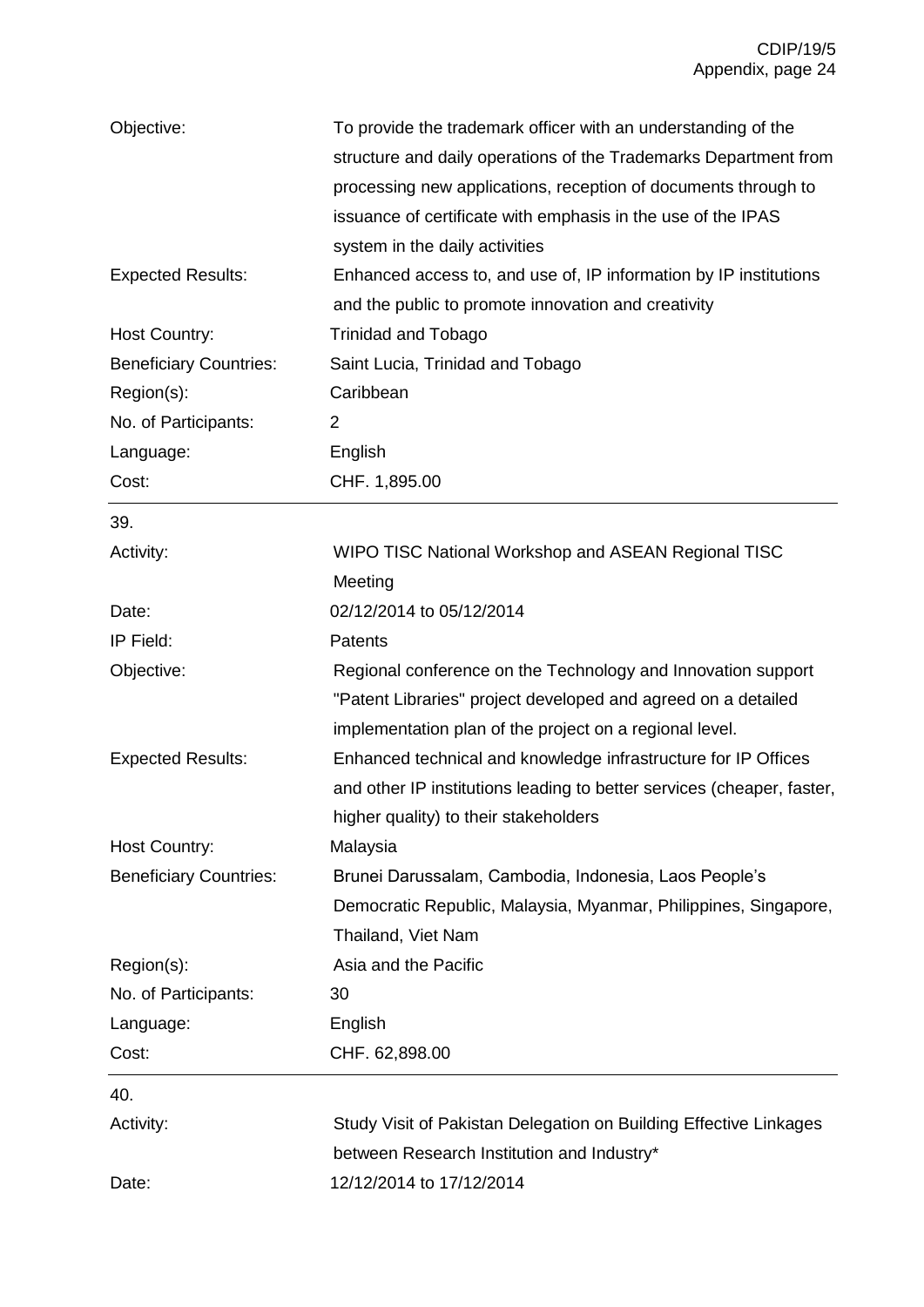| IP Field:                     | Intellectual Property.                                                |
|-------------------------------|-----------------------------------------------------------------------|
| Objective:                    | To increase the understanding of IP mechanisms for promoting          |
|                               | linkages between research institutions and industry, enhance their    |
|                               | knowledge of web-based networks for technology transfer and           |
|                               | strengthen their capacity to foster university industry collaboration |
|                               | especially through better matching of the supply and demand           |
|                               | factors in the innovation ecosystem.                                  |
| <b>Expected Results:</b>      | National innovation and IP strategies and plans consistent with       |
|                               | national development objectives                                       |
| <b>Host Country:</b>          | Republic of Korea                                                     |
| <b>Beneficiary Countries:</b> | Pakistan, Republic of Korea                                           |
| Region(s):                    | Asia and the Pacific                                                  |
| No. of Participants:          | 8                                                                     |
| Language:                     | English                                                               |
| Cost:                         | CHF. 44,390.00                                                        |
| <b>WIPO Contribution:</b>     | CHF. 3,000.00                                                         |
| FIT Korea:                    | CHF. 41,390.00                                                        |
|                               |                                                                       |

41.

| Activity:                     | <b>WIPO Work Sharing Seminar</b>                                  |
|-------------------------------|-------------------------------------------------------------------|
| Date:                         | 02/02/2015 to 06/02/2015                                          |
| IP Field:                     | Patents                                                           |
| Objective:                    | To bring together information technology managers together with   |
|                               | business and international cooperation experts from ASEAN         |
|                               | members to review the technical requirements to support work      |
|                               | sharing and to design mechanisms to facilitate the ASEAN Patent   |
|                               | Examination Cooperation (ASPEC) and the event was organized       |
|                               | in cooperation with the IPOS and took place in WSO.               |
| <b>Expected Results:</b>      | Enhanced access to, and use of, IP information by IP institutions |
|                               | and the public to promote innovation and creativity               |
| Host Country:                 | Singapore                                                         |
| <b>Beneficiary Countries:</b> | Brunei Darussalam, Cambodia, Indonesia, Laos People's             |
|                               | Democratic Republic, Malaysia, Myanmar, Philippines, Singapore,   |
|                               | Thailand, Viet Nam                                                |
| Region(s):                    | Asia and the Pacific                                              |
| No. of Participants:          | 40                                                                |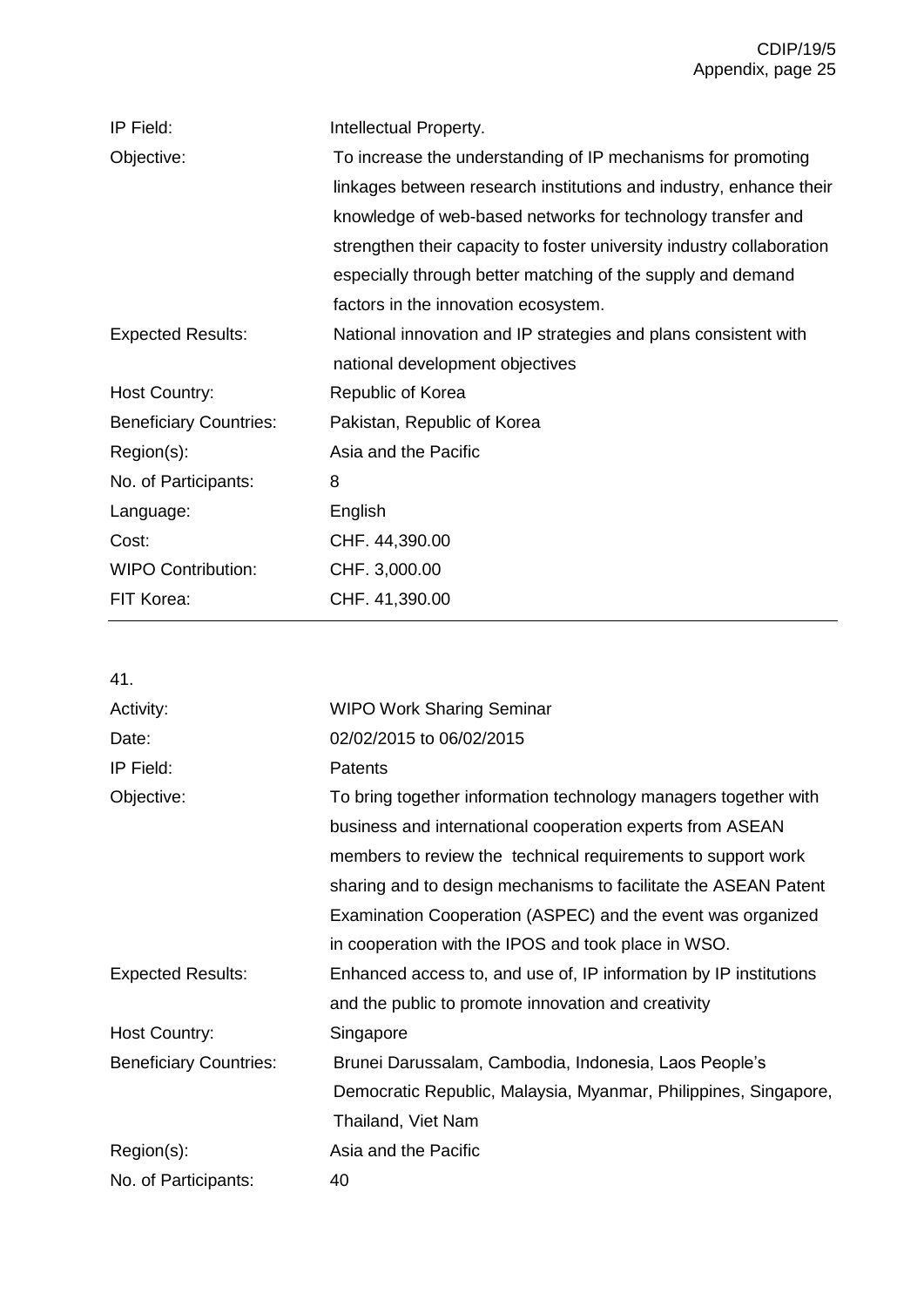| Language:                     | English                                                                                                                                                                                                                                                                         |
|-------------------------------|---------------------------------------------------------------------------------------------------------------------------------------------------------------------------------------------------------------------------------------------------------------------------------|
| Cost:                         | CHF. 184,678.00                                                                                                                                                                                                                                                                 |
| 42.                           |                                                                                                                                                                                                                                                                                 |
| Activity:                     | WIPO-ARIPO Sub regional Seminar on the Promotion and the<br>Understanding of Multilateral Treaties in the Field of Patents:<br>Paris Convention, Budapest Treaty and Patent Law Treaty                                                                                          |
| Date:                         | 11/02/2015 to 13/02/2015                                                                                                                                                                                                                                                        |
| IP Field:                     | Patents                                                                                                                                                                                                                                                                         |
| Objective:                    | To understand the legal multilateral framework of patents<br>comprising the topics of "The International Patent System" and the<br>"Budapest Treaty" also the understanding of the Patent Law<br>Treaty and Patent Related Flexibilities in the Multilateral Legal<br>Framework |
| <b>Expected Results:</b>      | Enhanced human resource capacities able to deal with the broad<br>range of requirements for the effective use of IP for development<br>in developing countries, LDC and countries with economies in<br>transition                                                               |
| Host Country:                 | Zimbabwe                                                                                                                                                                                                                                                                        |
| <b>Beneficiary Countries:</b> | Botswana, Ghana, Kenya, Lesotho, Malawi, Mozambique,                                                                                                                                                                                                                            |
|                               | Rwanda, Sudan, Swaziland, Uganda, Zambia, Zimbabwe                                                                                                                                                                                                                              |
| Region(s):                    | Africa, Arab Countries                                                                                                                                                                                                                                                          |
| No. of Participants:          | 11                                                                                                                                                                                                                                                                              |
| Language:                     | English                                                                                                                                                                                                                                                                         |
| Cost:                         | CHF. 59,266.00                                                                                                                                                                                                                                                                  |
| 43.                           |                                                                                                                                                                                                                                                                                 |
| Activity:                     | Workshop on Patent Law and Examination & On the Job Training<br>Pilot Program*                                                                                                                                                                                                  |
| Date:                         | 03/03/2015 to 27/03/2015                                                                                                                                                                                                                                                        |
| IP Field:                     | Patents                                                                                                                                                                                                                                                                         |
| Objective:                    | To enhance the examiners knowledge of the principles of patent                                                                                                                                                                                                                  |
|                               | law and patent examination procedures, increase their skills in                                                                                                                                                                                                                 |
|                               | actual examination of patent applications and provide an                                                                                                                                                                                                                        |
|                               | opportunity for open discussions with fellow examiners who may                                                                                                                                                                                                                  |
|                               | have different views and approaches to innovation of patents.                                                                                                                                                                                                                   |
| <b>Expected Results:</b>      | Enhanced access to, and use of, IP information by IP institutions                                                                                                                                                                                                               |
|                               | and the public to promote innovation and creativity                                                                                                                                                                                                                             |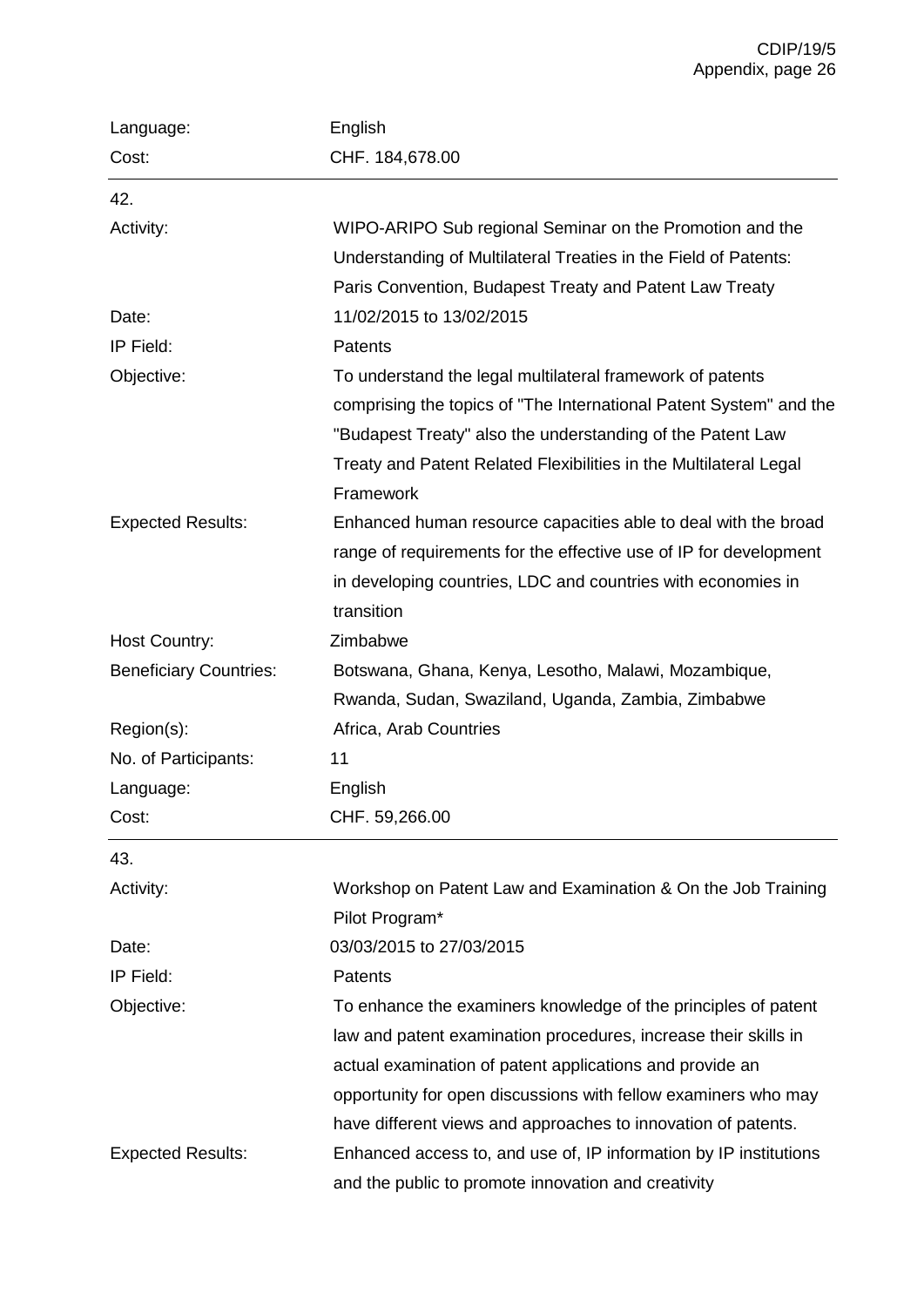| Host Country:                    | Republic of Korea                                                   |
|----------------------------------|---------------------------------------------------------------------|
| <b>Beneficiary Countries:</b>    | Bangladesh, Cambodia, Colombia, Egypt, Ghana, India,                |
|                                  | Indonesia, Laos People's Democratic Republic, Malaysia,             |
|                                  | Mongolia, Nigeria, Pakistan, Peru, Philippines, Republic of Korea,  |
|                                  | Sri Lanka, Thailand, Tunisia, Viet Nam                              |
| Region(s):                       | Asia and the Pacific, Latin America, Arab Countries                 |
| No. of Participants:             | 25                                                                  |
| Language:                        | English                                                             |
| Cost:                            | CHF. 80,480.00                                                      |
| <b>WIPO Contribution:</b>        | CHF. 4,100.00                                                       |
| FIT Korea:                       | CHF. 76,380.00                                                      |
| 44.                              |                                                                     |
| Activity:                        | Implementation of procedures & examination criteria                 |
|                                  | established by the Manual on Trademark Examination for              |
|                                  | Central American Countries and the Dominican Republic               |
| Date:                            | 13/05/2015 to 15/05/2015                                            |
| IP Field:                        | Trademarks/Geographical Indications                                 |
| Objective:                       | To provide capacity building on the implementation of the           |
|                                  | Manual to the trademarks examiners of the IP Offices (IPOS)         |
|                                  | that is one of the key tools to foster the process of harmonization |
| of the management and trademarks | examination in the region.                                          |
| <b>Expected Results:</b>         | Tailored and balanced IP legislative, regulatory and policy         |
|                                  | frameworks                                                          |
| <b>Host Country:</b>             | Costa Rica                                                          |
| <b>Beneficiary Countries:</b>    | Costa Rica, El Salvador, Dominican Republic, Guatemala,             |
|                                  | Nicaragua                                                           |
| Region(s):                       | Latin America                                                       |
| No. of Participants:             | 10                                                                  |
| Language:                        | Spanish                                                             |
| Cost:                            | CHF. 19,951.00                                                      |
| 45.                              |                                                                     |
| Activity:                        | WIPO/ONDA Training Program on Collective Management of              |
|                                  | <b>Copyright and Related Rights</b>                                 |
| Date:                            | 18/05/2015 to 29/05/2015                                            |
| IP Field:                        | Copyright                                                           |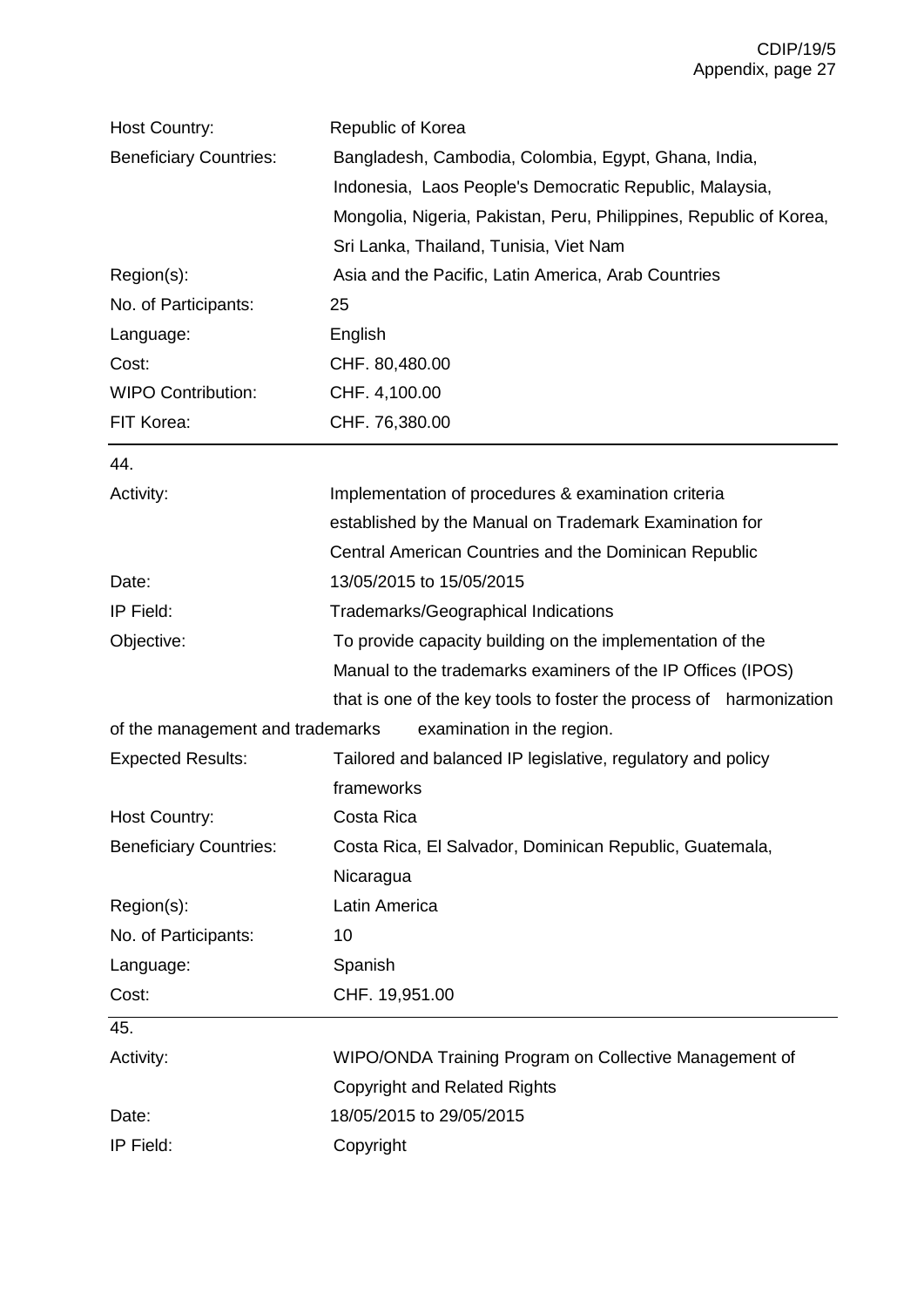| Objective:                    | To enhance skills of officers from collective management            |
|-------------------------------|---------------------------------------------------------------------|
|                               | organizations (CMO) from the Arab region to better manage works     |
|                               | and distribute royalties of the stakeholders using new techniques.  |
| <b>Expected Results:</b>      | Enhanced human resource capacities able to deal with the broad      |
|                               | range of requirements for the effective use of IP for development   |
|                               | in developing countries, LDC and countries with economies in        |
|                               | transition.                                                         |
| Host Country:                 | Algeria                                                             |
| <b>Beneficiary Countries:</b> | Algeria, Jordan, Kuwait, Lebanon, Libyan Arab Jamahiriya,           |
|                               | Morocco, Oman, Yemen, Palestine                                     |
| Region(s):                    | <b>Arab Countries</b>                                               |
| No. of Participants:          | 8                                                                   |
| Language:                     | Arabic                                                              |
| Cost:                         | CHF. 24,091.00                                                      |
| 46.                           |                                                                     |
| Activity:                     | Training on Receiving Office procedures - Mexican Institute of      |
|                               | Industrial Property (IMPI)                                          |
| Date:                         | 19/05/2015 to 21/05/2015                                            |
| IP Field:                     | <b>Industrial Property</b>                                          |
| Objective:                    | To improve the services of these receiving Offices, training on     |
|                               | receiving Office procedures in the IP quarters of the Mexican       |
|                               | Institute of Industrial Property (IMPI) in Mexico City, since the   |
|                               | practical experience of IMPI can be very relevant and quite useful. |
| <b>Expected Results:</b>      | Enhanced access to, and use of, IP information by IP institutions   |
|                               | and the public to promote innovation and creativity                 |
| <b>Host Country:</b>          | Mexico                                                              |
| <b>Beneficiary Countries:</b> | Costa Rica, Cuba, Dominica Republic, El Salvador, Guatemala,        |
|                               | Honduras, Mexico, Nicaragua, Panama                                 |
|                               |                                                                     |
| Region(s):                    | Latin America                                                       |
| No. of Participants:          | 9                                                                   |
| Language:                     | Spanish                                                             |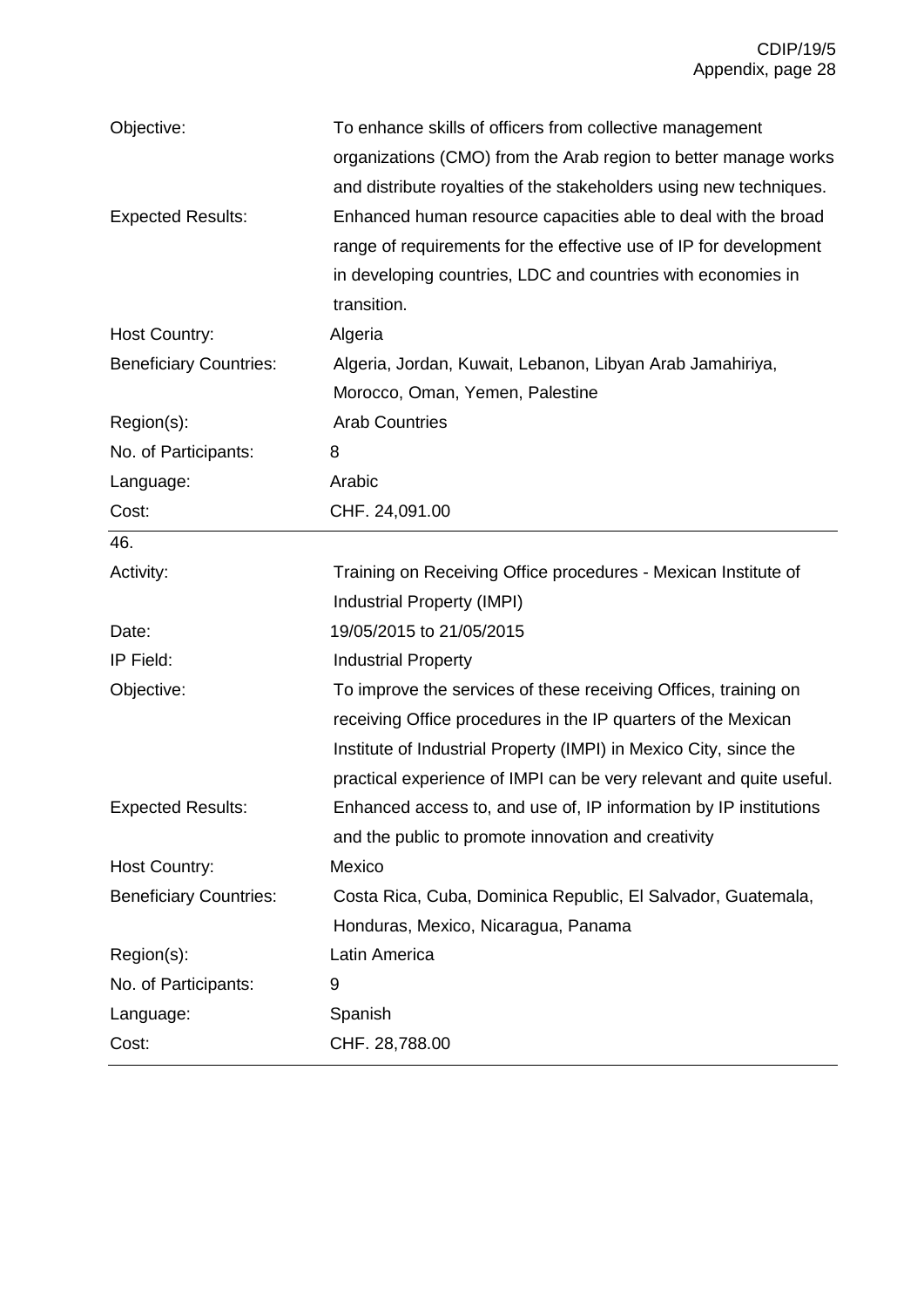| 47.                           |                                                                   |
|-------------------------------|-------------------------------------------------------------------|
| Activity:                     | Workshop on Trademark Law and Examination*                        |
| Date:                         | 20/05/2015 to 27/05/2015                                          |
| IP Field:                     | <b>Trademarks/Geographical Indications</b>                        |
| Objective:                    | To enhance the knowledge of trademark examiners of the            |
|                               | principles of trademark law and trademark examination             |
|                               | procedures, increase their skills in actual examination of the    |
|                               | trademark applications, provide an opportunity to exchange views  |
|                               | on national trademark systems and challenges in trademark         |
|                               | examination and increase the understanding and utilization of the |
|                               | Madrid System.                                                    |
| <b>Expected Results:</b>      | Enhanced access to, and use of, IP information by IP institutions |
|                               | and the public to promote innovation and creativity               |
| <b>Host Country:</b>          | Republic of Korea                                                 |
| <b>Beneficiary Countries:</b> | Algeria, Bangladesh, Bhutan, Botswana, Cambodia, India,           |
|                               | Indonesia, Jordan, Lao People's Democratic Republic, Mongolia,    |
|                               | Nepal, Pakistan, Peru, Philippines, Republic of Korea, Sri Lanka, |
|                               | Thailand, Trinidad and Tobago, Viet Nam, Zimbabwe                 |
| Region(s):                    | Arab Countries, Asia and the Pacific, Africa                      |
| No. of Participants:          | 22                                                                |
| Language:                     | English, Korean                                                   |
| Cost:                         | CHF. 96,034.00                                                    |
| 48.                           |                                                                   |
| Activity:                     | Visit of an Egyptian delegation to Singapore IP Office,           |
|                               | Singapore                                                         |
| Date:                         | 23/08/2015 to 28/08/2015                                          |
| IP Field:                     | Patents                                                           |
| Objective:                    | To further develop the functioning of Egypt Patent Office through |
|                               | exchanging views and sharing experience and best practices with   |
|                               | the IP Office of Singapore on IP issues.                          |
| <b>Expected Results:</b>      | Enhanced human resource capacities able to deal with the broad    |
|                               | range of requirements for the effective use of IP for development |
|                               | in developing countries, LDC and countries with economies in      |
|                               |                                                                   |
|                               | transition                                                        |
| Host Country:                 | Singapore                                                         |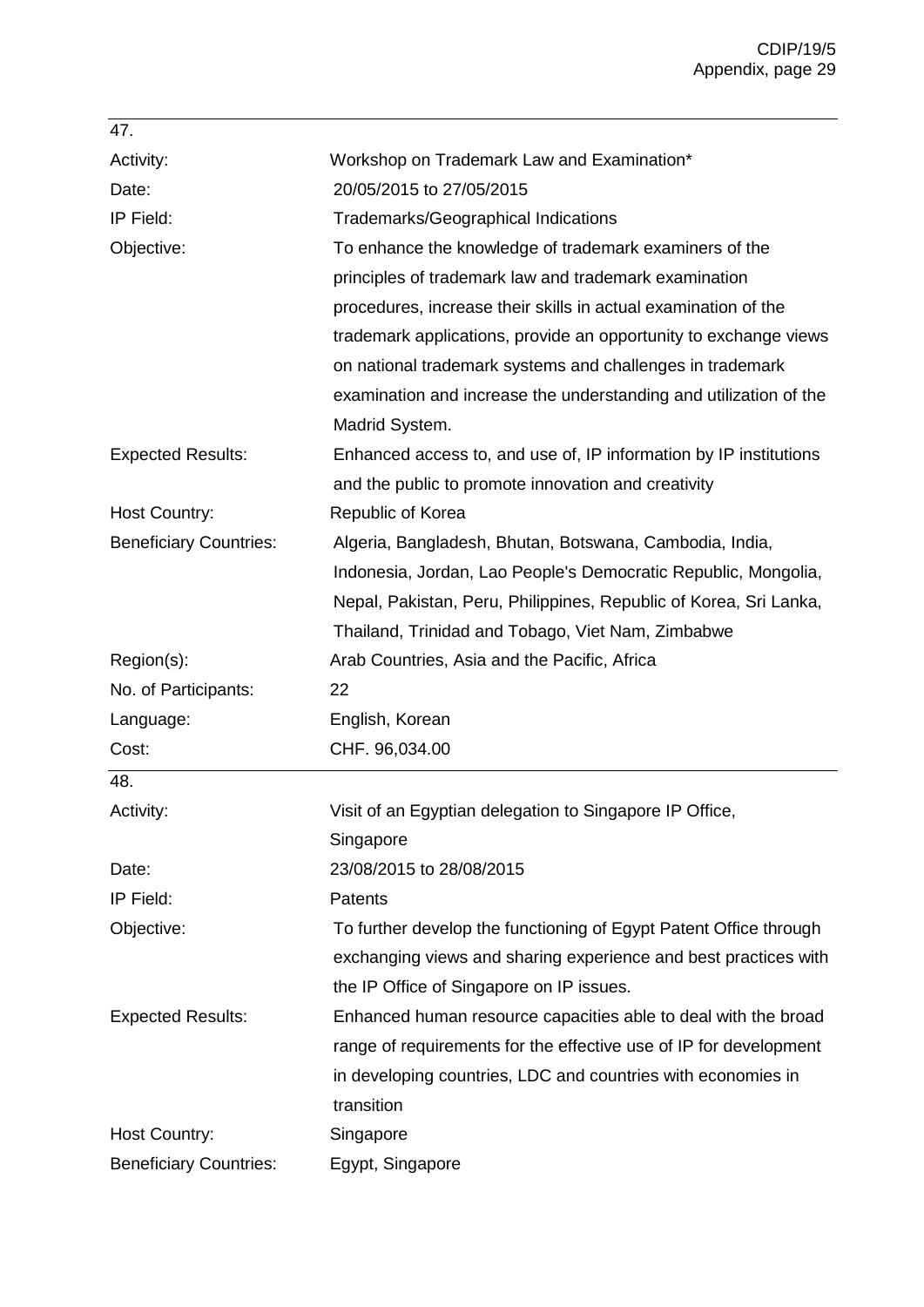| Region(s):                    | Arab Countries, Asia and the Pacific                              |
|-------------------------------|-------------------------------------------------------------------|
| No. of Participants:          | 3                                                                 |
| Language:                     | English                                                           |
| Cost:                         | CHF. 15,018.00                                                    |
| 49.                           |                                                                   |
| Activity:                     | XXXIII Regional Workshop for IP Offices of Latin America**        |
| Date:                         | 31/08/2015 to 03/09/2015                                          |
| IP Field:                     | <b>Industrial Property</b>                                        |
| Objective:                    | To promote the exchange of experiences among officials of         |
|                               | national IP Offices in selected topics, focusing in particular on |
|                               | international cooperation in IP                                   |
| <b>Expected Results:</b>      | Enhanced human resource capacities able to deal with the broad    |
|                               | range of requirements for the effective use of IP for development |
|                               | in developing countries, LDC and countries with economies in      |
|                               | transition                                                        |
| Host Country:                 | <b>Brazil</b>                                                     |
| <b>Beneficiary Countries:</b> | Argentina, Bolivia, Brazil, Chile, Colombia, Costa Rica, Cuba,    |
|                               | Dominican Republic, Ecuador, El Salvador, Guatemala,              |
|                               | Honduras, Mexico, Nicaragua, Panama, Paraguay, Peru, Uruguay      |
|                               | and Venezuela                                                     |
| Region(s):                    | Latin America                                                     |
| No. of Participants:          | 18                                                                |
| Language:                     | Spanish, Portuguese                                               |
| Cost:                         | CHF. 36,948.00                                                    |
| <b>WIPO Contribution:</b>     | CHF. 31,044.00                                                    |
| FIT Brazil:                   | CHF. 5,904.00                                                     |
| 50.                           |                                                                   |
| Activity:                     | Sub-Regional Workshop on Copyright and Related Rights             |
| Date:                         | 02/09/2015 to 04/09/2015                                          |
| IP Field:                     | Copyright                                                         |
| Objective:                    | To share information and experience among neighboring             |
|                               | countries regarding the development of copyright policies         |
|                               | and systems and seek further opportunities to enhance             |
|                               | cooperation among those countries in the area of                  |
|                               | copyright and related rights.                                     |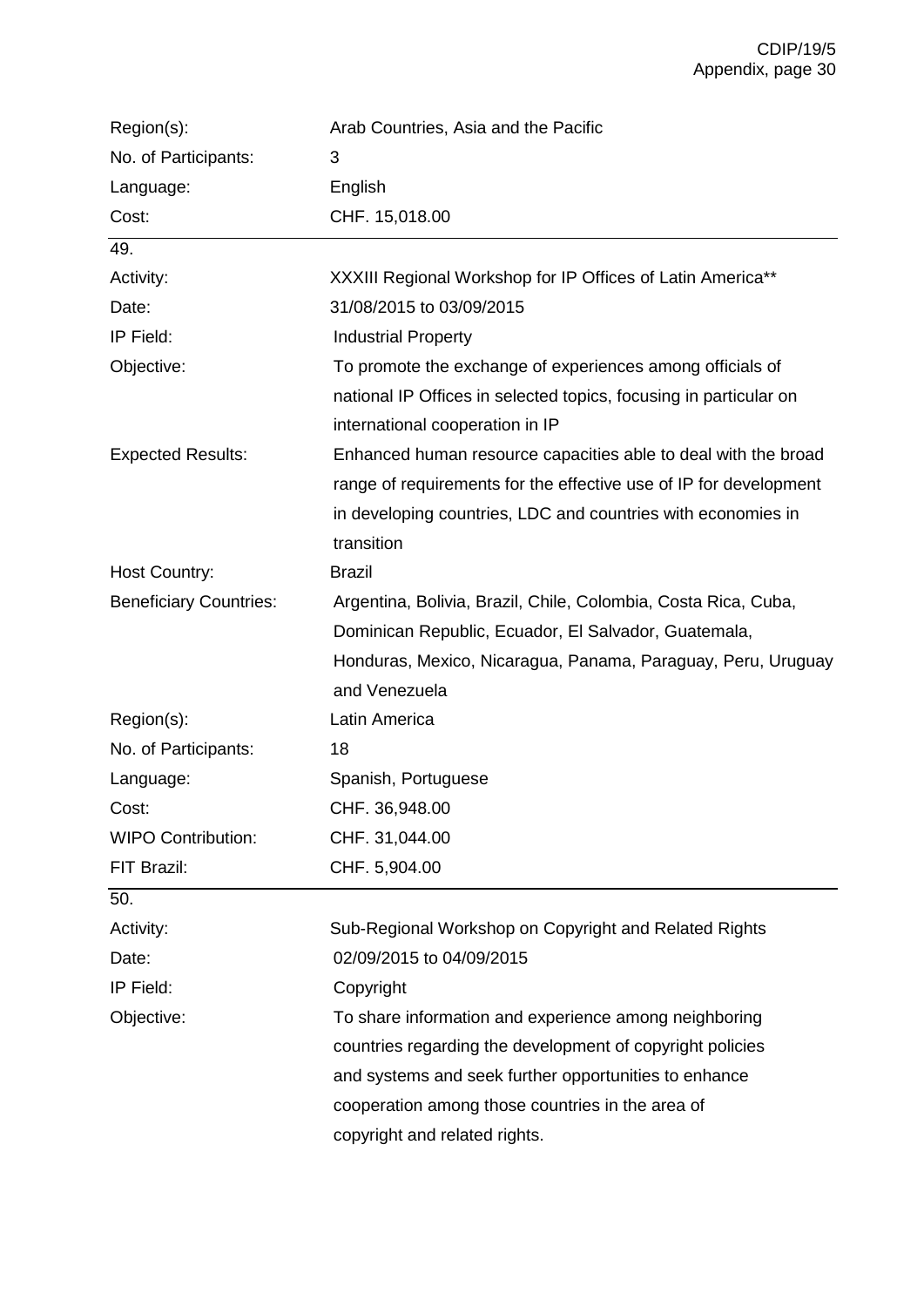| <b>Expected Results:</b>      | Strengthened cooperation mechanisms and                                |
|-------------------------------|------------------------------------------------------------------------|
|                               | programs tailored to the needs of developing                           |
|                               | countries and LDCs                                                     |
| Host Country:                 | Cambodia                                                               |
| <b>Beneficiary Countries:</b> | Cambodia, Viet Nam, Thailand, Republic of Korea,                       |
|                               | Democratic Republic Popular of Lao                                     |
| Region(s):                    | Asia and the Pacific                                                   |
| No. of Participants:          | 10                                                                     |
| Language:                     | English                                                                |
| Cost:                         | CHF. 47,663.00                                                         |
| 51.                           |                                                                        |
| Activity:                     | Sub-Regional Seminar on Patent Law and Policy                          |
| Date:                         | 07/09/2015 to 08/09/2015                                               |
| IP Field:                     | Patents                                                                |
| Objective:                    | To cover the scope of the patent system, the evolution of the          |
|                               | patent policy issues, with a particular focus on flexibilities and the |
|                               | links between different policies.                                      |
| <b>Expected Results:</b>      | Enhanced human resource capacities able to deal with the broad         |
|                               | range of requirements for the effective use of IP for development      |
|                               | in developing countries, LDC and countries with economies in           |
|                               | transition                                                             |
| Host Country:                 | Costa Rica                                                             |
| <b>Beneficiary Countries:</b> | Costa Rica, Dominican Republic, El Salvador, Guatemala,                |
|                               | Honduras, Nicaragua, Panama                                            |
| Region(s):                    | Latin America                                                          |
| No. of Participants:          | 8                                                                      |
| Language:                     | Spanish                                                                |
| Cost:                         | CHF. 23,922.00                                                         |
| 52.                           |                                                                        |
| Activity:                     | Sub-Regional Seminar on the Dynamics of Intellectual Property          |
|                               | Rights for countries of the Organization of Eastern Caribbean          |
|                               | States (OECS)                                                          |
| Date:                         | 10/09/2015 to 11/09/2015                                               |
| IP Field:                     | <b>Intellectual Property</b>                                           |
| Objective:                    | To introduce the role that Intellectual Property (IP) can play in      |
|                               | developing various creative sectors in the sub-region.                 |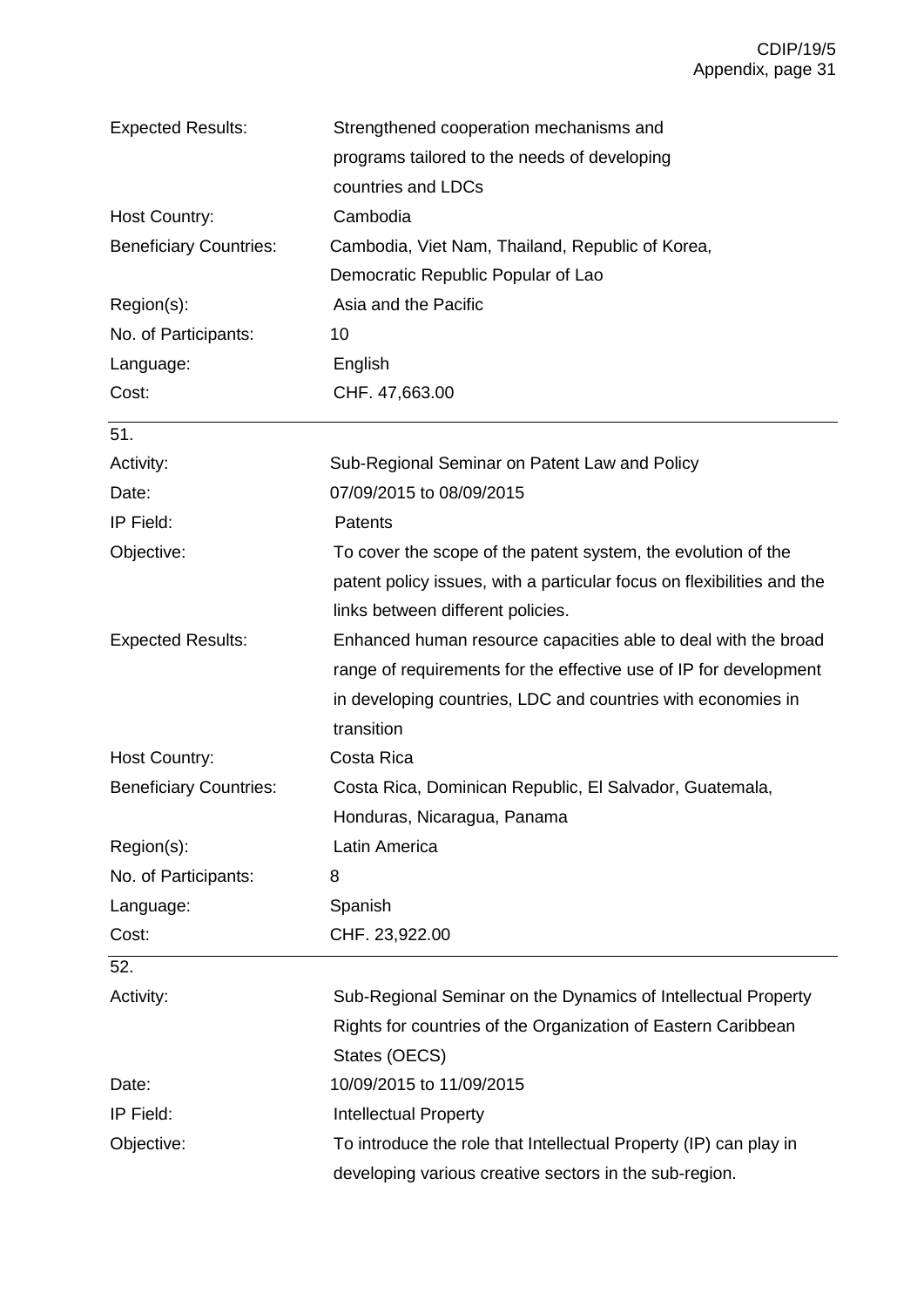| <b>Expected Results:</b>      | Enhanced human resource capacities able to deal with the broad    |
|-------------------------------|-------------------------------------------------------------------|
|                               | range of requirements for the effective use of IP for development |
|                               | in developing countries, LDC and countries with economies in      |
|                               | transition                                                        |
| Host Country:                 | Grenada                                                           |
| <b>Beneficiary Countries:</b> | Antigua and Barbuda, Dominica, Grenada, Saint Kitts and Nevis,    |
|                               | Saint Lucia, Saint Vincent, the Grenadines                        |
| Region(s):                    | Caribbean                                                         |
| No. of Participants:          | 12                                                                |
| Language:                     | English                                                           |
| Cost:                         | CHF. 57,202.00                                                    |
| 53.                           |                                                                   |
| Activity:                     | Study visit of the Director General of the National Centre of     |
|                               | Intellectual Property (CNPI)                                      |
| Date:                         | 14/09/2015 to 20/09/2015                                          |
| IP Field:                     | <b>Intellectual Property</b>                                      |
| Objective:                    | Training on the working system of management using a model        |
|                               | taken from the OAPI area.                                         |
| <b>Expected Results:</b>      | Enhanced human resource capacities able to deal with the broad    |
|                               | range of requirements for the effective use of IP for development |
|                               | in developing countries, LDC and countries with economies in      |
|                               | transition                                                        |
| Host Country:                 | Senegal                                                           |
| <b>Beneficiary Countries:</b> | Burkina Faso, Senegal                                             |
| Region(s):                    | Africa                                                            |
| No. of Participants:          | 3                                                                 |
| Language:                     | French                                                            |
| Cost:                         | CHF. 3,152.00                                                     |
| 54.                           |                                                                   |
| Activity:                     | Second Practice workshop of WIPO on information and research      |
|                               | of patents and Central American meeting of experts to create a    |
|                               | sub-regional network of TISC's                                    |
| Date:                         | 17/09/2015 to 22/09/2015                                          |
| IP Field:                     | Patents                                                           |
| Objective:                    | To strengthen the capacity to use IP information resources        |
|                               | available in the provision of patent information value added      |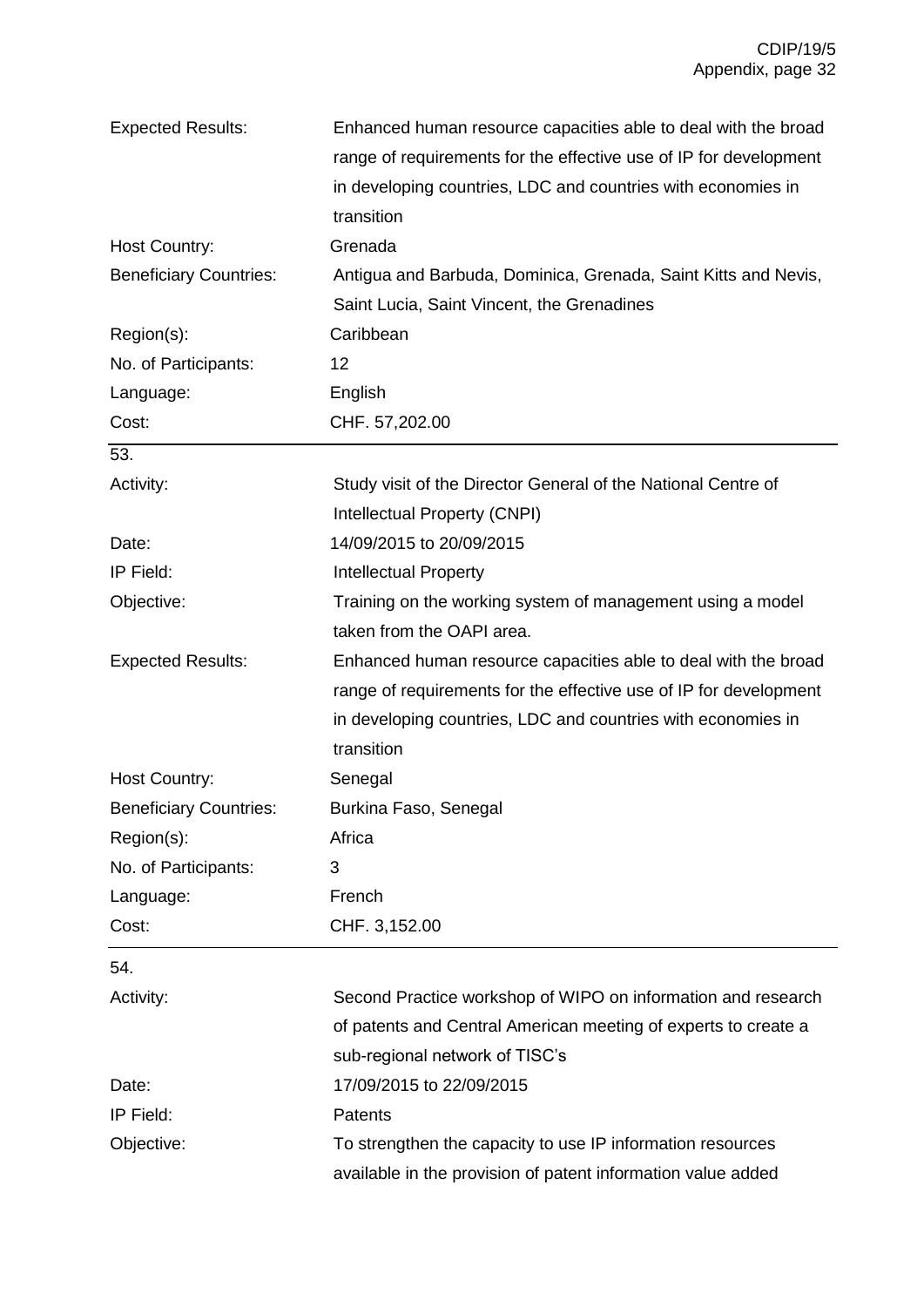|                               | services by the TISC National Network and provide training on          |
|-------------------------------|------------------------------------------------------------------------|
|                               | search strategies and analysis of results thereof to TISC national     |
|                               | network staff                                                          |
| <b>Expected Results:</b>      | Enhanced technical and knowledge infrastructure for IP Offices         |
|                               | and other IP institutions leading to better services (cheaper, faster, |
|                               | higher quality) to their stakeholders                                  |
| Host Country:                 | Costa Rica                                                             |
| <b>Beneficiary Countries:</b> | Costa Rica, Dominican Republic, El Salvador, Guatemala,                |
|                               | Honduras, Nicaragua, Panama                                            |
| Region(s):                    | Latin America                                                          |
| No. of Participants:          | 14                                                                     |
| Language:                     | Spanish                                                                |
| Cost:                         | CHF. 32,981.00                                                         |
| 55.                           |                                                                        |
| Activity:                     | Study Visit to the Kenya Copyright Board for Officials                 |
|                               | from Angola, Botswana                                                  |
| Date:                         | 21/09/2015 to 23/09/215                                                |
| IP Field:                     | Copyright                                                              |
| Objective:                    | To review and learn the administrative procedures in                   |
|                               | place for registering copyrighted works; review                        |
|                               | the structure and the methods used for the                             |
|                               | licensing and supervision of the collective                            |
|                               | management system, as well as looking at the other                     |
|                               | areas dealt with by a Copyright Office.                                |
| <b>Expected Results:</b>      | Enhanced human resource capacities able to deal with                   |
|                               | the broad range of requirements for the effective use of IP for        |
|                               | development in developing countries, LDC and countries with            |
|                               | economies in transition                                                |
| Host Country:                 | Kenya                                                                  |
| <b>Beneficiary Countries:</b> | Angola, South Africa, Kenya, Botswana                                  |
| Region (s):                   | Africa                                                                 |
| No. of Participants:          | 14                                                                     |
| Language:                     | English                                                                |
| Cost:                         | CHF. 25,641.00                                                         |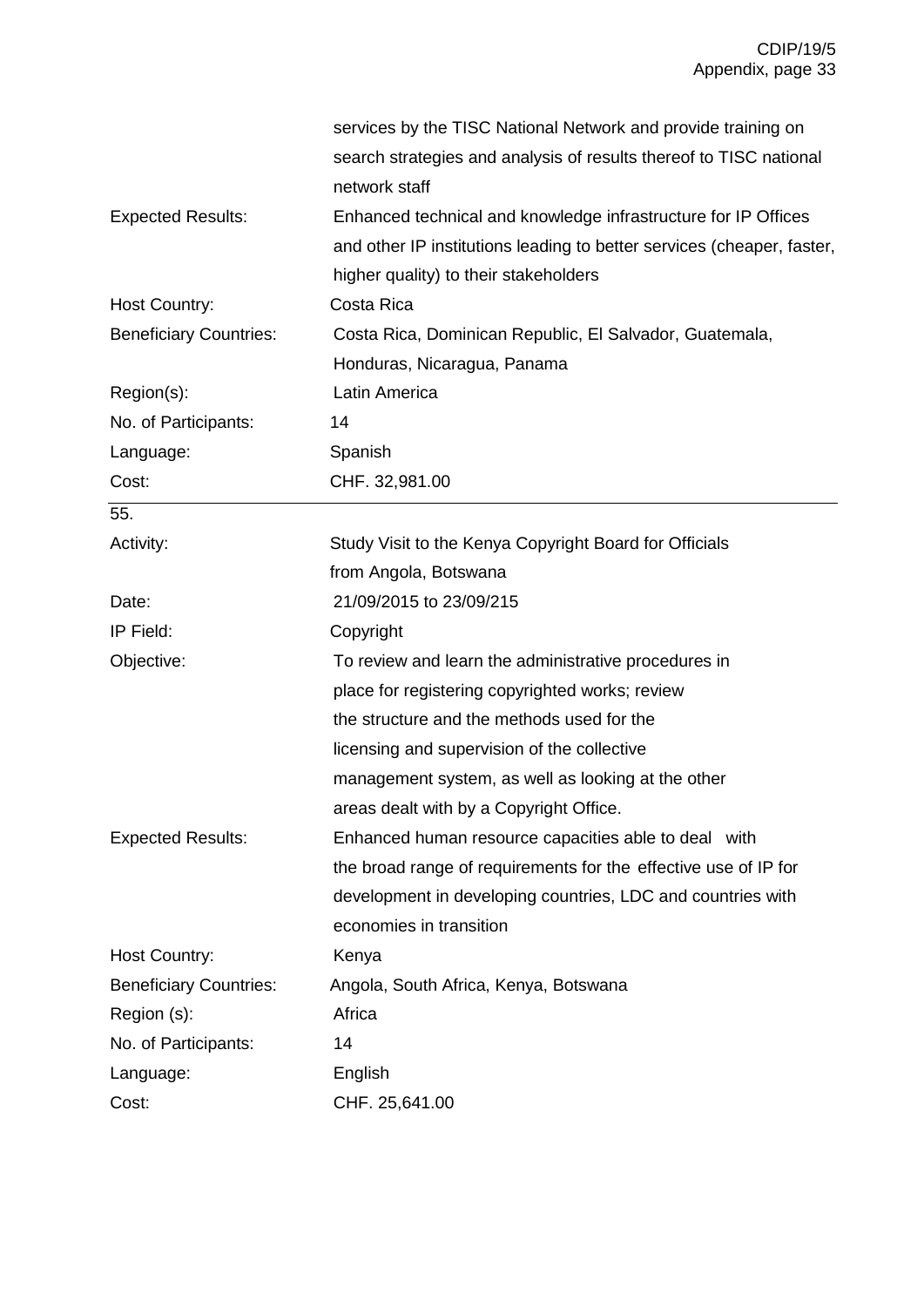| 56.                           |                                                                   |
|-------------------------------|-------------------------------------------------------------------|
| Activity:                     | ASEAN Sub-Regional Study Visit within the framework of the        |
|                               | <b>ASEAN TISC Project</b>                                         |
| Date:                         | 13/10/2015 to 16/10/2015                                          |
| IP Field:                     | <b>Patents</b>                                                    |
| Objective:                    | To provide the participants who will be the national focal point  |
|                               | contact persons with an opportunity to learn directly about       |
|                               | IPOPHL's role as the national coordinator and champion in         |
|                               | initiating and developing the ITSO network.                       |
| <b>Expected Results:</b>      | Enhanced technical and knowledge infrastructure for IP Offices    |
|                               | and other IP institutions leading to better services              |
|                               | (cheaper, faster, higher quality) to their stakeholder            |
| Host Country:                 | Philippines                                                       |
| <b>Beneficiary Countries:</b> | Brunei Darussalam, Cambodia, Indonesia, Laos People's             |
|                               | Democratic Republic, Malaysia, Myanmar, Philippines, Thailand,    |
|                               | Viet Nam                                                          |
| Region(s):                    | Asia and the Pacific                                              |
| No. of Participants:          | 10                                                                |
| Language:                     | English                                                           |
| Cost:                         | CHF. 19,060.00                                                    |
| 57.                           |                                                                   |
| Activity:                     | Study Visit on IP Management in the Innovation Value Chain        |
|                               | for a selected number of African Officials*                       |
| Date:                         | 23/11/2015 to 27/11/2015                                          |
| IP Field:                     | <b>Industrial Property</b>                                        |
| Objective:                    | To focus on institutional IP policies, the mechanisms that are in |
|                               | place to coordinate public policy and strategic support to        |
|                               | promoting innovation for development, IP business valuation,      |
|                               | and most importantly TISC as established and uses in              |
|                               | Morocco.                                                          |
| <b>Expected Results:</b>      | Enhanced human resource capacities able to deal with the          |
|                               | broad range of requirements for the effective use of IP for       |
|                               | development in developing countries, LDC and countries with       |
|                               |                                                                   |
|                               | economies in transition                                           |
| Host Country:                 | Morocco                                                           |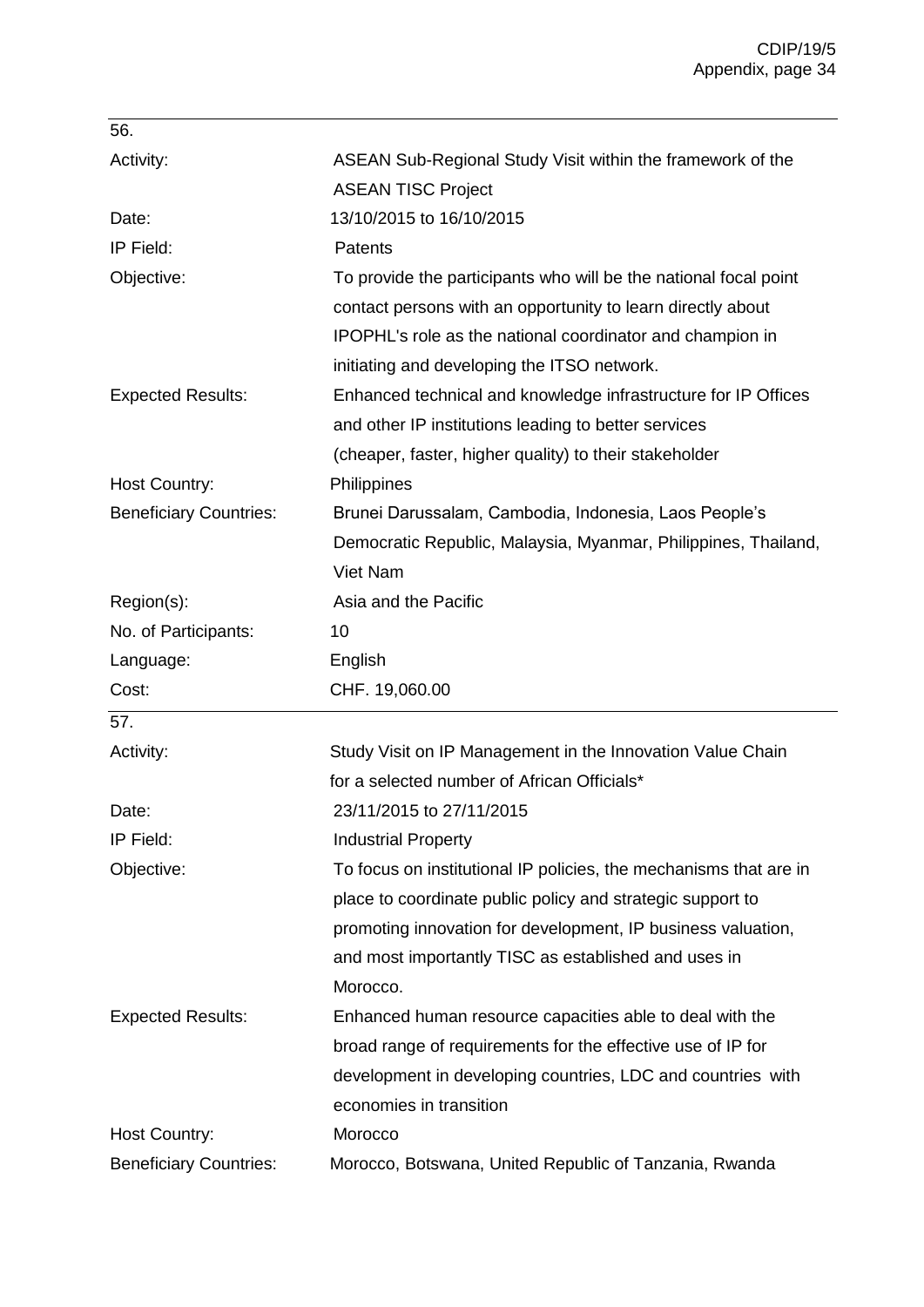|                               | Region(s): Africa, Arab Countries                                 |
|-------------------------------|-------------------------------------------------------------------|
| No. of Participants:          | 6                                                                 |
| Language:                     | English, Arabic, French                                           |
| Cost:                         | CHF. 21,700.00                                                    |
| 58.                           |                                                                   |
| Activity:                     | Onsite training of the Director of the Burkinabe Copyright Office |
|                               | (BBDA)                                                            |
| Date:                         | 19/12/2015 to 25/12/2015                                          |
| IP Field:                     | Copyright                                                         |
| Objective:                    | To enhance capacities and management performances in              |
|                               | the collective management in Copyrights field.                    |
| <b>Expected Results:</b>      | Enhanced human resource capacities able to deal with the          |
|                               | broad range of requirements for the effective use of IP for       |
|                               | development in developing countries, LDC and countries with       |
|                               | economies in transition.                                          |
| <b>Host Country:</b>          | Algeria                                                           |
| <b>Beneficiary Countries:</b> | Algeria, Burkina Faso                                             |
| Region(s):                    | Africa, Arab Countries                                            |
| No. of Participants:          | $\overline{2}$                                                    |
| Language:                     | French                                                            |
| Cost:                         | CHF. 3,414.00                                                     |
| 59.                           |                                                                   |
| Activity:                     | Regional Seminar on Building Awareness of the                     |
|                               | notions and functions of Copyright in Today's Changing            |
|                               | Environment                                                       |
| Date:                         | 27/04/2016 to 29/04/2016                                          |
| IP Field:                     | Copyright                                                         |
| Objective:                    | To observe the impact of digital technology on the copyright      |
|                               | system and provide ways for rights holders to maintain the        |
|                               | intended incentives to create taking into account the interest    |
|                               | public                                                            |
| <b>Expected Results:</b>      | Enhanced human resource capacities able to deal                   |
|                               | with the broad range of requirements for the effective use of IP  |
|                               | for development in developing countries, LDC and countries        |
|                               | with economies in transition                                      |
| <b>Host Country:</b>          | Singapore                                                         |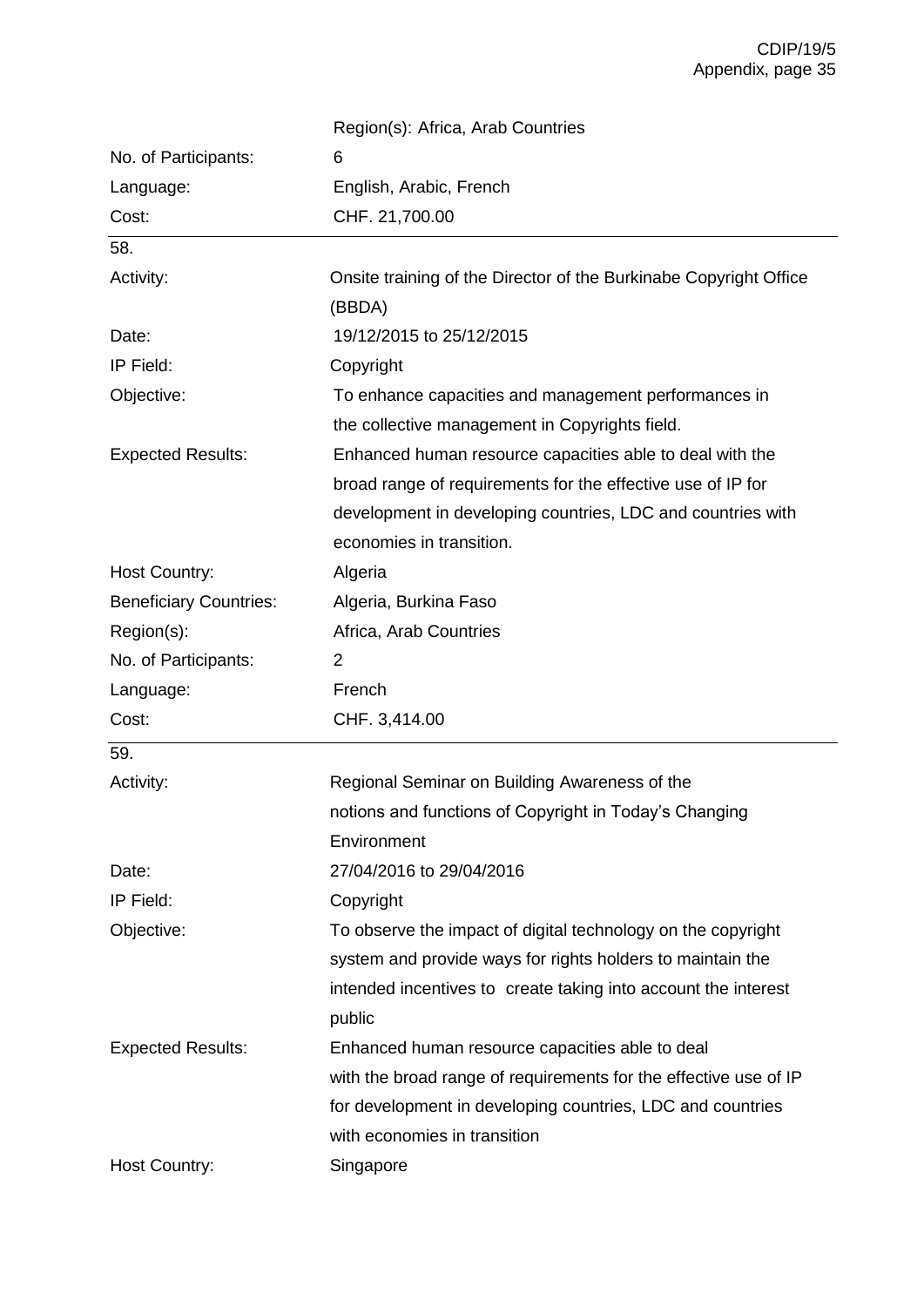| <b>Beneficiary Countries:</b> | Bangladesh, Bhutan, Brunei Darussalam, Cambodia, China,        |
|-------------------------------|----------------------------------------------------------------|
|                               | Fiji, India, Indonesia, Laos People's Democratic Republic,     |
|                               | Malaysia, Mongolia, Myanmar, Pakistan, Philippines,            |
|                               | Singapore, Sri Lanka, Thailand, Viet Nam                       |
| Region(s):                    | Asia Pacific                                                   |
| No. of Participants:          | 36                                                             |
| Language:                     | English                                                        |
| Cost:                         | CHF. 61,537.00                                                 |
| 60.                           |                                                                |
| Activity:                     | Study visit of Ms. Amoussou Ahokin of ANAPI of Benin, to the   |
|                               | <b>ASPIT Senegal</b>                                           |
| Date:                         | 25/04/2016 to 29/04/2016                                       |
| IP Field:                     | <b>Industrial Property</b>                                     |
| Objective:                    | To share experience in the field of management of an office of |
|                               | Industrial Property.                                           |
| <b>Expected Results:</b>      | Enhanced access to, and use of, IP information by IP           |
|                               | institutions and the public to promote innovation and          |
|                               | creativity                                                     |
| Host Country:                 | Senegal                                                        |
| <b>Beneficiary Countries:</b> | Benin, Senegal                                                 |
| Region(s):                    | Africa                                                         |
| No. of Participants:          | 2                                                              |
| Language:                     | French                                                         |
| Cost:                         | CHF. 2,400.00                                                  |
| 61.                           |                                                                |
| Activity:                     | Study Visit for three officials from Mauritania to the         |
|                               | <b>Egyptian Patent Office</b>                                  |
| Date:                         | 25/04/2016 to 29/04/2016                                       |
| IP Field:                     | Patents                                                        |
| Objective:                    | To learn about the good experience of this office in the       |
|                               | field of patents and its working methods as well as to         |
|                               | receive a training regarding the description memory of         |
|                               | an invention and practical cases of patent protection          |
| <b>Expected Results:</b>      | Enhanced access to, and use of, IP information by IP           |
|                               | institutions and the public to promote innovation              |
|                               | and creativity                                                 |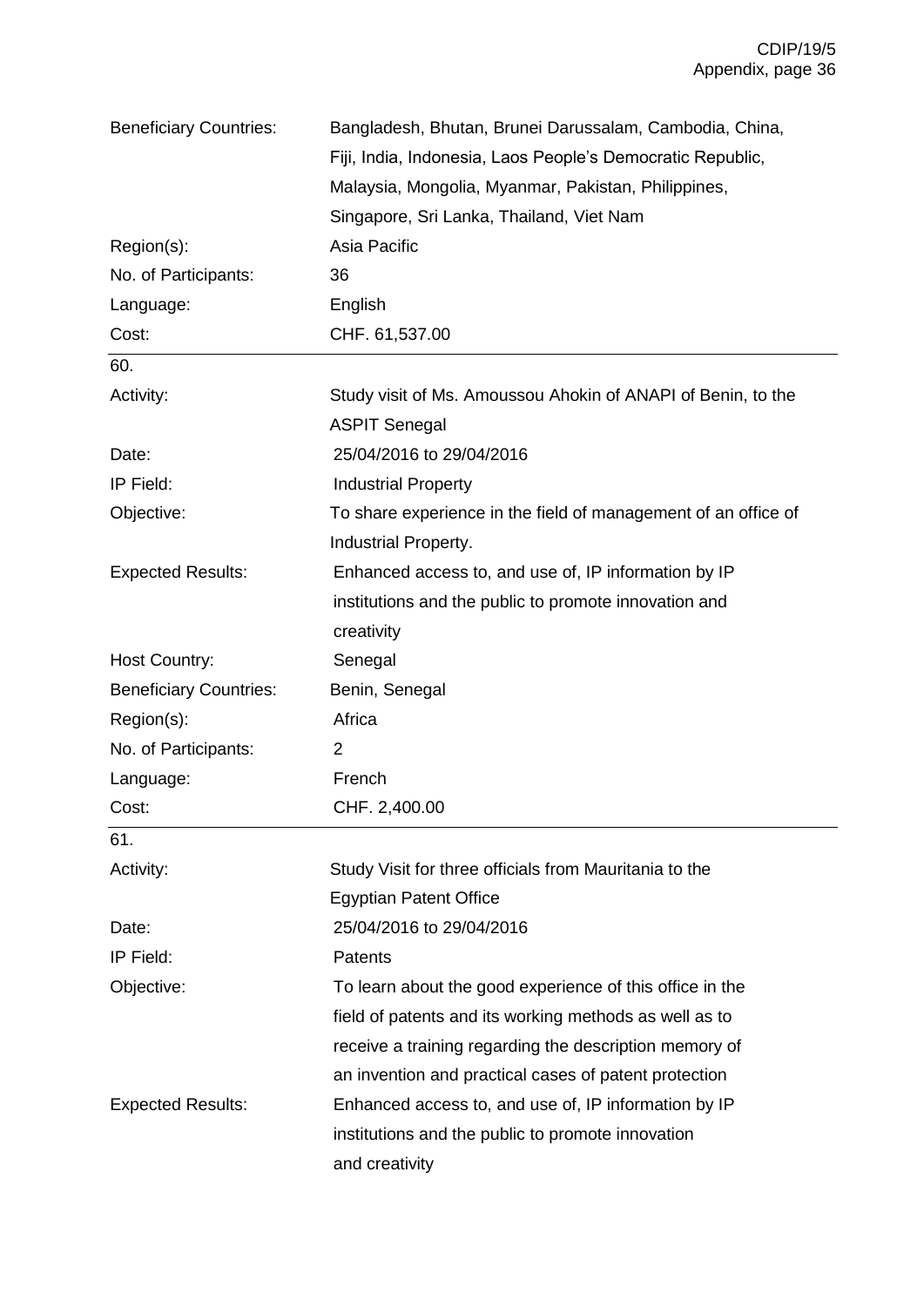| Host Country:                 | Egypt                                                        |
|-------------------------------|--------------------------------------------------------------|
| <b>Beneficiary Countries:</b> | Egypt, Mauritania                                            |
| Region(s):                    | <b>Arab Countries</b>                                        |
| No. of Participants:          | 3                                                            |
| Language:                     | Arabic                                                       |
| Cost:                         | CHF. 8,916.00                                                |
| 62.                           |                                                              |
| Activity:                     | Sub-Regional Meeting of Experts on Patents of Central        |
|                               | American Countries and the Dominican Republic                |
| Date:                         | 14/03/2016 to 16/03/2016                                     |
| IP Field:                     | Patents                                                      |
| Objective:                    | To complete the review and update of the Manual that         |
|                               | will harmonize criteria of the Patent Cooperation Treaty     |
|                               | (PCT) applications processing, as well as various annexes    |
|                               | associated with the substantive examination of               |
|                               | applications in specific areas of technology such as the     |
|                               | areas polymorphs and biotechnology. The idea is to           |
|                               | complete the review and update of the Manual, and            |
|                               | specially on concluding the annexes containing aspects       |
|                               | related to the analysis of patent applications on            |
|                               | particular areas and/or specifics subjects                   |
| <b>Expected Results:</b>      | Strengthened cooperation mechanisms and                      |
|                               | programs tailored to the needs of developing                 |
|                               | countries and LDCs                                           |
| <b>Host Country:</b>          | El Salvador                                                  |
| <b>Beneficiary Countries:</b> | Costa Rica, Panamá, Nicaragua, Honduras, Guatemala, El       |
|                               | Salvador, Dominican Republic                                 |
| Region(s):                    | Latin America                                                |
| No. of Participants:          | 18                                                           |
| Language:                     | Spanish                                                      |
| Cost:                         | CH. 29,580.00                                                |
| 63.                           |                                                              |
| Activity:                     | Study Visit of one senior official from Equatorial Guinea to |
|                               | OIPI and BURIDA                                              |
| Date:                         | 28/03/2016 to 06/04/2016                                     |
| IP Field:                     | <b>Intellectual Property</b>                                 |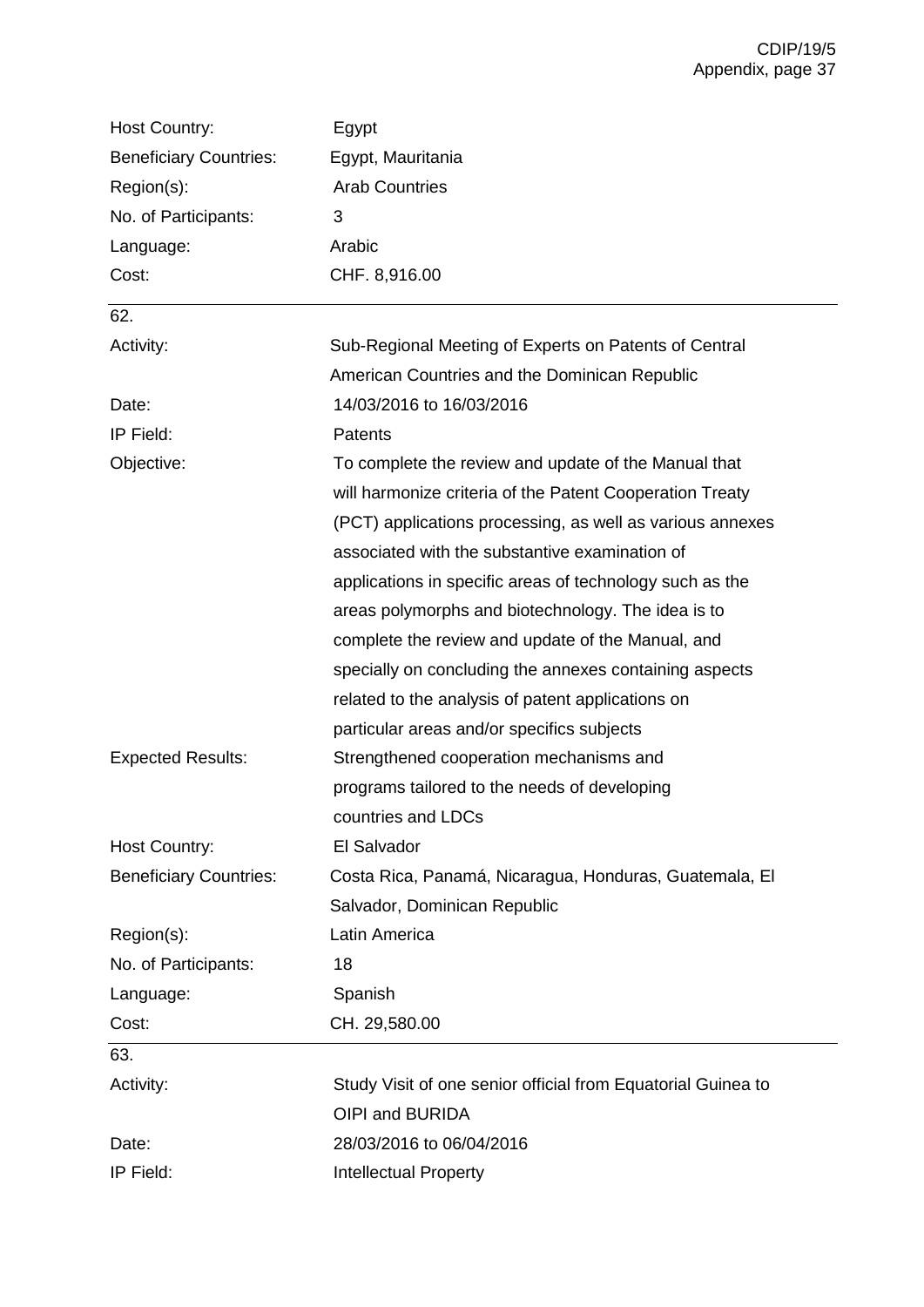| Objective:                    | To have a better understanding of IP matters; be exposed          |
|-------------------------------|-------------------------------------------------------------------|
|                               | to different aspects of the administration and                    |
|                               | management of an IP Office; understand the need to                |
|                               | develop partnership and cooperation with the users of             |
|                               | the IP system (universities, R&D Institutions and the             |
|                               | private sector) for jobs creation; learn from the                 |
|                               | experience of OIPI in the registration of trade names             |
|                               | and trademarks which represent a high percentage of               |
|                               | the revenues generated by IP Offices of OAPI's Member             |
|                               | States; learn from the experience of the BURIDA in the            |
|                               | administration of copyright and related rights with a             |
|                               |                                                                   |
|                               | special emphasis on collective management of copyright,           |
|                               | neighboring rights, and the protection of expressions of          |
|                               | traditional cultural heritage national heritage; and take example |
|                               | of the cooperation between OIPI and BURIDA in enhancing           |
|                               | the use of the IP system in Ivory Coast.                          |
| <b>Expected Results:</b>      | Enhanced human resource capacities able to deal with              |
|                               | the broad range of requirements for the effective use of IP for   |
|                               | development in developing countries, LDC and countries with       |
|                               | economies in transition                                           |
| <b>Host Country:</b>          | <b>Ivory Coast</b>                                                |
| <b>Beneficiary Countries:</b> | Ivory Coast, Equatorial Guinea                                    |
| Region(s):                    | Africa                                                            |
| No. of Participants:          | 3                                                                 |
| Language:                     | French                                                            |
| Cost:                         | CHF. 3,000.00                                                     |
| 64.                           |                                                                   |
| Activity:                     | Second WIPO/LAS Arab Regional Symposium for the                   |
|                               | Heads of Institutes of Diplomatic Studies                         |
| Date:                         | 17/04/2016 to 19/04/2016                                          |
| IP Field:                     | <b>Intellectual Property</b>                                      |
| Objective:                    | To rise Directors of Arab Diplomatic Institutes' awareness        |
|                               | of the importance of IP issues, particularly as a tool for        |
|                               | economic, social and cultural development through the             |
|                               | following: integrating IP issues in training programs that are    |
|                               | prepared by Diplomatic Institutes for the benefit of diplomats,   |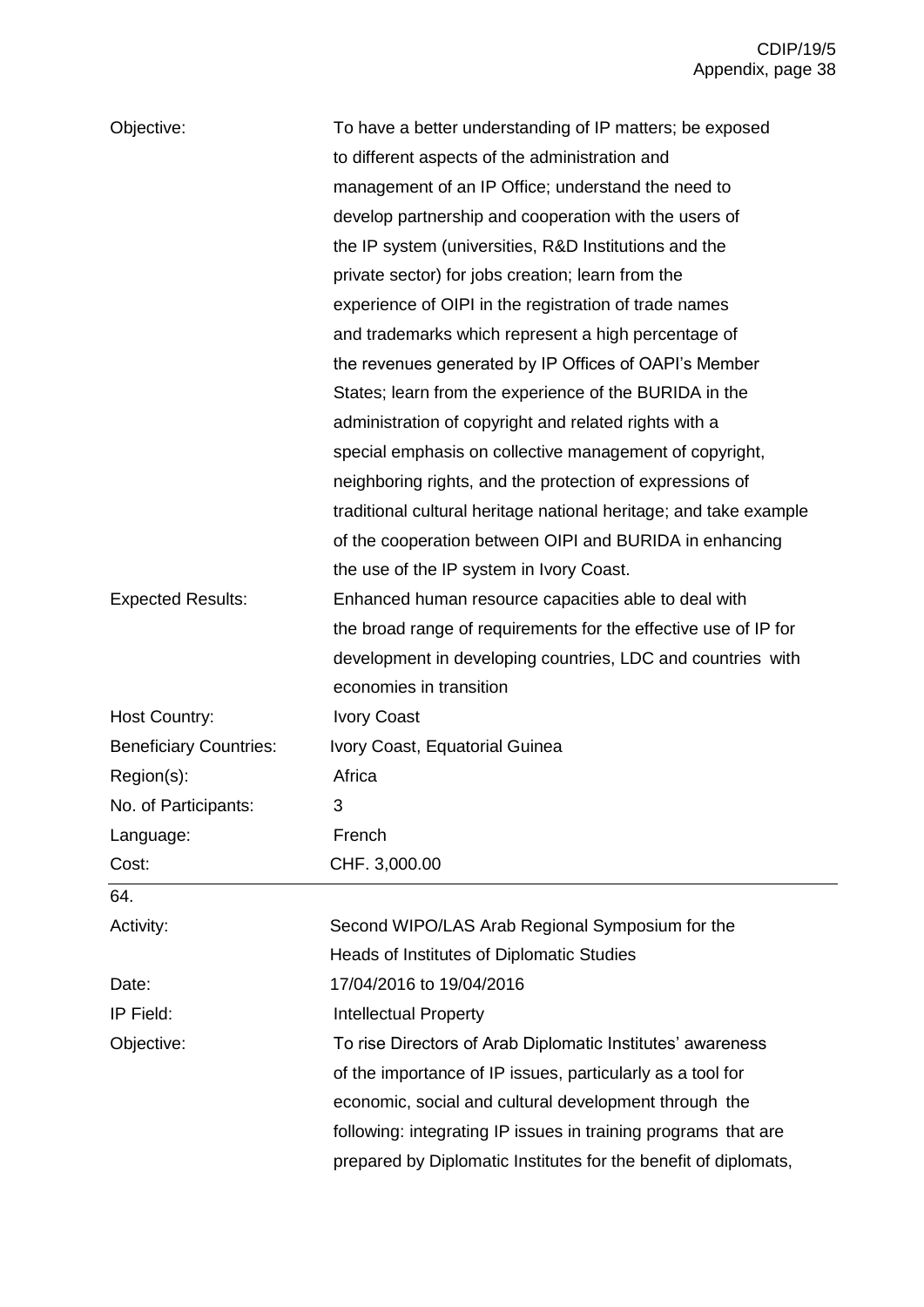|                               | particularly, newly recruited ones and; providing diplomats with |
|-------------------------------|------------------------------------------------------------------|
|                               | the needed information to enhance their negotiation skills with  |
|                               | regard to the latest developments of IP issues.                  |
| <b>Expected Results:</b>      | Enhanced human resource capacities able to deal with the         |
|                               | broad range of requirements for the effective use of IP for      |
|                               | development in developing countries, LDC and countries with      |
|                               | economies in transition.                                         |
| Host Country:                 | Egypt                                                            |
| <b>Beneficiary Countries:</b> | Algeria, Palestine, Yemen, United Arab Emirates, Tunisia,        |
|                               | Sudan, Somalia, Saudi Arabia, Qatar, Oman, Morocco,              |
|                               | Mauritania, Libyan Arab Jamahiriya, Lebanon, Kuwait,             |
|                               | Jordan, Iraq, Egypt, Djibouti, Comoros, Bahrain                  |
| Region(s):                    | <b>Arab Countries</b>                                            |
| No. of Participants:          | 21                                                               |
| Language:                     | Arabic                                                           |
| Cost:                         | CHF. 49, 656.00                                                  |
| 65.                           |                                                                  |
| Activity:                     | Workshop on Trademark Law and Examination & On-The-Job           |
|                               | Training Pilot Program*                                          |
| Date:                         | 10/05/2016 to 20/05/2016                                         |
| IP Field:                     | <b>Trademarks/Geographical Indications</b>                       |
| Objective:                    | To enhance the knowledge of trademark examiners of the           |
|                               | principles of trademark law and trademark examination            |
|                               | procedures; increase their skills in actual examination of       |
|                               | trademark applications; provide an opportunity to                |
|                               | exchange views on national trademark systems and                 |
|                               | challenges in trademark examination; and increase the            |
|                               | understanding and utilization of the Madrid System               |
| <b>Expected Results:</b>      | Enhanced human resource capacities able to deal with             |
|                               | the broad range of requirements for the effective use of IP for  |
|                               | development in developing countries, LDC and countries with      |
|                               | economies in transition.                                         |
| Host Country:                 | Republic of Korea                                                |
| <b>Beneficiary Countries:</b> | Jordan, Viet Nam, Uzbekistan, Thailand, Sri Lanka,               |
|                               | Republic of Korea, Paraguay, Papua New Guinea,                   |
|                               | Mozambique                                                       |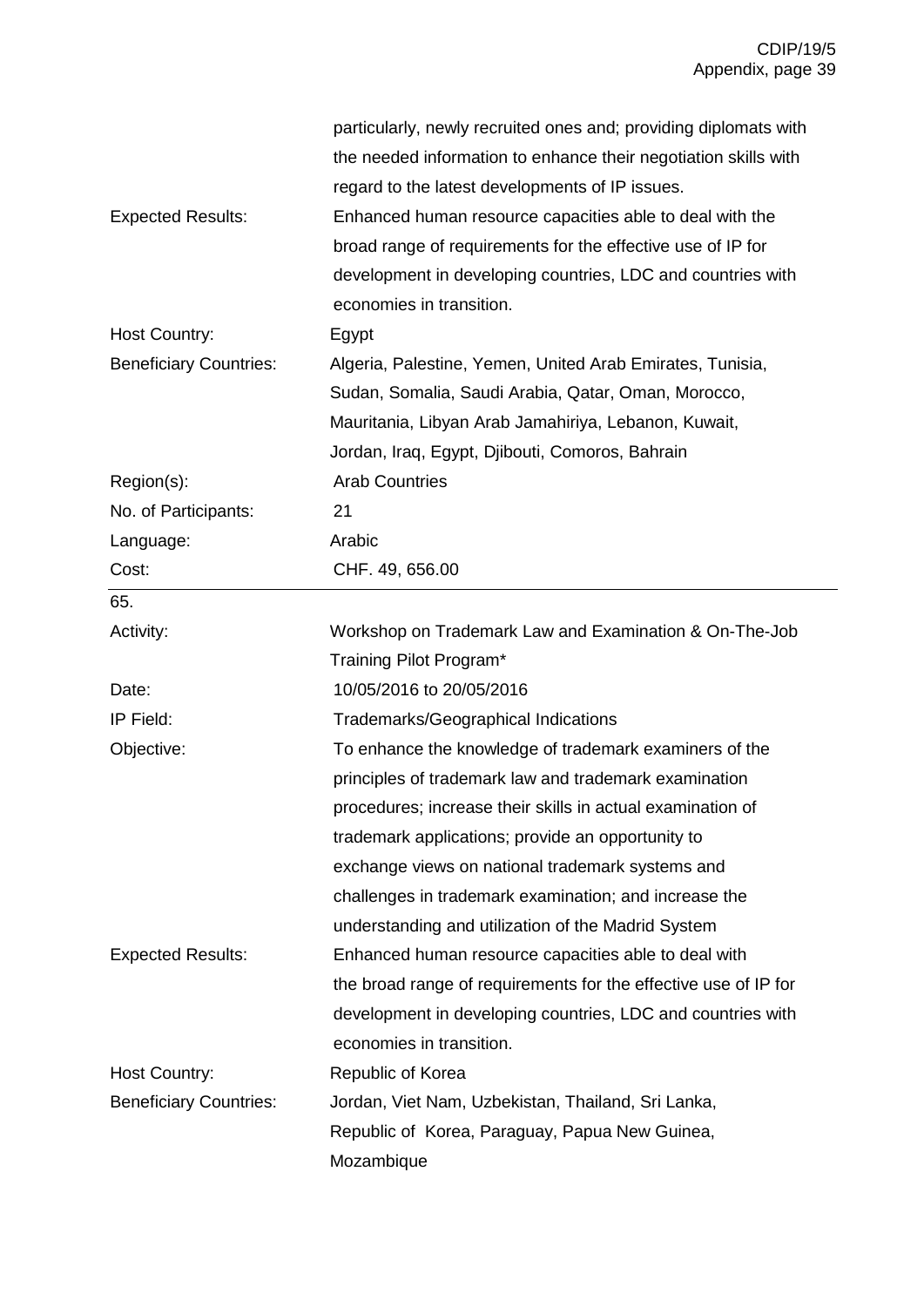| No. of Participants:          | 22                                                                 |
|-------------------------------|--------------------------------------------------------------------|
| Language:                     | English                                                            |
| Cost:                         | CHF. 102,516.00                                                    |
| <b>WIPO Contribution:</b>     | CHF. 12,087.00                                                     |
| FIT Korea:                    | CHF. 90,429.00                                                     |
| 66.                           |                                                                    |
| Activity:                     | Study Visit for three officials from Mauritania to OMPIC           |
| Date:                         | 27/07/2016 to 29/07/2016                                           |
| IP Field:                     | <b>Patents</b>                                                     |
| Objective:                    | To train the officials on trademarks' registration procedures that |
|                               | three intellectual property officials from Mauritania undertake a  |
|                               | Study Visit in the field of trademarks at the Moroccan Industrial  |
|                               | and Commercial Property Office (OMPIC)                             |
| <b>Expected Results:</b>      | Enhanced access to, and use of, IP information by IP               |
|                               | institutions and the public to promote innovation and creativity   |
| Host Country:                 | Morocco                                                            |
| <b>Beneficiary Countries:</b> | Mauritania, Morocco                                                |
| Region(s):                    | <b>Arab Countries</b>                                              |
|                               |                                                                    |
| No. of Participants:          | 3                                                                  |
| Language:                     | Arabic                                                             |
| Cost:                         | CHF. 4,158.00                                                      |
| 67.                           |                                                                    |
| Activity:                     | Training cum Study Visit on Collective Management in the Field     |
|                               | of Copyright and Related Rights                                    |
| Date:                         | 15/08/2016 to 18/08/2016                                           |
| IP Field:                     | Copyright                                                          |
| Objective:                    | To capacity building on collective management in the field of      |
|                               | <b>Copyright and Related Rights</b>                                |
| <b>Expected Results:</b>      | Enhanced access to, and use of, IP information by IP               |
|                               | institutions and the public to promote innovation and creativity   |
| <b>Host Country:</b>          | Malaysia                                                           |
| <b>Beneficiary Countries:</b> | Malaysia, Pakistan                                                 |
| Region(s):                    | Asia and the Pacific                                               |
| No. of Participants:          | 2                                                                  |
| Language:                     | English                                                            |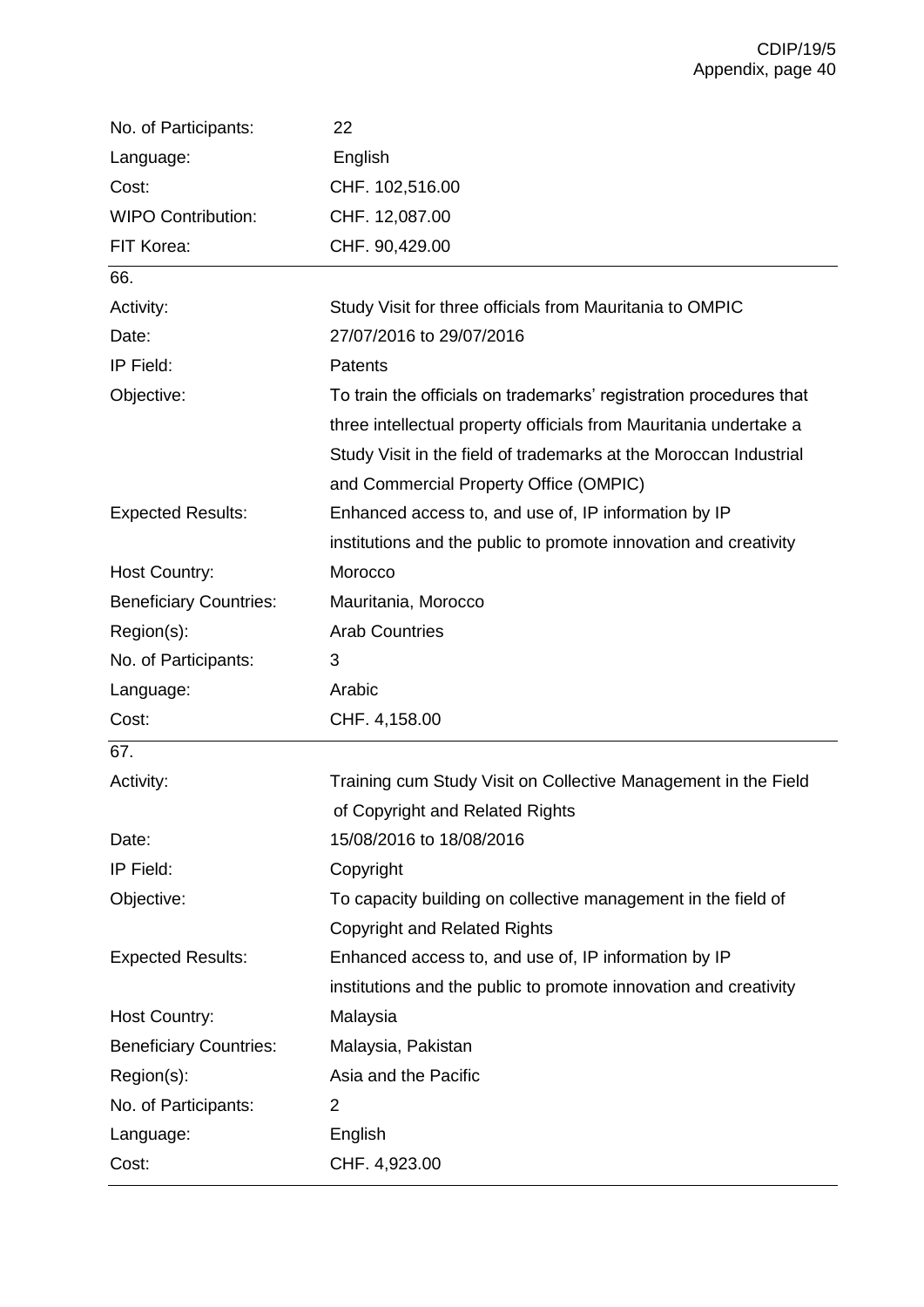| 68.                           |                                                                  |
|-------------------------------|------------------------------------------------------------------|
| Activity:                     | Study Visit to the Kenya Copyright Board for Officials from      |
|                               | ARIPO, Liberia, Namibia, Swaziland, and Uganda                   |
| Date:                         | 29/08/2016 to 01/09/2016                                         |
| IP Field:                     | Copyright                                                        |
| Objective:                    | To review and learn the administrative procedures in place for   |
|                               | registering copyrighted works; review the structure and the      |
|                               | methods used for the licensing and supervision of the collective |
|                               | management system, as well as looking at the other areas dealt   |
|                               | to receive the officials.                                        |
| <b>Expected Results:</b>      | Enhanced access to, and use of, IP information by IP             |
|                               | institutions and the public to promote innovation and creativity |
| <b>Host Country:</b>          | Kenya                                                            |
| <b>Beneficiary Countries:</b> | Kenya, Zimbabwe, Uganda, Swaziland, Namibia, Liberia             |
| Region(s):                    | Africa                                                           |
| No. of Participants:          | 10                                                               |
| Language:                     | English                                                          |
| Cost:                         | CHF. 26,678.00                                                   |
| 69.                           |                                                                  |
| Activity:                     | Study Visit for Copyright Officials from Cape Verde to Brazil    |
| Date:                         | 01/09/2016 to 10/09/2016                                         |
| IP Field:                     | Copyright                                                        |
| Objective:                    | To development of the copyright system as it will set the        |
|                               | enabling platform for the office to perform.                     |
| <b>Expected Results:</b>      | Enhanced access to, and use of, IP information by IP             |
|                               | institutions and the public to promote innovation and creativity |
| <b>Host Country:</b>          | <b>Brazil</b>                                                    |
| <b>Beneficiary Countries:</b> | Cape Verde, Brazil                                               |
| Region(s):                    | Africa, Latin America                                            |
| No. of Participants:          | 4                                                                |
| Language:                     | Portuguese                                                       |
| Cost:                         | CHF. 12,556.00                                                   |
| 70.                           |                                                                  |
| Activity:                     |                                                                  |
|                               | Study Visit for Heads of autonomous National IP Offices and      |
|                               | Registries                                                       |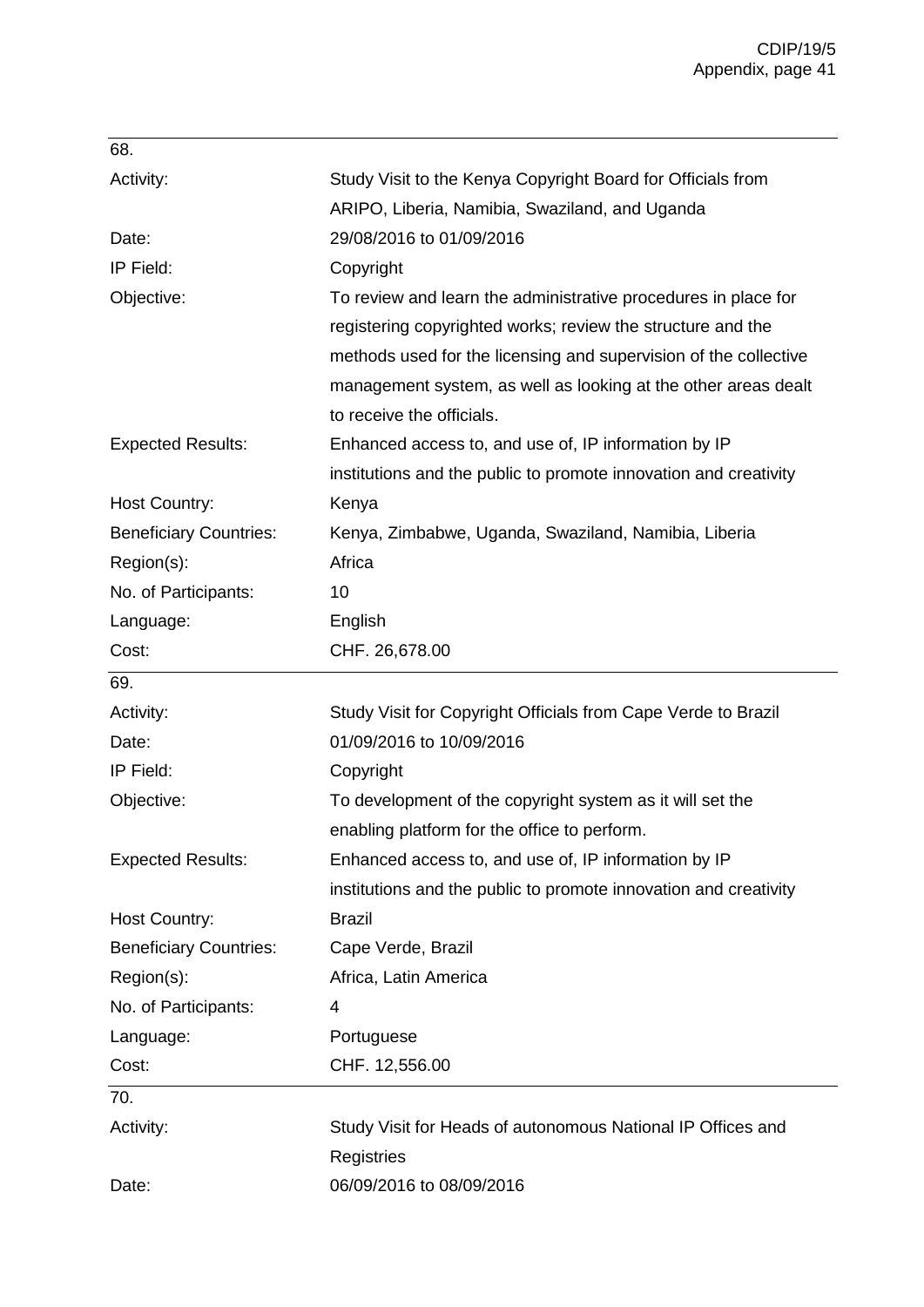| IP Field:                     | <b>Intellectual Property</b>                                       |
|-------------------------------|--------------------------------------------------------------------|
| Objective:                    | a) To provide participants with relevant information on prevailing |
|                               | issues and challenges in the area of IP administration; b) to      |
|                               | expose participants to different aspects of the administration     |
|                               | strategies for autonomous IP offices; c) to familiarize them with  |
|                               | effective IPR administration strategies for autonomous IP          |
|                               | offices, d) to provide exposure on effective working methods       |
|                               | and procedures for IPR registration under the WIPO office          |
|                               | business solutions; e) to expose participants to other best        |
|                               | practices; and, f) to provide an opportunity for exchange of       |
|                               | information and experiences.                                       |
| <b>Expected Results:</b>      | Enhanced access to, and use of, IP information by IP               |
|                               | institutions and the public to promote innovation and creativity   |
| <b>Host Country:</b>          | Morocco                                                            |
| <b>Beneficiary Countries:</b> | Botswana, Seychelles, Niger, Namibia, Morocco, Mali,               |
|                               | Madagascar, Gambia, Democratic Republic of the Congo,              |
| Region(s):                    | Africa, Arab Countries                                             |
| No. of Participants:          | 8                                                                  |
| Language:                     | English, French                                                    |
| Cost:                         | CHF. 29,440.00                                                     |
| 71.                           |                                                                    |
| Activity:                     | Study Visit to the Korea Copyright Commission (KCC)*               |
| Date:                         | 17/10/2016 to 20/10/2016                                           |
| IP Field:                     | Copyright                                                          |
| Objective:                    | To provide an opportunity for participants to share the Korean     |
|                               | experience in the administration of copyright and related rights   |
|                               | which would enable them to strengthen their capacity to            |
|                               | formulate copyright policies, modernize legislative and            |
|                               | administrative frameworks and improve the functioning of the       |
|                               | collective management organizations in their respective            |
|                               |                                                                    |
|                               | countries.                                                         |
| <b>Expected Results:</b>      | Enhanced access to, and use of, IP information by IP               |
|                               | institutions and the public to promote innovation and creativity   |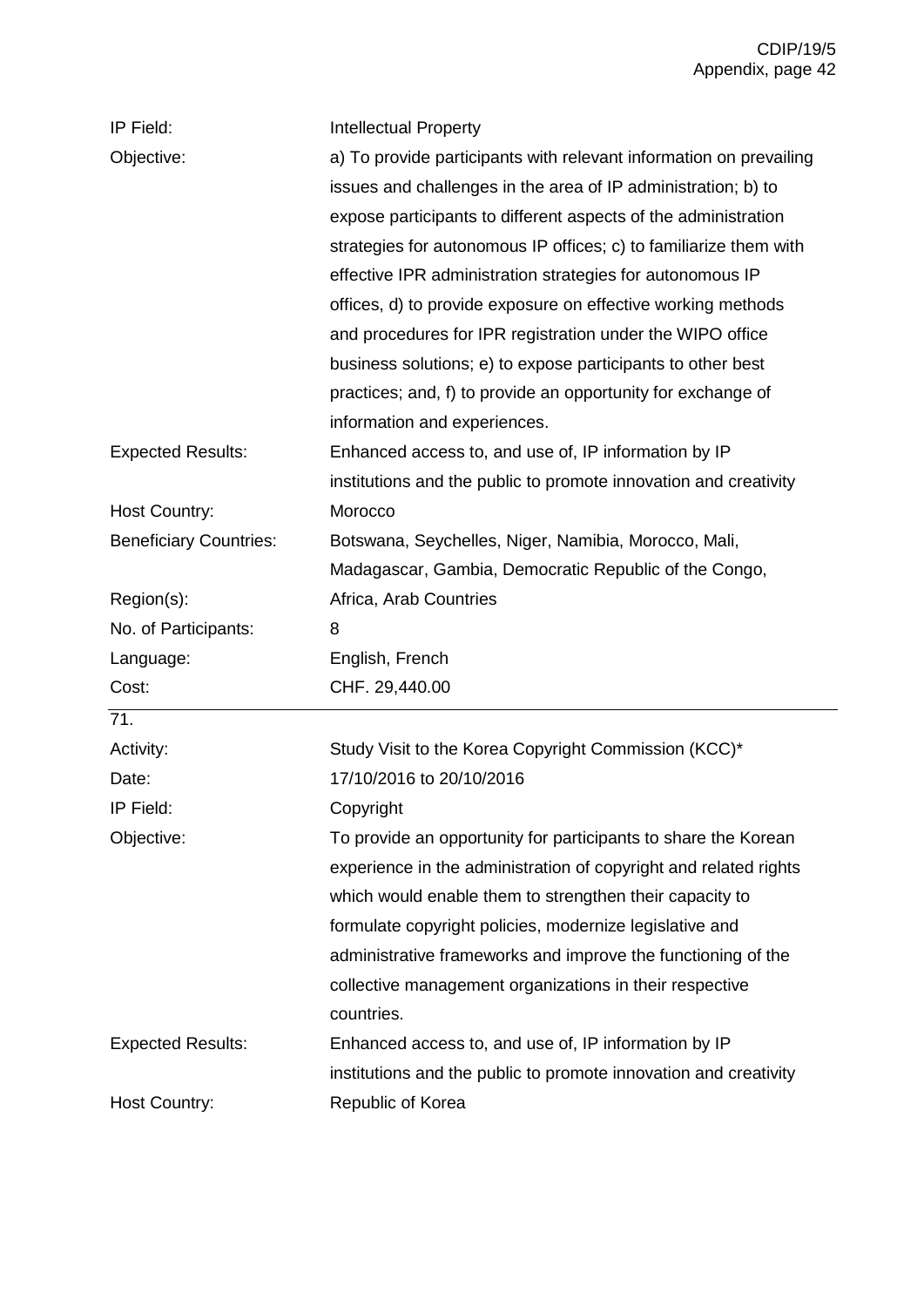| <b>Beneficiary Countries:</b> | Indonesia, Palestine, Viet Nam, United Republic of Tanzania,     |
|-------------------------------|------------------------------------------------------------------|
|                               | Thailand, Saint Lucia, Republic of Korea, Nicaragua, Mexico,     |
|                               | Malaysia, Laos                                                   |
| Region(s):                    | Asia and the Pacific, Africa, Latin America, Caribbean           |
| No. of Participants:          | 11                                                               |
| Language:                     | English                                                          |
| Cost:                         | CHF. 74,202.00                                                   |
| <b>WIPO Contribution:</b>     | CHF. 7,348.00                                                    |
| FIT Korea:                    | CHF. 66,854.00                                                   |
| 72.                           |                                                                  |
| Activity:                     | WIPO/SIECA Training for Trainers Pilot Program on IP Assets      |
|                               | Management by SMEs of Central American Countries and the         |
|                               | Dominican Republic                                               |
| Date:                         | 17/10/2016 to 21/10/2016                                         |
| IP Field:                     | <b>Intellectual Property</b>                                     |
| Objective:                    | To develop skills in the IP assets management for a group of     |
|                               | professionals dedicated to the management, promotion and         |
|                               | support of SMEs and/or entrepreneurs in the Central American     |
|                               | countries and the Dominican Republic                             |
| <b>Expected Results:</b>      | Enhanced access to, and use of, IP information by IP             |
|                               | institutions and the public to promote innovation and creativity |
| <b>Host Country:</b>          | Guatemala                                                        |
| <b>Beneficiary Countries:</b> | Costa Rica, Panama, Nicaragua, Honduras, Guatemala, El           |
|                               | Salvador, Dominican Republic                                     |
| Region(s):                    | Latin America                                                    |
| No. of Participants:          | 14                                                               |
| Language:                     | Spanish                                                          |
| Cost:                         | CHF. 44,684.00                                                   |
| <b>WIPO Contribution:</b>     | CHF. 7,348.00                                                    |
| FIT Korea:                    | CHF. 66,854.00                                                   |
| 73.                           |                                                                  |
| Activity:                     | Study Visit of a Delegation from the Dominican Republic as       |
|                               | follow-up measures of the Appropriate Technologies               |
|                               | Competition (ATC)*                                               |
| Date:                         | 02/11/2016 to 04/11/2016                                         |
| IP Field:                     | Patents                                                          |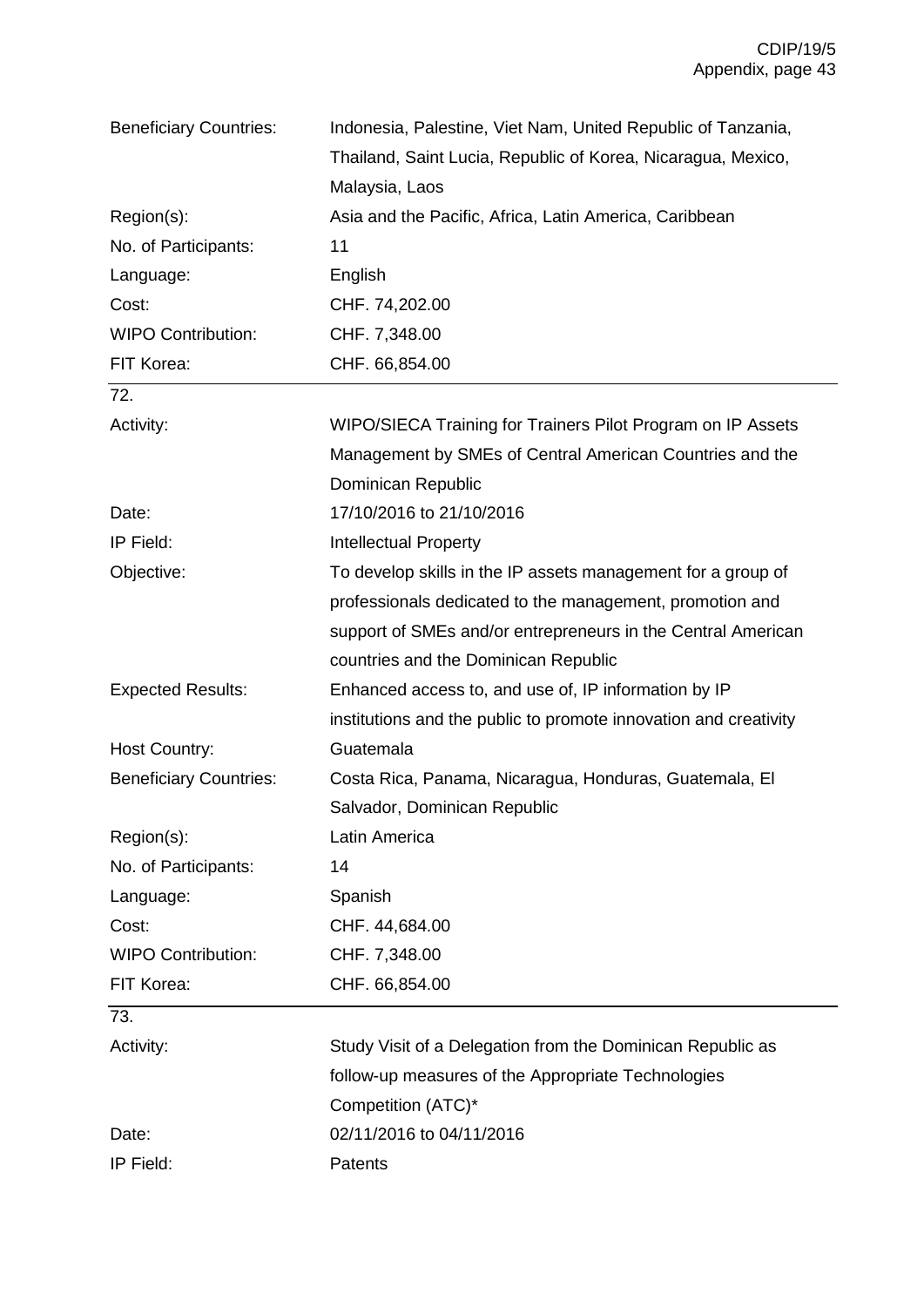| Objective:                    | a) to increase the understanding of policy-makers from the       |
|-------------------------------|------------------------------------------------------------------|
|                               | public and private sectors who are involved in the crafting of a |
|                               | national IP strategy to plan and implement more effectively its  |
|                               | IP strategy, b) enhance their knowledge to promote the           |
|                               | domestic innovation through better access to patent literature;  |
|                               | and, c) provide firsthand knowledge and observe how Korea's      |
|                               | economy, through its key industries, has become IP-intensive     |
| <b>Expected Results:</b>      | Enhanced human resource capacities able to deal with the         |
|                               | broad range of requirements for the effective use of IP for      |
|                               | development in developing countries, LDC and countries with      |
|                               | economies in transition.                                         |
| Host Country:                 | Republic of Korea                                                |
| <b>Beneficiary Countries:</b> | Dominican Republic, Republic of Korea                            |
| Region(s):                    | Asia and the Pacific, Latin America                              |
| No. of Participants:          | 8                                                                |
| Language:                     | English                                                          |
| Cost:                         | CHF. 57,969.00                                                   |
| <b>WIPO Contribution:</b>     | CHF. 21,124.00                                                   |
|                               |                                                                  |
| FIT Korea:                    | CHF. 36,845.00                                                   |
| 74.                           |                                                                  |
| Activity:                     | Sub-Regional Meeting of Experts on Trademarks of Central         |
|                               | American Countries and the Dominican Republic on the             |
|                               | Administration of the Trademark System                           |
| Date:                         | 05/12/2016 to 07/12/2016                                         |
| IP Field:                     | Trademarks/Geographical Indications                              |
| Objective:                    | To improve and harmonize their trademark examination and         |
|                               | registration processes and practices.                            |
| <b>Expected Results:</b>      | Enhanced access to, and use of, IP information by IP             |
|                               | institutions and the public to promote innovation and creativity |
| <b>Host Country:</b>          | Dominican Republic                                               |
| <b>Beneficiary Countries:</b> | Costa Rica, Panama, Nicaragua, Honduras, Guatemala, El           |
|                               | Salvador, Dominican Republic                                     |
| Region(s):                    | Latin America                                                    |
| No. of Participants:          | 12                                                               |
| Language:                     | Spanish                                                          |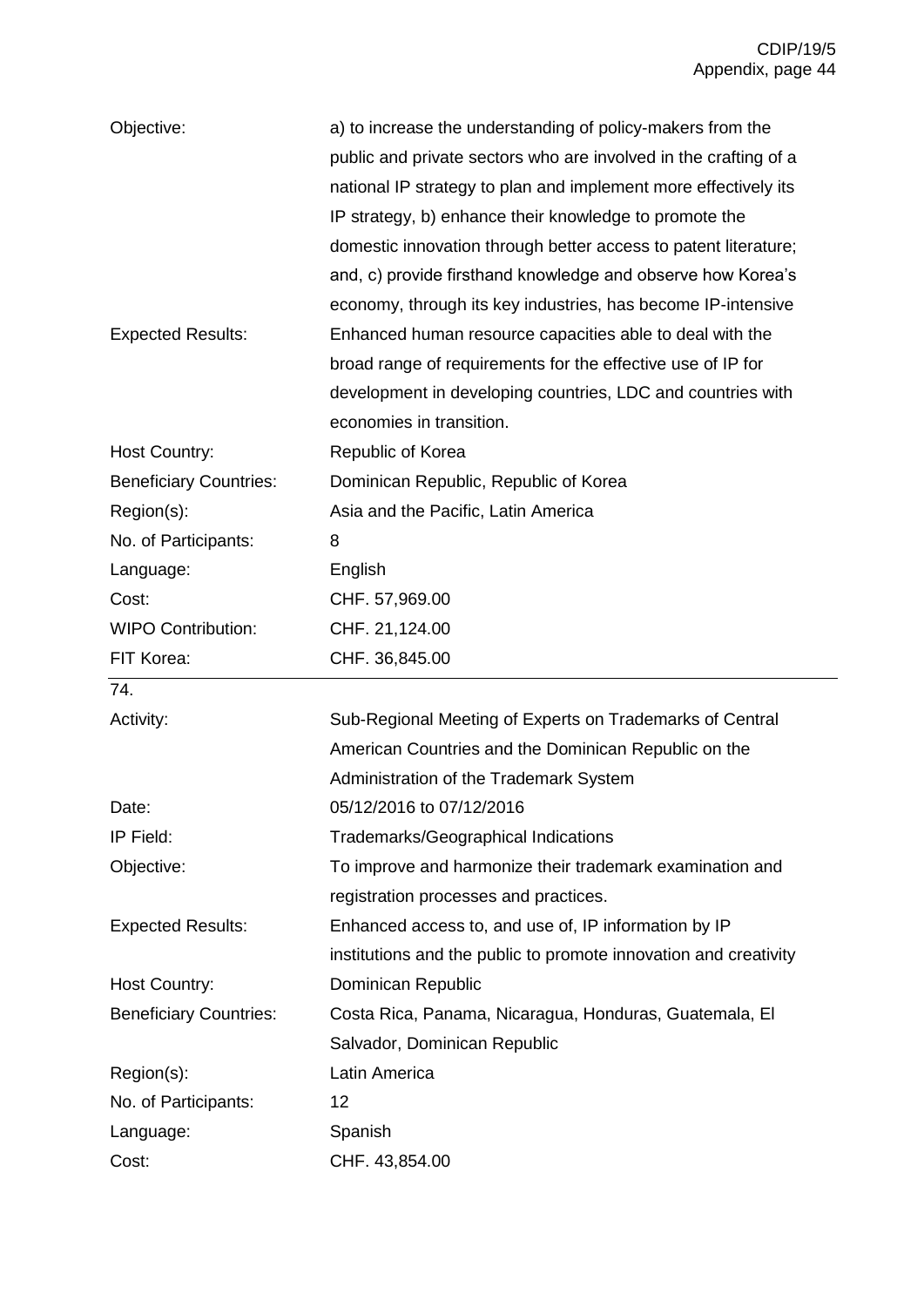| 75.                           |                                                                |
|-------------------------------|----------------------------------------------------------------|
| Activity:                     | WIPO Sub-regional Conference on Recent Developments in the     |
|                               | Field of Copyright and Related Rights for Heads of Copyright   |
|                               | <b>Offices</b>                                                 |
| Date:                         | 06/12/2016 to 07/12/2016                                       |
| IP Field:                     | Copyright                                                      |
| Objective:                    | To facilitate of a sub-regional platform for the discussion of |
|                               | recent developments in the field of copyright and possibly     |
|                               | opportunities availed for the leveling of the international CR |
|                               | profile of the sub region                                      |
| <b>Expected Results:</b>      | Strengthened cooperation mechanisms and programs               |
|                               | tailored to the needs of developing countries and LDCs         |
| Host Country:                 | Qatar                                                          |
| <b>Beneficiary Countries:</b> | Bahrain, United Arab Emirates, Saudi Arabia, Qatar, Oman,      |
|                               | Kuwait                                                         |
| Region(s):                    | <b>Arab Countries</b>                                          |
| No. of Participants:          | 6                                                              |
| Language:                     | English                                                        |
| Cost:                         | CHF. 34,721.00                                                 |
|                               |                                                                |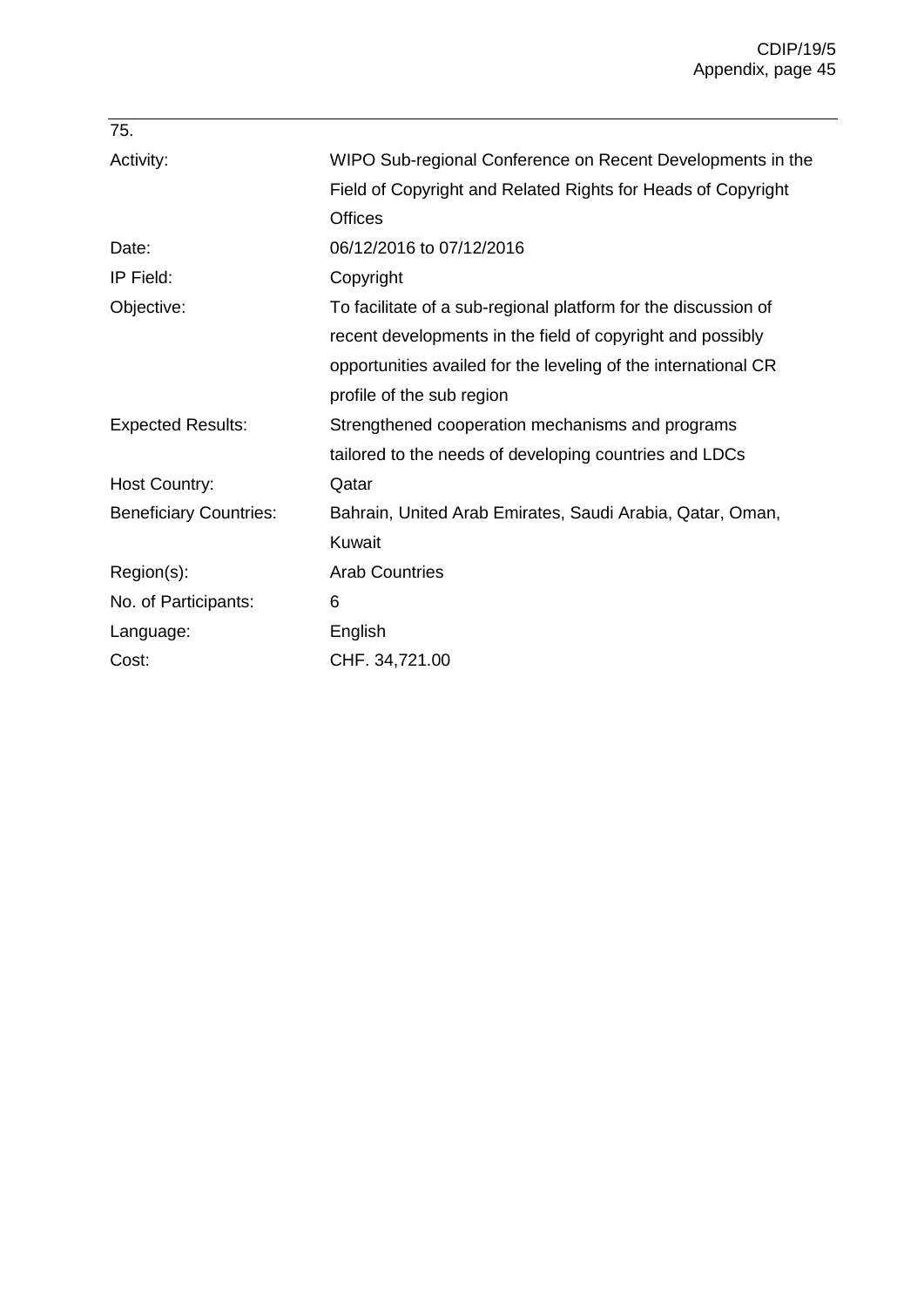## **BUILDING RESPECT ON IP**

76.

| Activity:                     | WIPO Sub-Regional Workshop for Judges in Maghreb Countries         |
|-------------------------------|--------------------------------------------------------------------|
|                               | on Building Respect for Intellectual Property                      |
| Date:                         | 17/06/2014 to 18/06/2014                                           |
| IP Field:                     | <b>Intellectual Property</b>                                       |
| Objective:                    | To examine the standards and options of Part III of the TRIPS      |
|                               | Agreement and national laws on the enforcement of IPR and to       |
|                               | discuss topical issues of relevance for judges dealing with the    |
|                               | enforcement of IPR's in the relevant countries, such as case-law   |
|                               | developments, issues relating to the civil and criminal procedural |
|                               | aspects, the gathering of evidence corrective measures, disposal   |
|                               | of infringing goods and other relevant aspects of building respect |
|                               | for IP, including consumer awareness-raising.                      |
| <b>Expected Results:</b>      | Tailored and balanced IP legislative, regulatory and policy        |
|                               | frameworks                                                         |
| <b>Host Country:</b>          | Algeria                                                            |
| <b>Beneficiary Countries:</b> | Algeria, Libyan Arab Jamahiriya, Mauritania, Morocco, Tunisia      |
| Region(s):                    | <b>Arab Countries</b>                                              |
| No. of Participants:          | 8                                                                  |
| Language:                     | French, Arabic                                                     |
| Cost:                         | CHF. 27,446.00                                                     |
| 77.                           |                                                                    |
| Activity:                     | WIPO-MCST-KCC Interregional Workshop on Copyright                  |
|                               | Enforcement*                                                       |
| Date:                         | 13/10/2014 to 17/10/2014                                           |
| IP Field:                     | Copyright                                                          |
| Objective:                    | To consider the value of copyrights and related rights (CR)        |
|                               | protection and enforcement to the social, economic and cultural    |
|                               | development of the participating countries. Also to provide basic  |
|                               | training on remedies and CR enforcement measures with              |
|                               | particular focus on the digital environment.                       |
| <b>Expected Results:</b>      | Enhanced human resource capacities able to deal with the broad     |
|                               | range of requirements for the effective use of IP for development  |
|                               | in developing countries, LDC and countries with economies in       |
|                               | transition                                                         |
|                               |                                                                    |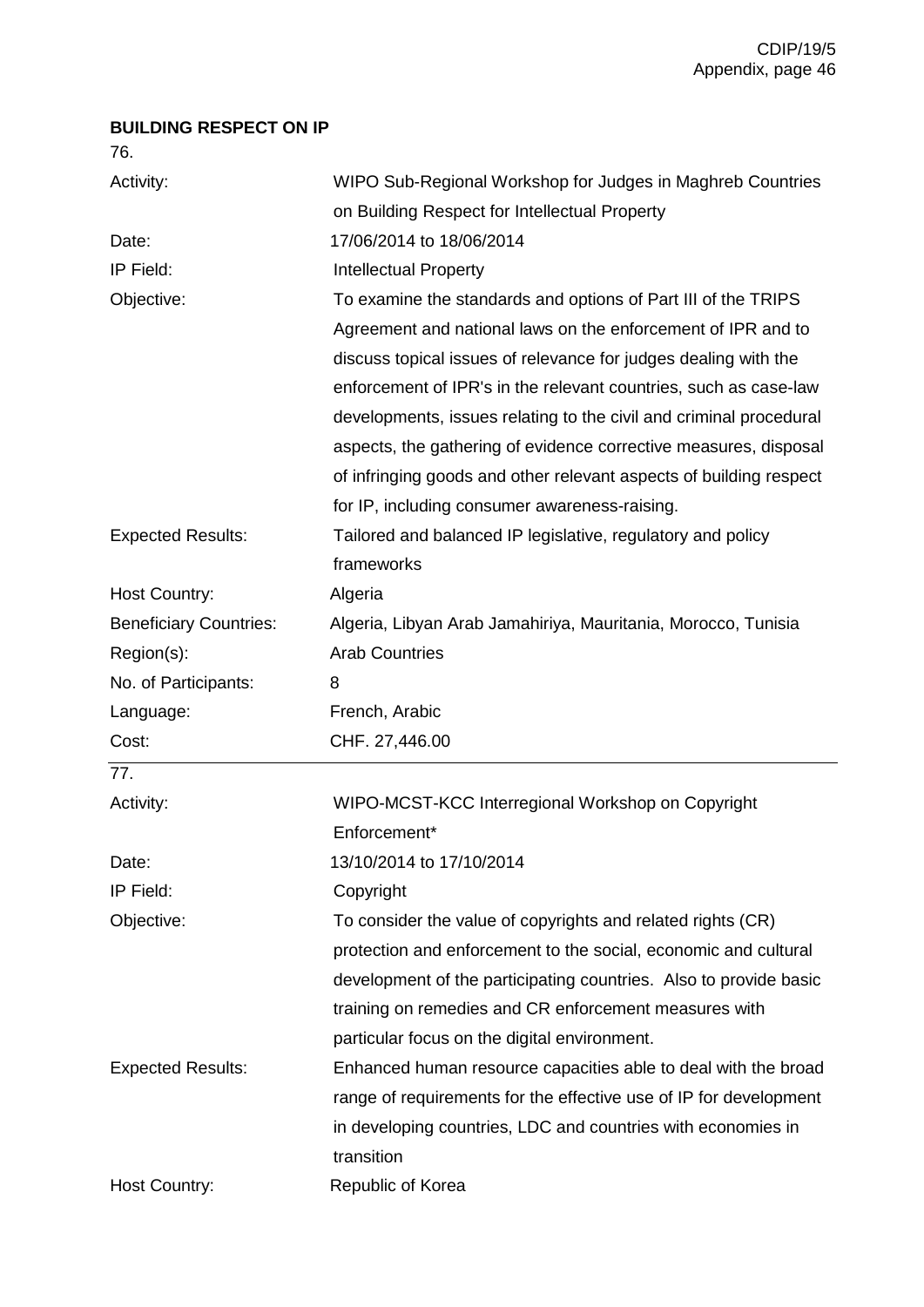| <b>Beneficiary Countries:</b> | China, Indonesia, Kazakhstan, Lao People's Democratic Republic,       |
|-------------------------------|-----------------------------------------------------------------------|
|                               | Malaysia, Mongolia, Nigeria, Republic of Korea, South Africa,         |
|                               | Turkey                                                                |
| Region(s):                    | Asia and the Pacific, Africa                                          |
| No. of Participants:          | 18                                                                    |
| Language:                     | English, Korean                                                       |
| Cost:                         | CHF. 110,983.00                                                       |
| 78.                           |                                                                       |
| Activity:                     | WIPO-LAS Regional Workshop on Building Respect for IP                 |
| Date:                         | 26/05/2015 to 27/05/2015                                              |
| IP Field:                     | <b>Intellectual Property</b>                                          |
| Objective:                    | To equip and encourage national industrial property and copyright     |
|                               | offices in the region to undertake activities to build respect for IP |
|                               | to allow an exchange of ideas information and experiences             |
|                               | relevant to public outreach and other strategies for building         |
|                               | respect for IP.                                                       |
| <b>Expected Results:</b>      | Enhanced human resource capacities able to deal with the broad        |
|                               | range of requirements for the effective use of IP for development     |
|                               | in developing countries, LDC and countries with economies in          |
|                               | transition                                                            |
| <b>Host Country:</b>          | Egypt                                                                 |
| <b>Beneficiary Countries:</b> | Algeria, Bahrain, Djibouti, Egypt, Iraq, Jordan, Kuwait, Lebanon,     |
|                               | Libyan Arab Jamahiriya, Mauritania, Morocco, Oman, Qatar,             |
|                               | Saudi Arabia, Sudan, Syrian Arab Republic, Tunisia, United Arab       |
|                               | Emirates, Yemen, Palestine                                            |
| Region(s):                    | <b>Arab Countries</b>                                                 |
| No. of Participants:          | 38                                                                    |
| Language:                     | Arabic, English                                                       |
| Cost:                         | CHF. 70,367.00                                                        |
| 79.                           |                                                                       |
| Activity:                     | WIPO-CIPC Sub-Regional Workshop on Building Respect for IP            |
|                               | for Prosecutors and Senior Police Officers of Selected                |
|                               | <b>Countries of Southern Africa</b>                                   |
| Date:                         | 15/09/2015 to 16/09/2015                                              |
| IP Field:                     | Intellectual Property                                                 |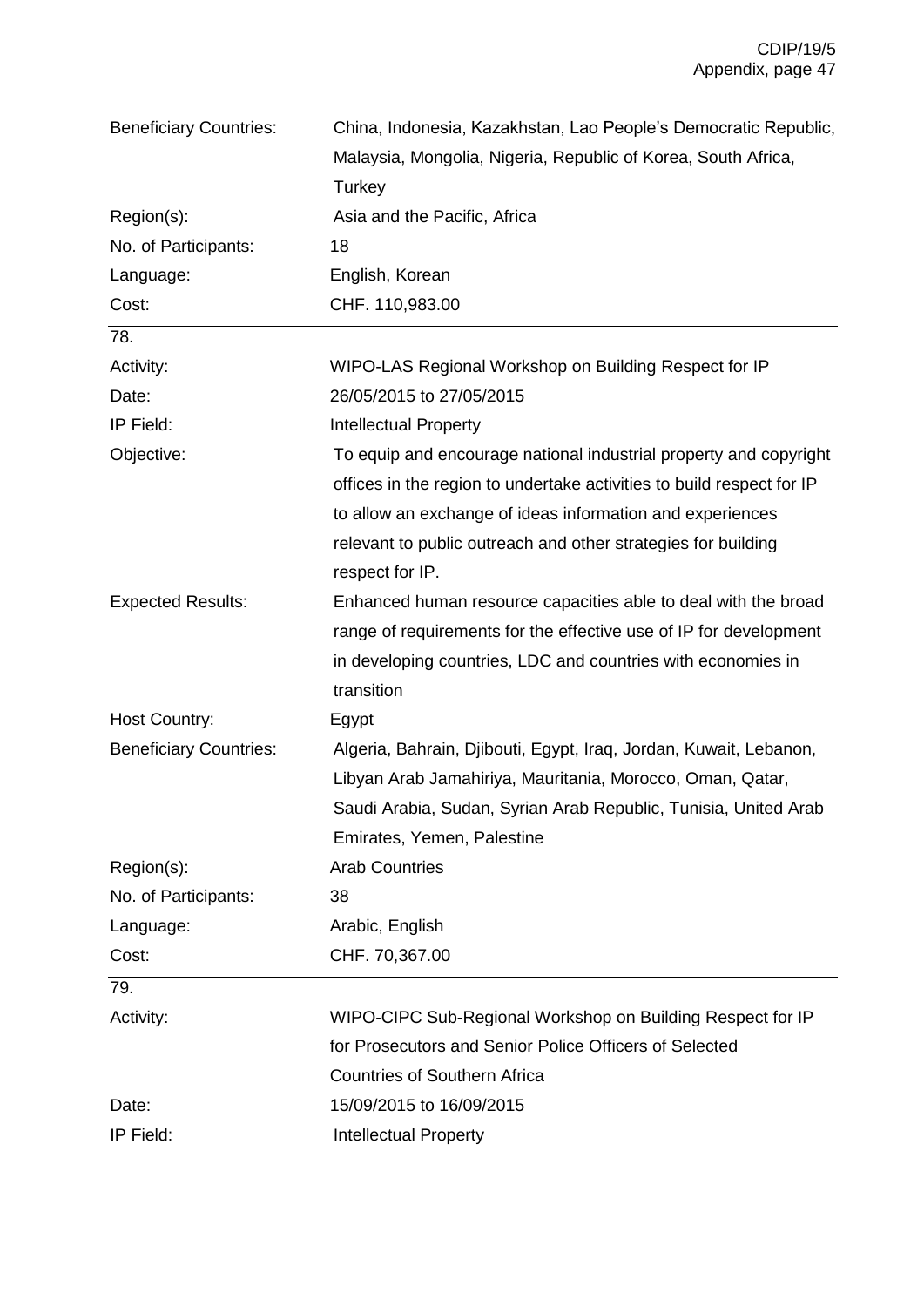| Objective:                    | To sensitize prosecutors and senior investigators to the social and |
|-------------------------------|---------------------------------------------------------------------|
|                               | economic impact of counterfeiting and piracy, to present the WIPO   |
|                               | training manual on IP Crime Prosecution.                            |
| <b>Expected Results:</b>      | Enhanced human resource capacities able to deal with the broad      |
|                               | range of requirements for the effective use of IP for development   |
|                               | in developing countries, LDC and countries with economies in        |
|                               | transition                                                          |
| Host Country:                 | South Africa                                                        |
| <b>Beneficiary Countries:</b> | Botswana, Lesotho, Malawi, Mozambique, Namibia, South Africa,       |
|                               | Swaziland, United Republic of Tanzania, Zambia, Zimbabwe            |
| Region(s):                    | Africa                                                              |
| No. of Participants:          | 20                                                                  |
| Language:                     | English                                                             |
| Cost:                         | CHF. 38,236.00                                                      |
| 80.                           |                                                                     |
| Activity:                     | WIPO-KIPO-DIP Regional Colloquium on Intellectual Property          |
|                               | Enforcement for Judges*                                             |
| Date:                         | 28/10/2015 to 29/10/2015                                            |
| IP Field:                     | <b>Intellectual Property</b>                                        |
| Objective:                    | To enhance knowledge of IP Enforcement and its challenges, to       |
|                               | increase the effectiveness of civil and criminal IP proceedings in  |
|                               | the interest of development and consumer protection.                |
| <b>Expected Results:</b>      | Enhanced human resource capacities able to deal with the broad      |
|                               | range of requirements for the effective use of IP for development   |
|                               | in developing countries, LDC and countries with economies in        |
|                               | transition                                                          |
| Host Country:                 | Thailand                                                            |
| <b>Beneficiary Country:</b>   | Brunei Darussalam, Cambodia, China, Indonesia, Laos People's        |
|                               | Democratic Republic, Malaysia, Myanmar, Philippines, Republic of    |
|                               | Korea, Singapore, Thailand, Viet Nam,                               |
| Region(s):                    | Asia and the Pacific                                                |
| No. of Participants:          | 24                                                                  |
| Language:                     | English                                                             |
| Cost:                         | CHF. 50,860.00                                                      |
| <b>WIPO Contribution:</b>     | CHF. 5,000.00                                                       |
| FIT Korea:                    | CHF. 45,860.00                                                      |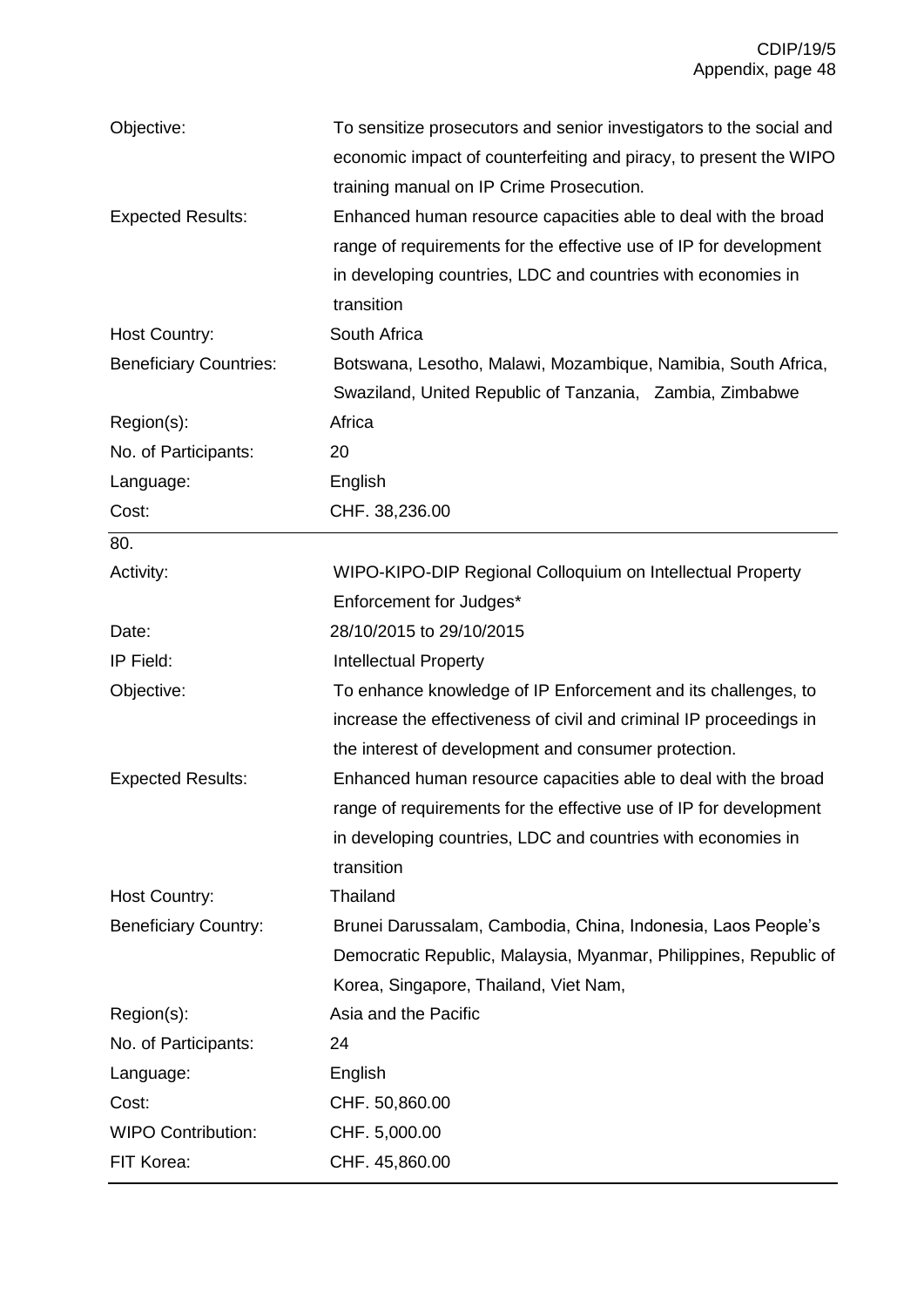| 81.                           |                                                                  |
|-------------------------------|------------------------------------------------------------------|
| Activity:                     | Sub-Regional Colloquium on building Respect for                  |
|                               | <b>Intellectual Property</b>                                     |
| Date:                         | 21/09/2016 to 22/09/2016                                         |
| IP Field:                     | <b>Intellectual Property</b>                                     |
| Objective:                    | a) To build the capacity of judicial officials on part II of the |
|                               | TRIPS Agreement, bearing in mind the flexibilities provided      |
|                               | thereunder; b) to enhance the understanding of the role of IP    |
|                               | protection and enforcement om socioeconomic development; c)      |
|                               | to discuss topical issues including well-known, marks,           |
|                               | challenges relating to the internet and environmentally friend   |
|                               | destruction; and d) to foster strategic cooperation between      |
|                               | stakeholders from both the public and private sectors.           |
| <b>Expected Results:</b>      | Enhanced human resource capacities able to deal with the         |
|                               | broad range of requirements for the effective use of IP for      |
|                               | development in developing countries, LDC and countries with      |
|                               | economies in transition                                          |
| <b>Host Country:</b>          | Jordan                                                           |
| <b>Beneficiary Countries:</b> | Iraq, Palestine, Yemen, Syrian Arab Republic, Saudi Arabia,      |
|                               | Lebanon, Jordan                                                  |
| Region(s):                    | <b>Arab Countries</b>                                            |
| No. of Participants:          | 12                                                               |
| Language:                     | English, Arabic                                                  |
| Cost:                         | CHF. 35,102.00                                                   |
|                               |                                                                  |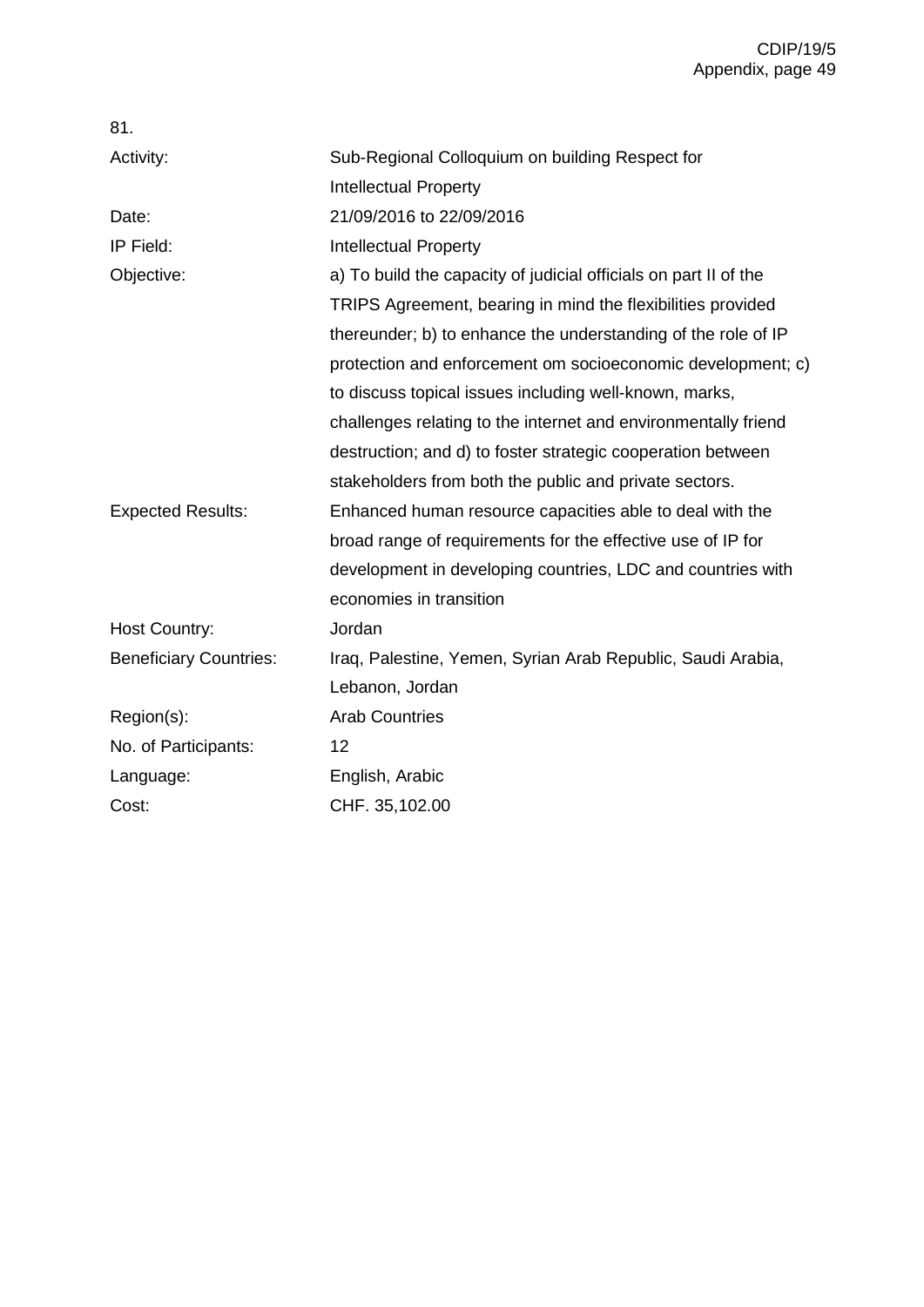## **HIGHER EDUCATION**

82.

| Activity:                     | 2014/15 Regional Master's Program in IP offered jointly by WIPO,   |
|-------------------------------|--------------------------------------------------------------------|
|                               | Austral University and INPI Argentina                              |
| Date:                         | 05/03/2014 to 28/02/2015                                           |
| IP Field:                     | <b>Intellectual Property</b>                                       |
| Objective:                    | To offer IP Education for Master's Degree to participants from the |
|                               | Latin American Region                                              |
| <b>Expected Results:</b>      | Enhanced human resource capacities able to deal with the broad     |
|                               | range of requirements for the effective use of IP for development  |
|                               | in developing countries, LDC and countries with economies in       |
|                               | transition                                                         |
| <b>Host Country:</b>          | Argentina                                                          |
| <b>Beneficiary Countries:</b> | Argentina, Colombia, Costa Rica, Cuba, Dominican Republic,         |
|                               | Ecuador, El Salvador, Honduras, Mexico Nicaragua, Panama,          |
|                               | Paraguay, Peru, Uruguay, Venezuela                                 |
| Region(s):                    | Latin America                                                      |
| No. of Participants:          | 16                                                                 |
| Language:                     | Spanish                                                            |
|                               |                                                                    |
| Cost:                         | CHF. 205,875.00                                                    |
| 83.                           |                                                                    |
| Activity:                     | WIPO-UNISA Joint intellectual Property Specialization Program      |
| Date:                         | 30/04/2014 to 31/12/2014                                           |
| IP Field:                     | <b>Intellectual Property</b>                                       |
| Objective:                    | To offer IP Education through distance learning program            |
| <b>Expected Results:</b>      | Enhanced human resource capacities able to deal with the broad     |
|                               | range of requirements for the effective use of IP for development  |
|                               | in developing countries, LDC and countries with economies in       |
|                               | transition                                                         |
| <b>Host Country:</b>          | South Africa                                                       |
| <b>Beneficiary Countries:</b> | Egypt, Ghana, India, Iran, Kenya Niger, Pakistan, Philippines,     |
|                               | South Africa, Zambia, Zimbabwe                                     |
| Region(s):                    | Arab Countries, Africa, Asia and the Pacific                       |
| No. of Participants:          | 22                                                                 |
| Language:                     | English                                                            |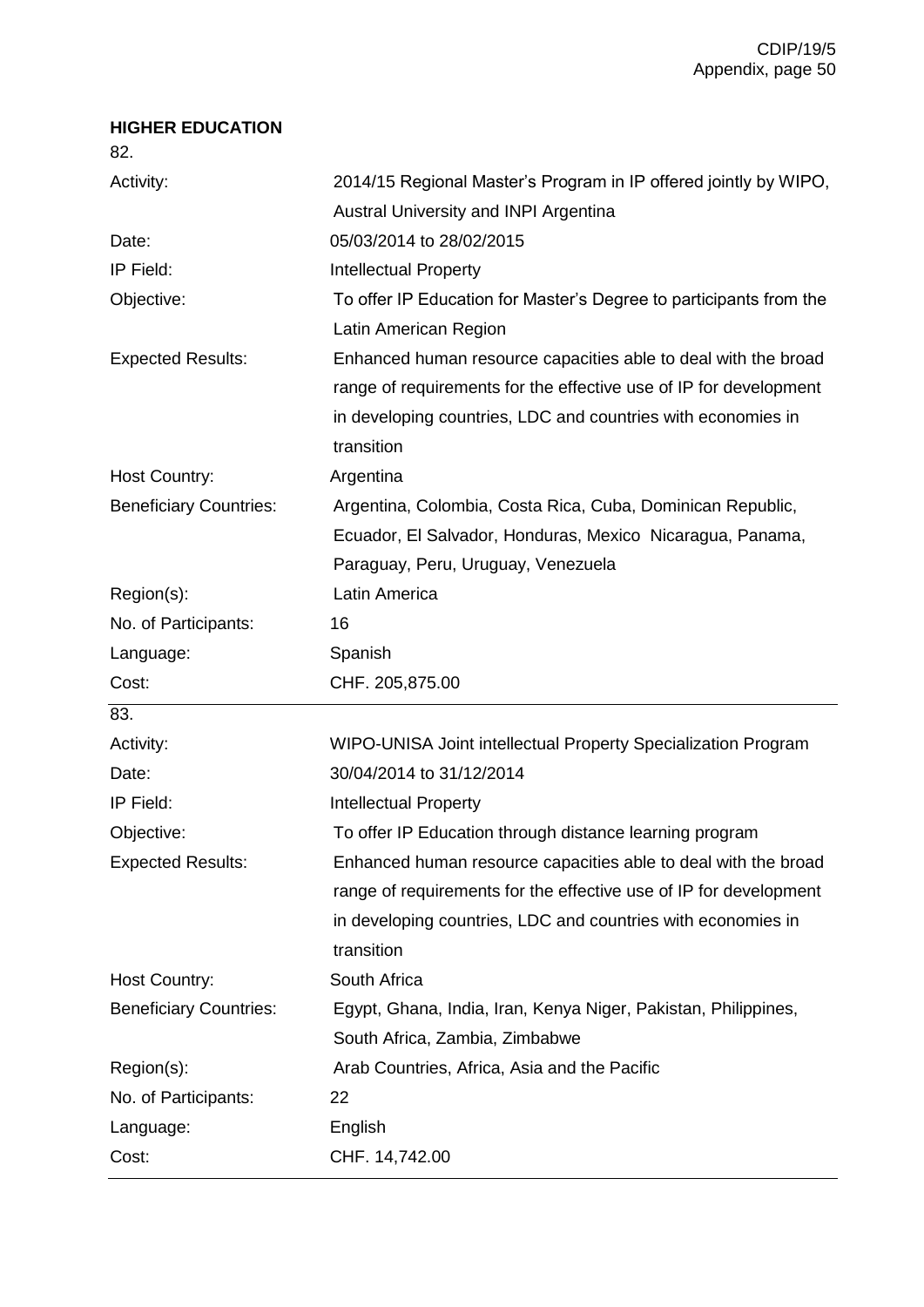| 84.                           |                                                                                                                                                                                                                     |
|-------------------------------|---------------------------------------------------------------------------------------------------------------------------------------------------------------------------------------------------------------------|
| Activity:                     | WIPO meeting on IP Teaching in Central America                                                                                                                                                                      |
| Date:                         | 15/05/2014 to 16/05/2014                                                                                                                                                                                            |
| IP Field:                     | <b>Intellectual Property</b>                                                                                                                                                                                        |
| Objective:                    | To discuss and prepare draft guidelines on IP teaching, with a<br>particular focus on Management of IP Assets. The draft would be<br>submitted to the next Ministerial Meeting of Central American<br>Countries.    |
| <b>Expected Results:</b>      | Enhanced access to, and use of, IP information by IP institutions                                                                                                                                                   |
|                               | and the public to promote innovation and creativity                                                                                                                                                                 |
| <b>Host Country:</b>          | Costa Rica                                                                                                                                                                                                          |
| <b>Beneficiary Countries:</b> | Costa Rica, Dominican Republic, El Salvador, Guatemala,                                                                                                                                                             |
|                               | Honduras, Nicaragua, Panama                                                                                                                                                                                         |
| Region(s):                    | <b>Latin America</b>                                                                                                                                                                                                |
| No. of Participants:          | 12                                                                                                                                                                                                                  |
| Language:                     | Spanish                                                                                                                                                                                                             |
| Cost:                         | CHF. 24,657.00                                                                                                                                                                                                      |
| 85.                           |                                                                                                                                                                                                                     |
| Activity:                     | Master's Degree in Intellectual Property with Africa University<br>and ARIPO                                                                                                                                        |
| Date:                         | 04/08/2014 to 05/012/2014                                                                                                                                                                                           |
| IP Field:                     | <b>Intellectual Property</b>                                                                                                                                                                                        |
| Objective:                    | To award a Master's Degree in IP to the participants who<br>successfully completed all the requirements.                                                                                                            |
| <b>Expected Results:</b>      | Enhanced human resource capacities able to deal with the<br>broad range of requirements for the effective use of IP for<br>development in developing countries, LDC and countries with<br>economies in transition   |
| Host Country:                 | Zimbabwe                                                                                                                                                                                                            |
| <b>Beneficiary Countries:</b> | Botswana, Zimbabwe, Zambia, United Republic of Tanzania,<br>Uganda, Swaziland, Sudan, South Africa, Sierra Leone,<br>Rwanda, Namibia, Mozambique, Mauritius, Malawi, Liberia,<br>Lesotho, Gambia, Ethiopia, Burundi |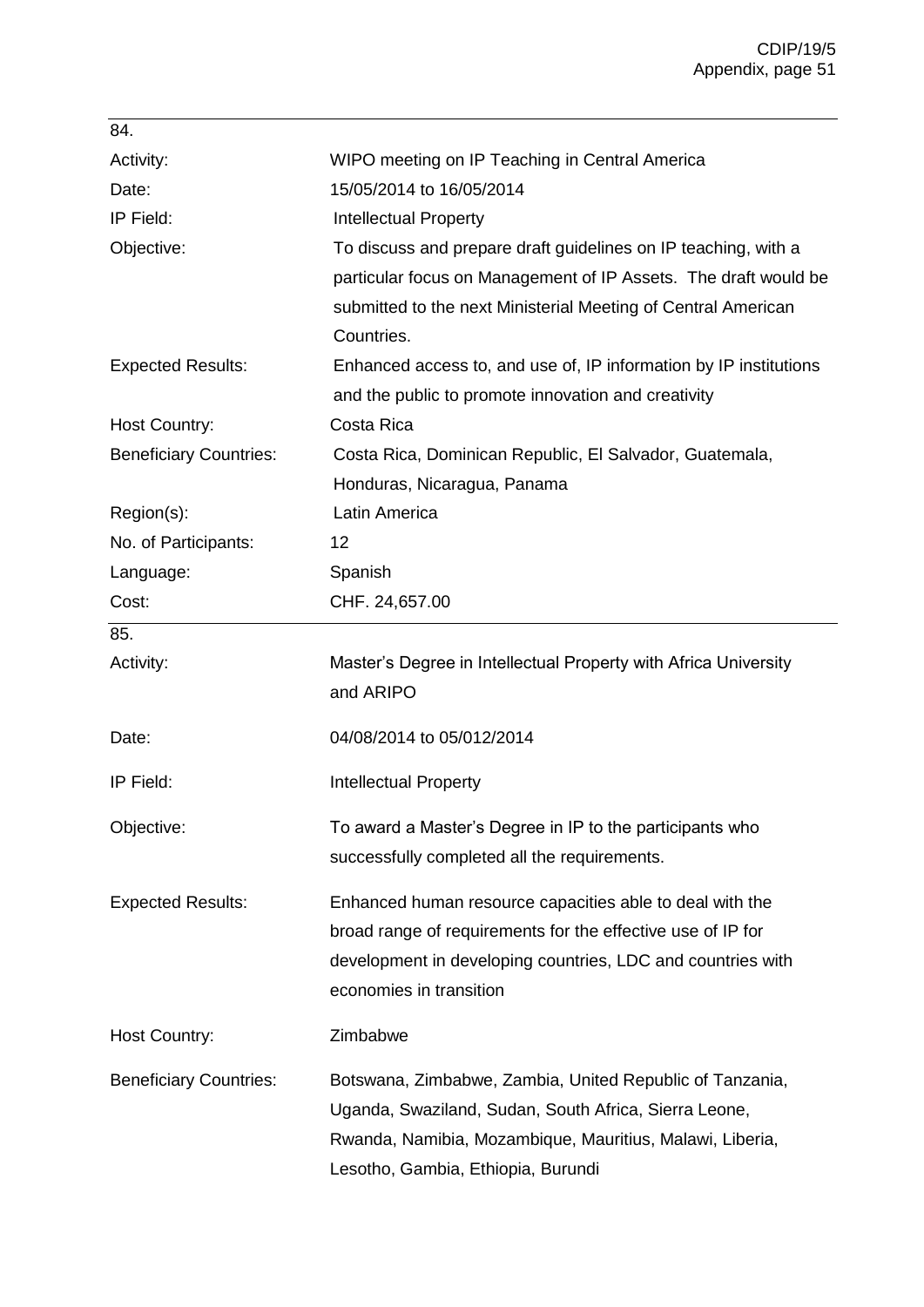| Region(s):                    | Africa, Arab Countries                                                                                                                                                                                            |
|-------------------------------|-------------------------------------------------------------------------------------------------------------------------------------------------------------------------------------------------------------------|
| No. of Participants:          | 20                                                                                                                                                                                                                |
| Language:                     | English                                                                                                                                                                                                           |
| Cost:                         | CHF. 109,739.00                                                                                                                                                                                                   |
| 86.                           |                                                                                                                                                                                                                   |
| Activity:                     | Cooperation with Tunisia: assistance in the establishment of<br>curriculum and horizontal cooperation: Brands in the<br>pharmaceutical field: how to choose them and how to protect them                          |
| Date:                         | 17/12/2014 to 18/12/2014                                                                                                                                                                                          |
| IP Field:                     | <b>Patents</b>                                                                                                                                                                                                    |
| Objective:                    | To assist Tunisian and Egyptian trainers in the development of<br>teaching materials on the use of IP for the promotion of a fair<br>balance between IP protection and public interest.                           |
| <b>Expected Results:</b>      | Enhanced human resource capacities able to deal with the broad<br>range of requirements for the effective use of IP for development<br>in developing countries, LDC and countries with economies in<br>transition |
| <b>Host Country:</b>          | Tunisia                                                                                                                                                                                                           |
| <b>Beneficiary Countries:</b> | Egypt, Tunisia                                                                                                                                                                                                    |
| Region(s):                    | <b>Arab Countries</b>                                                                                                                                                                                             |
| No. of Participants:          | 2                                                                                                                                                                                                                 |
| Language:                     | Arabic, English                                                                                                                                                                                                   |
| Cost:                         | CHF. 4,703.00                                                                                                                                                                                                     |
| 87.                           |                                                                                                                                                                                                                   |
| Activity:                     | WIPO-OAPI University of Yaoundé Master's Degree                                                                                                                                                                   |
| Date:                         | 05/01/2015 to 27/06/2015                                                                                                                                                                                          |
| IP Field:                     | <b>Intellectual Property</b>                                                                                                                                                                                      |
| Objective:                    | To award a Master's Degree in IP to the participants who will                                                                                                                                                     |
|                               | successfully complete all the requirements                                                                                                                                                                        |
| <b>Expected Results:</b>      | Enhanced human resource capacities able to deal with the broad                                                                                                                                                    |
|                               | range of requirements for the effective use of IP for development                                                                                                                                                 |
|                               | in developing countries, LDC and countries with economies in                                                                                                                                                      |
|                               | transition                                                                                                                                                                                                        |
| <b>Host Country:</b>          | Cameroon                                                                                                                                                                                                          |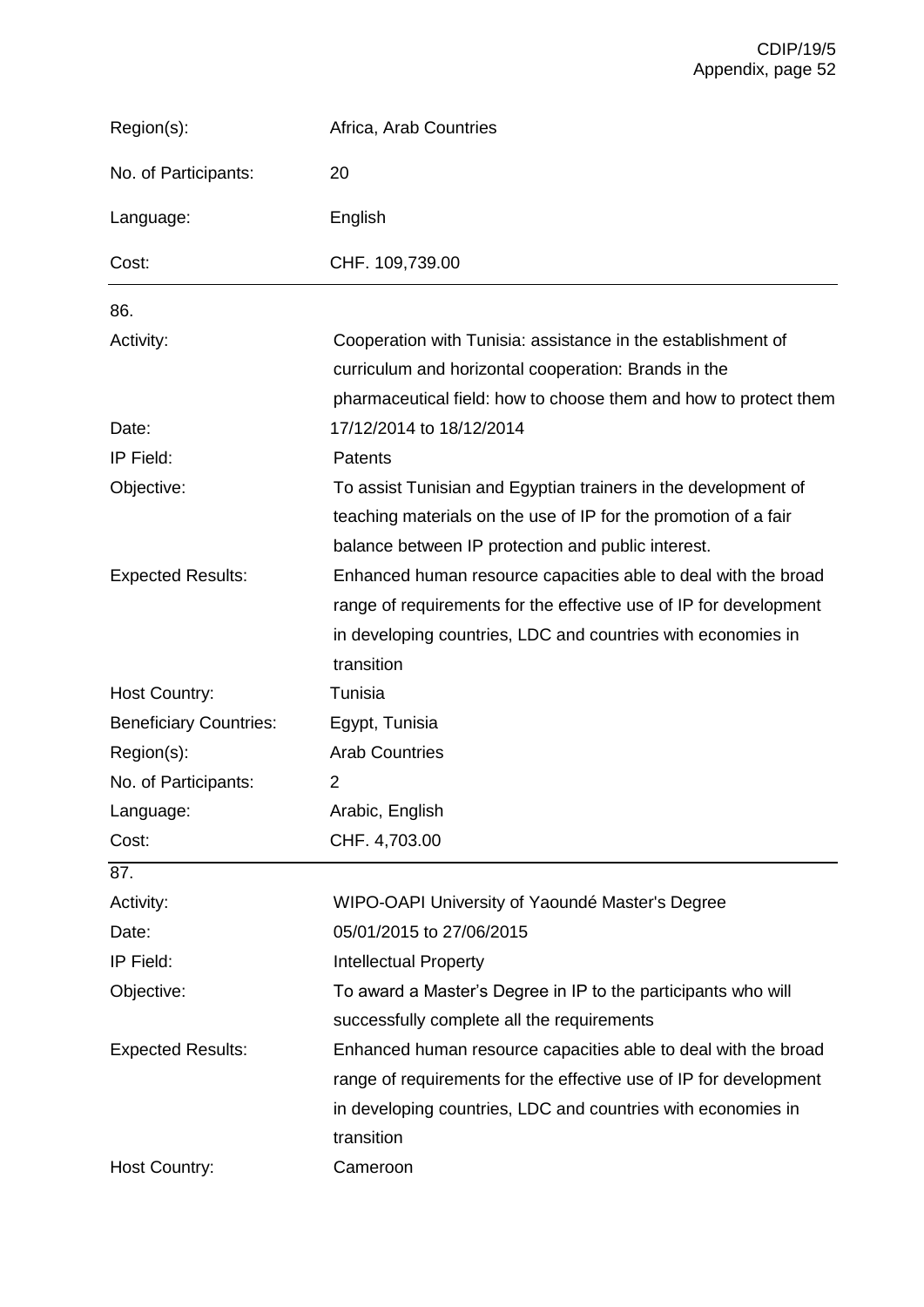| <b>Beneficiary Countries:</b> | Benin, Burkina Faso, Cameroon, Central African Republic, Congo,    |
|-------------------------------|--------------------------------------------------------------------|
|                               | Ivory Coast, Gabon, Madagascar Mali, Niger, Senegal, Togo,         |
|                               | Tunisia                                                            |
| Region(s):                    | Africa, Arab Countries                                             |
| No. of Participants:          | 32                                                                 |
| Language:                     | Spanish                                                            |
| Cost:                         | CHF. 122,942.00                                                    |
| 88.                           |                                                                    |
| Activity:                     | Regional MIP Program jointly offered by WIPO, Austral University   |
|                               | and INPI of Argentina                                              |
| Date:                         | 03/03/2015 to 30/10/2015                                           |
| IP Field:                     | Intellectual Property.                                             |
| Objective:                    | To offer IP Education for Master's Degree to participants from the |
|                               | Latin American Region                                              |
| <b>Expected Results:</b>      | Enhanced human resource capacities able to deal with the broad     |
|                               | range of requirements for the effective use of IP for development  |
|                               | in developing countries, LDC and countries with economies in       |
|                               | transition                                                         |
| <b>Host Country:</b>          | Argentina                                                          |
| <b>Beneficiary Countries:</b> | Argentina, Colombia Costa Rica, Cuba, Ecuador El Salvador,         |
|                               | Honduras Mexico, Panama, Paraguay, Peru,                           |
| Region(s):                    | Latin America                                                      |
| No. of Participants:          | 23                                                                 |
| Language:                     | Spanish                                                            |
| Cost:                         | CHF. 215,006.00                                                    |
| 89.                           |                                                                    |
| Activity:                     | WIPO-OAPI University of Yaoundé II                                 |
| Date:                         | 04/01/2016 to 30/06/2016                                           |
| IP Field:                     | <b>Intellectual Property</b>                                       |
| Objective:                    | To award a Master's Degree in IP to the participants who           |
|                               | successfully completed all the requirements.                       |
| <b>Expected Results:</b>      | Enhanced human resource capacities able to deal with the           |
|                               | broad range of requirements for the effective use of IP for        |
|                               | development in developing countries, LDC and countries with        |
|                               | economies in transition                                            |
| <b>Host Country:</b>          | Cameroon                                                           |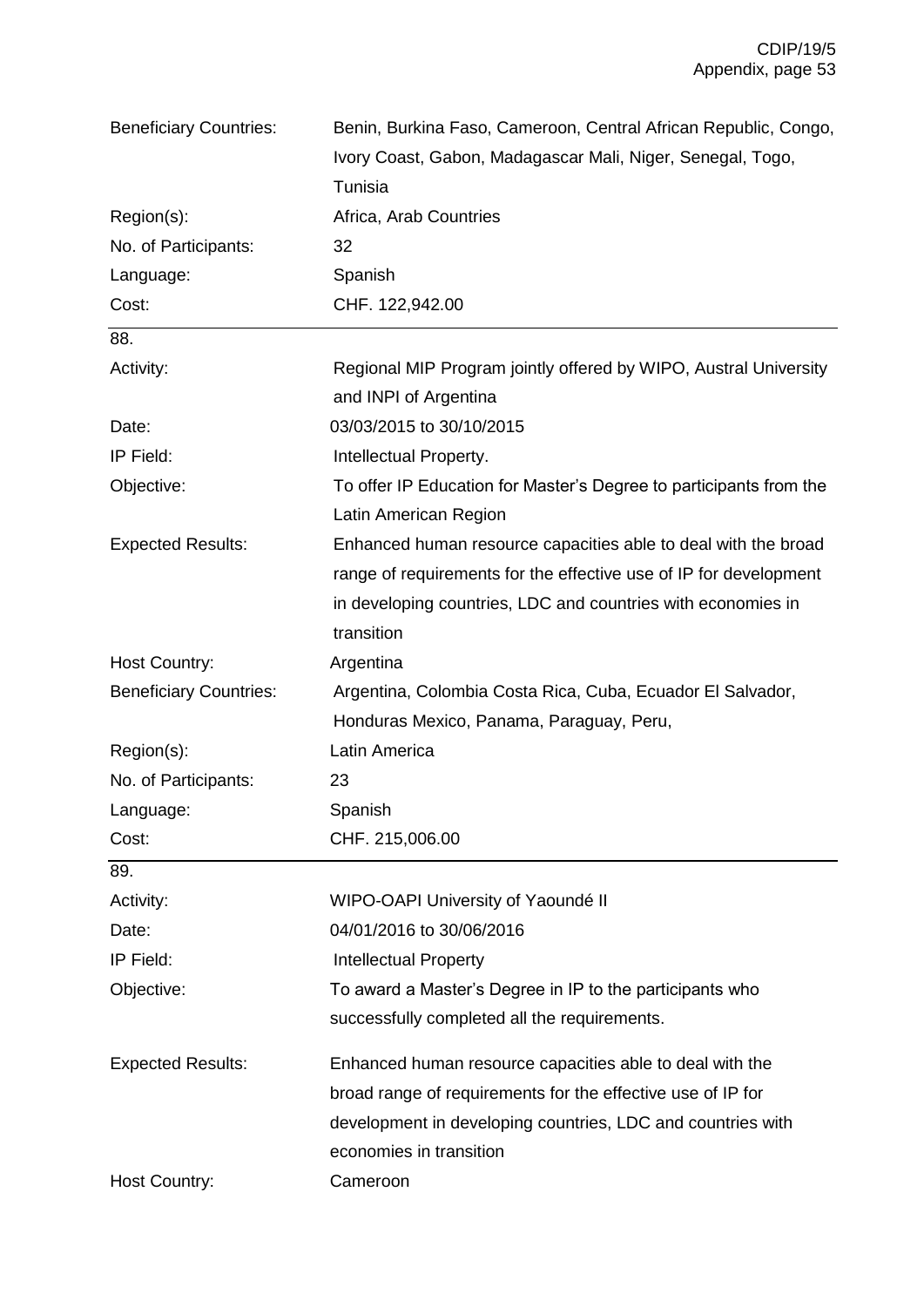| <b>Beneficiary Countries:</b> | Benin, Burkina Faso, Cameroon, Comoros, Ivory Coast,              |
|-------------------------------|-------------------------------------------------------------------|
|                               | Gabon, Guinea, Madagascar, Mali, Niger, Central African           |
|                               | Republic, Democratic Republic of Congo, Senegal, Togo             |
| Region(s):                    | Africa                                                            |
| No. of Participants:          | 20                                                                |
| Language:                     | English                                                           |
| Cost:                         | CHF. 128,500.00                                                   |
| 90.                           |                                                                   |
| Activity:                     | WIPO-ARIPO Regional Conference: IP and Innovation in Africa       |
| Date:                         | 08/12/2016 to 09/12/2016                                          |
| IP Field:                     | <b>Intellectual Property</b>                                      |
| Objective:                    | To complement the program studies in the Master's Degree in       |
|                               | IP with Africa University and ARIPO with experience sharing so    |
|                               | that the students can benefit from the presence of the policy     |
|                               | makers, Heads of IP Offices and other key players in the field of |
|                               | IP in the continent, in practical terms of how IP System can be   |
|                               | used for innovation and creativity and wealth creation.           |
| <b>Expected Results:</b>      | Enhanced human resource capacities able to deal with the          |
|                               | broad range of requirements for the effective use of IP for       |
|                               | development in developing countries, LDC and countries with       |
|                               | economies in transition                                           |
| Host Country:                 | Zimbabwe                                                          |
| <b>Beneficiary Countries:</b> | Zimbabwe, Liberia, Rwanda, Sudan, Ghana, United Republic of       |
|                               | Tanzania, Sierra Leone, Kenya, Uganda, Malawi, Botswana,          |
|                               | Lesotho, Mozambique, Burundi, Nigeria, Sao Tome and               |
|                               | Principe                                                          |
| Region(s):                    | Africa                                                            |
| No. of Participants:          | 50                                                                |
| Language:                     | English                                                           |
| Cost:                         | CHF. 22,100.00                                                    |
| 91.                           |                                                                   |
| Activity:                     | Joint Master's Degree in IP with Africa University and            |
|                               | <b>ARIPO</b>                                                      |
| Date:                         | 08/01/2016 to 12/09/2016                                          |
| IP Field:                     | <b>Industrial Property</b>                                        |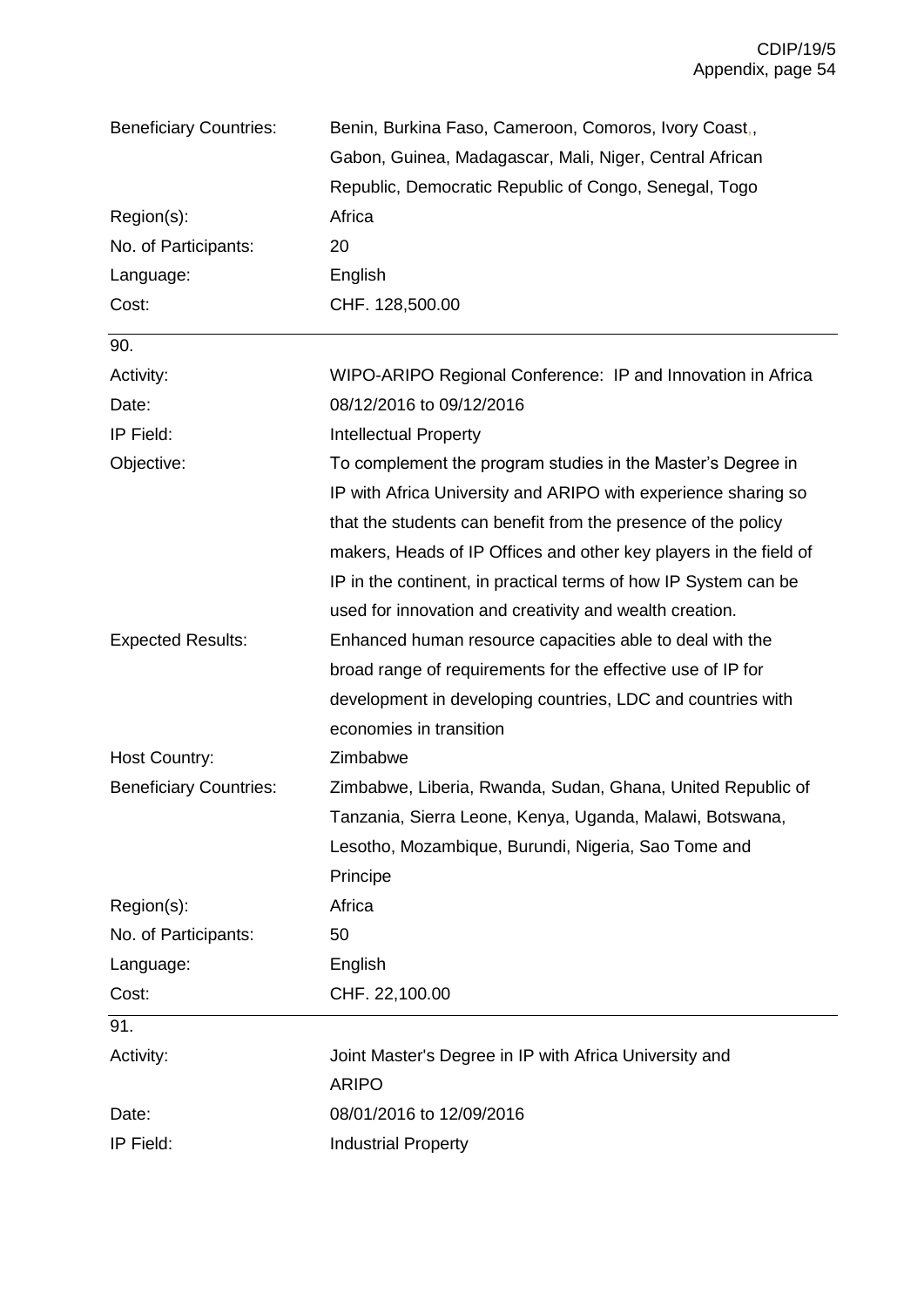| Objective:                    | To award a Master's Degree in IP to the participants who    |
|-------------------------------|-------------------------------------------------------------|
|                               | successfully completed all the requirements.                |
| <b>Expected Results:</b>      | Enhanced human resource capacities able to deal with the    |
|                               | broad range of requirements for the effective use of IP for |
|                               | development in developing countries, LDC and countries with |
|                               | economies in transition                                     |
| Host Country:                 | Zimbabwe                                                    |
| <b>Beneficiary Countries:</b> | Zimbabwe, Liberia, Rwanda, Sudan, Ghana, United Republic of |
|                               | Tanzania, Sierra Leone, Kenya, Uganda, Malawi, Botswana,    |
|                               | Lesotho, Mozambique, Burundi, Nigeria, Sao Tome and         |
|                               | Principe                                                    |
| Region(s):                    | Africa                                                      |
| No. of Participants:          | 20                                                          |
| Language:                     | English                                                     |
| Cost:                         | CHF. 100,582.00                                             |
| 92.                           |                                                             |
| Activity:                     | Regional MIP Program jointly offered by WIPO, Austral       |
|                               | University and INPI of Argentina                            |
| Date:                         | 23/05/2016 to 28/10/2016                                    |
| IP Field:                     | <b>Intellectual Property</b>                                |
| Objective:                    | To offer IP Education for Master's Degree to participants   |
|                               | from the Latin American Region                              |
| <b>Expected Results:</b>      | Enhanced human resource capacities able to deal with        |
|                               | the broad range of requirements for the effective use of    |
|                               | IP for development in developing countries, LDC and         |
|                               | countries with economies in transition                      |
| <b>Host Country:</b>          | Argentina                                                   |
| <b>Beneficiary Countries:</b> | Chile, Paraguay, Mexico, Honduras, El Salvador, Ecuador,    |
|                               | Cuba, Colombia                                              |
| Region(s):                    | Latin America                                               |
| No. of Participants:          | 8                                                           |
| Language:                     | Spanish                                                     |
| Cost:                         | CHF. 119,935.00                                             |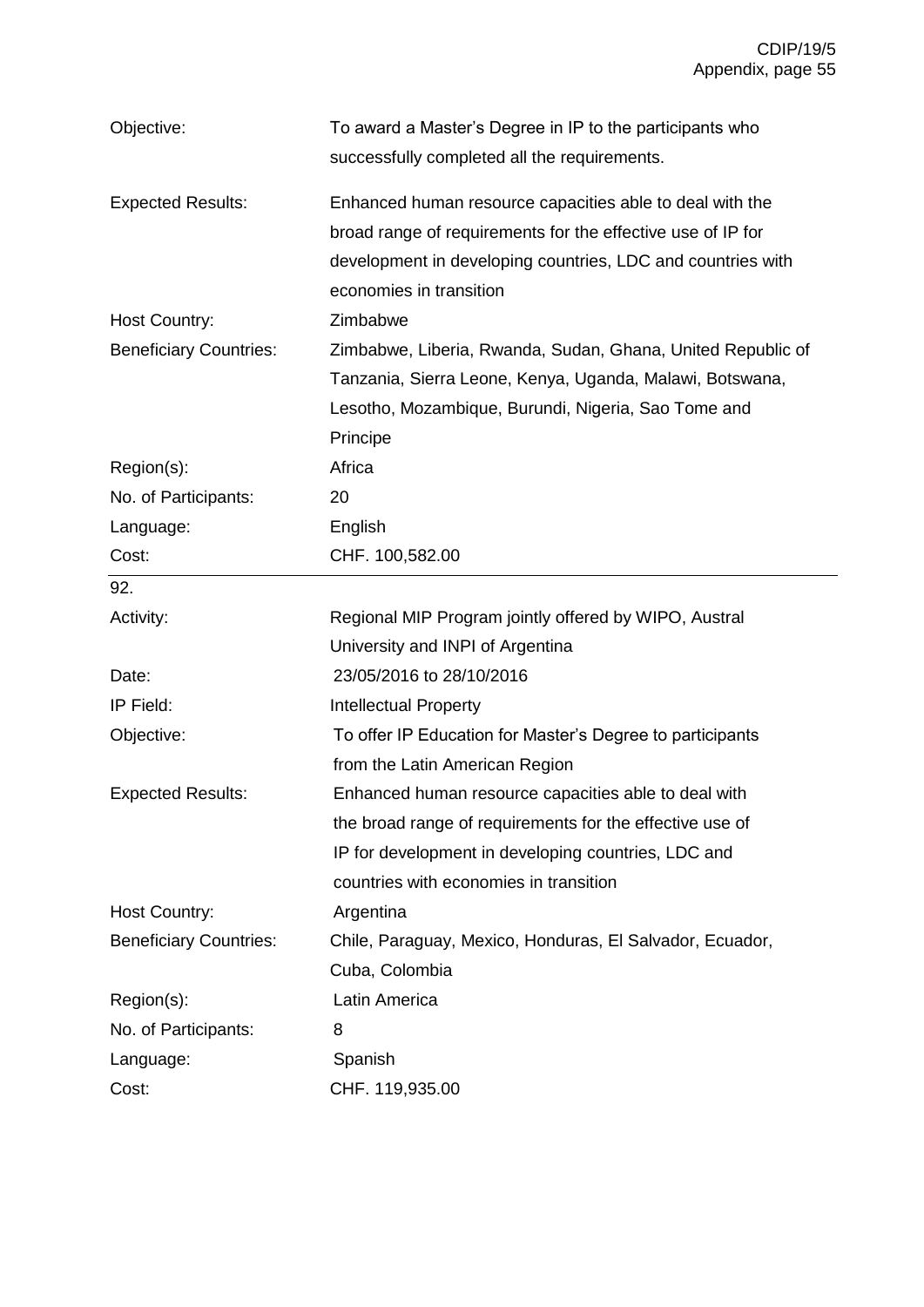## **TRAINING ON IP MANAGEMENT**

93.

| Activity:                     | WIPO-Chile Summer School on Intellectual Property                                                                                                                                                                                 |
|-------------------------------|-----------------------------------------------------------------------------------------------------------------------------------------------------------------------------------------------------------------------------------|
| Date:                         | 20/01/2014 to 31/01/2014                                                                                                                                                                                                          |
| IP Field:                     | <b>Intellectual Property</b>                                                                                                                                                                                                      |
| Objective:                    | To provide opportunity for senior students and young<br>professionals to acquire greater knowledge on IP issues, gain<br>an appreciation of trademarks as a tool for economic, social,<br>cultural and technological development. |
| <b>Expected Results:</b>      | Enhanced human resource capacities able to deal with the<br>broad range of requirements for the effective use of IP for<br>development in developing countries, LDC and countries with<br>economies in transition                 |
| <b>Host Country:</b>          | Chile                                                                                                                                                                                                                             |
| <b>Beneficiary Countries:</b> | Argentina, Brazil, Chile, Colombia, Peru, Dominican Republic                                                                                                                                                                      |
| Region(s):                    | Latin America                                                                                                                                                                                                                     |
| No. of Participants:          | 55                                                                                                                                                                                                                                |
| Language:                     | Spanish                                                                                                                                                                                                                           |
| Cost:                         | CHF. 18,616.00                                                                                                                                                                                                                    |
| 94.                           |                                                                                                                                                                                                                                   |
| Activity:                     | WIPO-Mexico Summer School on Intellectual Property                                                                                                                                                                                |
| Date:                         | 01/06/2014 to 12/06/2014                                                                                                                                                                                                          |
| IP Field:                     | <b>Intellectual Property</b>                                                                                                                                                                                                      |
| Objective:                    | To provide opportunity for senior students and young                                                                                                                                                                              |
|                               | professionals to acquire greater knowledge on IP issues, gain an<br>appreciation of IP as a tool for development and an understanding<br>of the role and functions of WIPO.                                                       |
| <b>Expected Results:</b>      | Enhanced human resource capacities able to deal with the broad<br>range of requirements for the effective use of IP for development<br>in developing countries, LDC and countries with Economies in<br>transition                 |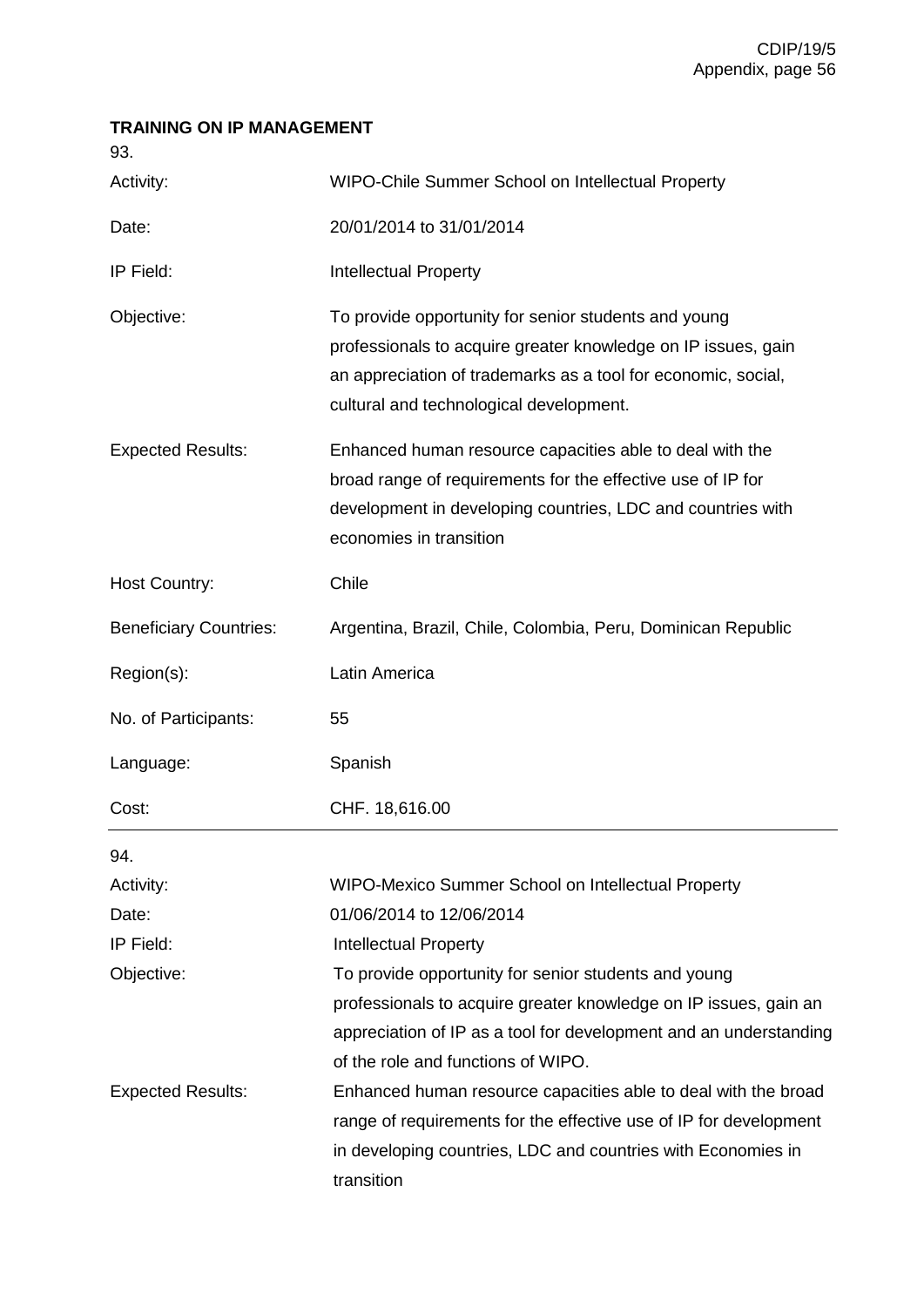| <b>Host Country:</b>          | Mexico                                                            |
|-------------------------------|-------------------------------------------------------------------|
| <b>Beneficiary Countries:</b> | Bolivia, Colombia, Cuba, Mexico, Peru                             |
| Region(s):                    | Latin America                                                     |
| No. of Participants:          | 31                                                                |
| Language:                     | Spanish                                                           |
| Cost:                         | CHF. 6,552.00                                                     |
| 95.                           |                                                                   |
| Activity:                     | WIPO-Jamaica Summer School on IP                                  |
| Date:                         | 09/06/2014 to 20/06/2014                                          |
| IP Field:                     | <b>Intellectual Property</b>                                      |
| Objective:                    | To provide opportunity for senior students and young              |
|                               | professionals to acquire greater knowledge on IP issues, gain an  |
|                               | appreciation of IP as a tool for development and an understanding |
|                               | of the role and functions of WIPO.                                |
| <b>Expected Results:</b>      | Enhanced human resource capacities able to deal with the broad    |
|                               | range of requirements for the effective use of IP for development |
|                               | in developing countries, LDC and countries with economies in      |
|                               | transition                                                        |
| Host Country:                 | Jamaica                                                           |
| <b>Beneficiary Countries:</b> | Belize, Jamaica                                                   |
| Region(s):                    | Caribbean                                                         |
| No. of Participants:          | 25                                                                |
| Language:                     | English                                                           |
| Cost:                         | CHF. 13,852.00                                                    |
| 96.                           |                                                                   |
| Activity:                     | WIPO-Singapore Summer School on IP                                |
| Date:                         | 09/06/2014 to 20/06/2014                                          |
| IP Field:                     | <b>Intellectual Property</b>                                      |
| Objective:                    | To provide opportunity for senior students and young              |
|                               | professionals to acquire greater knowledge on IP issues, gain an  |
|                               | appreciation of IP as a tool for development and an understanding |
|                               | of the role and functions of WIPO.                                |
| <b>Expected Results:</b>      | Enhanced human resource capacities able to deal with the broad    |
|                               | range of requirements for the effective use of IP for development |
|                               | in developing countries, LDC and countries with economies in      |
|                               | transition                                                        |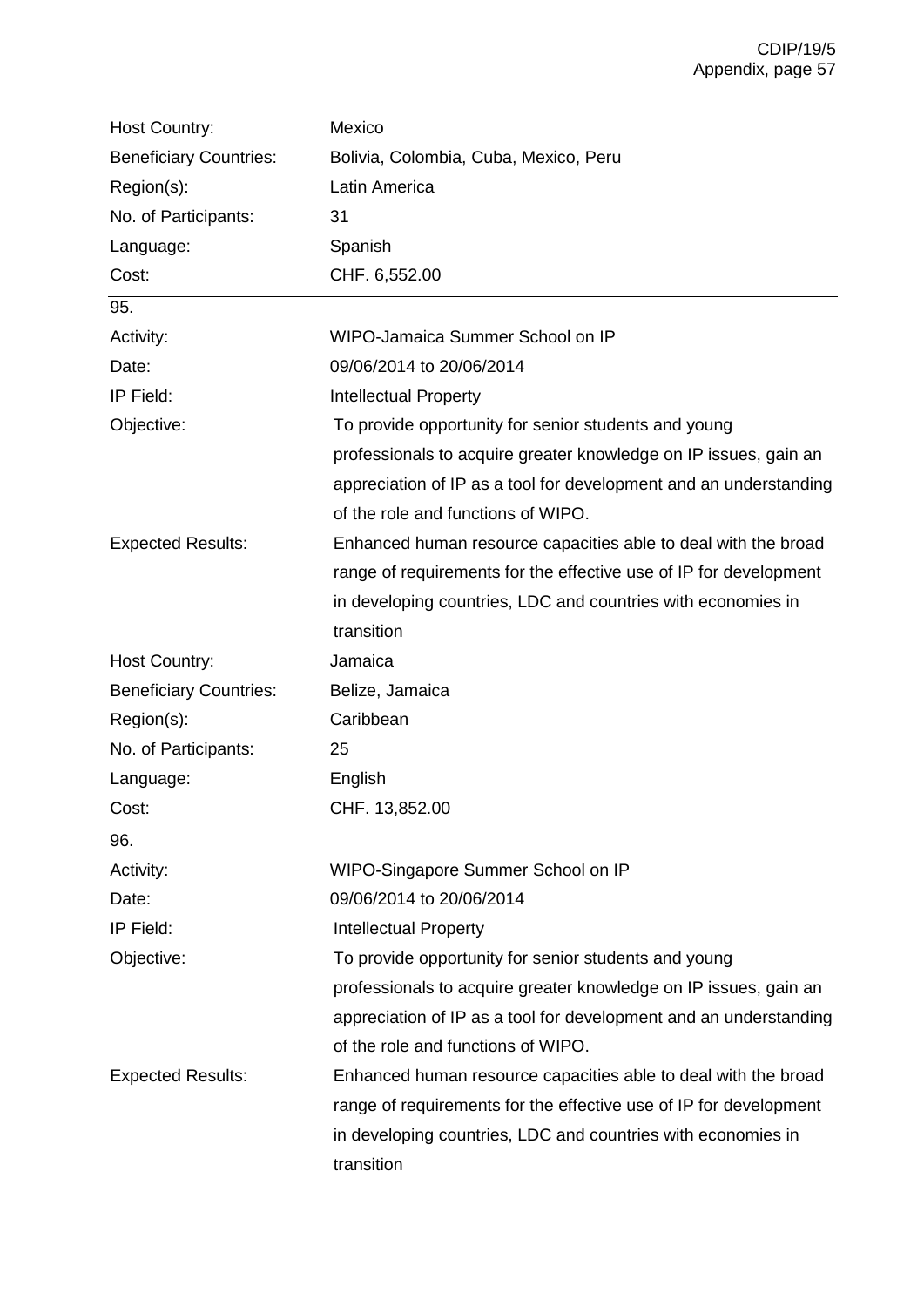| <b>Host Country:</b>          | Singapore                                                         |
|-------------------------------|-------------------------------------------------------------------|
| <b>Beneficiary Countries:</b> | China, India, Malaysia, Mongolia, Oman, Philippines, Saudi        |
|                               | Arabia, Singapore                                                 |
| Region(s):                    | Asia Pacific, Arab Countries                                      |
| No. of Participants:          | 35                                                                |
| Language:                     | English                                                           |
| Cost:                         | CHF. 8,171.00                                                     |
| 97.                           |                                                                   |
| Activity:                     | WIPO-Korea Summer School on Intellectual Property*                |
| Date:                         | 14/07/2014 to 25/07/2014                                          |
| IP Field:                     | <b>Intellectual Property</b>                                      |
| Objective:                    | To provide an opportunity for senior students and young           |
|                               | professionals to acquire greater knowledge on IP, enable senior   |
|                               | students and young professionals to gain an appreciation of       |
|                               | trademarks as a tool for economic, social, cultural and           |
|                               | technological development.                                        |
| <b>Expected Results:</b>      | Enhanced access to, and use of, IP information by IP institutions |
|                               | and the public to promote innovation and creativity               |
| <b>Host Country:</b>          | Republic of Korea                                                 |
| <b>Beneficiary Countries:</b> | Bangladesh, Cameroon, Egypt, Lesotho, Malaysia, Mongolia,         |
|                               | Republic of Korea, Viet Nam, Zambia, Zimbabwe                     |
| Region (s):                   | Asia and the Pacific/Arab Countries/Africa                        |
| No. of Participants:          | 12                                                                |
| Language:                     | English                                                           |
| Cost:                         | CHF. 23,246                                                       |
| <b>WIPO Contribution:</b>     | CHF. 6,385.31                                                     |
| FIT Korea:                    | CHF. 16,861.27                                                    |
| 98.                           |                                                                   |
| Activity:                     | VII ENAPID (Encontro Acadêmico de Propriedade Intelectual,        |
|                               | Inovação e Desenvolvimento) - Academic Meeting on Intellectual    |
|                               | Property, Innovation and Development**                            |
| Date:                         | 08/09/2014 to 11/09/2014                                          |
| IP Field:                     | Patents                                                           |
| Objective:                    | To enhance the knowledge about the role of Intellectual Property  |
|                               | in Innovation and Development.                                    |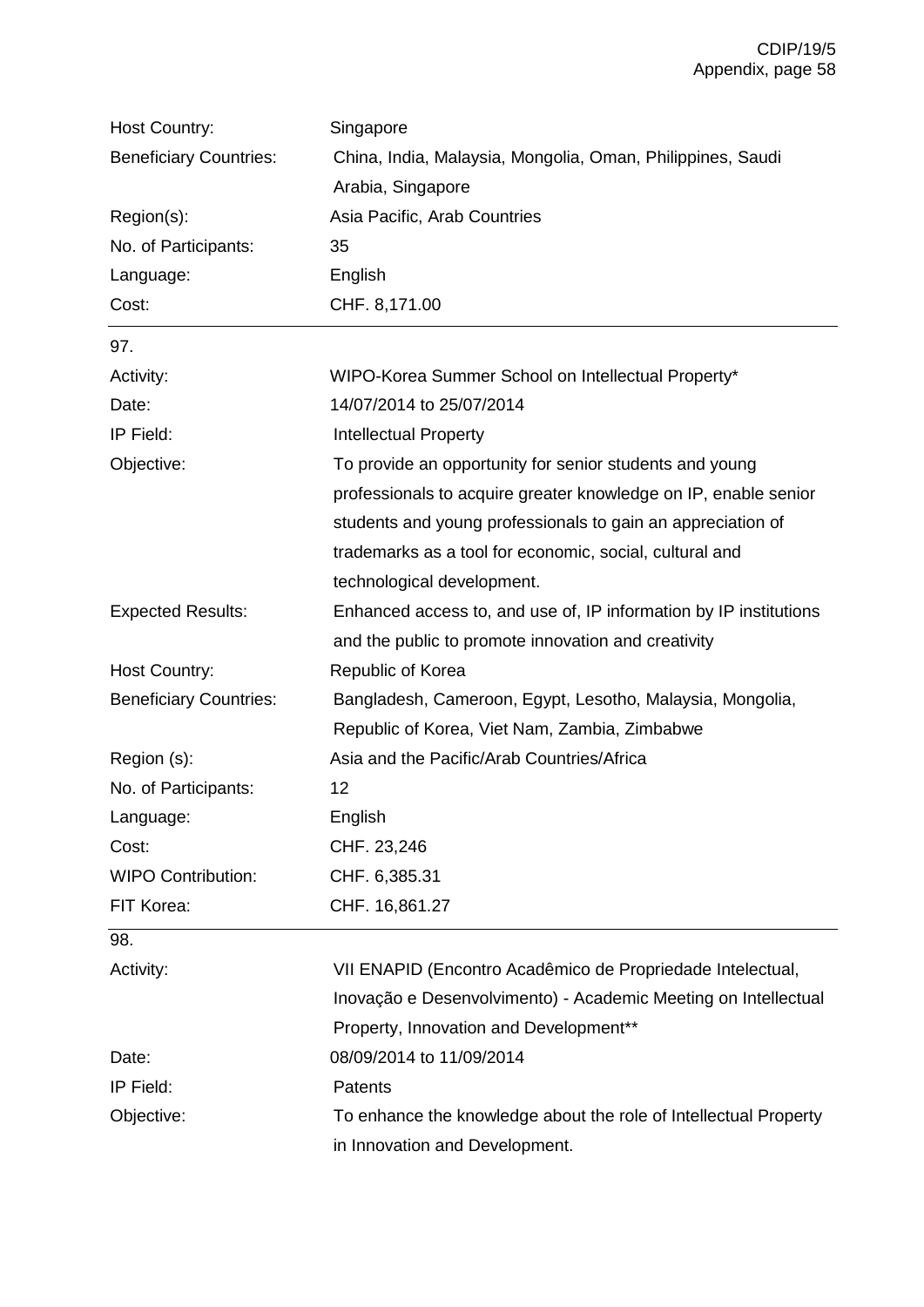| <b>Expected Results:</b>      | Enhanced access to, and use of, IP information by IP institutions                                                                    |
|-------------------------------|--------------------------------------------------------------------------------------------------------------------------------------|
|                               | and the public to promote innovation and creativity                                                                                  |
| Host Country:                 | <b>Brazil</b>                                                                                                                        |
| <b>Beneficiary Countries:</b> | Argentina, Brazil, Colombia, Mexico, Peru, Uruguay                                                                                   |
| Region(s):                    | Latin America                                                                                                                        |
| Participants:                 | 5                                                                                                                                    |
| Language:                     | Spanish, Portuguese                                                                                                                  |
| Cost:                         | CHF. 27,478.00                                                                                                                       |
| 99.                           |                                                                                                                                      |
| Activity:                     | Start-up Academies- cooperation with Tunisia: Workshop on                                                                            |
|                               | development of distance learning courses                                                                                             |
| Date:                         | 08/10/2014 to 09/10/2014                                                                                                             |
| IP Field:                     | <b>Industrial Property</b>                                                                                                           |
| Objective:                    | To establish a final version of the WIPO General Course of IP-                                                                       |
|                               | DL101 customized to the Tunisian scenario. Tunisian trainers                                                                         |
|                               | have been assigned chapters of the DL101 and should submit a                                                                         |
|                               | customized version before the workshop                                                                                               |
| <b>Expected Results:</b>      | Enhanced human resource capacities able to deal with the broad                                                                       |
|                               | range of requirements for the effective use of IP for development                                                                    |
|                               | in developing countries, LDC and countries with economies in                                                                         |
|                               | transition                                                                                                                           |
| Host Country:                 | Tunisia                                                                                                                              |
| <b>Beneficiary Countries:</b> | Egypt, Morocco, Tunisia                                                                                                              |
| Region(s):                    | <b>Arab Countries</b>                                                                                                                |
| No. of Participants:          | 10                                                                                                                                   |
| Language:                     | Arabic, French                                                                                                                       |
| Cost:                         | CHF. 7,782.00                                                                                                                        |
| 100.                          |                                                                                                                                      |
| Activity:                     | Capacity Building Workshop for Cooperatives and Farmers                                                                              |
|                               | Associations on Geographical Indications/Origin Linked Products                                                                      |
|                               | and Branding                                                                                                                         |
|                               |                                                                                                                                      |
| Date:                         | 15/10/2014 to 17/10/2014                                                                                                             |
| IP Field:                     | Trademarks/Geographical Indications                                                                                                  |
| Objective:                    | To build capacity of cooperatives and farmers associations using<br>WIPO developed training materials on the use of IP tools for the |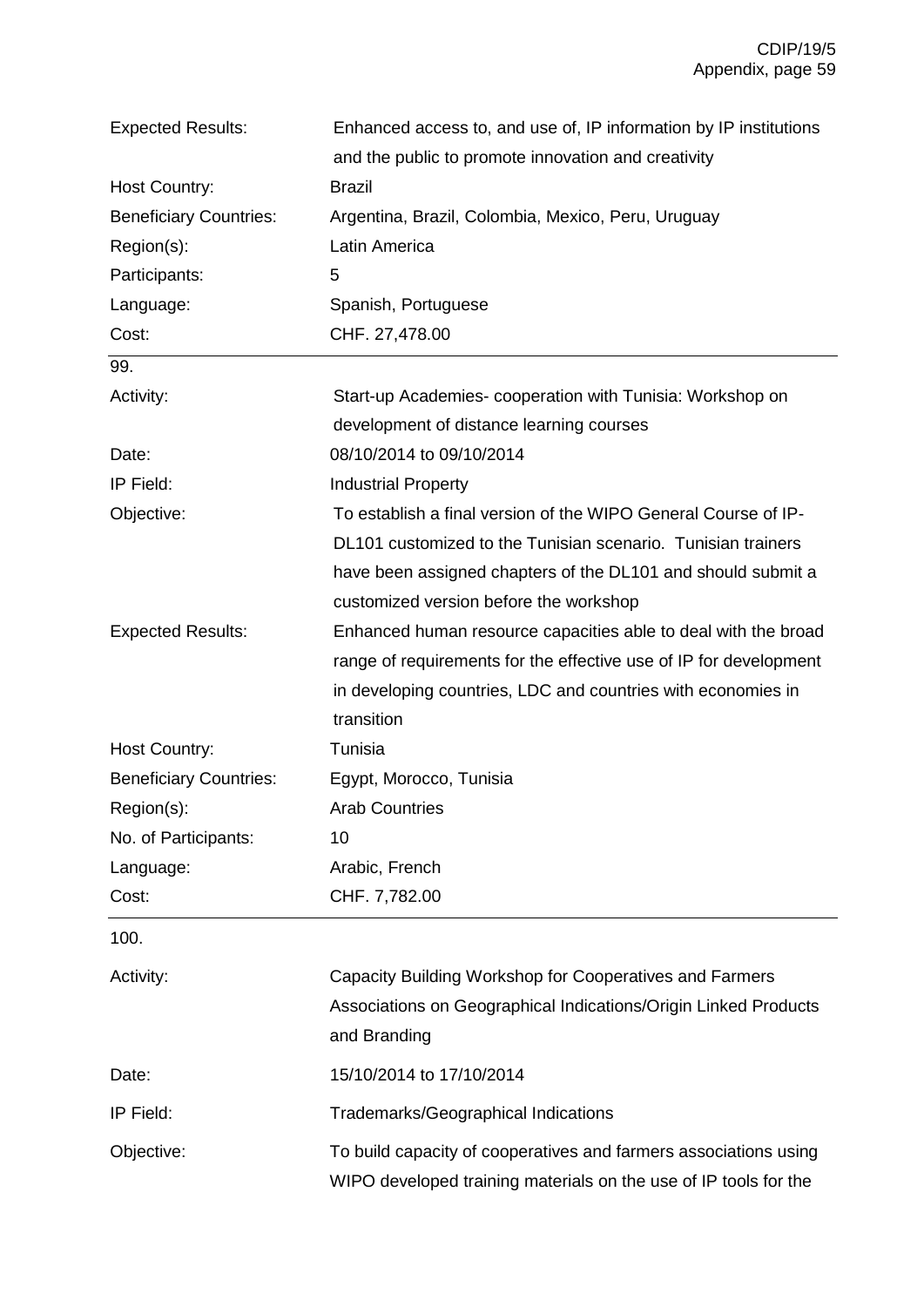|                               | identification promotion and protection of GI's and origin linked<br>products. To provide training on the codes of practice and the<br>setting up of regulatory bodies                                            |
|-------------------------------|-------------------------------------------------------------------------------------------------------------------------------------------------------------------------------------------------------------------|
| <b>Expected Results:</b>      | Enhanced access to, and use of, IP information by IP institutions<br>and the public to promote innovation and creativity                                                                                          |
| <b>Host Country:</b>          | <b>Trinidad and Tobago</b>                                                                                                                                                                                        |
| <b>Beneficiary Countries:</b> | Antigua and Barbuda, Grenada, Jamaica, Trinidad and Tobago                                                                                                                                                        |
| Region(s):                    | Caribbean                                                                                                                                                                                                         |
| No. of Participants:          | 4                                                                                                                                                                                                                 |
| Language:                     | English                                                                                                                                                                                                           |
| Cost:                         | CHF. 20,104.00                                                                                                                                                                                                    |
| 101.                          |                                                                                                                                                                                                                   |
| Activity:                     | WIPO Contribution to the VII World Congress of Scientific Youth                                                                                                                                                   |
| Date:                         | 04/11/2014 to 08/11/2014                                                                                                                                                                                          |
| IP Field:                     | <b>Intellectual Property</b>                                                                                                                                                                                      |
| Objective:                    | To provide training of trainers program on effective intellectual<br>property asset management by small and medium sized<br>enterprises.                                                                          |
| <b>Expected Results:</b>      | Enhanced human resource capacities able to deal with the broad<br>range of requirements for the effective use of IP for development<br>in developing countries, LDC and countries with economies in<br>transition |
| Host Country:                 | Argentina                                                                                                                                                                                                         |
| <b>Beneficiary Countries:</b> | Argentina, Dominican Republic                                                                                                                                                                                     |
| Region(s):                    | Latin America                                                                                                                                                                                                     |
| No. of Participants:          | 4                                                                                                                                                                                                                 |
| Language:                     | Spanish                                                                                                                                                                                                           |
| Cost:                         | CHF. 1,238.00                                                                                                                                                                                                     |
| 102.                          |                                                                                                                                                                                                                   |
| Activity:                     | Sub-Regional Seminar on International Technology Transfer and                                                                                                                                                     |
|                               | Open Innovation for a Few Countries from SAARC & Bilateral                                                                                                                                                        |
|                               | Consultations                                                                                                                                                                                                     |
| Date:                         | 17/11/2014 to 20/11/2014                                                                                                                                                                                          |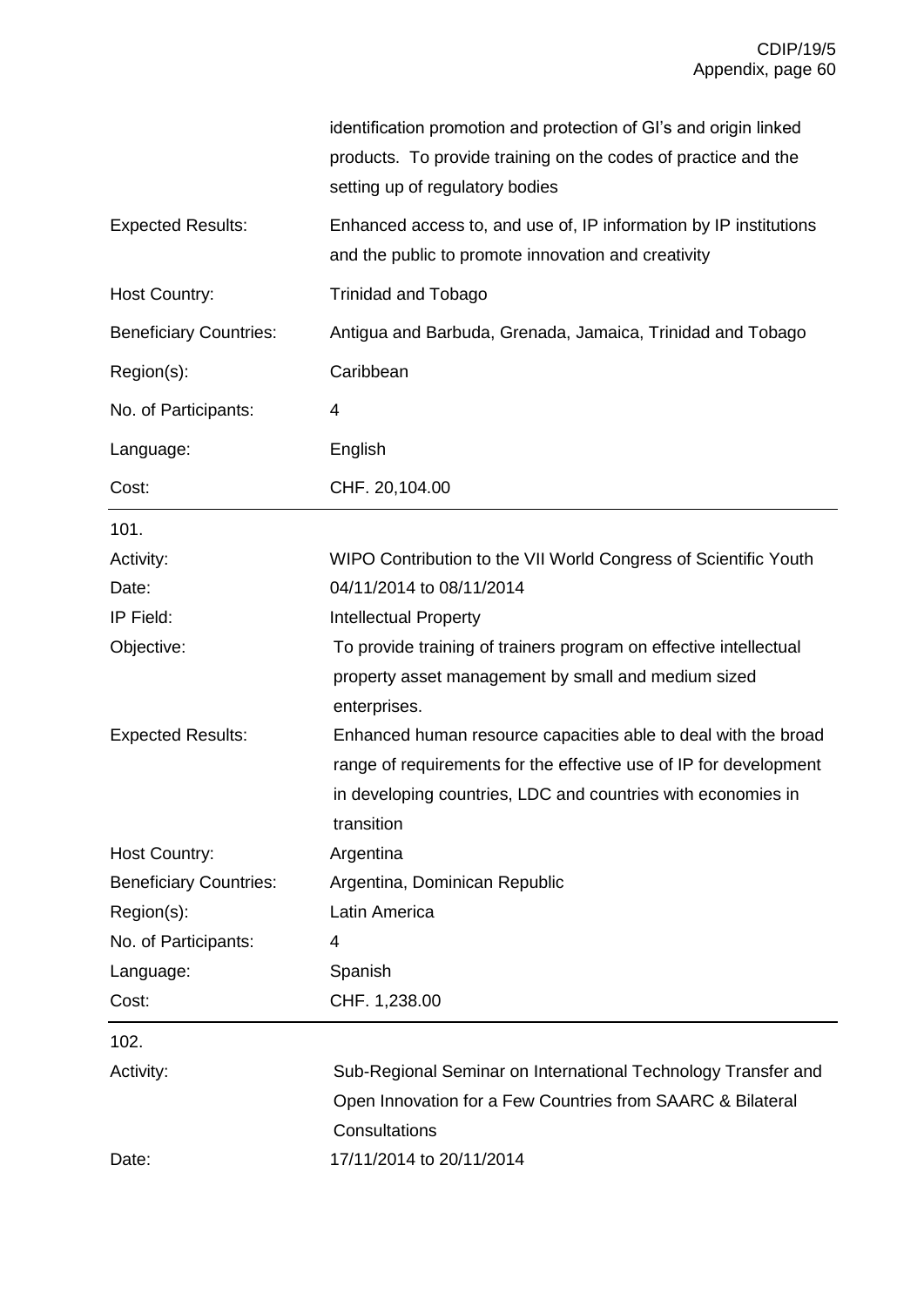| IP Field:                     | <b>Industrial Property</b>                                         |
|-------------------------------|--------------------------------------------------------------------|
| Objective:                    | To strengthen the knowledge and develop skills of the participants |
|                               | on the management and commercialization process of IP Assets,      |
|                               | discuss challenges and opportunities of IP based collaboration     |
|                               | and international technology transfer, promote awareness on open   |
|                               | innovation.                                                        |
| <b>Expected Results:</b>      | Enhanced human resource capacities able to deal with the broad     |
|                               | range of requirements for the effective use of IP for development  |
|                               | in developing countries, LDC and countries with economies in       |
|                               | transition.                                                        |
| <b>Host Country:</b>          | Nepal                                                              |
| <b>Beneficiary Countries:</b> | Afghanistan, Bangladesh, Bhutan, Nepal                             |
| Region(s):                    | Asia and the Pacific                                               |
| No. of Participants:          | 6                                                                  |
| Language:                     | English                                                            |
| Cost:                         | CHF. 31, 716.00                                                    |
|                               |                                                                    |
| 103.                          |                                                                    |
| Activity:                     | WIPO-South Africa Advanced Summer School on IP and TT              |
| Date:                         | 24/11/2014 to 05/12/2014                                           |
| Objective:                    | To provide an opportunity for senior students and young            |
|                               | professionals to acquire deeper knowledge on intellectual property |
|                               | and transfer of technology.                                        |
| IP Field:                     | <b>Industrial Property</b>                                         |
| <b>Expected Results:</b>      | Enhanced human resource capacities able to deal with the broad     |
|                               | range of requirements for the effective use of IP for development  |
|                               | in developing countries, LDC and countries with economies in       |
|                               | transition                                                         |
| <b>Host Country:</b>          | South Africa                                                       |
| <b>Beneficiary Countries:</b> | Botswana, Brazil, Cameroon, Chile, China, Ethiopia, Ghana Iran,    |
|                               | Kenya, Nigeria, South Africa, Tanzania, Uganda, Zimbabwe           |
| Region(s):                    | Africa, Latin America, Asia and the Pacific                        |
| No. of Participants:          | 48                                                                 |
| Language:                     | English                                                            |
| Cost:                         | CHF. 14,434.00                                                     |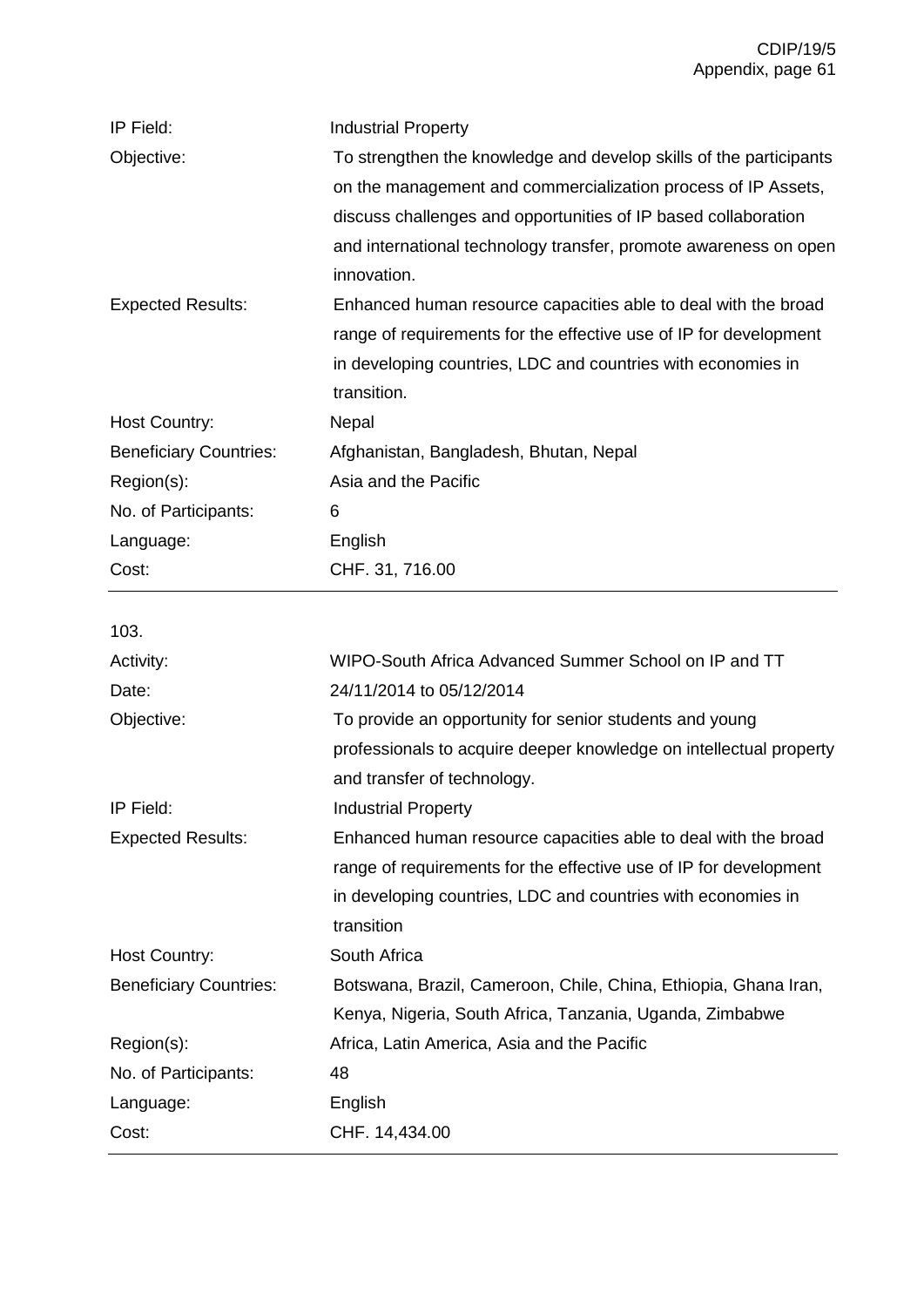| 104.                          |                                                                   |
|-------------------------------|-------------------------------------------------------------------|
| Activity:                     | Regional Workshop on the Transfer of Technology                   |
| Date:                         | 10/12/2014 to 12/12/2014                                          |
| IP Field:                     | Industrial property                                               |
| Objective:                    | To discuss about aspects related to the establishment of          |
|                               | technology transfer policies and about strategic models to foster |
|                               | innovation                                                        |
| <b>Expected Results:</b>      | National innovation and IP strategies and plans consistent with   |
|                               | national development objectives                                   |
| <b>Host Country:</b>          | Uruguay                                                           |
| <b>Beneficiary Countries:</b> | Argentina, Chile, Paraguay, Uruguay, Venezuela                    |
| Region(s):                    | Latin America                                                     |
| No. of Participants:          | 6                                                                 |
| Language:                     | English, Portuguese, Spanish                                      |
| Cost:                         | CHF. 24,012.00                                                    |
| 105.                          |                                                                   |
| Activity:                     | WIPO-Chile Summer School on Intellectual Property                 |
| Date:                         | 19/01/2015 to 30/01/2015                                          |
| IP Field:                     | <b>Intellectual Property</b>                                      |
|                               |                                                                   |
|                               |                                                                   |
| Objective:                    | To provide opportunity for senior students and young              |
|                               | professionals to acquire greater knowledge on IP issues, gain an  |
|                               | appreciation of IP as a tool for development and an understanding |
|                               | of the role and functions of WIPO.                                |
| <b>Expected Results:</b>      | Enhanced human resource capacities able to deal with the broad    |
|                               | range of requirements for the effective use of IP for development |
|                               | in developing countries, LDC and countries with economies in      |
|                               | transition                                                        |
| <b>Host Country:</b>          | Chile                                                             |
| <b>Beneficiary Countries:</b> | Argentina, Brazil, Chile, Colombia, Paraguay, Peru, Uruguay       |
| Region(s):                    | Latin America                                                     |
| No. of Participants:          | 40                                                                |
| Language:<br>Cost:            | Spanish<br>CHF. 11,775.00                                         |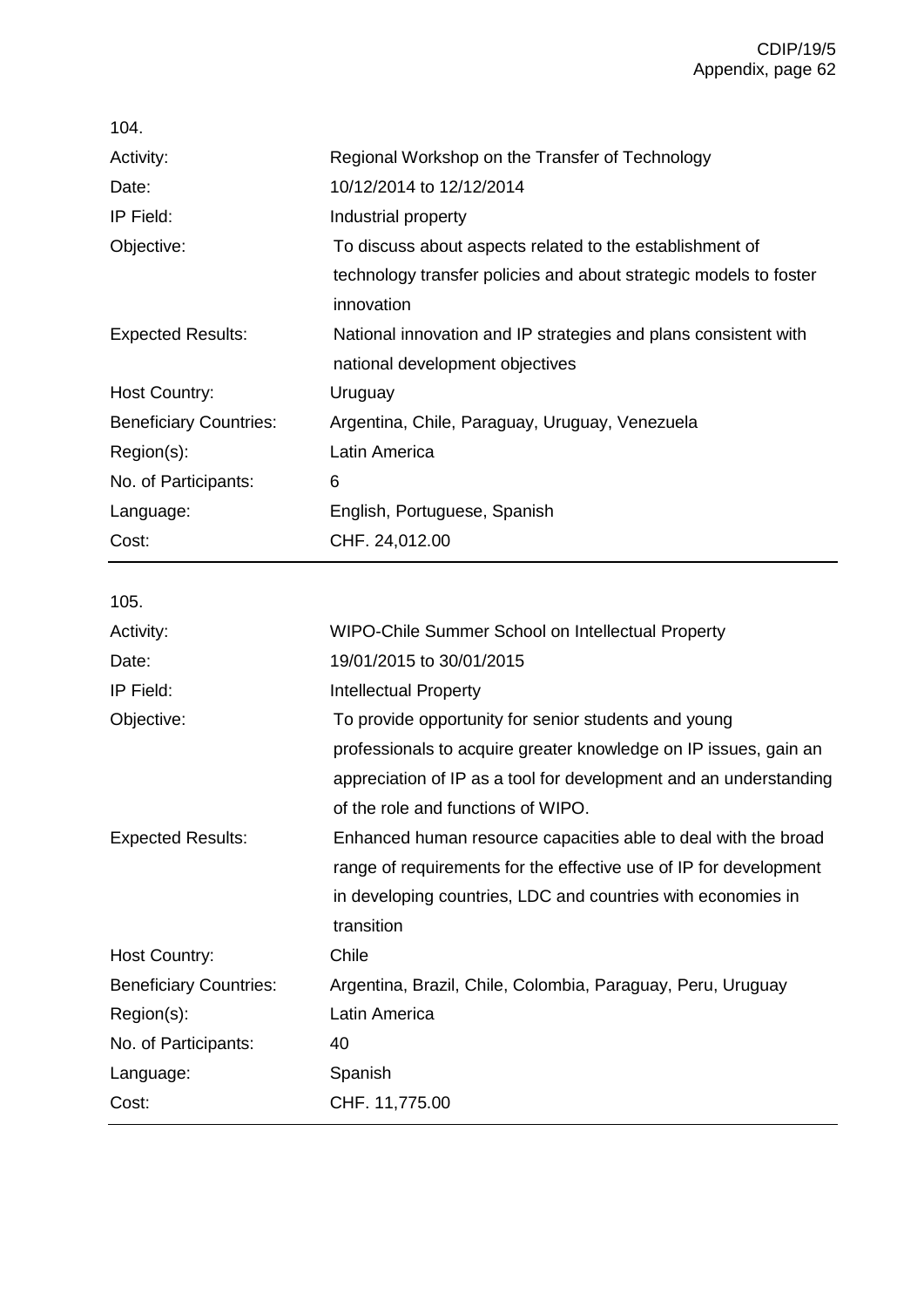| 106.                          |                                                                        |
|-------------------------------|------------------------------------------------------------------------|
| Activity:                     | WIPO-OAPI Sub-Regional Seminar on the Protection and                   |
|                               | Valuation of Research Findings for Teachers and Researchers            |
|                               | from Central Africa                                                    |
| Date:                         | 21/01/2015 to 23/01/2015                                               |
| IP Field:                     | Patents                                                                |
| Objective:                    | To enhance knowledge and skills of teachers and researchers            |
|                               | from universities and research and development institutions to         |
|                               | properly value and protect the findings of their research through      |
|                               | the IP system.                                                         |
| <b>Expected Results:</b>      | Enhanced human resource capacities able to deal with the broad         |
|                               | range of requirements for the effective use of IP for development      |
|                               | in developing countries, LDC and countries with economies in           |
|                               | transition                                                             |
| Host Country:                 | Cameroon                                                               |
| <b>Beneficiary Countries:</b> | Burundi, Cameroon, Central African Republic, Chad, Comoros,            |
|                               | Congo, Democratic Republic of the Congo, Equatorial Guinea,            |
|                               | Gabon, Rwanda                                                          |
| Region(s):                    | Africa                                                                 |
| No. of Participants:          | 10                                                                     |
| Language:                     | French                                                                 |
| Cost:                         | CHF. 33,946.00                                                         |
| 107.                          |                                                                        |
| Activity:                     | Study Visit on IP Management in the Innovation Value Chain for a       |
|                               | selected number of African Officials*                                  |
| Date:                         | 06/02/2015 to 06/05/2015                                               |
| IP Field:                     | <b>Industrial Property</b>                                             |
| Objective:                    | Study visit for professionals from Research Institutions directly      |
|                               | involved in technology transfer, intellectual property (IP)            |
|                               | management or institutional policy development and officials from      |
|                               | the Ministries overseeing science, technology and innovation from      |
|                               | the three African countries mentioned below.                           |
| <b>Expected Results:</b>      | Enhanced technical and knowledge infrastructure for IP Offices         |
|                               | and other IP institutions leading to better services (cheaper, faster, |
|                               | higher quality) to their stakeholders                                  |
| <b>Host Country:</b>          | Republic of Korea                                                      |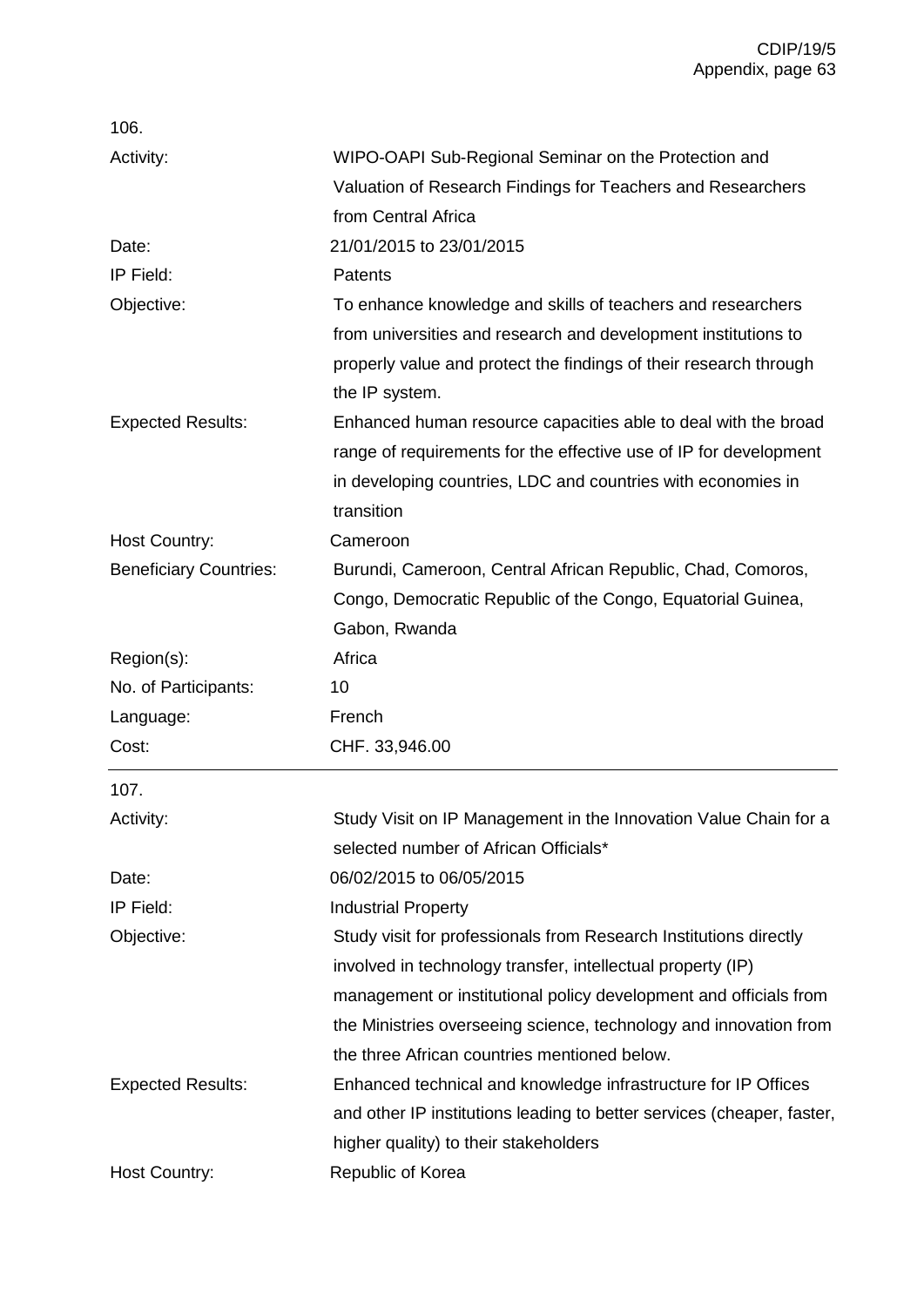| <b>Beneficiary Countries:</b> | Botswana, Republic of Korea, Rwanda, United Republic of |
|-------------------------------|---------------------------------------------------------|
|                               | Tanzania                                                |
| $Region(s)$ :                 | Africa, Asia and the Pacific                            |
| No. of Participants:          | 8                                                       |
| Language:                     | English                                                 |
| Cost:                         | CHF. 31,543.00                                          |
| <b>WIPO Contribution:</b>     | CHF. 5,879.00                                           |
| FIT Korea:                    | CHF. 25,664.00                                          |

| 108.                          |                                                                        |
|-------------------------------|------------------------------------------------------------------------|
| Activity:                     | Sub-Regional Meeting for the Establishment of Mechanisms for           |
|                               | Collaboration in the Constitution and Functioning of Technology        |
|                               | Transfer Offices (TTOs) in Central American Countries and the          |
|                               | Dominican Republic                                                     |
| Date:                         | 04/03/2015 to 05/03/2015                                               |
| IP Field:                     | <b>Industrial Property</b>                                             |
| Objective:                    | To prepare depending on the situation and strategic policies on        |
|                               | innovation and IP Management of each country a proposal of             |
|                               | guidelines and work plan to support the establishment and/or           |
|                               | strengthening of TTOs in the region as well as a plan of possible      |
|                               | sub regional collaboration actions on short and medium terms in        |
|                               | respect. These proposals for guidelines and roadmap will be            |
|                               | analyzed on the next meeting of Ministers of Central American          |
|                               | countries.                                                             |
| <b>Expected Results:</b>      | Enhanced technical and knowledge infrastructure for IP Offices         |
|                               | and other IP institutions leading to better services (cheaper, faster, |
|                               | higher quality) to their stakeholders                                  |
| <b>Host Country:</b>          | Panama                                                                 |
| <b>Beneficiary Countries:</b> | Costa Rica, Dominican Republic, El Salvador, Guatemala,                |
|                               | Honduras, Nicaragua, Panama                                            |
| Region(s):                    | Latin America                                                          |
| No. of Participants:          | 12                                                                     |
| Language:                     | Spanish                                                                |
| Cost:                         | CHF. 33,708.00                                                         |
|                               |                                                                        |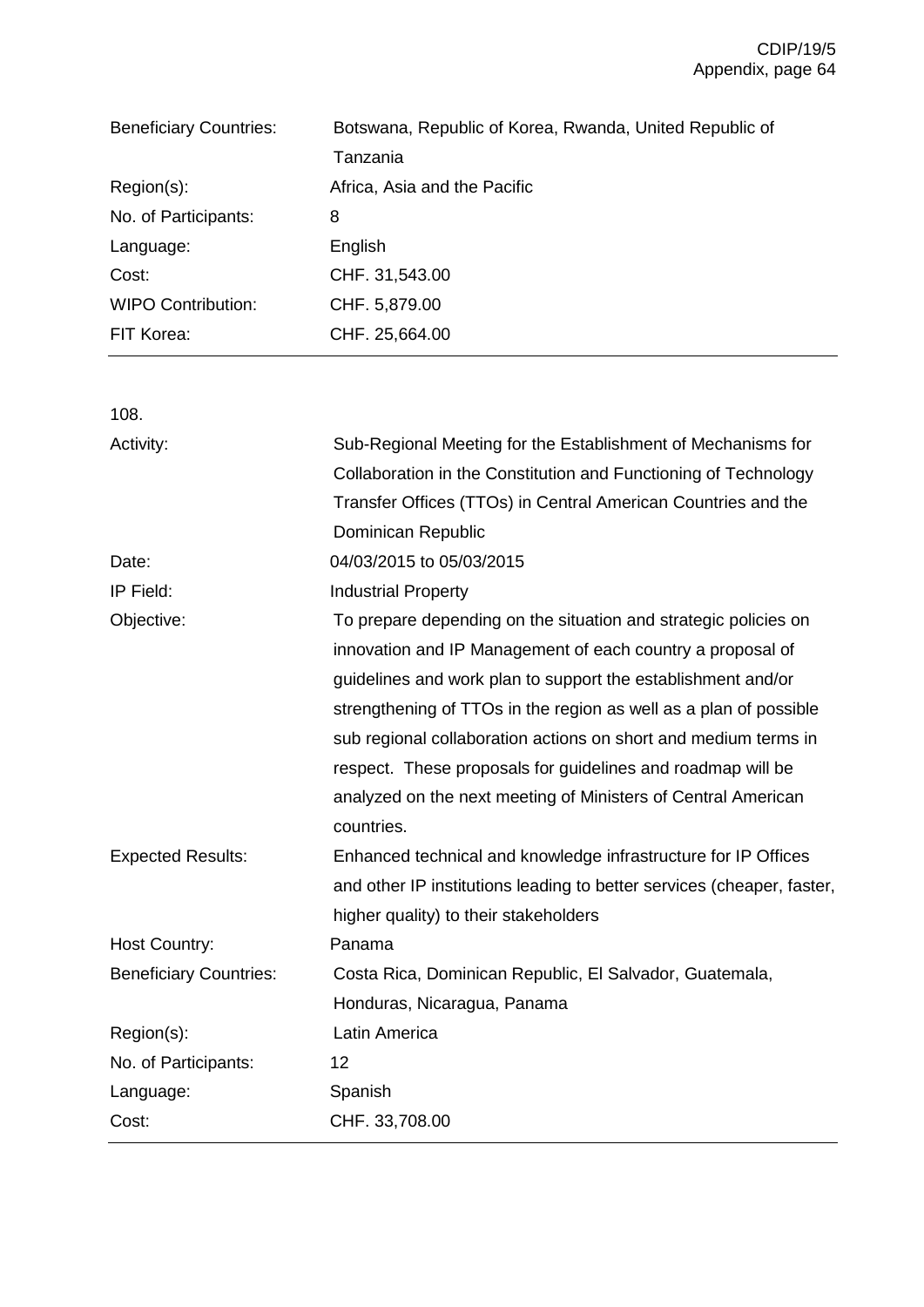| 109.                          |                                                                                                                                                                                                    |
|-------------------------------|----------------------------------------------------------------------------------------------------------------------------------------------------------------------------------------------------|
| Activity:                     | Towards Sustainable Development: Partnership for Innovation                                                                                                                                        |
|                               | and Technological Capacity Building in the Least Developed                                                                                                                                         |
|                               | Countries of Asia and the Pacific and the Pacific Region                                                                                                                                           |
| Date:                         | 28/04/2015 to 29/04/2015                                                                                                                                                                           |
| IP Field:                     | <b>Industrial Property</b>                                                                                                                                                                         |
| Objective:                    | To discuss the innovation and technology capacity issues of the<br>LDCs of the region and present how the capacity building and<br>development of the innovation system can be used for addressing |
|                               | their national development challenges.                                                                                                                                                             |
| <b>Expected Results:</b>      | Enhanced access to, and use of, IP information by IP institutions<br>and the public to promote innovation and creativity                                                                           |
| <b>Host Country:</b>          | Thailand                                                                                                                                                                                           |
| <b>Beneficiary Countries:</b> | Afghanistan, Bangladesh, Bhutan, Cambodia, Laos People's<br>Democratic Republic, Myanmar, Nepal, Solomon Islands,                                                                                  |
|                               | Thailand, East Timor.                                                                                                                                                                              |
| Region(s):                    | Asia and the Pacific                                                                                                                                                                               |
| No. of Participants:          | 27                                                                                                                                                                                                 |
| Language:                     | English                                                                                                                                                                                            |
| Cost:                         | CHF. 85,650.00                                                                                                                                                                                     |
| 110.                          |                                                                                                                                                                                                    |
| Activity:                     | Regional Seminar on the Dissemination of Appropriate                                                                                                                                               |
|                               | Technology Inventions*                                                                                                                                                                             |
| Date                          | 29/04/2015 to 30/04/2015                                                                                                                                                                           |
| IP Field:                     | <b>Patents</b>                                                                                                                                                                                     |
| Objective:                    | To enhance the capacities of WIPO Member States through a                                                                                                                                          |
|                               | better understanding on how IP-utilized appropriate technology                                                                                                                                     |
|                               | can help boost their economies. Provide a platform to share                                                                                                                                        |
|                               | experience and knowledge regarding the enhancement of                                                                                                                                              |
|                               | appropriate technology through IP information.                                                                                                                                                     |
| <b>Expected Results:</b>      | Enhanced access to, and use of, IP information by IP institutions                                                                                                                                  |
|                               | and the public to promote innovation and creativity                                                                                                                                                |
| Host Country:                 | Republic of Korea                                                                                                                                                                                  |
| <b>Beneficiary Countries:</b> | Bangladesh, Bhutan, Cambodia, Chad, Ethiopia, Ghana,                                                                                                                                               |
|                               | Guatemala, Indonesia, Laos People's Democratic Republic,                                                                                                                                           |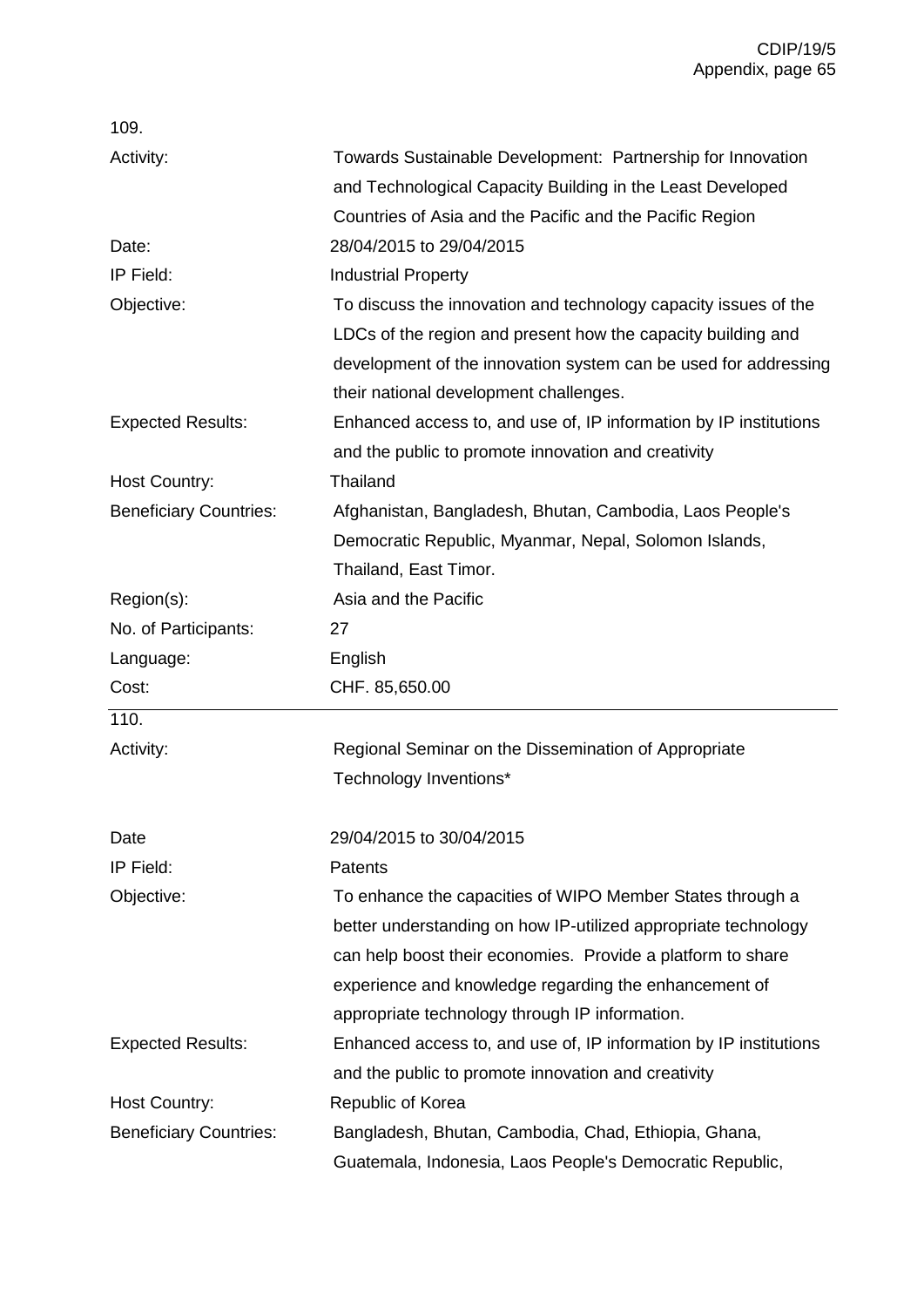|                               | Malaysia, Mongolia, Nepal, Papua New Guinea, Philippines,                     |
|-------------------------------|-------------------------------------------------------------------------------|
|                               | Republic of Korea, Sri Lanka, Thailand, Viet Nam, Zambia.                     |
| Region(s):                    | Asia and the Pacific, Africa, Latin America                                   |
| No. of Participants:          | 30                                                                            |
| Language:                     | English                                                                       |
| Cost:                         | CHF. 125,579.00                                                               |
| 111.                          |                                                                               |
| Activity:                     | II Regional Workshop on Intellectual Property and Transfer of                 |
|                               | Technology**                                                                  |
| Date:                         | 07/05/2015 to 08/05/2015                                                      |
| IP Field:                     | Patents                                                                       |
| Objective:                    | To discuss aspects related to the establishment of technology                 |
|                               | transfer policies and practices and strategic models to foster<br>innovation. |
| <b>Expected Results:</b>      | National innovation and IP strategies and plans consistent                    |
|                               | with national development objectives                                          |
| Host Country:                 | Peru                                                                          |
| <b>Beneficiary Countries:</b> | Costa Rica, Panama, Nicaragua, Honduras, Guatemala,                           |
|                               | El Salvador, Dominican Republic                                               |
| Region(s):                    | Latin America                                                                 |
| No. of Participants:          | 6                                                                             |
| Language:                     | Spanish, Portuguese                                                           |
| Cost:                         | CHF. 22,135.00                                                                |
| <b>WIPO Contribution:</b>     | CHF. 5,000.00                                                                 |
| FIT Brazil:                   | CHF. 17,135.00                                                                |
| 112.                          |                                                                               |
| Activity:                     | WIPO-Singapore Summer School on Intellectual Property                         |
| Date:                         | 18/05/2015 to 29/05/2015                                                      |
| IP Field:                     | <b>Intellectual Property</b>                                                  |
| Objective:                    | To provide opportunity for senior students and young                          |
|                               | professionals to acquire greater knowledge on IP issues, gain an              |
|                               | appreciation of IP as a tool for development and an understanding             |
|                               | of the role and functions of WIPO.                                            |
| <b>Expected Results:</b>      | Enhanced human resource capacities able to deal with the broad                |
|                               | range of requirements for the effective use of IP for development             |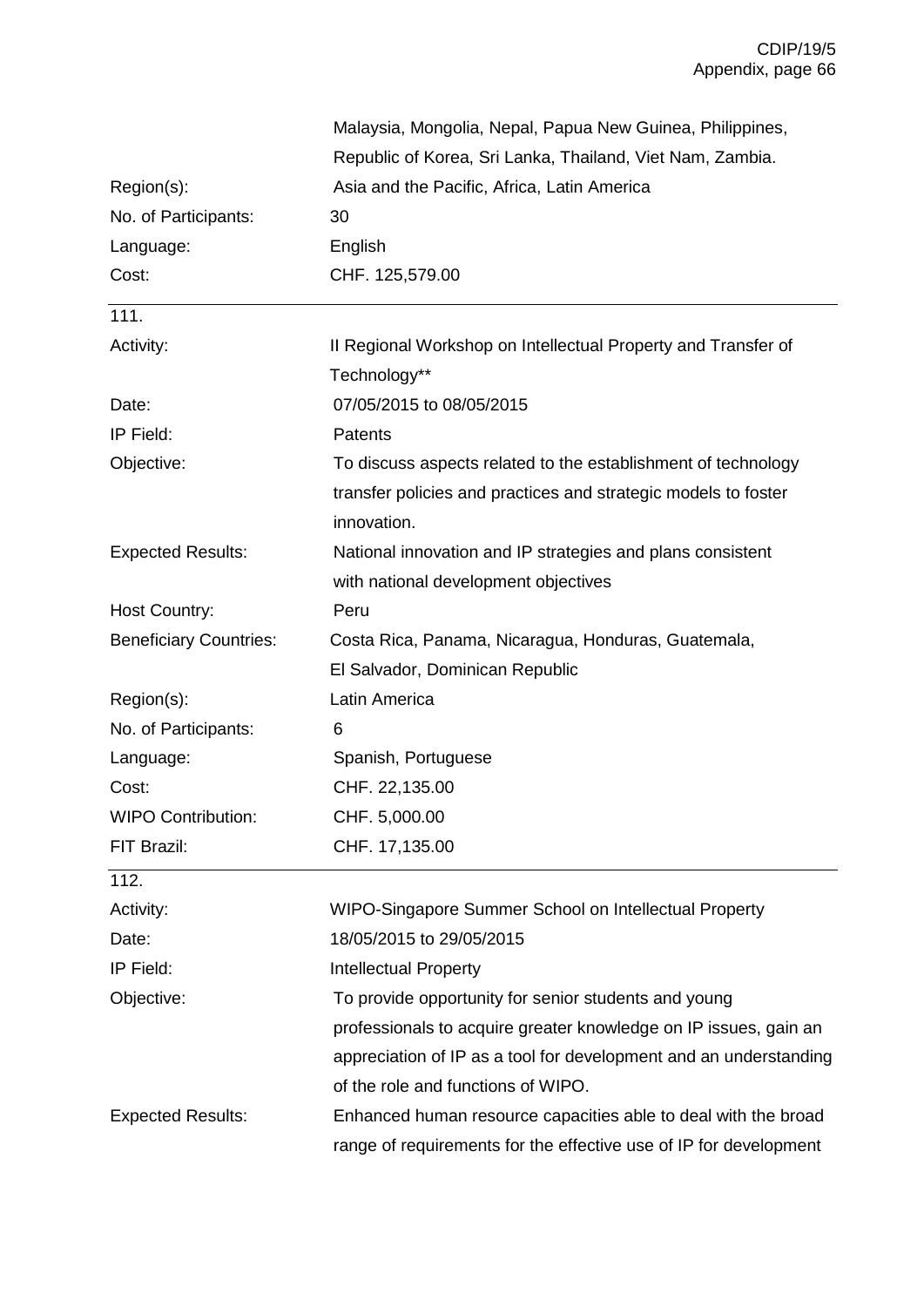|                               | in developing countries, LDC and countries with economies in      |  |
|-------------------------------|-------------------------------------------------------------------|--|
|                               | transition                                                        |  |
| Host Country:                 | Singapore                                                         |  |
| <b>Beneficiary Countries:</b> | India, Indonesia, Kuwait, Malaysia, Pakistan, Singapore, Saudi    |  |
|                               | Arabia, Viet Nam                                                  |  |
| Region(s):                    | Asia and the Pacific, Arab Countries                              |  |
| No. of Participants:          | 22                                                                |  |
| Language:                     | English                                                           |  |
| Cost:                         | CHF. 5,969.00                                                     |  |
| 113.                          |                                                                   |  |
| Activity:                     | WIPO-Mexico Summer School on Intellectual Property                |  |
| Date:                         | 01/06/2015 to 12/06/2015                                          |  |
| IP Field:                     | <b>Intellectual Property</b>                                      |  |
| Objective:                    | To provide opportunity for senior students and young              |  |
|                               | professionals to acquire greater knowledge on IP issues, gain an  |  |
|                               | appreciation of IP as a tool for development and an understanding |  |
|                               | of the role and functions of WIPO.                                |  |
| <b>Expected Results:</b>      | Enhanced human resource capacities able to deal with the broad    |  |
|                               | range of requirements for the effective use of IP for development |  |
|                               | in developing countries, LDC and countries with economies in      |  |
|                               | transition                                                        |  |
| Host Country:                 | Mexico                                                            |  |
| <b>Beneficiary Countries:</b> | Bolivia, Colombia, Cuba, Mexico, Peru                             |  |
| Region(s):                    | Latin America                                                     |  |
| No. of Participants:          | 30                                                                |  |
| Language:                     | Spanish                                                           |  |
| Cost:                         | CHF. 9,761.00                                                     |  |
| 114.                          |                                                                   |  |
| Activity:                     | Sub-regional Forum to Promote the Use of Industrial Property as a |  |
|                               | Strategic Tool to Increase Competitiveness. The Vision of Central |  |
|                               | <b>American Enterprises</b>                                       |  |
| Date:                         | 24/06/2015 to 25/06/2015                                          |  |
| IP Field:                     | Industrial property                                               |  |
| Objective:                    | To promote an awareness raising strategy among the                |  |
|                               | entrepreneurial community on the use of IP as a tool for          |  |
|                               | increasing economic competitiveness.                              |  |
|                               |                                                                   |  |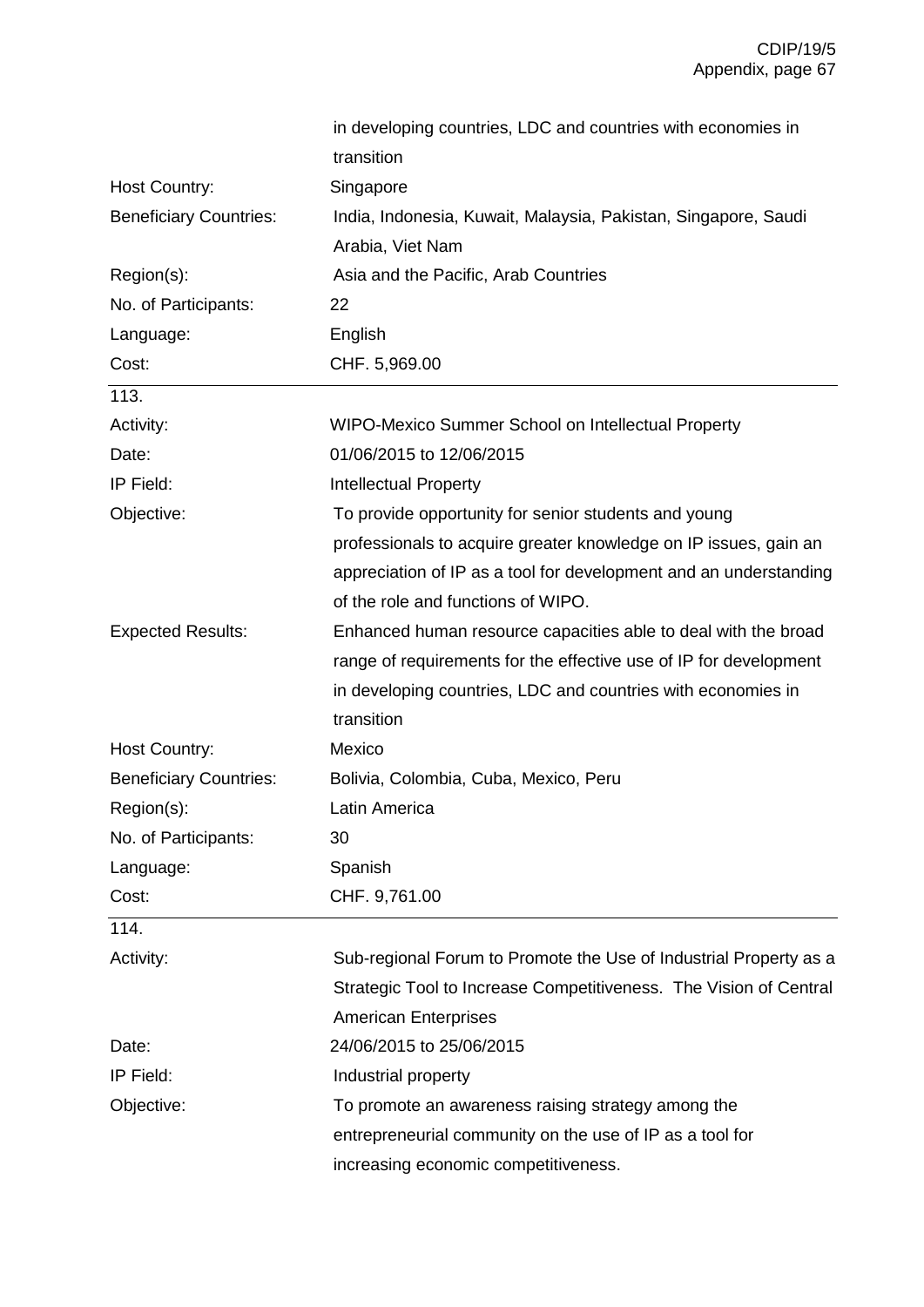| <b>Expected Results:</b>      | Enhanced access to, and use of, IP information by IP institutions |  |
|-------------------------------|-------------------------------------------------------------------|--|
|                               | and the public to promote innovation and creativity               |  |
| <b>Host Country:</b>          | Guatemala                                                         |  |
| <b>Beneficiary Countries:</b> | Costa Rica, Dominican Republic, El Salvador, Guatemala,           |  |
|                               | Honduras, Nicaragua, Panama                                       |  |
| $Region(s)$ :                 | Latin America                                                     |  |
| No. of Participants:          | 14                                                                |  |
| Language:                     | Spanish                                                           |  |
| Cost:                         | CHF. 37,399.00.                                                   |  |

| 115.                          |                                                                                                                                                                                                                            |  |
|-------------------------------|----------------------------------------------------------------------------------------------------------------------------------------------------------------------------------------------------------------------------|--|
| Activity:                     | Joint WIPO/IDB/CEDA/CARICOM Workshops on GIs/OLPs and<br><b>Branding</b>                                                                                                                                                   |  |
| Date:                         | 29/06/2015 to 30/06/2015                                                                                                                                                                                                   |  |
| IP Field:                     | <b>Trademarks/Geographical Indications</b>                                                                                                                                                                                 |  |
| Objective:                    | To provide advanced training to producer groups in the strategic<br>use of IP, supply chain development and marketing in the<br>agricultural sector. Obtain feedback and assessment from<br>producer groups on the project |  |
| <b>Expected Results:</b>      | Enhanced human resource capacities able to deal with the broad<br>range of requirements for the effective use of IP for development in<br>developing countries, LDC and countries with economies in<br>transition          |  |
| <b>Host Country:</b>          | Jamaica                                                                                                                                                                                                                    |  |
| <b>Beneficiary Countries:</b> | Antigua and Barbuda, Trinidad and Tobago, Suriname, Saint<br>Lucia, Jamaica, Grenada, Dominica, Belize, Barbados                                                                                                           |  |
| Region(s):                    | Caribbean                                                                                                                                                                                                                  |  |
| No. of Participants:          | 13                                                                                                                                                                                                                         |  |
| Language:                     | English                                                                                                                                                                                                                    |  |
| Cost:                         | CHF. 24,500.00                                                                                                                                                                                                             |  |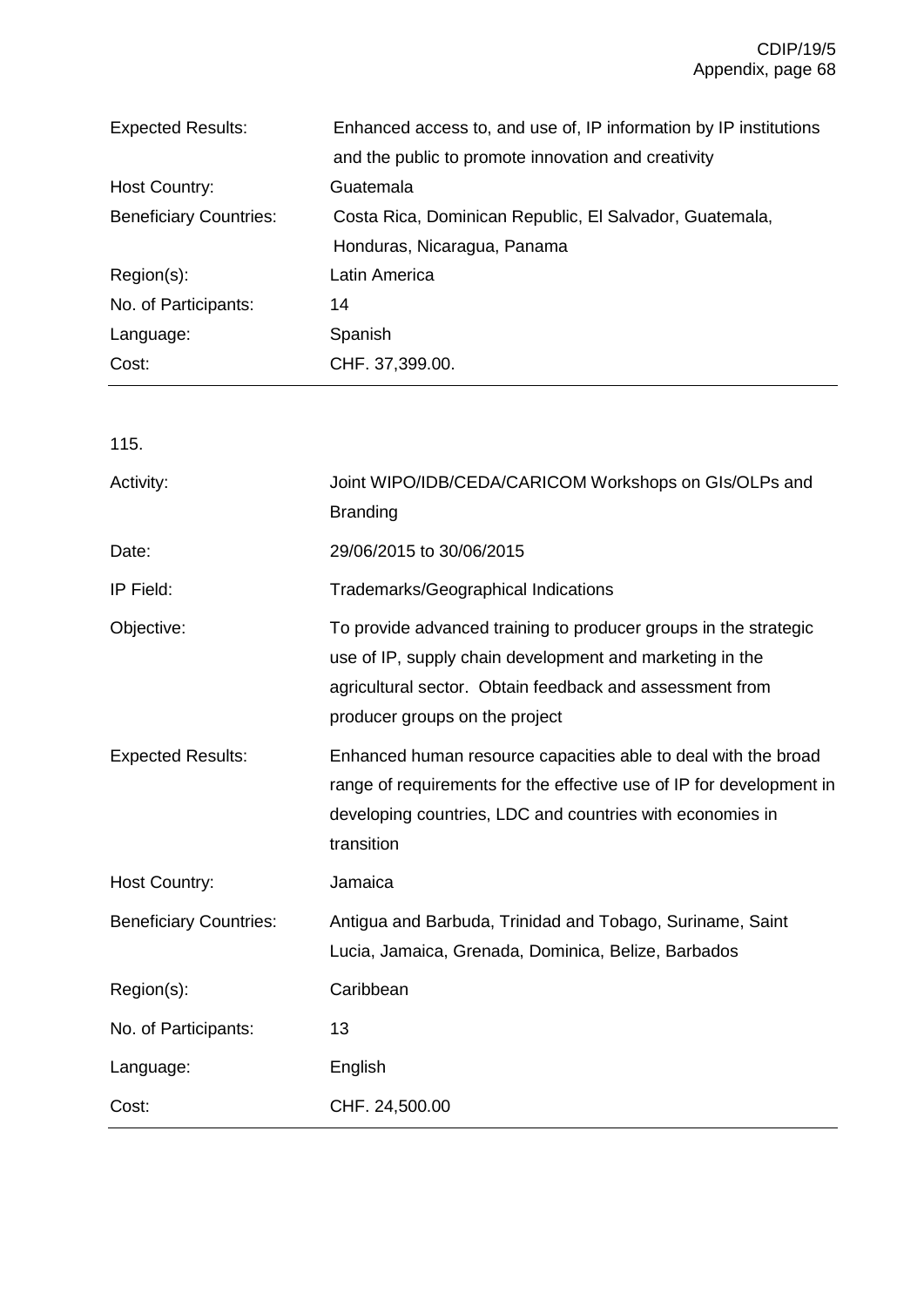| 116.                          |                                                                   |  |
|-------------------------------|-------------------------------------------------------------------|--|
| Activity:                     | Seminar with INPI Brazil and Brazilian Franchising Association on |  |
|                               | Franchising and Alternative Dispute Resolution**                  |  |
| Date:                         | 02/09/2015 to 04/09/2015                                          |  |
| IP Field:                     | <b>Industrial Property</b>                                        |  |
| Objective:                    | To explore potential collaboration in the area of ADR with        |  |
|                               | representatives of IP Offices attending the meeting and encourage |  |
|                               | the development model R&D agreements including ADR Clauses        |  |
| <b>Expected Results:</b>      | Enhanced human resource capacities able to deal with the broad    |  |
|                               | range of requirements for the effective use of IP for development |  |
|                               | in developing countries, LDC and countries with economies in      |  |
|                               | transition                                                        |  |
| Host Country:                 | <b>Brazil</b>                                                     |  |
| <b>Beneficiary Countries:</b> | Argentina, Bolivia, Chile, Colombia, Costa Rica, Cuba, Dominican  |  |
|                               | Republic, Ecuador, El Salvador, Guatemala, Honduras, Mexico,      |  |
|                               | Nicaragua, Panama, Paraguay, Peru, Uruguay and Venezuela          |  |
| Region(s):                    | Latin America                                                     |  |
| No. of Participants:          | 18                                                                |  |
| Language:                     | English, Portuguese, Spanish                                      |  |
| Cost:                         | CHF. 20,374.00                                                    |  |
| <b>WIPO Contribution:</b>     | CHF. 13,401.20                                                    |  |
| FIT Brazil:                   | CHF. 6,972.80                                                     |  |
| 117.                          |                                                                   |  |
| Activity:                     | III Workshop on Intellectual Property and technology transfer     |  |
| Date:                         | 18/11/2015 to 20/11/2015                                          |  |
| IP Field:                     | <b>Industrial Property</b>                                        |  |
| Objective:                    | To focus on several aspects related to public policies on IP      |  |
|                               | and technology management, as well as on practices and            |  |
|                               | experiences on the establishment of agreements and                |  |
|                               | partnerships between academic institutions and industry.          |  |
| <b>Expected Results:</b>      | National innovation and IP strategies and plans consistent        |  |
|                               | with national development objectives                              |  |
| <b>Host Country:</b>          | <b>Brazil</b>                                                     |  |
| <b>Beneficiary Countries:</b> | Brazil, Peru, Panamá, El Salvador, Cuba, Colombia                 |  |
| Region(s):                    | Latin America                                                     |  |
| No. of Participants:          | 7                                                                 |  |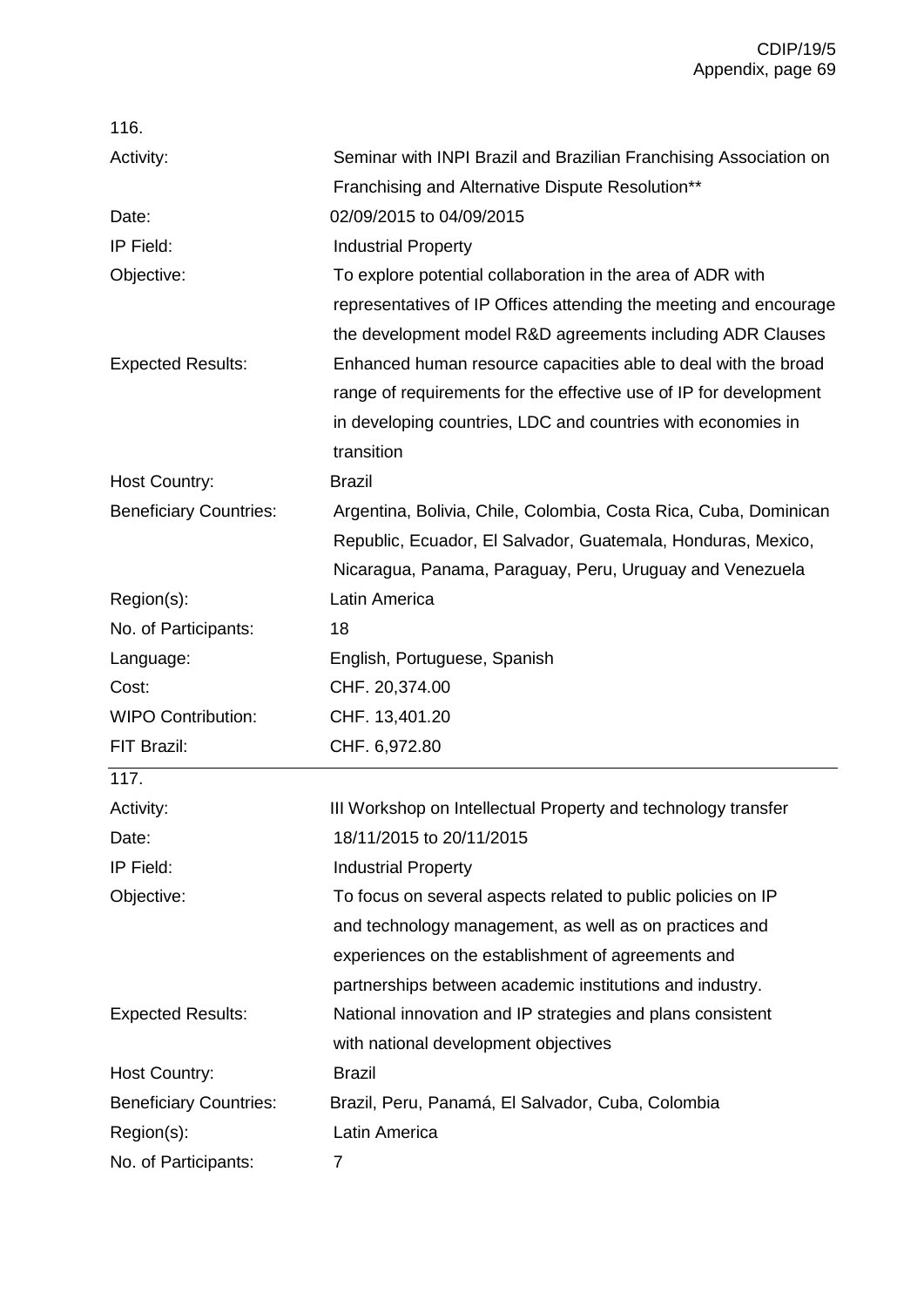| Language:                     | English, Portuguese                                           |  |
|-------------------------------|---------------------------------------------------------------|--|
| Cost:                         | CHF. 29,861.00                                                |  |
| 118.                          |                                                               |  |
| Activity:                     | Expert Mission on Development of a Capacity Building          |  |
|                               | Workshop on Technology Transfer and Information Analysis in   |  |
|                               | the Framework of WIPO TISC Program                            |  |
| Date:                         | 30/11/2015 to 04/12/2015                                      |  |
| IP Field:                     | Patents                                                       |  |
| Objective:                    | To use technological information in the technology transfer   |  |
|                               | management and information analysis.                          |  |
| <b>Expected Results:</b>      | Enhanced access to, and use of, IP information by IP          |  |
|                               | institutions and the public to promote innovation and         |  |
|                               | creativity                                                    |  |
| Host Country:                 | Costa Rica                                                    |  |
| <b>Beneficiary Countries:</b> | Costa Rica, Cuba                                              |  |
| Region(s):                    | Latin America                                                 |  |
| No. of Participants:          | 2                                                             |  |
| Language:                     | Spanish                                                       |  |
| Cost:                         | CHF. 2,599.00                                                 |  |
| 119.                          |                                                               |  |
| Activity:                     | WIPO-South Africa Advanced Summer School on Intellectual      |  |
|                               | Property and Transfer of Technology, at the University of     |  |
|                               | KwaZulu Natal, Durban                                         |  |
| Date:                         | 30/11/2015 to 30/12/2015                                      |  |
| IP Field:                     | <b>Industrial Property</b>                                    |  |
| Objective:                    | To provide an opportunity for senior students (graduates and  |  |
|                               | post graduates) and young professionals: a) to acquire deeper |  |
|                               | knowledge on the interface between intellectual property (IP) |  |
|                               | and transfer of technology; and b) to discuss IP issues       |  |
|                               | pertaining to licensing negotiations through case studies and |  |
|                               | simulation exercises.                                         |  |
| <b>Expected Results:</b>      | Enhanced human resource capacities able to deal with the      |  |
|                               | broad range of requirements for the effective use of IP for   |  |
|                               | development in developing countries, LDC and countries with   |  |
|                               | economies in transition                                       |  |
| <b>Host Country:</b>          | South Africa                                                  |  |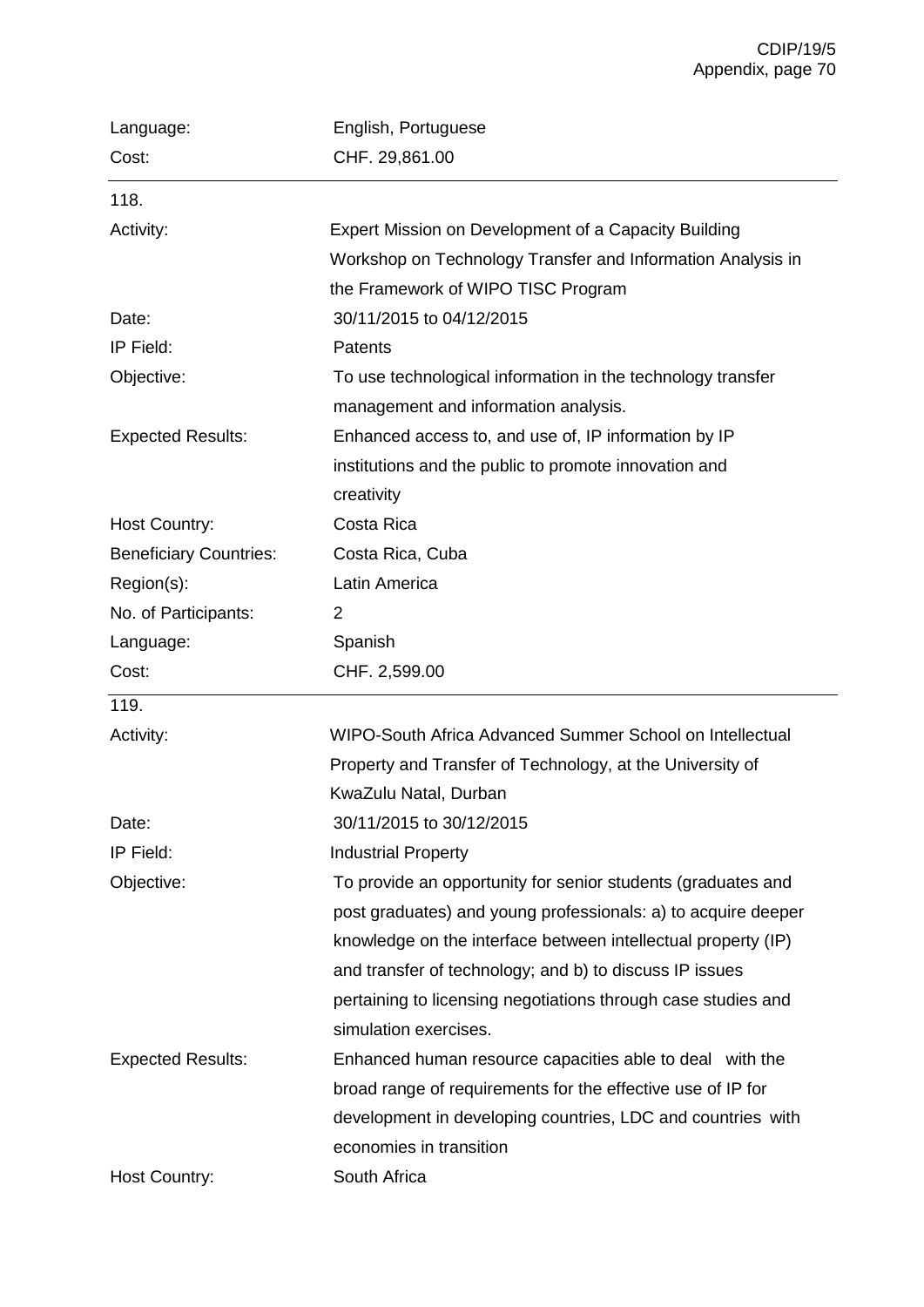| <b>Beneficiary Countries:</b>                              | Botswana, Cameroon, Ethiopia, Ghana, Kenya, Nigeria, South  |                |
|------------------------------------------------------------|-------------------------------------------------------------|----------------|
|                                                            | Africa, Tanzania, Uganda, Zimbabwe<br>Africa<br>46          |                |
| Region(s):<br>No. of Participants:<br>Spanish<br>Language: |                                                             |                |
|                                                            |                                                             |                |
|                                                            | Cost:                                                       | CHF. 15,217.00 |
| 120.                                                       |                                                             |                |
| Activity:                                                  | WIPO-Chile Summer School on intellectual Property           |                |
| Date:                                                      | 25/01/2016 to 05/02/2016                                    |                |
| IP Field:                                                  | <b>Intellectual Property</b>                                |                |
| Objective:                                                 | To target and provide opportunities for senior students     |                |
|                                                            | and young professionals to: 1) acquire an appreciation of   |                |
|                                                            | intellectual property issues; 2) gain an appreciation of    |                |
|                                                            | intellectual property as a tool for development; and 3)     |                |
|                                                            | teach students about the role and functions of WIPO         |                |
| <b>Expected Results:</b>                                   | Enhanced human resource capacities able to deal with the    |                |
|                                                            | broad range of requirements for the effective use of IP for |                |
|                                                            | development in developing countries, LDC and countries      |                |
|                                                            | with economies in transition                                |                |
| Host Country:                                              | Chile                                                       |                |
| <b>Beneficiary Countries:</b>                              | Chile, Colombia, México, Peru                               |                |
| Region(s):                                                 | Latin America                                               |                |
| No. of Participants:                                       | 50                                                          |                |
| Language:                                                  | Spanish                                                     |                |
| Cost:                                                      | CHF. 11,294.00                                              |                |
| 121.                                                       |                                                             |                |
| Activity:                                                  | The Seed Project: International Education Program on        |                |
|                                                            | Ideas, Invention, Innovation and Intellectual Property*     |                |
| Date:                                                      | 16/05/2016 to 20/05/2016                                    |                |
| IP Field:                                                  | Patents                                                     |                |
| Objective:                                                 | To increase participants' knowledge on the inventing        |                |
|                                                            | process, protection of inventions and management of         |                |
|                                                            | IPRs; to pass on the know-how of a teaching method that     |                |
|                                                            | the Republic of Korea has gained through various projects   |                |
|                                                            | and educational programs in order to enable participants    |                |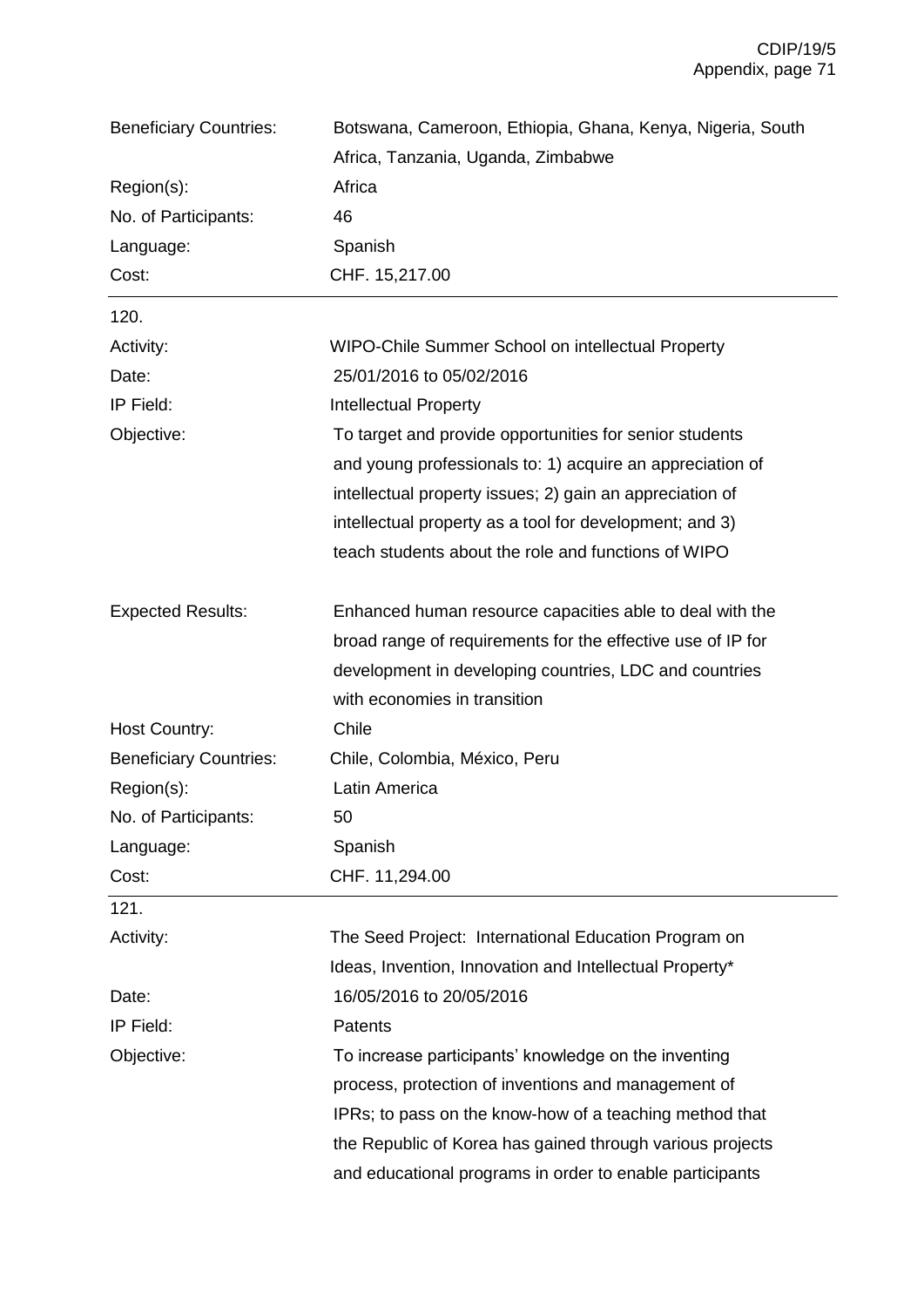|                               | to share the received knowledge and skills at the national                    |  |
|-------------------------------|-------------------------------------------------------------------------------|--|
|                               | level.                                                                        |  |
| <b>Expected Results:</b>      | Strengthened cooperation mechanisms and                                       |  |
|                               | programs tailored to the needs of developing                                  |  |
|                               | countries and LDCs                                                            |  |
| <b>Host Country:</b>          | Republic of Korea                                                             |  |
| <b>Beneficiary Countries:</b> | Malaysia, Viet Nam, Republic of Korea, Philippines,                           |  |
|                               | Mongolia, Republic of Korea, Turkey                                           |  |
| Region(s):                    | Asia and the Pacific                                                          |  |
| No. of Participants:          | 17                                                                            |  |
| Language:                     | English                                                                       |  |
| Cost:                         | CHF. 64,771.00                                                                |  |
| <b>WIPO Contribution:</b>     | CHF. 4,900.00                                                                 |  |
| FIT Korea:                    | CHF. 59,871.00                                                                |  |
| 122.                          |                                                                               |  |
| Activity:                     | WIPO-Mexico Summer School on Intellectual Property                            |  |
| Date:                         | 30/05/2016 to 10/06/2016                                                      |  |
| IP Field:                     | <b>Intellectual Property</b>                                                  |  |
| Objective:                    | To provide opportunity for senior students and young                          |  |
|                               | professionals to acquire greater knowledge on IP as a tool for                |  |
|                               | development and teach students about the role and functions of<br><b>WIPO</b> |  |
| <b>Expected Results:</b>      | Enhanced access to, and use of, IP information by IP                          |  |
|                               | institutions and the public to promote innovation and                         |  |
|                               | creativity                                                                    |  |
| <b>Host Country:</b>          | Mexico                                                                        |  |
| <b>Beneficiary Countries:</b> | Bolivia, Colombia, Cuba, Mexico, Peru, Costa Rica, Uruguay                    |  |
| Region(s):                    | Latin America                                                                 |  |
| No. of Participants:          | 50                                                                            |  |
| Language:                     | Spanish                                                                       |  |
| Cost:                         | CHF. 18,785.00                                                                |  |
| 123.                          |                                                                               |  |
| Activity:                     | WIPO-Korea Summer School on Intellectual Property                             |  |
| Date:                         | 11/07/2016 to 22/07/2016                                                      |  |
| IP Field:                     | <b>Intellectual Property</b>                                                  |  |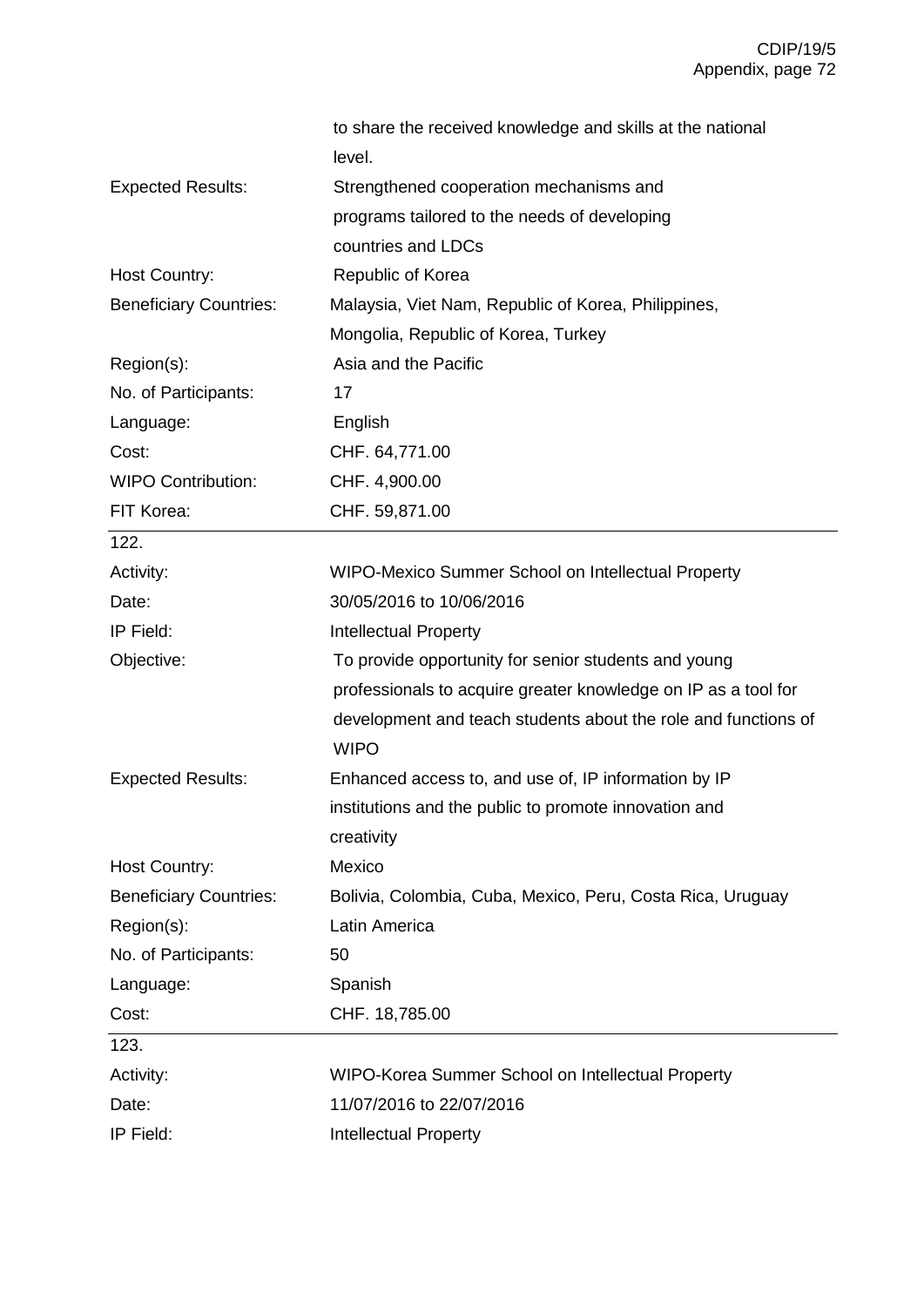| Objective:                    | To provide an opportunity for senior students, graduates and |  |  |
|-------------------------------|--------------------------------------------------------------|--|--|
|                               | post-graduates and young professionals to acquire deeper     |  |  |
|                               | knowledge on IP issues, gain understanding and tools for IP  |  |  |
|                               | management, and knowledge on the role and functions of       |  |  |
|                               | <b>WIPO</b>                                                  |  |  |
| <b>Expected Results:</b>      | Enhanced human resource capacities able to deal with the     |  |  |
|                               | broad range of requirements for the effective use of IP for  |  |  |
|                               | development in developing countries, LDC and countries       |  |  |
|                               | with economies in transition.                                |  |  |
| <b>Host Country:</b>          | Republic of Korea                                            |  |  |
| <b>Beneficiary Countries:</b> | Cameroon, Brazil, Malawi, Nepal, Indonesia, Lesotho, India   |  |  |
| Region(s):                    | Asia Pacific, Latin America, Africa                          |  |  |
| No. of Participants:          | 7                                                            |  |  |
| Language:                     | English                                                      |  |  |
| Cost:                         | CHF. 28,846.00                                               |  |  |
| <b>WIPO Contribution:</b>     | CHF. 11,846.00                                               |  |  |
| FIT Korea:                    | CHF. 15,000.00                                               |  |  |

124.

| Activity:                     | IV Regional Workshop on Industrial Property and Technology       |  |
|-------------------------------|------------------------------------------------------------------|--|
|                               | Transfer**                                                       |  |
| Date:                         | 07/09/2016 to 09/09/2016                                         |  |
| IP Field:                     | Patents                                                          |  |
| Objective:                    | To discuss the establishment of technology transfer policies and |  |
|                               | to present practical aspects related to the negotiation and      |  |
|                               | drafting of technology agreements                                |  |
| <b>Expected Results:</b>      |                                                                  |  |
| <b>Host Country:</b>          | El Salvador                                                      |  |
| <b>Beneficiary Countries:</b> | Colombia, Nicaragua, Mexico, Guatemala, El Salvador,             |  |
|                               | Ecuador, Dominican Republic, Costa Rica                          |  |
| Region(s):                    | Latin America                                                    |  |
| No. of Participants:          | 7                                                                |  |
| Language:                     | Spanish                                                          |  |
| Cost:                         | CHF. 31,180.00                                                   |  |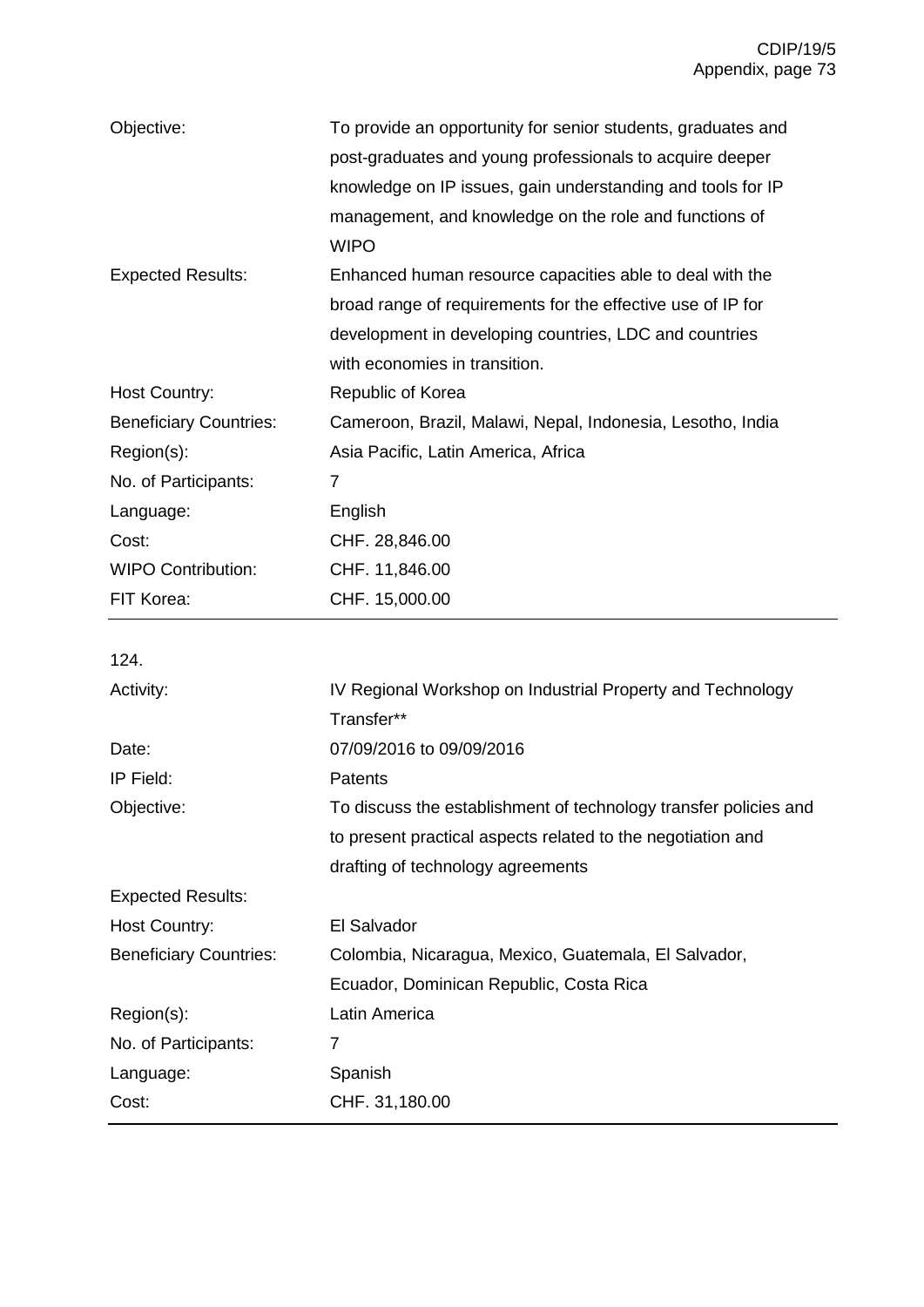| 125.                          |                                                                  |  |
|-------------------------------|------------------------------------------------------------------|--|
| Activity:                     | IX ENAPID - Academic Meeting on IP, Innovation and               |  |
|                               | Development**                                                    |  |
| Date:                         | 23/11/2016 to 25/11/2016                                         |  |
| IP Field:                     | Patents                                                          |  |
| Objective:                    | To join together research institutions, industry and government, |  |
|                               | in order to analyze open innovation. Some main issues will be    |  |
|                               | R&D providing services; Licenses from IP rights; and             |  |
|                               | technology transfer and also to discuss the challenges and       |  |
|                               | opportunities for the IP Academies.                              |  |
| <b>Expected Results:</b>      | Enhanced access to, and use of, IP information by IP             |  |
|                               | institutions and the public to promote innovation and creativity |  |
| <b>Host Country:</b>          | <b>Brazil</b>                                                    |  |
| <b>Beneficiary Countries:</b> | Argentina, Venezuela, Uruguay, Peru, Paraguay, Panama,           |  |
|                               | Nicaragua, Mexico, Guatemala, El Salvador, Ecuador,              |  |
|                               | Dominican Republic, Cuba, Costa Rica, Colombia, Chile, Brazil    |  |
| Region(s):                    | Latin America                                                    |  |
| No. of Participants:          | 15                                                               |  |
| Language:                     | English, Portuguese, Spanish                                     |  |
| Cost:                         | CHF. 42,857.00                                                   |  |
| <b>WIPO Contribution:</b>     | CHF. 3,804.00                                                    |  |
| FIT Brazil:                   | CHF. 39,053.00                                                   |  |
| 126.                          |                                                                  |  |
| Activity:                     | WIPO-South Africa Summer School on Intellectual Property and     |  |
|                               | <b>Transfer of Technology</b>                                    |  |
| Date:                         | 05/12/2016 to 15/12/2016                                         |  |
| IP Field:                     | <b>Intellectual Property</b>                                     |  |
| Objective:                    | To provide an opportunity for senior students (graduates and     |  |
|                               | post graduates) and young professionals: a) to acquire deeper    |  |
|                               | knowledge on the interface between intellectual property (IP)    |  |
|                               | and transfer of technology; and; b) to discuss IP issues         |  |
|                               | pertaining to licensing negotiations through case studies and    |  |
|                               | simulation exercises.                                            |  |
| <b>Expected Results:</b>      | Enhanced human resource capacities able to deal with the         |  |
|                               | broad range of requirements for the effective use of IP for      |  |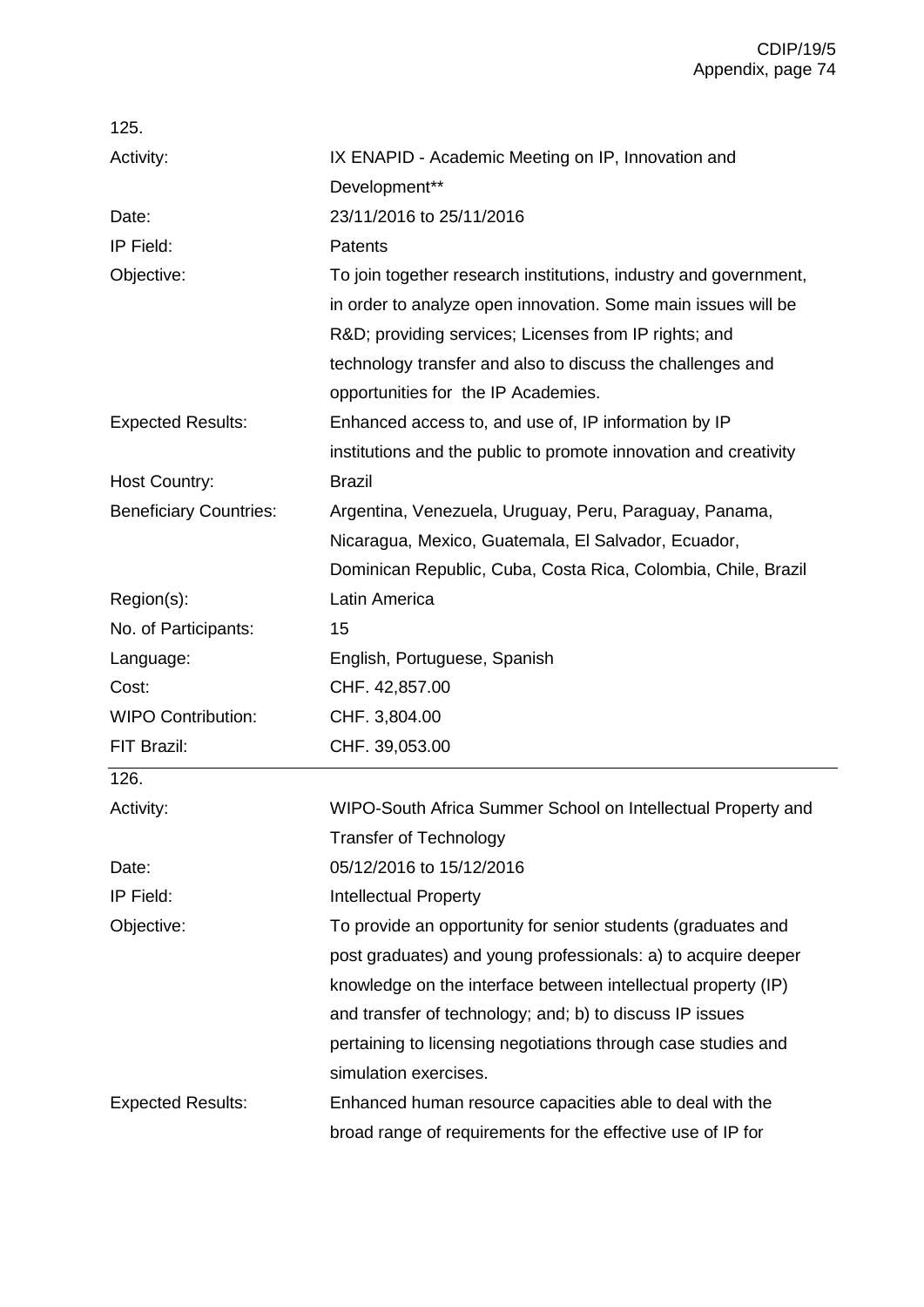|                               | development in developing countries, LDC and countries with |  |
|-------------------------------|-------------------------------------------------------------|--|
|                               | economies in transition.                                    |  |
| <b>Host Country:</b>          | South Africa                                                |  |
| <b>Beneficiary Countries:</b> | Algeria, Uganda, Swaziland, South Africa, Nigeria, Namibia, |  |
|                               | Malawi, Kenya, Cameroon                                     |  |
| $Region(s)$ :                 | Africa                                                      |  |
| No. of Participants:          | 9                                                           |  |
| Language:                     | English                                                     |  |
| Cost:                         | CHF. 27,601.00                                              |  |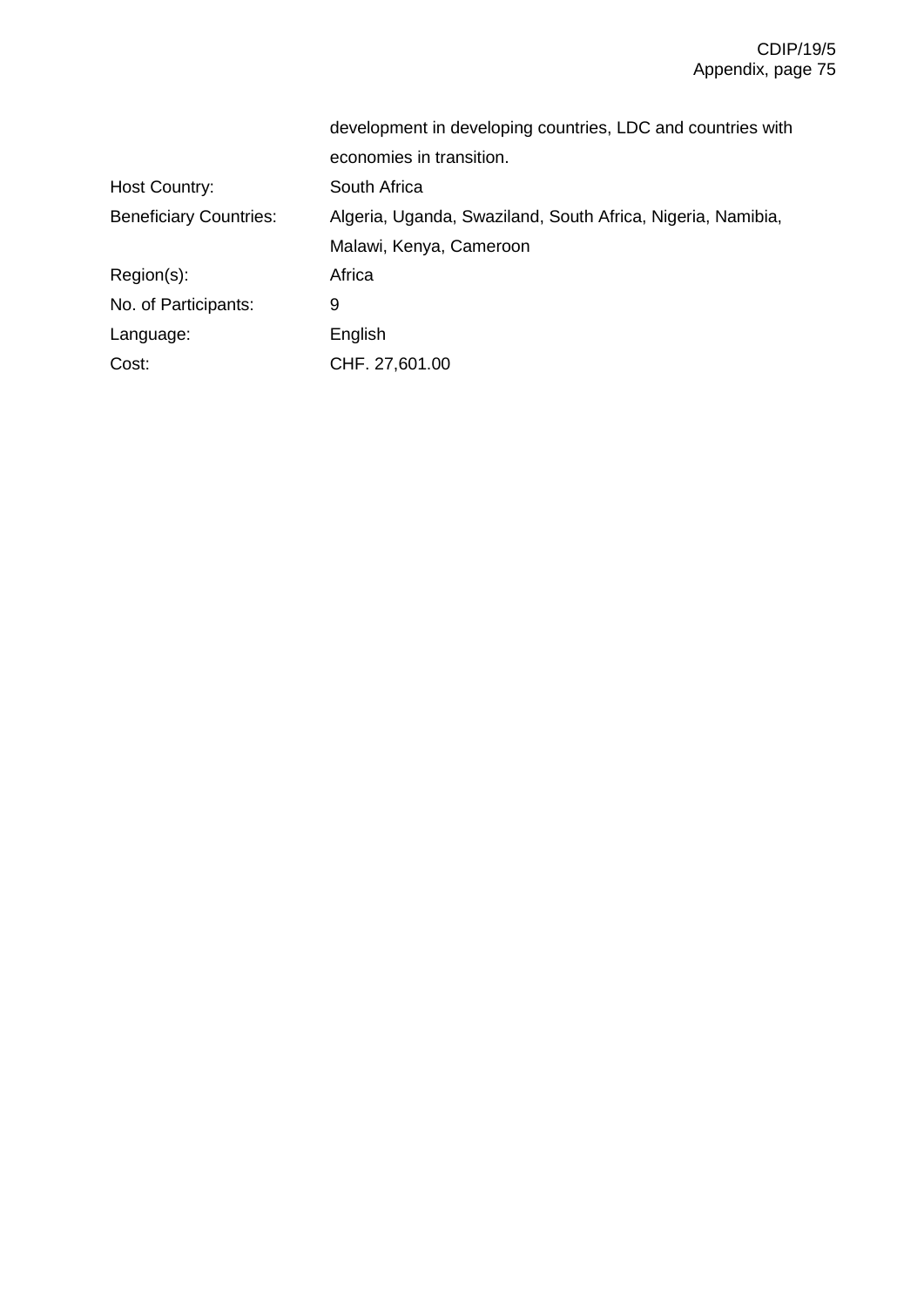## **AUTOMATION SYSTEMS FOR IP RIGHTS ADMINISTRATIONS**

| i |  |
|---|--|
|   |  |

| Activity:                     | IT Management and Support Workshop                                     |
|-------------------------------|------------------------------------------------------------------------|
| Date:                         | 11/02/2014 to 12/02/2014                                               |
| IP Field:                     | <b>Industrial Property</b>                                             |
| Objective:                    | To share knowledge and experience of IPAS deployments,                 |
|                               | presentation and discussion on the future management support           |
|                               | model and on a regional support structure. Develop an                  |
|                               | agreement on future regional cooperation model for technical           |
|                               | assistance.                                                            |
| <b>Expected Results:</b>      | Enhanced technical and knowledge infrastructure for IP Offices         |
|                               | and other IP institutions leading to better services (cheaper, faster, |
|                               | higher quality) to their stakeholders and strengthened cooperation     |
|                               | mechanisms and programs tailored to the needs of developing            |
|                               | countries and LDCs                                                     |
| <b>Host Country:</b>          | Costa Rica                                                             |
| <b>Beneficiary Countries:</b> | Brazil, Chile, Colombia, Costa Rica, Dominican Republic,               |
|                               | Ecuador, Honduras, Mexico, Nicaragua, Paraguay, Peru, Uruguay          |
| Region(s):                    | Latin America                                                          |
| No. of Participants:          | 12                                                                     |
|                               |                                                                        |
| Language:                     | English, Spanish                                                       |
| Cost:                         | CHF. 41,986.00                                                         |
|                               |                                                                        |
| 128.                          |                                                                        |
| Activity:                     | Study visit on the implementation and operation of IPAS to the         |
| Date:                         | <b>IPO Office of Botswana</b><br>17/02/2014 to 21/02/2014              |
| IP Field:                     | <b>Industrial Property</b>                                             |
| Objective:                    | To Build knowledge on the functioning and management of the            |
|                               | IPAS and the WIPO Scan software.                                       |
| <b>Expected Results:</b>      | Enhanced technical and knowledge infrastructure for IP Offices         |
|                               | and other IP institutions leading to better services (cheaper, faster, |
|                               | higher quality) to their stakeholders                                  |
| Host Country:                 | <b>Botswana</b>                                                        |
| <b>Beneficiary Countries:</b> | Swaziland, Botswana                                                    |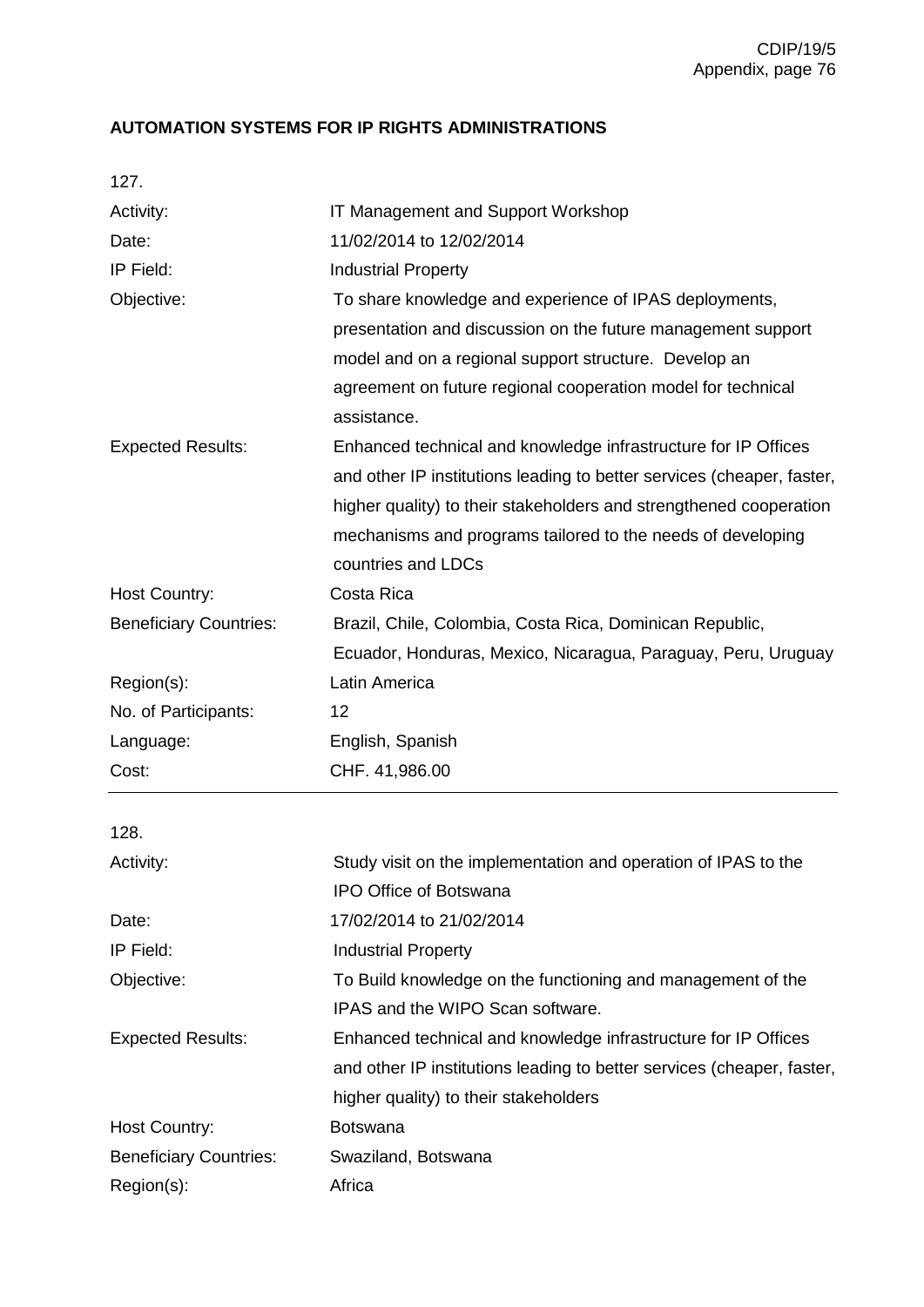| No. of Participants:          | 2                                                                      |  |
|-------------------------------|------------------------------------------------------------------------|--|
| Language:                     | English                                                                |  |
| Cost:                         | CHF. 4,569.00                                                          |  |
| 129.                          |                                                                        |  |
| Activity:                     | Regional IT Workshop for Industrial Property offices in the Arab       |  |
|                               | Region                                                                 |  |
| Date:                         | 10/03/2014 to 13/03/2014                                               |  |
| IP Field:                     | Industrial property                                                    |  |
| Objective:                    | To update the IP Offices in the Arab Region on emerging IT             |  |
|                               | systems, services and technologies, demonstrating WIPO's               |  |
|                               | approach for the deployment of its solutions and share                 |  |
|                               | experiences and challenges from offices in the region, by              |  |
|                               | highlighting those that already made advances in their ICT             |  |
|                               | infrastructure. Also help with proper preparation planning and         |  |
|                               | support of systems deployments and operation and maximize their        |  |
|                               | impact on IP Office business services.                                 |  |
| <b>Expected Results:</b>      | Enhanced technical and knowledge infrastructure for IP Offices         |  |
|                               | and other IP institutions leading to better services (cheaper, faster, |  |
|                               | higher quality) to their stakeholders                                  |  |
| <b>Host Country:</b>          | Morocco                                                                |  |
| <b>Beneficiary Countries:</b> | Algeria, Bahrain, Egypt, Iraq, Jordan, Kuwait, Lebanon, Libyan         |  |
|                               | Arab Jamahiriya, Morocco, Oman, Palestine, Qatar, Saudi Arabia,        |  |
|                               | Sudan, Tunisia, United Arab emirates, Yemen,                           |  |
| Region(s):                    | Arab Countries                                                         |  |
| No. of Participants:          | 42                                                                     |  |
| Language:                     | Arabic, English                                                        |  |
| Cost:                         | CHF. 130,122.00                                                        |  |
| 130.                          |                                                                        |  |
| Activity:                     | Sub-Regional Seminar on Maximizing the Value of Patent-related         |  |
|                               | Platforms, Tools and Services for ASEAN                                |  |
| Date:                         | 25/08/2014 to 26/08/2014                                               |  |
| IP Fields:                    | Patents                                                                |  |
| Objective:                    | To increase the awareness and understanding of ASEAN                   |  |
|                               | innovators and patent professionals of the variety of platforms,       |  |
|                               | tools and services that will assist them to enhance the innovative     |  |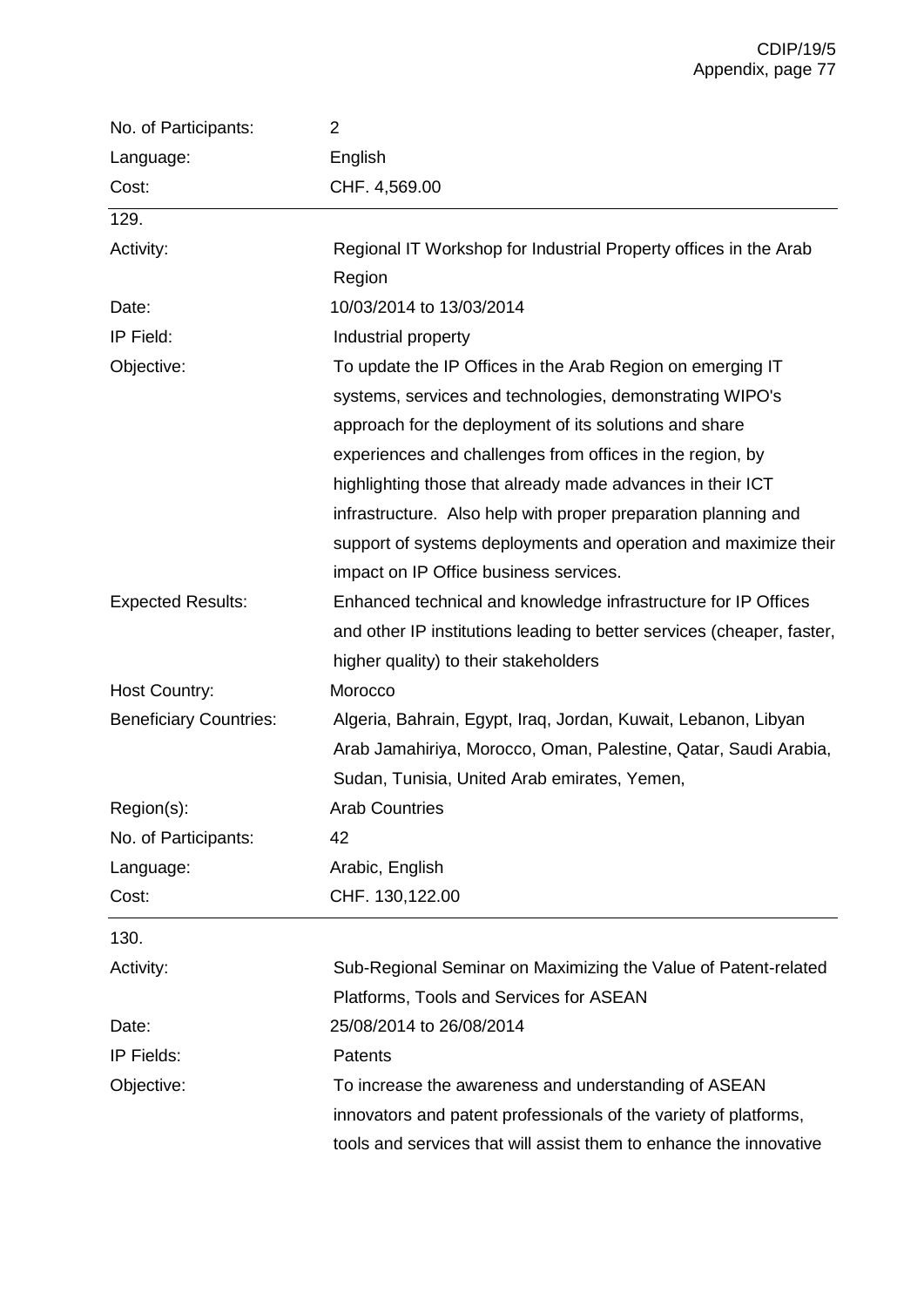|                               | capability in their country and to carry out their work more           |
|-------------------------------|------------------------------------------------------------------------|
|                               | effectively.                                                           |
| <b>Expected Results:</b>      | Enhanced human resource capacities able to deal with the broad         |
|                               | range of requirements for the effective use of IP for development      |
|                               | in developing countries, LDC and countries with economies in           |
|                               | transition                                                             |
| Host Country:                 | Singapore                                                              |
| <b>Beneficiary Countries:</b> | Brunei Darussalam, Cambodia, Indonesia, Laos People's                  |
|                               | Democratic Republic, Myanmar, Philippines, Singapore, Thailand,        |
|                               | Viet Nam                                                               |
| Region(s):                    | Asia and the Pacific                                                   |
| No. of Participants:          | 29                                                                     |
| Language:                     | English                                                                |
| Cost:                         | CHF. 31,460.00                                                         |
| 131.                          |                                                                        |
| Activity:                     | Workshop for IPAS Administrators                                       |
| Date:                         | 08/09/2014 to 12/09/2014                                               |
| IP Field:                     | <b>Industrial Property</b>                                             |
| Objective:                    | To focus on building the technical skills of those local Information   |
|                               | Technology (IT) experts who are supporting the WIPO supplied           |
|                               | technical systems (IPAS, EDMS, WIPO Scan and WIPO                      |
|                               | Publication Server in the Latin American and Caribbean Region          |
| <b>Expected Results:</b>      | Enhanced technical and knowledge infrastructure for IP Offices         |
|                               | and other IP institutions leading to better services (cheaper, faster, |
|                               | higher quality) to their stakeholder                                   |
| <b>Host Country:</b>          | Costa Rica                                                             |
| <b>Beneficiary Countries:</b> | Brazil, Chile, Costa Rica, Cuba, Dominican Republic, Honduras,         |
|                               | Nicaragua, Paraguay, Peru                                              |
| Region(s):                    | Latin America                                                          |
| No. of Participants:          | 16                                                                     |
| Language:                     | English, Spanish                                                       |
| Cost:                         | CHF. 35,662.00                                                         |
| 132.                          |                                                                        |
| Activity:                     | IPAS training workshop for the Caribbean Countries                     |
| Date:                         | 04/05/2015 to 08/05/2015                                               |
| IP Field:                     | <b>Industrial Property</b>                                             |
|                               |                                                                        |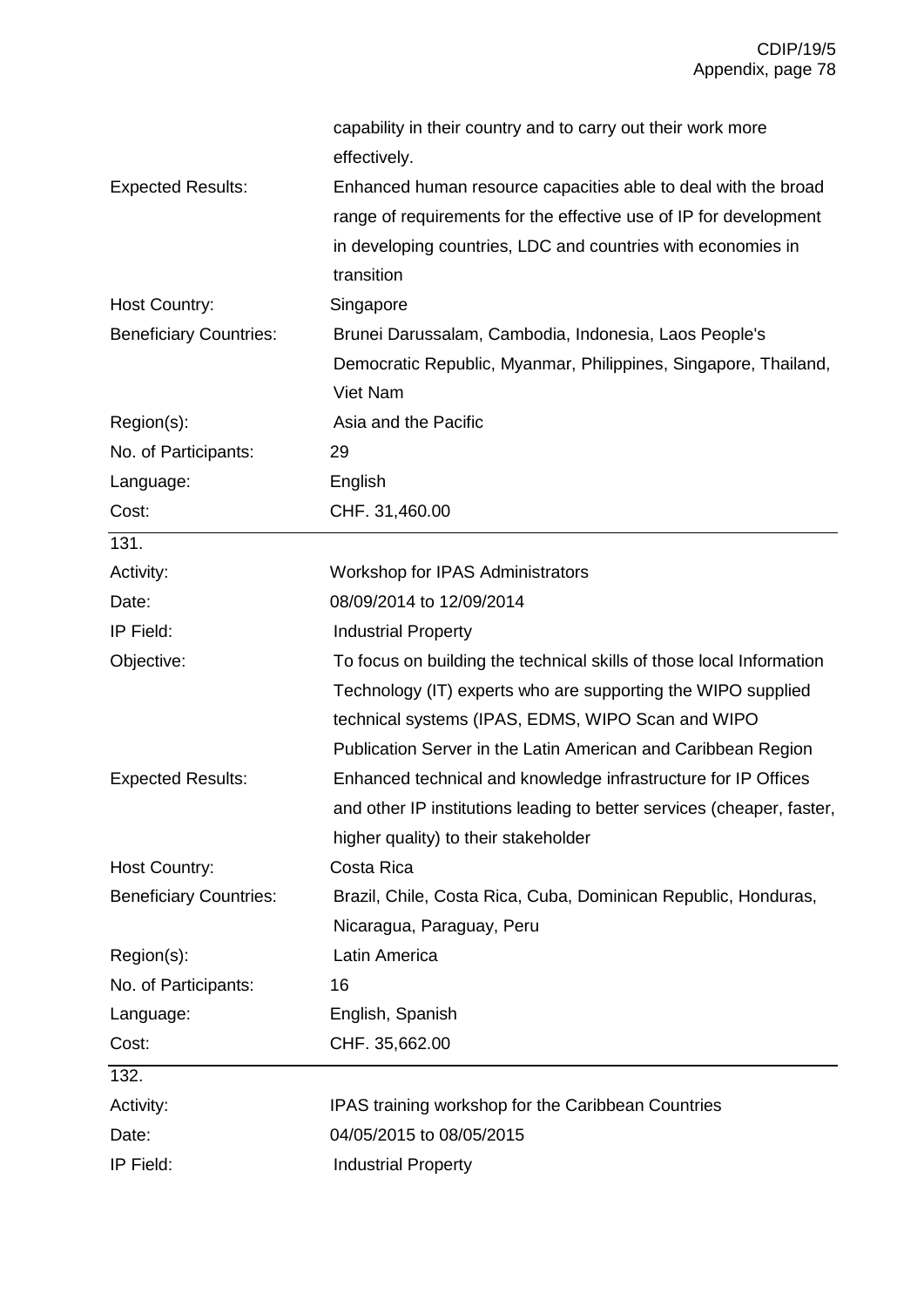| Objective:                    | To review in detail the configuration and administration of the<br>IPAS System. Train the participants on the new Java Version of |
|-------------------------------|-----------------------------------------------------------------------------------------------------------------------------------|
|                               | the IPAS system and its different components and also how to                                                                      |
|                               | upgrade to the latest IPAS Java release.                                                                                          |
| <b>Expected Results:</b>      | Enhanced technical and knowledge infrastructure for IP Offices                                                                    |
|                               | and other IP institutions leading to better services (cheaper, faster,                                                            |
|                               | higher quality) to their stakeholder                                                                                              |
| <b>Host Country:</b>          | Saint Lucia                                                                                                                       |
| <b>Beneficiary Countries:</b> | Antigua and Barbuda, Bahamas, Barbados, Belize, Dominica,                                                                         |
|                               | Grenada, Guyana, Haiti, Jamaica, Saint Kitts and Nevis, Saint                                                                     |
|                               | Lucia, Saint Vincent and the Grenadines, Suriname, Trinidad and                                                                   |
|                               | Tobago                                                                                                                            |
| Region(s):                    | Caribbean                                                                                                                         |
| No. of Participants:          | 14                                                                                                                                |
| Language:                     | English                                                                                                                           |
| Cost:                         | CHF. 54,858.00                                                                                                                    |
|                               |                                                                                                                                   |
| 133.                          |                                                                                                                                   |
| Activity:                     | Study visit of the Director General of the National Agency of the                                                                 |
|                               | AN2PI of Niger to the OMPIC                                                                                                       |
| Date:                         | 27/07/2015 to 31/07/2015                                                                                                          |
| IP Field:                     | <b>Industrial Property</b>                                                                                                        |
| Objective:                    | In relation to the activities of cooperation on the management of                                                                 |
|                               | an industrial property office and the training of a library agent on                                                              |
|                               | access to technical information in the database.                                                                                  |
| <b>Expected Results:</b>      | Enhanced human resource capacities able to deal with the broad                                                                    |
|                               | range of requirements for the effective use of IP for development                                                                 |
|                               | in developing countries, LDC and countries with economies in                                                                      |
|                               | transition                                                                                                                        |
| Host Country:                 | Morocco                                                                                                                           |
| <b>Beneficiary Countries:</b> | Niger, Morocco                                                                                                                    |
| Region(s):                    | Arab Countries, Africa                                                                                                            |
| No. of Participants:          | 3                                                                                                                                 |
| Language:                     | French                                                                                                                            |
| Cost:                         | CHF. 2,028.00                                                                                                                     |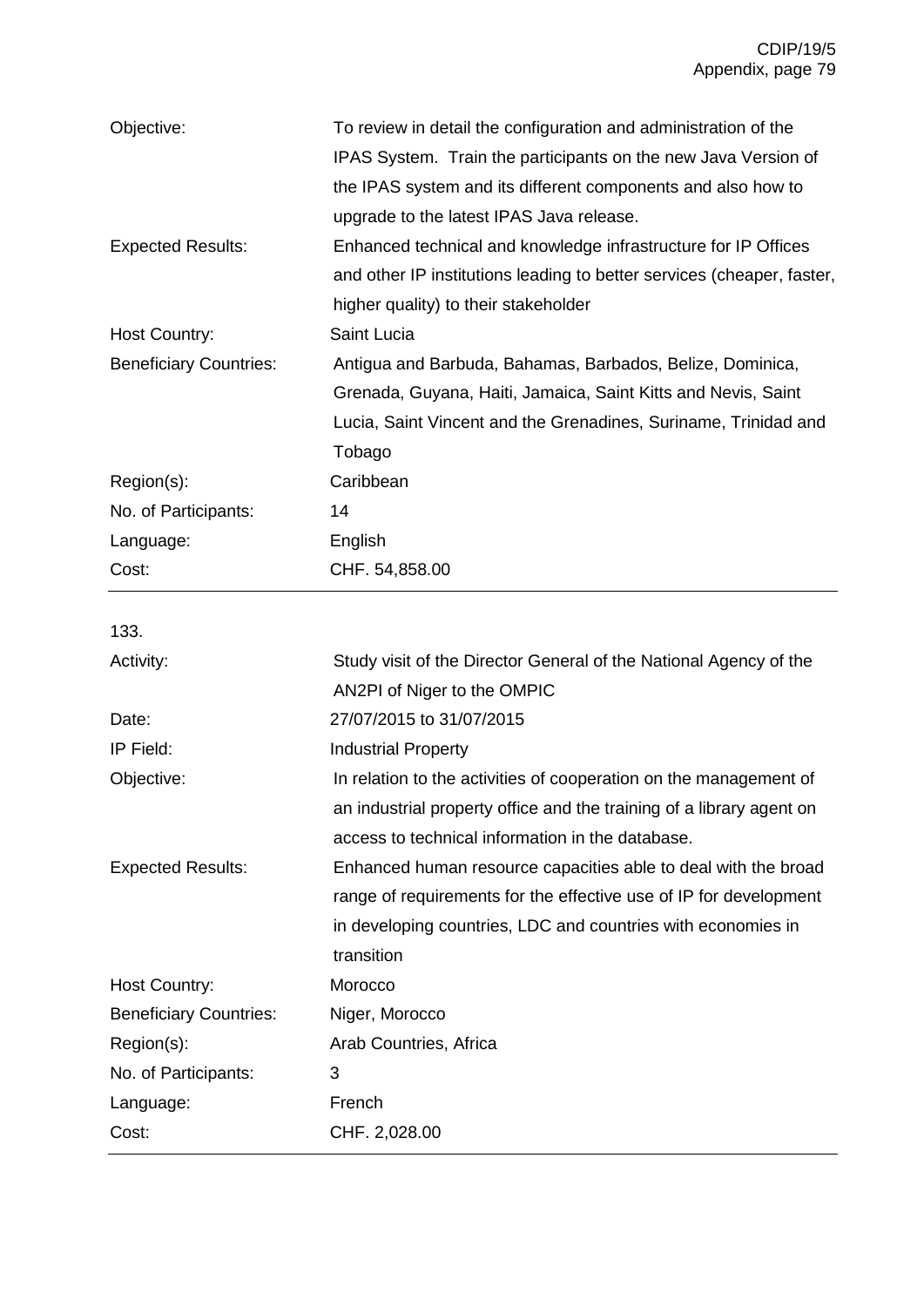| 134.                          |                                                                     |
|-------------------------------|---------------------------------------------------------------------|
| Activity:                     | Regional IT Training Workshop for Arab IP Offices                   |
| Date:                         | 09/08/2015 to 13/08/2015                                            |
| IP Field:                     | <b>Industrial Property</b>                                          |
| Objective:                    | To provide information technology (IT) training on the              |
|                               | deployment, customization and administration of the WIPO            |
|                               | IPAS and its supporting modules                                     |
| <b>Expected Results:</b>      | Enhanced technical and knowledge infrastructure for IP              |
|                               | Offices and other IP institutions leading to better services        |
|                               | (cheaper, faster, higher quality) to their stakeholders             |
| Host Country:                 | Egypt                                                               |
| <b>Beneficiary Countries:</b> | Algeria, Palestine, Yemen, United Arab Emirates, Tunisia, Syrian    |
|                               | Arab Republic, Sudan, Saudi Arabia, Qatar, Oman, Morocco,           |
|                               | Libyan Arab Jamahiriya, Kuwait, Jordan, Iraq, Egypt, Djibouti,      |
|                               | <b>Bahrain</b>                                                      |
| Region(s):                    | <b>Arab Countries</b>                                               |
| No. of Participants:          | 20                                                                  |
| Language:                     | English, Arabic                                                     |
| Cost:                         | CHF. 59,112.00                                                      |
| 135.                          |                                                                     |
| Activity:                     | WIPO Regional Workshop on Free and Open Source Tools for            |
|                               | Patent Analysis**                                                   |
| Date:                         | 27/08/2015 to 28/08/2015                                            |
| IP Field:                     | Patents                                                             |
| Objective:                    | To bring together representatives from research and development     |
|                               | institutions and universities in Brazil as well as representatives  |
|                               | from selected IP Offices in Latin America providing patent analytic |
|                               | services. It also served as a platform for discussion and feedback  |
|                               | to the Manual on Open Source Patent Analytics Tools which is        |
|                               | currently under preparation                                         |
| <b>Expected Results:</b>      | Enhanced access to, and use of, IP information by IP institutions   |
|                               | and the public to promote innovation and creativity                 |
| <b>Host Country:</b>          | <b>Brazil</b>                                                       |
| <b>Beneficiary Countries:</b> | Brazil, Chile, Colombia, Cuba, Mexico and Uruguay                   |
| Region(s):                    | Latin America                                                       |
| No. of Participants:          | 50                                                                  |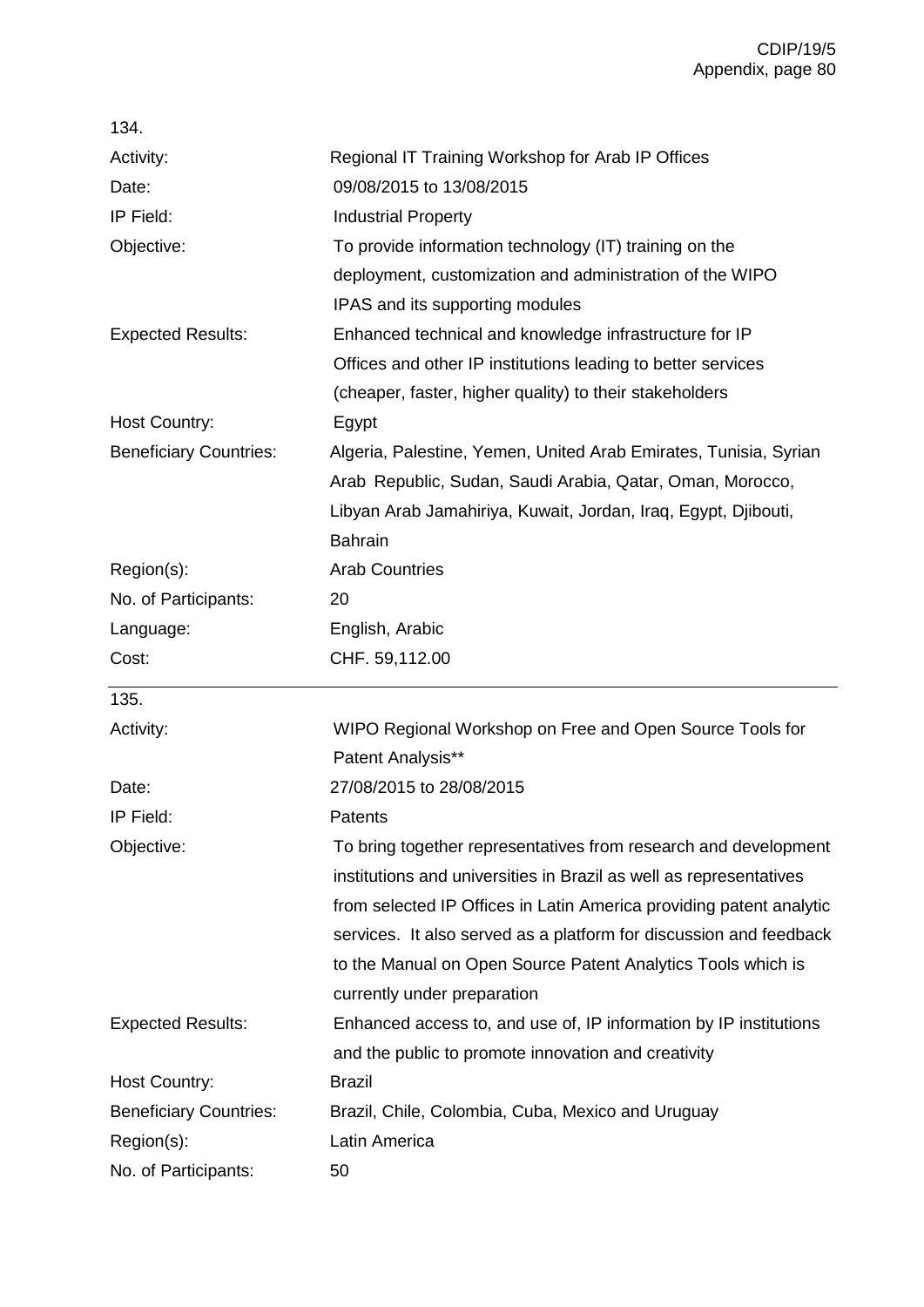| Language:                 | Spanish        |
|---------------------------|----------------|
| Cost:                     | CHF. 38,848.00 |
| <b>WIPO Contribution:</b> | CHF. 32,492.00 |
| FIT Brazil:               | CHF. 6,356.00  |

136.

| Activity:                     | Study visit of Cuba and Costa Rica delegations to ONAPI in   |
|-------------------------------|--------------------------------------------------------------|
|                               | Dominican Republic***                                        |
| Date:                         | 14/09/2015 to 25/09/2015                                     |
| IP Field:                     | <b>Industrial Property</b>                                   |
| Objective:                    | Technical Training for IPAS administrators from national     |
|                               | intellectual property (IP) offices of Cuba, Costa Rica and   |
|                               | Dominican Republic.                                          |
| <b>Expected Results:</b>      | Enhanced technical and knowledge infrastructure for IP       |
|                               | Offices and other IP institutions leading to better services |
|                               | (cheaper, faster, higher quality) to their stakeholders      |
| <b>Host Country:</b>          | Dominican Republic                                           |
| <b>Beneficiary Countries:</b> | Costa Rica, Cuba, Dominican Republic                         |
| Region(s):                    | Latin America                                                |
| No. of Participants:          | 5                                                            |
| Language:                     | Spanish                                                      |
| Cost:                         | CHF. 19,871.00                                               |
| <b>WIPO Contribution:</b>     | CHF. 15,488.00                                               |
| FIT Costa Rica:               | CHF. 4,383.00                                                |

| 137.                          |                                                                  |
|-------------------------------|------------------------------------------------------------------|
| Activity:                     | Study Visit by INPI, Argentina, to INDECOPI, Peru                |
| Date:                         | 27/07/2016 to 29/07/2016                                         |
| IP Field:                     | <b>Industrial Property</b>                                       |
| Objective:                    | a) to share the knowledge gained by INDECOPI for the             |
|                               | organization and execution of their IPAS project; and, b) to     |
|                               | promote future collaboration between the two offices in this     |
| <b>Expected Results:</b>      | Enhanced access to, and use of, IP information by IP             |
|                               | institutions and the public to promote innovation and creativity |
| <b>Host Country:</b>          | Peru                                                             |
| <b>Beneficiary Countries:</b> | Argentina, Peru                                                  |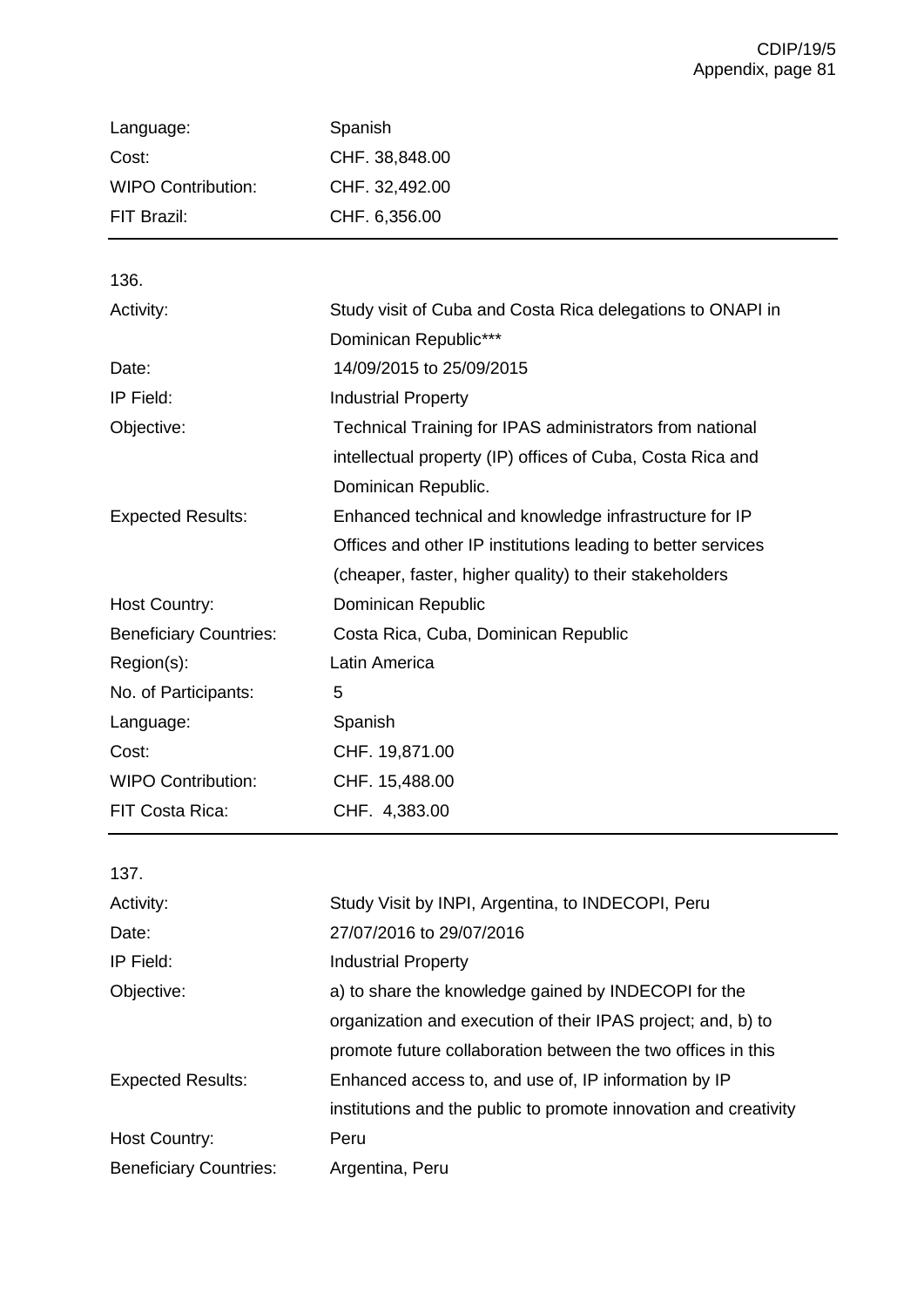Region(s): Latin America No. of Participants: 2 Language: Spanish Cost: CHF : 5,176.00

## **IP POLICIES & PROJECTS FOR CERTAIN ECONOMIC/PRODUCTIVE SECTORS** 138.

| Activity:                     | A Strategic Use of the Intellectual Property System and           |
|-------------------------------|-------------------------------------------------------------------|
|                               | Product Brand Techniques for Value Addition and                   |
|                               | Improved Performance of the Zanzibar Clove Industry -             |
|                               | Study Visit to successful agro-based Jamaican brands              |
| Date:                         | 23/06/2014 to 27/06/2014                                          |
| <b>IP Field</b>               | Trademarks/Geographical Indications                               |
| Objective:                    | To study the regulatory and institutional framework in            |
|                               | support of brands and Jamaica being a developing                  |
|                               | country, also to provide technical and advisory support to        |
|                               | formulate brand certification standards and guidelines.           |
| <b>Expected Results:</b>      | Enhanced human resource capacities able to deal with the broad    |
|                               | range of requirements for the effective use of IP for development |
|                               | in developing countries, LDC and countries with economies in      |
|                               | transition                                                        |
| Host Country:                 | Jamaica                                                           |
| <b>Beneficiary Countries:</b> | Jamaica, Zanzibar, Saint Vincent and the                          |
|                               | Grenadines                                                        |
| Region(s):                    | Caribbean, Africa                                                 |
| No. of Participants:          | 4                                                                 |
| Language:                     | English                                                           |
| Cost:                         | CHF. 23,272.00                                                    |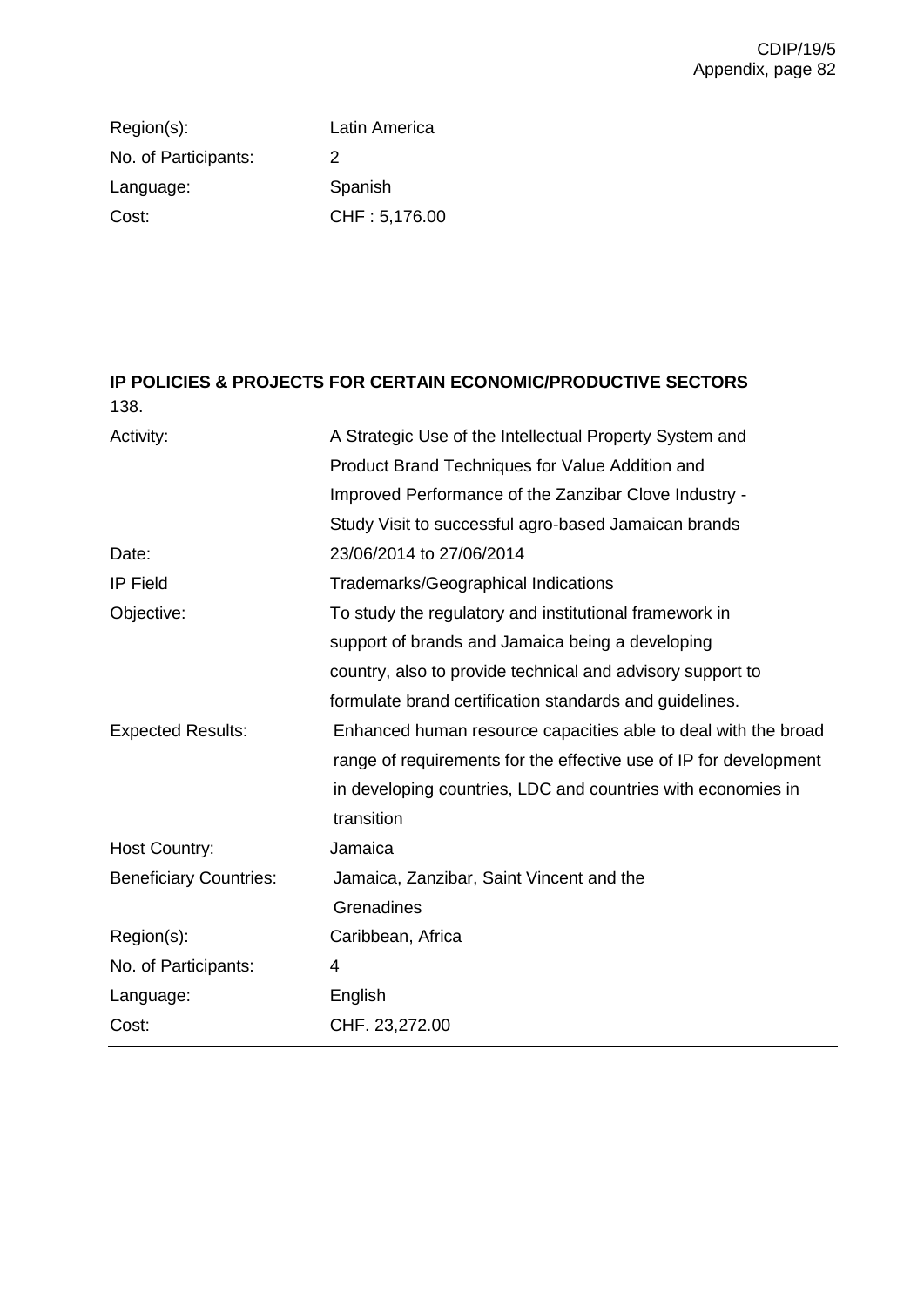## **GLOBAL REGISTRATION SYSTEMS**

139.

| Activity:                     | Sub-regional seminar on: (i) the Lisbon System for the Protection<br>of Geographical Indications and Appellations of Origin; (ii) the<br>Management of Geographical Indications; and 2. Excursion to the<br>production area of Penja Pepper |
|-------------------------------|---------------------------------------------------------------------------------------------------------------------------------------------------------------------------------------------------------------------------------------------|
| Date:                         | 28/04/2014 to 30/04/2014                                                                                                                                                                                                                    |
| IP Field:                     | Trademarks/Geographical Indication                                                                                                                                                                                                          |
| Objective:                    | To promote the Lisbon system for the protection and international<br>registration of GI's and AO's. Also share best practices for the<br>practical management and protection of GI's and AO's.                                              |
| <b>Expected Results:</b>      | Enhanced access to, and use of, IP information by IP institutions<br>and the public to promote innovation and creativity                                                                                                                    |
| <b>Host Country:</b>          | Cameroon                                                                                                                                                                                                                                    |
| <b>Beneficiary Countries:</b> | Benin, Burkina Faso, Cameroon, Central African Republic, Chad,<br>Comoros, Congo, Ivory Coast, Equatorial Guinea, Gabon, Guinea,<br>Guinea-Bissau, Mali, Mauritania, Niger, Senegal, Togo                                                   |
| Region(s):                    | Africa, Arab Countries                                                                                                                                                                                                                      |
| No. of Participants:          | 16                                                                                                                                                                                                                                          |
| Language:                     | English, French                                                                                                                                                                                                                             |
| Cost:                         | CHF. 36,821.00                                                                                                                                                                                                                              |
| 140.                          |                                                                                                                                                                                                                                             |

| Activity:  | Study Visit of four Government Officials from the African         |
|------------|-------------------------------------------------------------------|
|            | Intellectual Property Organization (OAPI) to the Moroccan         |
|            | Industrial and Commercial Office (OMPIC)                          |
| Date:      | 15/07/2014 to 17/07/2014                                          |
| IP Field:  | Trademark/Geographical Indications                                |
| Objective: | To ensure that OAPI staff will get first-hand experience of       |
|            | operating the Madrid System at office level prior to accession of |
|            | OAPI to the Madrid Protocol.                                      |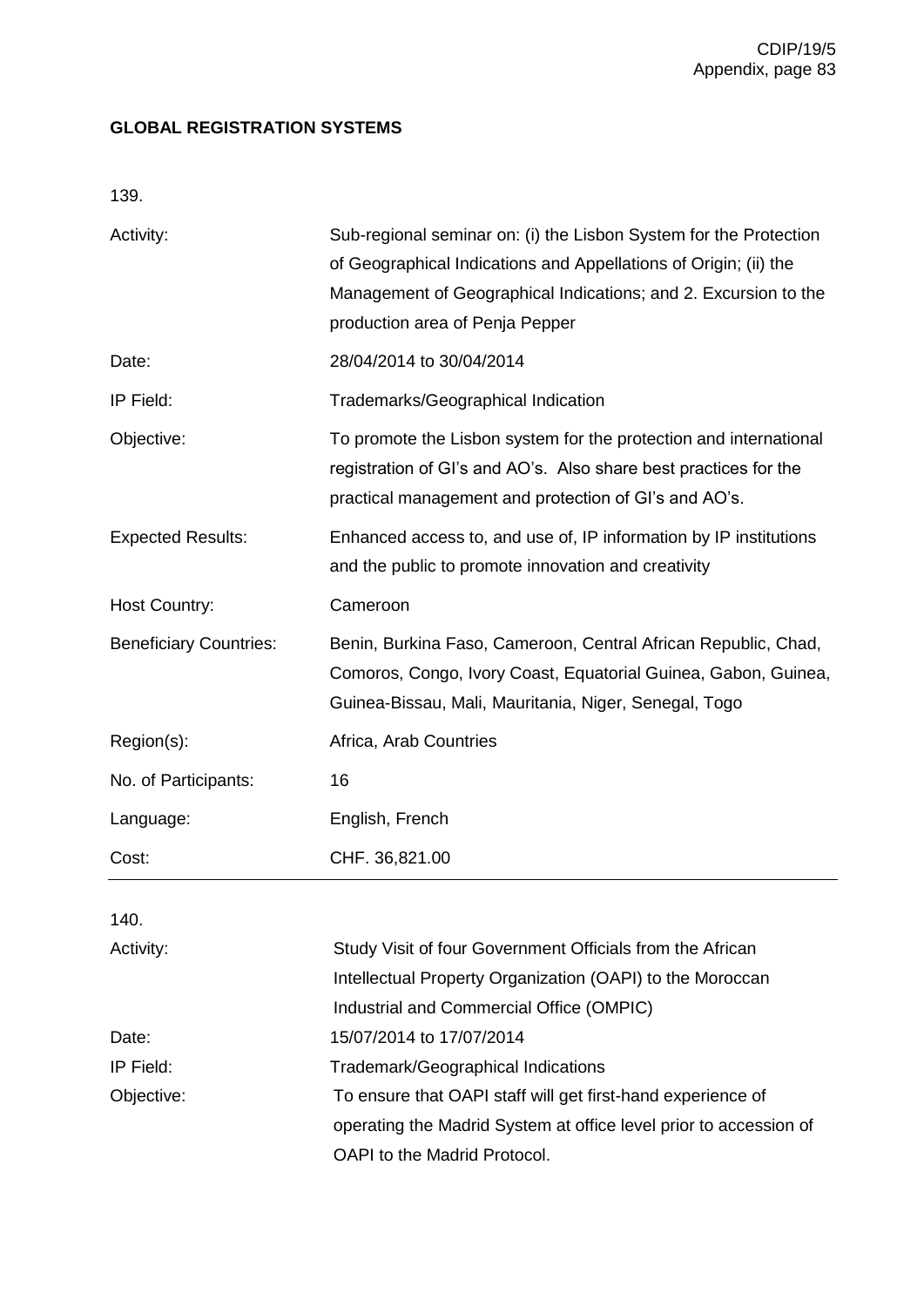| <b>Expected Results:</b>      | Enhanced human resource capacities able to deal with the broad      |
|-------------------------------|---------------------------------------------------------------------|
|                               | range of requirements for the effective use of IP for development   |
|                               | in developing countries, LDC and countries with economies in        |
|                               | transition                                                          |
| Host Country:                 | Morocco                                                             |
| <b>Beneficiary Countries:</b> | Cameroon, Morocco                                                   |
| Region(s):                    | <b>Africa/Arab Countries</b>                                        |
| No. of Participants:          | 4                                                                   |
| Language:                     | French                                                              |
| Cost:                         | CHF. 12,592.00                                                      |
| 141.                          |                                                                     |
| Activity:                     | Regional Seminar on the Patent Cooperation Treaty for               |
|                               | <b>Lusophone African Countries</b>                                  |
| Date:                         | 06/10/2014 to 08/10/2014                                            |
| IP Field:                     | Patents                                                             |
| Objective:                    | To reinforce the capacity of the invited national offices to better |
|                               | process the PCT applications and encourage the use of PCT           |
|                               | amongst their national applicants as well as promote discussion     |
|                               | about PCT and its implementation in the region.                     |
| <b>Expected Results:</b>      | Enhanced access to, and use of, IP information by IP institutions   |
|                               | and the public to promote innovation and creativity                 |
| <b>Host Country:</b>          | Sao Tome and Principe                                               |
| <b>Beneficiary Countries:</b> | Angola, Cape Verde, Mozambique, Sao Tome and Principe               |
| Region(s):                    | Africa                                                              |
| No. of Participants:          | 8                                                                   |
| Language:                     | English                                                             |
| Cost:                         | CHF. 20,252.00                                                      |
| 142.                          |                                                                     |
| Activity:                     | PCT Regional Seminar and ISA/IPEA-related activities                |
| Date:                         | 22/10/2014 to 24/10/2014                                            |
| IP Fields:                    | Patents                                                             |
| Objective:                    | To understand the experiences of universities and research          |
|                               | institutions in the PCT system. Also understand the experiences     |
|                               | of national offices in designing policies to promote the use of the |
|                               | PCT in universities and research institutions.                      |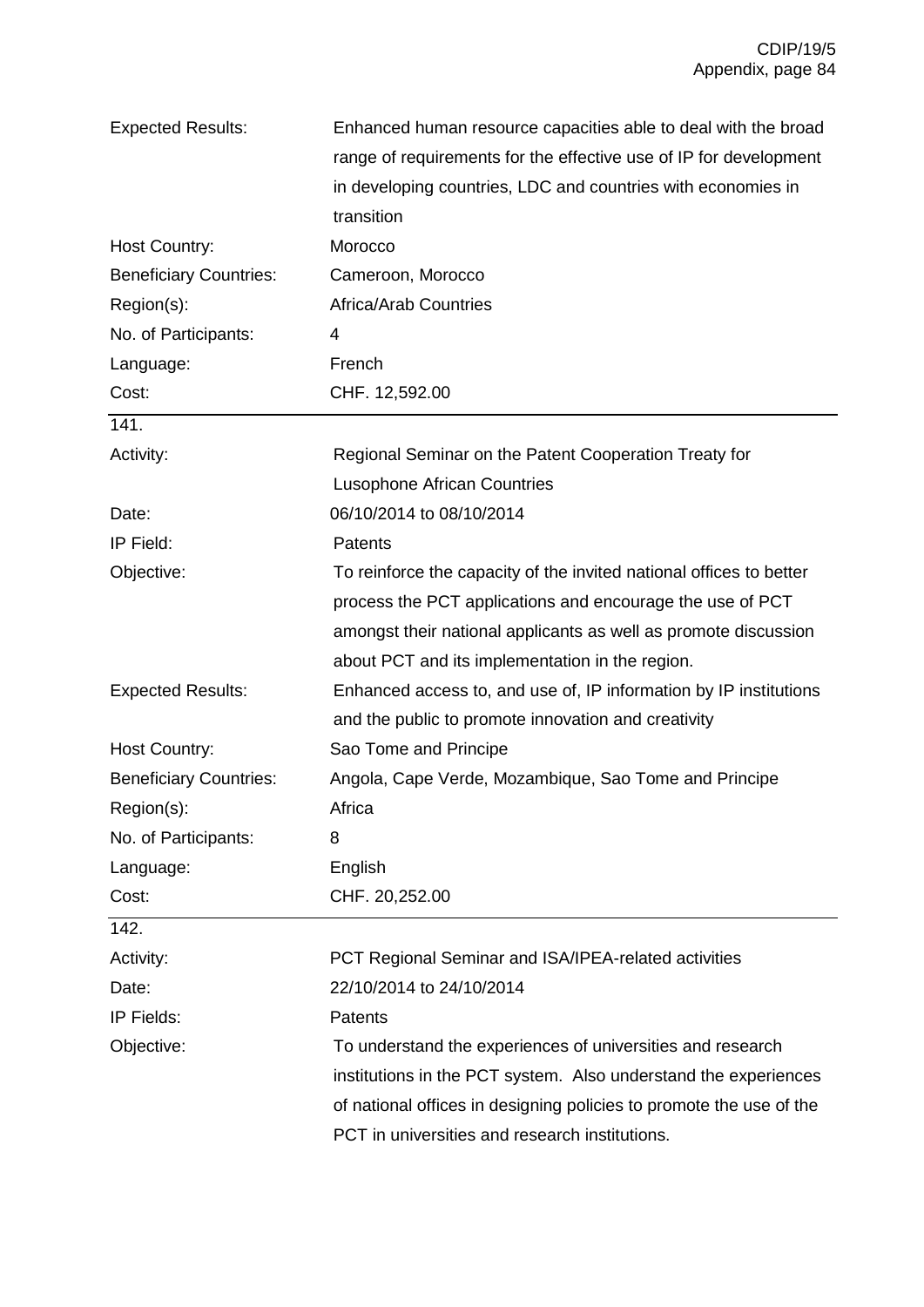| <b>Expected Results:</b>      | Enhanced access to, and use of, IP information by IP institutions    |
|-------------------------------|----------------------------------------------------------------------|
|                               | and the public to promote innovation and creativity                  |
| Host Country:                 | Chile                                                                |
| <b>Beneficiary Countries:</b> | Brazil, Chile, Colombia, Costa Rica, Cuba, Dominica Republic,        |
|                               | El Salvador, Guatemala, Honduras, Mexico, Nicaragua, Panama,         |
|                               | Peru,                                                                |
| Region(s):                    | Latin America                                                        |
| No. of Participants:          | 37                                                                   |
| Language:                     | Spanish                                                              |
| Cost:                         | CHF. 19,028.00                                                       |
| 143.                          |                                                                      |
| Activity:                     | Sub-Regional Meeting of Experts on Trademarks of Central             |
|                               | American Countries and the Dominican Republic on Continued           |
|                               | Collaboration in the Administration of Trademark Systems and on      |
|                               | the Madrid Protocol                                                  |
| Date:                         | 09/09/2015 to 11/09/2015                                             |
| IP Field:                     | Trademarks/Geographical Indications                                  |
| Objective:                    | To discuss the legal implications of the Madrid Protocol and its     |
|                               | regulations, to have an overview of its legal procedures, to discuss |
|                               | possible considerations and a roadmap for its implementation and     |
|                               | to review the implementation of the trademark examination            |
|                               | manual.                                                              |
| <b>Expected Results:</b>      | Tailored and balanced IP legislative, regulatory and policy          |
|                               | frameworks                                                           |
| <b>Host Country:</b>          | Honduras                                                             |
| <b>Beneficiary Countries:</b> | Costa Rica, Dominican Republic, El Salvador, Guatemala,              |
|                               | Honduras, Nicaragua, Panama                                          |
| Region(s):                    | Latin America                                                        |
| No. of Participants:          | 11                                                                   |
| Language:                     | Spanish                                                              |
| 144.                          |                                                                      |
| Activity:                     | Sub-Regional Training on Madrid Protocol for IP Attorneys and        |
|                               | <b>Trademark Examiners from ASEAN IP Offices</b>                     |
| Date:                         | 12/05/2015 to 14/05/2015                                             |
| IP Field:                     | <b>Trademarks and Geographical Indications</b>                       |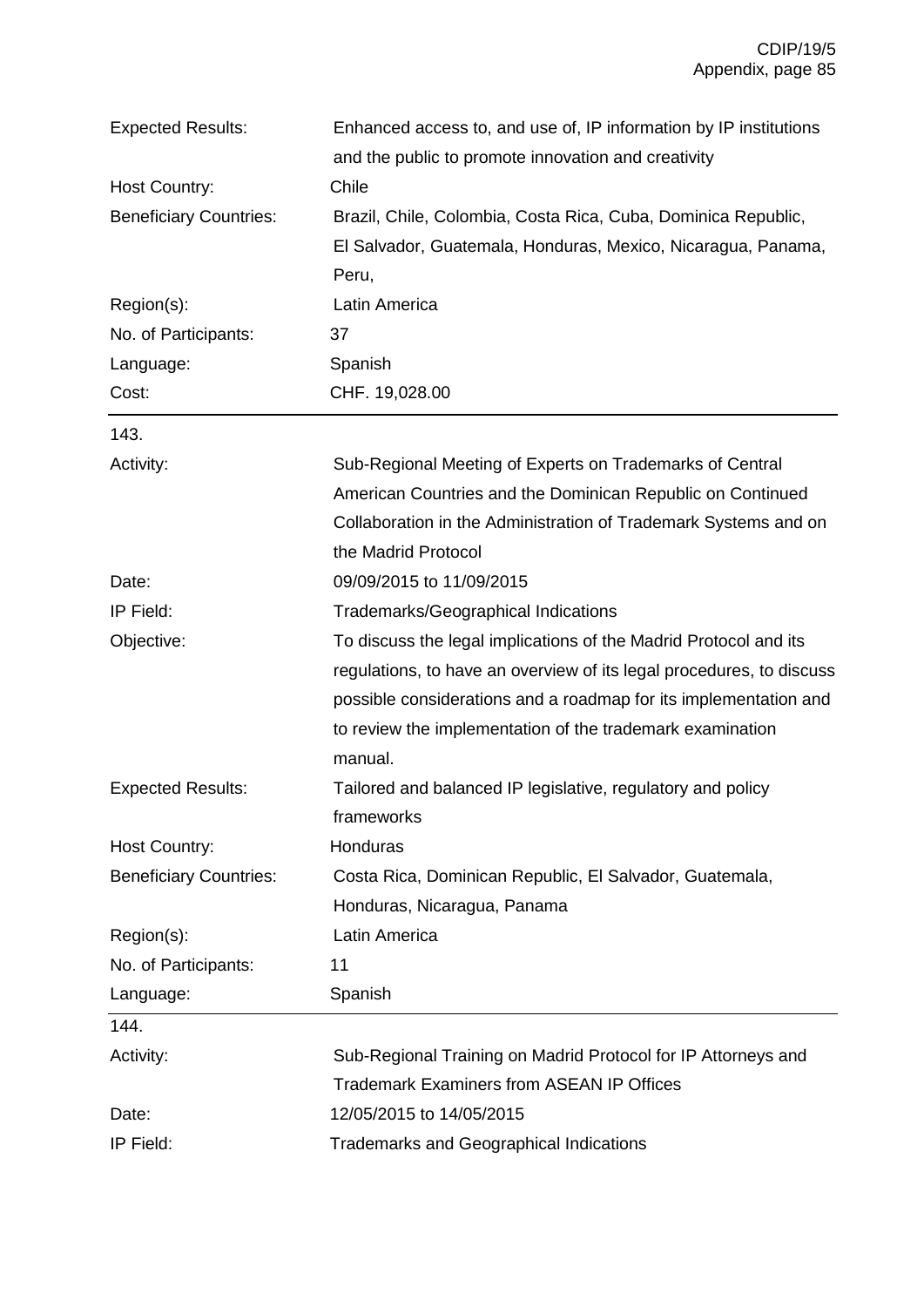| Objective:                    | To ensure that Trademark Examiners are able to perform their        |
|-------------------------------|---------------------------------------------------------------------|
|                               | responsibilities as members of the Trademark Unit in their          |
|                               | respective countries.                                               |
| <b>Expected Results:</b>      | Enhanced human resource capacities able to deal with the broad      |
|                               | range of requirements for the effective use of IP for development   |
|                               | in developing countries, LDC and countries with economies in        |
|                               | transition                                                          |
| Host Country:                 | Philippines                                                         |
| <b>Beneficiary Countries:</b> | Brunei Darussalam, Philippines                                      |
| Region(s):                    | Asia and the Pacific                                                |
| No. of Participants:          | 2                                                                   |
| Language:                     | English                                                             |
| Cost:                         | CHF. 26,044.00                                                      |
| 145.                          |                                                                     |
| Activity:                     | Advance Sub-Regional Training on Madrid Protocol Operations for     |
|                               | <b>Madrid Examiners and Future Madrid Examiners</b>                 |
| Date:                         | 27/05/2015 to 29/05/2015                                            |
| IP Field:                     | <b>Trademarks/Geographical Indications</b>                          |
| Objective:                    | To ensure that Madrid Examiners are able to perform their           |
|                               | responsibilities as members of the Madrid Unite in their respective |
|                               | countries.                                                          |
| <b>Expected Results:</b>      | Enhanced human resource capacities able to deal with the broad      |
|                               | range of requirements for the effective use of IP for development   |
|                               | in developing countries, LDC and countries with economies in        |
|                               | transition                                                          |
| Host Country:                 | Cambodia                                                            |
| <b>Beneficiary Countries:</b> | Brunei Darussalam, Philippines, Cambodia                            |
| Region(s):                    | Asia and the Pacific                                                |
| No. of Participants:          | 4                                                                   |
| Language:                     | English                                                             |
| Cost:                         | CHF. 6,168.00                                                       |
| 146.                          |                                                                     |
| Activity:                     | PCT and Budapest Treaty Regional Seminar for Latin American         |
|                               | Countries                                                           |
| Date:                         | 28/07/2015 to 31/07/2015                                            |
| IP Field:                     | Patents                                                             |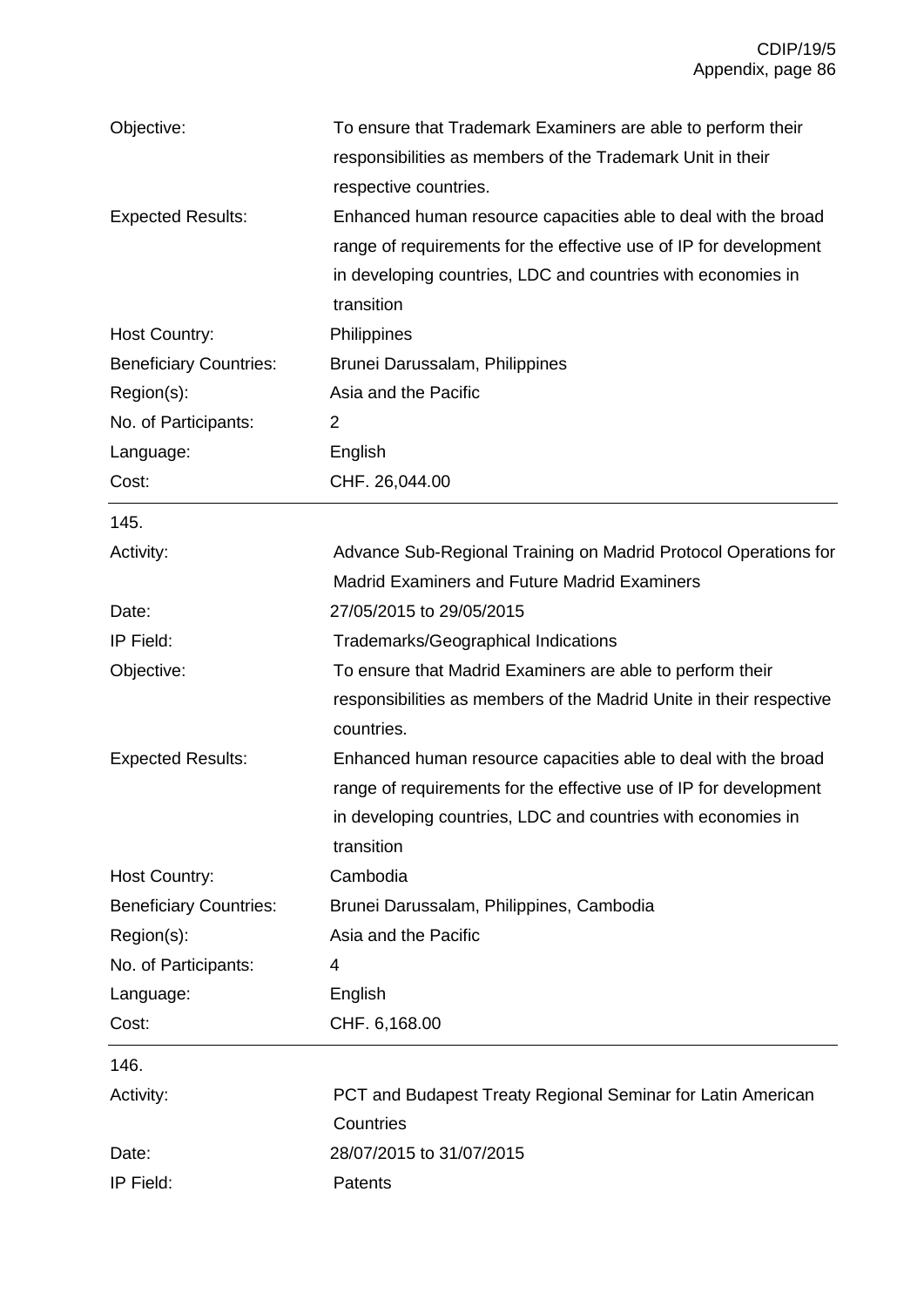| Objective:                    | To share experiences and keep national offices updated about the  |
|-------------------------------|-------------------------------------------------------------------|
|                               | latest development in the PCT system.                             |
| <b>Expected Results:</b>      | Enhanced access to, and use of, IP information by IP institutions |
|                               | and the public to promote innovation and creativity               |
| <b>Host Country:</b>          | Ecuador                                                           |
| <b>Beneficiary Countries:</b> | Brazil, Chile, Colombia, Costa Rica, Dominican Republic,          |
|                               | Ecuador, El Salvador, Guatemala, Honduras, Mexico, Nicaragua,     |
|                               | Panama, Peru,                                                     |
| Region(s):                    | Latin America                                                     |
| No. of Participants:          | 13                                                                |
| Language:                     | Spanish                                                           |
| Cost:                         | CHF. 79,547.00                                                    |
| 147.                          |                                                                   |
| Activity:                     | WIPO Regional PCT Workshop for all Arab states                    |
| Date:                         | 03/11/2015 to 05/11/2015                                          |
| IP Field:                     | <b>Patents</b>                                                    |
| Objective:                    | To organize a regional workshop activity on the PCT for all Arab  |
|                               | States with the primary objective of promoting EG as ISA/IPEA     |
| <b>Expected Results:</b>      | Enhanced access to, and use of, IP information by IP institutions |
|                               | and the public to promote innovation and creativity               |
| <b>Host Country:</b>          | Egypt                                                             |
| <b>Beneficiary Countries:</b> | Algeria, Bahrain, Comoros, Djibouti, Egypt, Iraq, Jordan, Kuwait, |
|                               | Lebanon, Libyan Arab Jamahiriya, Mauritania, Morocco, Oman,       |
|                               | Palestine, Saudi Arabia, Somalia, Sudan, Syrian Arab Republic,    |
|                               | Tunisia, United Arab Emirates, Yemen                              |
| Region(s):                    | <b>Arab Countries</b>                                             |
| No. of Participants:          | 23                                                                |
| Language:                     | Arabic, English                                                   |
| Cost:                         | CHF. 4,810.00                                                     |
| 148.                          |                                                                   |
| Activity:                     | International Congress on Patents and Invention; Budapest         |
|                               | Treaty Seminar, PCT Workshop and related activities               |
| Date:                         | 23/11/2015 to 04/12/2015                                          |
| IP Field:                     | Patents                                                           |